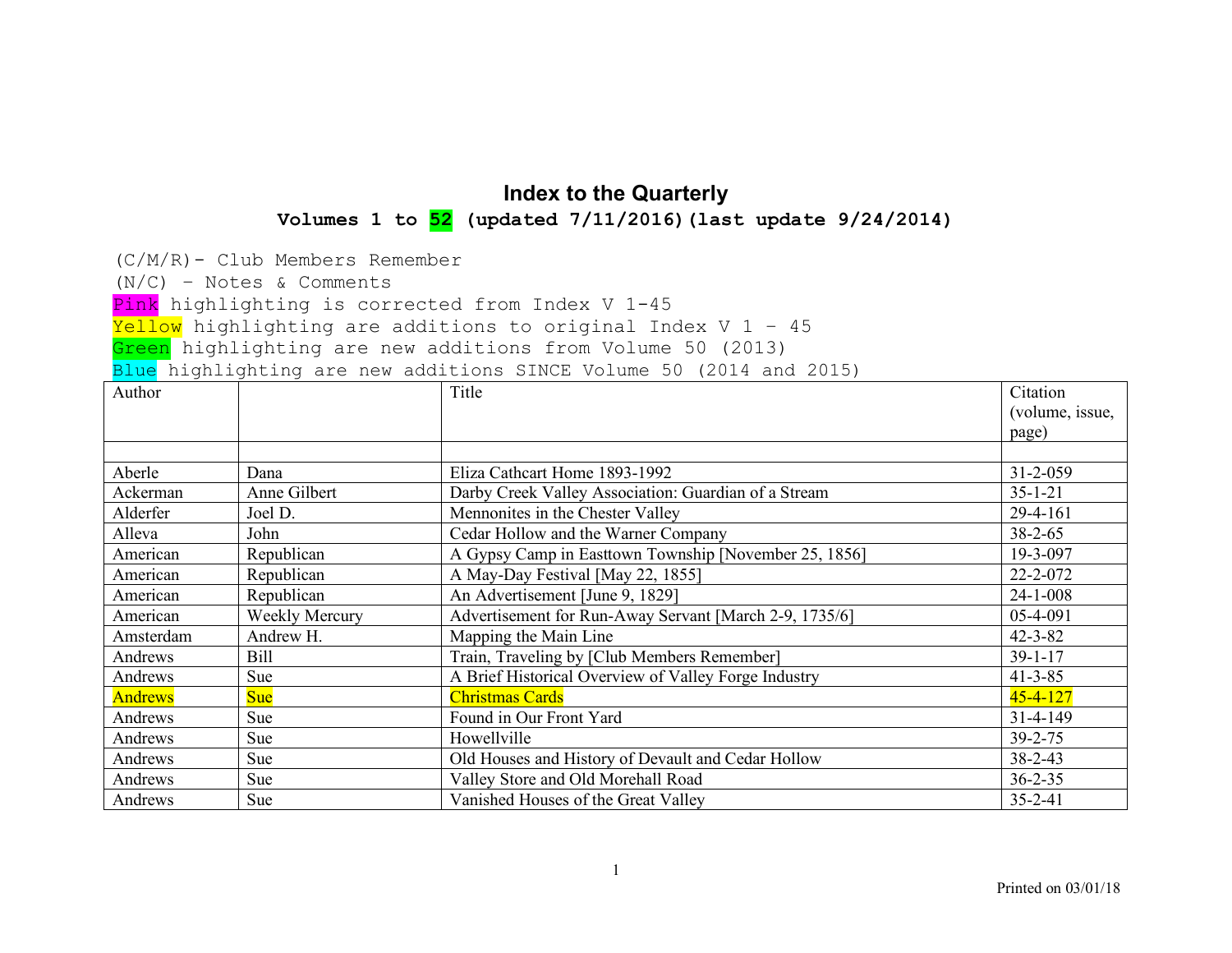| Andrews, Jr.     | <b>William Town</b> | In Memoriam – William Town Andrews, May 8, 1926 – January 8, 2010; in            | $47 - 1 - 023$  |
|------------------|---------------------|----------------------------------------------------------------------------------|-----------------|
|                  |                     | <b>Notes and Comments</b>                                                        |                 |
| Ansley           | Jack                | Berwyn Village Walk - 1999                                                       | 37-4-111        |
| Armitage         | Harry V., M. D.     | The Deadly Pandemic of 1918 (When Flu Hit Delaware County)                       | $37 - 1 - 25$   |
| Arnold           | Beth                | Inns and Taverns                                                                 | $44 - 1/2 - 15$ |
| Arthur           | Roger               | A Local Band of Brothers: The 97th Pennsylvania Infantry During the Civil<br>War | 41-4-119        |
| Atkinson         | Margaretta          | Notes on the History of First Church of Christ, Scientist, Berwyn                | $09 - 2 - 031$  |
| Atkinson         | Margaretta          | Notes on the History of the Berwyn Library 1905-1946                             | 06-4-075        |
| Aument           | Marian              | Piano Lessons  [Club Members Remember]                                           | $33 - 3 - 108$  |
| Aument           | Marian              | The Home Front During the Second World War (C/M/R)                               | 24-4-127        |
| Aument           | Marian              | Things We Used to Do by Hand (C/M/R)                                             | $31 - 3 - 107$  |
| <b>Baker</b>     | Earl                | Twenty Years of Activie Politics on the Upper Main Line                          | $46 - 3 - 064$  |
| <b>Barbee</b>    | Mary Whitworth      | Readin', 'Ritin', and 'Rithmetic: Schools before the Public School Law           | 27-2-058        |
| <b>Barbee</b>    | Mary Whitworth      | Things We Used to Do by Hand (C/M/R)                                             | $31 - 3 - 107$  |
| <b>Barbee</b>    | Mary Whitworth      | Valley Forge Music Fair [Club Members Remember]                                  | $36 - 1 - 10$   |
| <b>Barker</b>    | Charles             | <b>Supplee Cemetery Gravestone Record</b>                                        | $12 - 1 - 013$  |
| <b>Barksdale</b> | Francis Nelson      | Chesterbrook Stock Farm: A Unique Blue Grass Farm in the East                    | $26 - 4 - 123$  |
| <b>Barnes</b>    | Florence W.         | Berwyn Fire Company                                                              | 15-4-061        |
| <b>Barnes</b>    | Florence W.         | The American Non-Gran Bronze Company                                             | 09-4-089        |
| <b>Bartram</b>   | Anna Smedley        | Some Scattered Memories of the Paoli Library                                     | 23-4-133        |
| <b>Bartram</b>   | Anna Smedley        | The Bartram Bridge                                                               | $21 - 3 - 103$  |
| <b>Bartram</b>   | Anna Smedley        | Willistown Friends Meeting                                                       | $09 - 2 - 026$  |
| Baugh            | Anthony Wayne       | Editorial: Christmas Message (Valley Forge 160 Years Ago)                        | $01 - 2 - 001$  |
| Baugh            | Anthony Wayne       | Editorial: Objectives of the T-E History Club                                    | $01 - 1 - 001$  |
| Baugh            | Anthony Wayne       | The T-E History Club and its Three-Day Trip [to Williamsburg]                    | $01 - 1 - 013$  |
| Baugh            | Mary W.             | Anthony Wayne Baugh, H. D.                                                       | $06 - 2 - 035$  |
| Baum             | Susanna             | Train, Traveling by [Club Members Remember]                                      | $39 - 1 - 23$   |
| <b>Baum</b>      | Susanna             | The Diamond Rock Octagonal Schoolhouse                                           | $50-4-116$      |
| Baur             | Audrey              | The Chesterbrook Development                                                     | $40 - 1 - 27$   |
| Beach            | Warren D.           | <b>Sacred Places</b>                                                             | 30-4-129        |
| <b>Becker</b>    | Marshall Joseph     | A Bibliography of Material on the Lenape                                         | $23 - 1 - 009$  |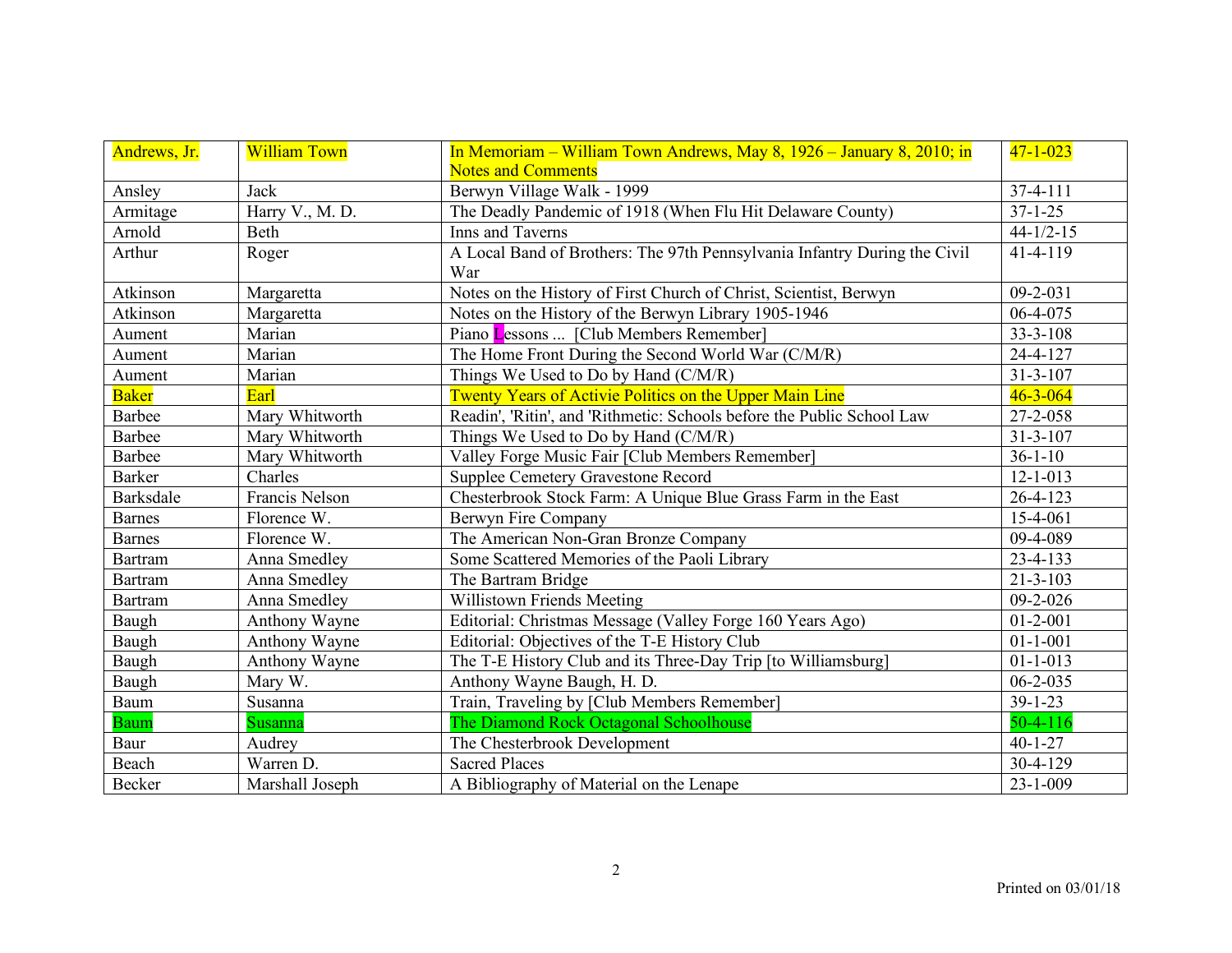| Becker         | Marshall Joseph | The Lenape of Southern Pennsylvania: A Brief History                          | $23 - 1 - 003$     |
|----------------|-----------------|-------------------------------------------------------------------------------|--------------------|
| Bell           | Robert J.       | Royer-Greaves School for Blind                                                | $29 - 3 - 111$     |
| Bellamy        | Jean            | The Kitchen Cupboard Pharmacy (C/M/R)                                         | 28-4-125           |
| Bellew         | Bill            | The Shoe Makers Shoe Maker, The Quici Family of Berwyn                        | 44-3-112-114       |
| <b>Benson</b>  | Pattye          | <b>Fifth Tredyffrin Historic House Tour</b>                                   | $46 - 4 - 116$     |
| <b>Benson</b>  | Pattye          | The Creation of a Tricentennial Celebration (co-authored with Judy DiFilippo) | $45 - 1 - 033$     |
| <b>Benson</b>  | Pattye          | <b>Tredyffrin Historic House Tour</b>                                         | $45 - 3 - 112$     |
| <b>Bertram</b> | Mike            | A Tour of the Generals' Quarters (co-authored with Tim Lander)                | $49 - 1/2 - 004$   |
| <b>Bertram</b> | Mike            | <b>Colonial Springs Revisited</b>                                             | $47 - 4 - 121$     |
| <b>Bertram</b> | Mike            | Coming Out of the Closet: The TEHS Archive Relocation (co-authored with       | $47 - 2 - 054$     |
|                |                 | <b>Kathy King</b> )                                                           |                    |
| <b>Bertram</b> | <b>Mike</b>     | General Varnum's Quarters, Valley Forge, National Historical Park             | $46 - 3 - 078$     |
| <b>Bertram</b> | Mike            | Hugh Steen, Serial Entrepreneur of Tredyffrin                                 | $50 - 1 - 020$     |
| <b>Bertram</b> | <b>Mike</b>     | Lucy Sampson: Berwyn Photographer (with co-author Tim Lander)                 | $48 - 2 - 050$     |
| Bertram        | Mike            | Port Kennedy Bone Cave Remains                                                | $43 - 1 - 26$      |
| <b>Bertram</b> | Mike            | Provincial Tax Minutes, 1756-1778                                             | $46 - 3 - 088$     |
| Bertram        | Mike            | Reverend William Currie, 1710-1803: Aspects of His Life                       | $42 - 2 - 49$      |
| <b>Bertram</b> | Mike            | <b>Revolutionary Reparations</b>                                              | $48 - 4 - 100$     |
| Bertram        | Mike            | Sand, Railways and Movies: The Bean Family Business                           | 43-4-127           |
| Bertram        | Mike            | The Excavations at Valley Forge Station                                       | $43 - 3 - 88$      |
| <b>Bertram</b> | Mike            | The 1724 Road Plan                                                            | $46 - 4 - 114$     |
| <b>Bertram</b> | Mike            | The Black Bear Inn                                                            | $50 - 1 - 027$     |
| <b>Bertram</b> | Mike            | The Bottling Plant at Colonial Springs                                        | $47 - 3 - 084$     |
| <b>Bertram</b> | Mike            | The Davis-Armstrong-Sparks Map                                                | $49 - 3 - 071$     |
| <b>Bertram</b> | Mike            | The First European Settlers in the Great Valley?                              | $47 - 2 - 057$     |
| <b>Bertram</b> | Mike            | The James White House                                                         | $46 - 4 - 106$     |
| <b>Bertram</b> | Mike            | The Forgotten Statesman: Philander Knox and the Politics of the Early 1900s   | $47 - 1 - 004$     |
| <b>Bertram</b> | <b>Mike</b>     | The Old Roads of Tredyffrin                                                   | $45 - 3 - 086$     |
| <b>Bertram</b> | Mike            | The Valley Forge Asbestos Insulation Works (co-authored with Peter Segal)     | $48 - 3 - 080$     |
| Bertram        | Mike            | The Yohn Farm in Chesterbrook                                                 | 44-107-111         |
| Bertram        | Mike            | Thomas Jones, Colonial Farmer and Carpenter                                   | $43 - 2 - 53 - 61$ |
| <b>Bertram</b> | Mike            | Tredyffrin in 1710                                                            | $47 - 4 - 108$     |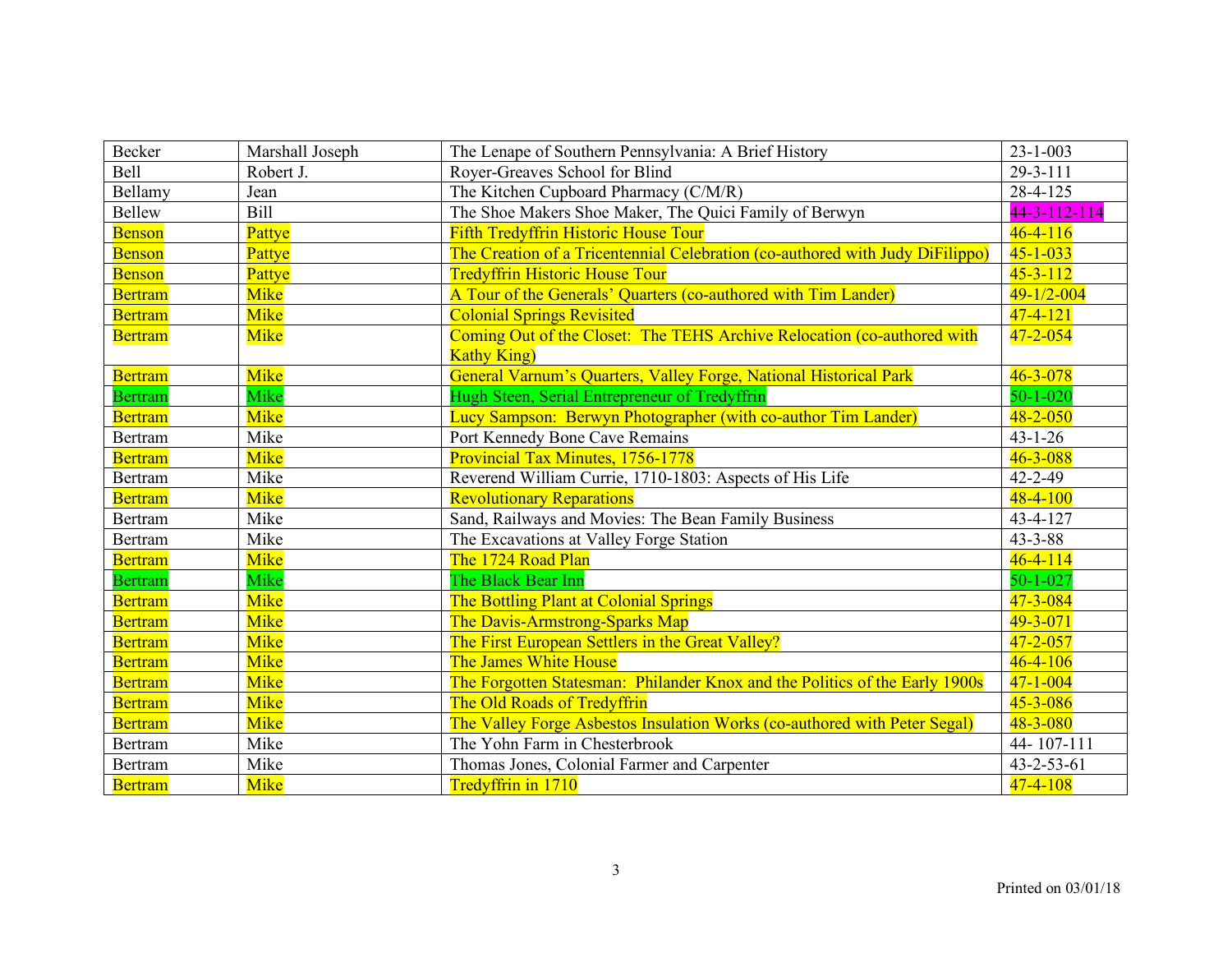| Bertram | Mike          | Water and Fire: The Power Behind Valley Forge: The Rise and Fall of Valley | $41 - 3 - 75$   |
|---------|---------------|----------------------------------------------------------------------------|-----------------|
|         |               | Forge Industry                                                             |                 |
| Bertram | Mike          | Why the Phoenixville, Valley Forge and Strafford Railway Never Reached     | $42 - 1 - 26$   |
|         |               | Strafford                                                                  |                 |
| Bertram | Mike          | Yellow Springs Road in Valley Forge National Park: A History               | $42 - 4 - 107$  |
| Bertram | Mike (editor) | Tredyffrin History: Churches, 18th Century,                                | $44 - 1/2 - 12$ |
| Bertram | Mike (editor) | Tredyffrin History: Colonial Times, 1680-1780,                             | $44 - 1/2 - 5$  |
| Bertram | Mike (editor) | Tredyffrin History: Covered Bridge, The,                                   | $44 - 1/2 - 51$ |
| Bertram | Mike (editor) | Tredyffrin History: Devon, Scenes of Disaster at,                          | $44 - 1/2 - 58$ |
| Bertram | Mike (editor) | Tredyffrin History: Early Days, The,                                       | $44 - 1/2 - 6$  |
| Bertram | Mike (editor) | Tredyffrin History: Glass Tax, The,                                        | $44 - 1/2 - 42$ |
| Bertram | Mike (editor) | Tredyffrin History: Great Valley Township,                                 | $44 - 1/2 - 71$ |
| Bertram | Mike (editor) | Tredyffrin History: Jones, The Reverend David,                             | $44 - 1/2 - 82$ |
| Bertram | Mike (editor) | Tredyffrin History: Knox, Philander C.,                                    | $44 - 1/2 - 84$ |
| Bertram | Mike (editor) | Tredyffrin History: Looking Forward,                                       | $44 - 1/2 - 80$ |
| Bertram | Mike (editor) | Tredyffrin History: Marine Corps Signals Training Camp, The, World War I,  | $44 - 1/2 - 55$ |
| Bertram | Mike (editor) | Tredyffrin History: Mills, The,                                            | $44 - 1/2 - 20$ |
| Bertram | Mike (editor) | Tredyffrin History: Nike Base, The,                                        | $44 - 1/2 - 69$ |
| Bertram | Mike (editor) | Tredyffrin History: Non-Gran Bronze Company, The,                          | $44 - 1/2 - 54$ |
| Bertram | Mike (editor) | Tredyffrin History: Open Space in the Township,                            | $44 - 1/2 - 78$ |
| Bertram | Mike (editor) | Tredyffrin History: Paper Bag Company, The,                                | $44 - 1/2 - 57$ |
| Bertram | Mike (editor) | Tredyffrin History: Personalities of Tredyffrin,                           | $44 - 1/2 - 81$ |
| Bertram | Mike (editor) | Tredyffrin History: Philadelphia Folk Festival, The,                       | $44 - 1/2 - 72$ |
| Bertram | Mike (editor) | Tredyffrin History: Revolutionary War, The,                                | $44 - 1/2 - 22$ |
| Bertram | Mike (editor) | Tredyffrin History: Roads, The,                                            | $44 - 1/2 - 9$  |
| Bertram | Mike (editor) | Tredyffrin History: Rural Environment, The,                                | $44 - 1/2 - 41$ |
| Bertram | Mike (editor) | Tredyffrin History: Rural Period, The, 1780-1950,                          | $44 - 1/2 - 40$ |
| Bertram | Mike (editor) | Tredyffrin History: Tredyffrin, Development of, The,                       | $44 - 1/2 - 4$  |
| Bertram | Mike (editor) | Tredyffrin History: Tredyffrin, Personalities of,                          | $44 - 1/2 - 81$ |
| Bertram | Mike (editor) | Tredyffrin History: Tredyffrin, Villages of, The, (Strafford, Paoli, New   | $44 - 1/2 - 27$ |
|         |               | Centerville, Howellville, Daylesford, Cockletown, Cedar Hollow),           |                 |
| Bertram | Mike (editor) | Tredyffrin History: Urbanization, 1950-2006                                | $44 - 1/2 - 68$ |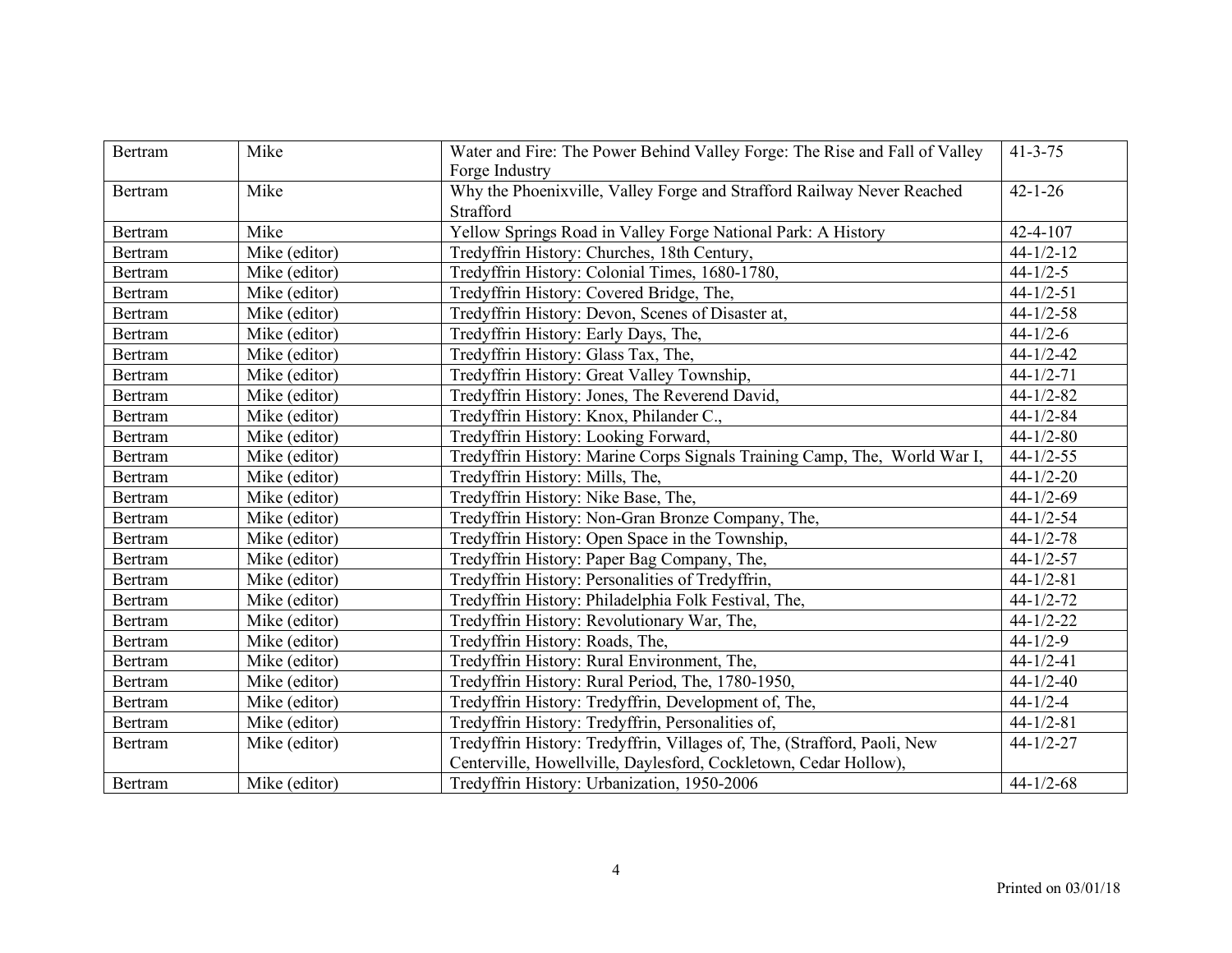| Bertram              | Mike (editor) | Tredyffrin History: Valley Forge Campus, The University of Pennsylvania | $44 - 1/2 - 61$ |
|----------------------|---------------|-------------------------------------------------------------------------|-----------------|
| Bertram              | Mike (editor) | Tredyffrin History: Valley Forge Music Fair                             | $44 - 1/2 - 76$ |
| Bertram              | Mike (editor) | Tredyffrin History: Checker, Chubby                                     | $44 - 1/2 - 86$ |
| <b>Bertram</b>       | <b>Mike</b>   | <b>Early History of Paoli</b>                                           | $51 - 1 -$      |
| <b>Bertram</b>       | Mike          | Henry Fox and the Fox Inn in Easttown                                   | $51 - 1 -$      |
| <b>Bertram</b>       | Mike          | <b>The Baptist Union School</b>                                         | $51 - 1 -$      |
| <b>Bertram</b>       | Mike          | The Connection between the Development of Psychoanalysis and Daylesford | $51 - 1 -$      |
| <b>Bertram</b> (with | <b>Mike</b>   | Perspectives on the Old Covered Wagon Inn                               | $52 - 3 & 4 -$  |
| Senior & Sproat)     |               |                                                                         |                 |
| Binzen               | Peter         | Remembering the Philadelphia Bulletin                                   | 40-3-97         |
| Bloomer              | Evelyn        | Family Folklore (C/M/R)                                                 | $29 - 4 - 151$  |
| Bloomer              | Evelyn        | Things We Used to Do by Hand (C/M/R)                                    | $31 - 3 - 107$  |
| Bloomer              | Evelyn        | Toys from Christmases Past (C/M/R)                                      | $27 - 1 - 007$  |
| Boehlke              | Dr. Fred, jr  | Paoli Gets a Baptist Church: A History of Paoli Baptist Church          | 37-3-97         |
| Bolin                | Rev. James    | The Baptist Church in the Great Valley                                  | $32 - 1 - 026$  |
| Borgson              | Hob [pseud.]  | "Change Engines at Paoli"                                               | $31 - 3 - 103$  |
| Borgson              | Hob [pseud.]  | "Scorching" to West Chester                                             | $33 - 3 - 120$  |
| Borgson              | Hob [pseud.]  | "Under Whatever Name It May Go": The Vehicles on the Lancaster Turnpike | 30-2-041        |
| Borgson              | Hob [pseud.]  | A Road from the Great Valley to the Lancaster Turnpike                  | 26-4-149        |
| Borgson              | Hob [pseud.]  | Descriptions of the Lenni-Lenape by Some of Their Contemporaries        | $32 - 3 - 115$  |
|                      |               |                                                                         |                 |
| Borgson              | Hob [pseud.]  | Free Schooling for the Poor                                             | 25-4-128        |
| Borgson              | Hob [pseud.]  | Gingerbread in Berwyn                                                   | $34 - 1 - 20$   |
| Borgson              | Hob [pseud.]  | Keeping Track of How We've Grown: 200 Years of Census Taking            | 28-2-050        |
| Borgson              | Hob [pseud.]  | Mr. Newton "Mutilates" a Book                                           | 29-1-019        |
| Borgson              | Hob [pseud.]  | Nineteenth Century Iron Mines                                           | 27-4-139        |
| Borgson              | Hob [pseud.]  | Our "Ambassadors of Good Will": The Conestoga Marching Band at Rose     | $30 - 1 - 021$  |
|                      |               | <b>Bowl Parade</b>                                                      |                 |
| Borgson              | Hob [pseud.]  | Sloanaker's "New Cheap Store"                                           | $25 - 1 - 027$  |
| Borgson              | Hob [pseud.]  | The Newtown Square and Paoli Plank Road                                 | $33 - 1 - 27$   |
| Borgson              | Hob [pseud.]  | The Nike Base on Diamond Rock Bill                                      | $28 - 3 - 115$  |
| Borgson              | Hob [pseud.]  | The Plantations in the Valley                                           | $29 - 3 - 101$  |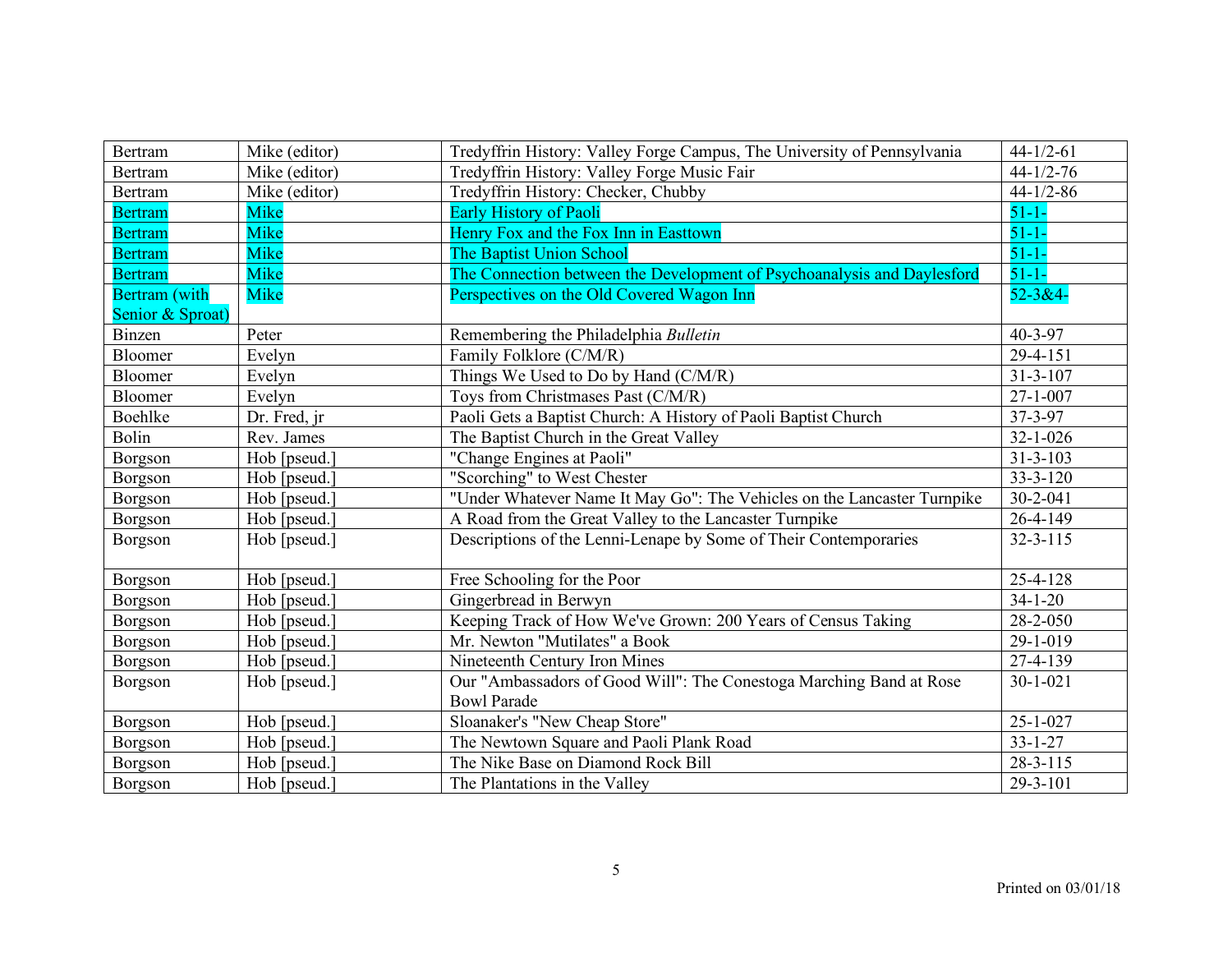| Borgson             | Hob [pseud.]  | The Theodore Ricks Memorial Cemetery                                      | $26 - 1 - 013$       |
|---------------------|---------------|---------------------------------------------------------------------------|----------------------|
| <b>Bradley</b>      | Mildred F.    | A Varied Program                                                          | $03 - 2 - 047$       |
| <b>Bradley</b>      | Mildred F.    | Early Schools in Tredyffrin Township                                      | $01-4-022$           |
| <b>Bradley</b>      | Mildred F.    | <b>Editorial: Appreciation of History</b>                                 | $04 - 3 - 052$       |
| <b>Bradley</b>      | Mildred F.    | Editorial: Ethnic Groups in T-E Townships                                 | $01 - 3 - 001$       |
| <b>Bradley</b>      | Mildred F.    | First Seven Miles of the Horse-Shoe Trail                                 | $46 - 1 - 009$       |
| <b>Bradley</b>      | Mildred F.    | From the Secretary's Book                                                 | $01 - 3 - 026$       |
| <b>Bradley</b>      | Mildred F.    | From the Secretary's Book                                                 | $01 - 5 - 027$       |
| <b>Bradley</b>      | Mildred F.    | History of the Tredyffrin-Easttown History Club 1936-1938                 | 13-4-074             |
| <b>Bradley</b>      | Mildred F.    | Old Carr School                                                           | 02-4-082             |
| <b>Bradley</b>      | Mildred F.    | Old Eagle School                                                          | $04 - 2 - 013$       |
| <b>Bradley</b>      | Mildred F.    | Old Glassley School                                                       | $01 - 5 - 013$       |
| <b>Bradley</b>      | Mildred F.    | Seven Miles along the Horse-Shoe Trail                                    | $01 - 2 - 028$       |
| <b>Bradley</b>      | Mildred F.    | Sullivan's Bridge (Poem)                                                  | $01-3-029$           |
| <b>Bradley</b>      | Mildred F.    | The Stone Chimney Picket (Poem)                                           | $02 - 4 - 108$       |
| <b>Bradley</b>      | Mildred F.    | The Wayne School                                                          | $06 - 2 - 040$       |
| <b>Brake</b>        | Dr. Rich      | The Commemoration of the "School Fight" (co-author Roger D. Thorne)       | 47-2-049             |
| <b>Braxton</b>      | Bill          | Braxton's--A Family Tradition Since 1938                                  | $36 - 3 - 67$        |
| <b>Brazel</b>       | James         | Railroads in Tredyffrin                                                   | $44 - 1/2 - 46 - 50$ |
| <b>Brazel</b>       | James         | Scenes Along the Chester Valley Railroad in Tredyffrin                    | 43-4-119             |
| <b>Brazel</b>       | <b>James</b>  | Society Meetings in 2013                                                  | $50 - 4 - 137$       |
| <b>Brazel</b>       | <b>James</b>  | When I Decided to Join the Tredyffrin Easttown History Club               | $48 - 4 - 114$       |
| <b>Brazel</b> (with | <b>James</b>  | New Images of the Chester Valley Railroad: The Reading Railroad's Chester | $52 - 3 & 4 -$       |
| Thorne)             |               | <b>Valley Branch in Tredyffrin and Environs</b>                           |                      |
| <b>Buck</b>         | G. Edward     | "Bibliophile Extraordinaire"                                              | $34 - 4 - 141$       |
| <b>Buck</b>         | G. Edward     | Lost, Found and Saved in Paradise, Pa.                                    | $37 - 4 - 137$       |
| <b>Buck</b>         | G. Edward     | The General's Marquee and Dr. Burk                                        | 36-4-105             |
| <b>Buck</b>         | G. Edward     | The Lincoln Highway                                                       | $35-1-29, 32$        |
| <b>Buehier</b>      | Marian S.     | Sprucemont: A Colonial Era House on Old Lancaster Road in Devon           | 39-2-39              |
| <b>Buffman</b>      | Jolene, comp. | Selected Notes from Township Supervisors' Minutes,                        | 43-3-99              |
| <b>Burn</b>         | Henry Clay    | To Califor-ni-ay and Gold                                                 | $16 - 3 - 047$       |
| <b>Burns</b>        | Austin        | Union Sabbath Schools at Glassley, Reeseville and Mt, Airy                | $10-3-062$           |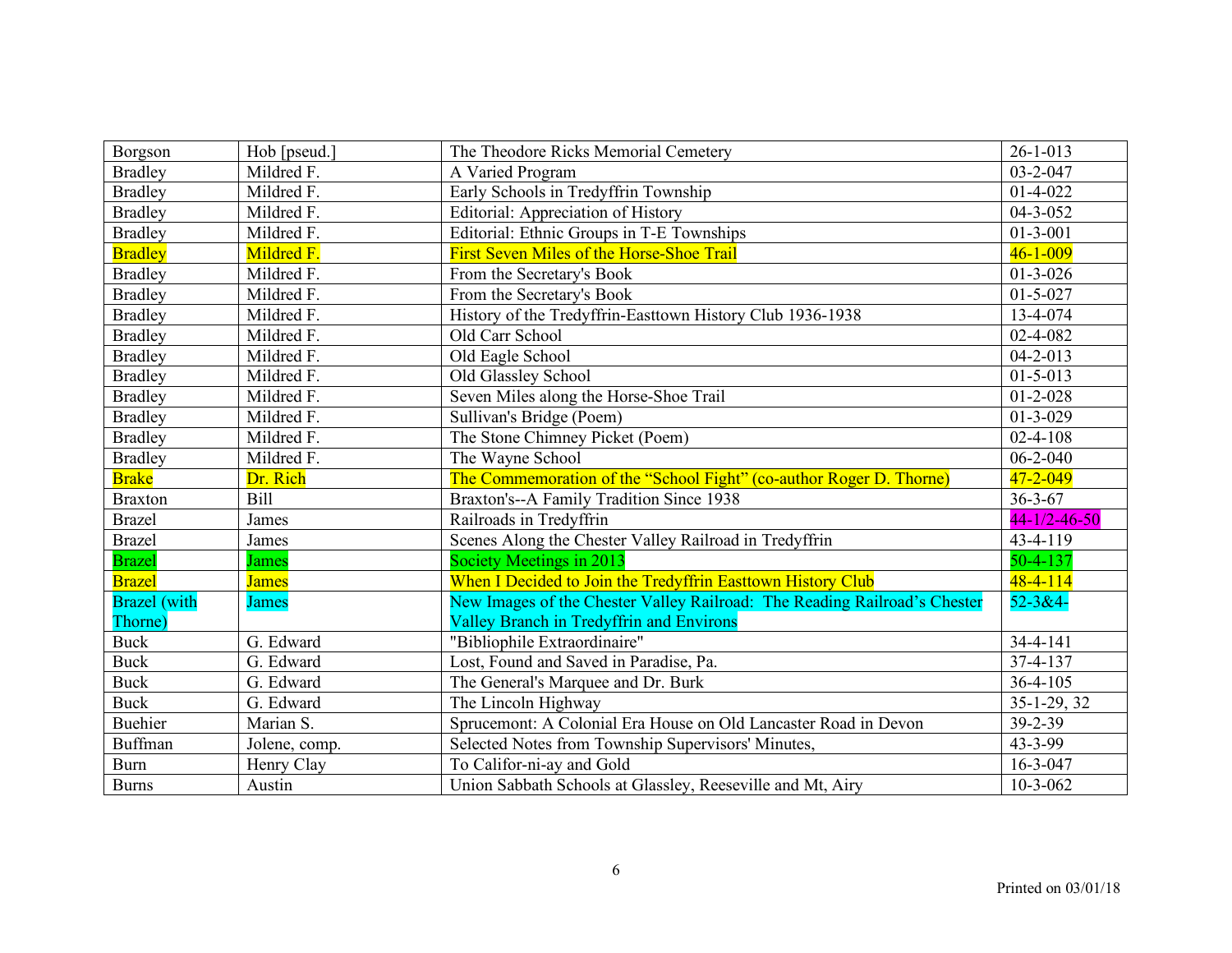| <b>Burns</b> | Franklin L. | "Remember Paoli!"                                                                   | 04-4-079       |
|--------------|-------------|-------------------------------------------------------------------------------------|----------------|
| <b>Burns</b> | Franklin L. | Additional Notes on the Fatland Ford and Old Welsh Line Roads                       | $02 - 1 - 006$ |
| <b>Burns</b> | Franklin L. | Anthony Wayne Baugh, M. D.                                                          | $06 - 2 - 035$ |
| <b>Burns</b> | Franklin L. | <b>Baseball Fields in Berwyn</b>                                                    | 27-2-053       |
| <b>Burns</b> | Franklin L. | Berwyn in the Pre-Revolutionary and Centennial Periods                              | $07 - 3 - 060$ |
| <b>Burns</b> | Franklin L. | Chronicles of Old Cockletown                                                        | $01 - 2 - 019$ |
| <b>Burns</b> | Franklin L. | Early Settlements in the Delaware Valley by the Dutch, Swedes, Finns and<br>English | $01 - 3 - 002$ |
| <b>Burns</b> | Franklin L. | Early Settlements in the Delaware Valley by the Dutch, Swedes, Finns and<br>English | $01 - 5 - 007$ |
| <b>Burns</b> | Franklin L. | Editorial: Acknowledging Work of Illustrators                                       | $01 - 5 - 001$ |
| <b>Burns</b> | Franklin L. | Editorial: Participation of D. S. in World War II                                   | $05 - 1 - 002$ |
| <b>Burns</b> | Franklin L. | <b>Editorial: Presentation of Historical Material</b>                               | $03 - 2 - 026$ |
| <b>Burns</b> | Franklin L. | Editorial: Taverns of the Old Lancaster Road                                        | $05 - 2 - 025$ |
| <b>Burns</b> | Franklin L. | Editorial: Valley Forge Museum and Park                                             | $01 - 4 - 001$ |
| <b>Burns</b> | Franklin L. | Editorial: Value of Research in Collecting History                                  | 04-4-078       |
| <b>Burns</b> | Franklin L. | Editorial: Value of Survey of Cemeteries                                            | $04 - 3 - 052$ |
| <b>Burns</b> | Franklin L. | Editorial: Walks and Walking                                                        | $02 - 1 - 001$ |
| <b>Burns</b> | Franklin L. | Enoch Wells                                                                         | $08 - 1 - 021$ |
| <b>Burns</b> | Franklin L. | Forest Primeval [Allegheny National Forest]                                         | $02 - 4 - 102$ |
| <b>Burns</b> | Franklin L. | Itinerary of Officers' Quarters [at Valley Forge]                                   | $01 - 5 - 002$ |
| <b>Burns</b> | Franklin L. | <b>Local Textile Mills</b>                                                          | 05-4-077       |
| <b>Burns</b> | Franklin L. | Mennonist Meeting House on Yellow Springs Road, Diamond Rock,<br>Tredyffrin Twp.    | $04 - 2 - 022$ |
| <b>Burns</b> | Franklin L. | New Light on the Encampment of the Continental Army at Valley Forge                 | $02 - 3 - 051$ |
| <b>Burns</b> | Franklin L. | One Hundred Sixtieth Anniversary of the Paoli Massacre                              | $01 - 1 - 002$ |
| <b>Burns</b> | Franklin L. | Reminiscent of Quakerism                                                            | $05 - 1 - 012$ |
| <b>Burns</b> | Franklin L. | Sergeant Harry Burns and the 7th Pennsylvania Volunteer Cavalry                     | 24-1-009       |
| <b>Burns</b> | Franklin L. | The [British] Invasion of Tredyffrin                                                | 03-2-027       |
| <b>Burns</b> | Franklin L. | The [British] Invasion of Tredyffrin                                                | 03-3-058       |
| <b>Burns</b> | Franklin L. | The Bull Tavern                                                                     | $04 - 2 - 011$ |
| <b>Burns</b> | Franklin L. | The Fahnestock Private Burial Plot                                                  | $04 - 3 - 060$ |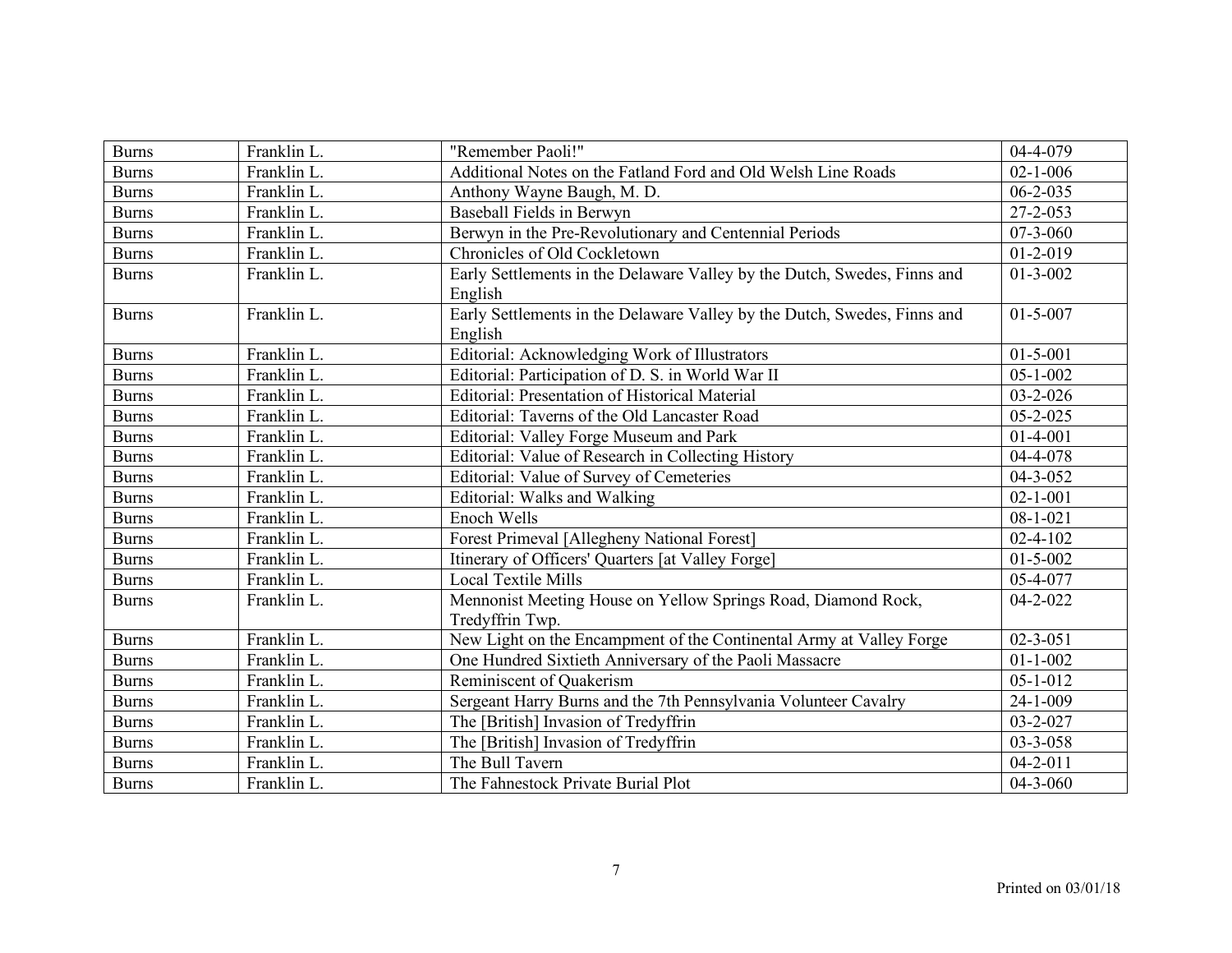| <b>Burns</b>                   | Franklin L.     | The Fox and Springhouse Taverns                                        | $01 - 5 - 025$ |
|--------------------------------|-----------------|------------------------------------------------------------------------|----------------|
| <b>Burns</b>                   | Franklin L.     | The Frazers of Thornbury in Revolutionary Times                        | $02 - 2 - 029$ |
| <b>Burns</b>                   | Franklin L.     | The Great Valley Mill                                                  | $06-1-001$     |
| <b>Burns</b>                   | Franklin L.     | The Historic Jones Plantation in Tredyffrin                            | $39-1-3$       |
| <b>Burns</b>                   | Franklin L.     | The Sorrel Horse Toast                                                 | 05-2-037       |
| <b>Burns</b>                   | Franklin L.     | The Stone Quarries, Ore Mines and Sand Pits of Easttown and Tredyffrin | $07 - 2 - 033$ |
| <b>Burns</b>                   | Franklin L.     | The Story of the Glassley Commons                                      | $05 - 3 - 050$ |
| <b>Burns</b>                   | Franklin L.     | The Welsh Quaker Tract in Pennsylvania                                 | $20 - 1 - 003$ |
| <b>Burns</b>                   | Franklin L.     | Travelgwyn                                                             | 03-4-095       |
| <b>Burns</b>                   | Franklin L.     | Valley Forge Sixty Years Ago                                           | $34 - 2 - 66$  |
| <b>Burns</b>                   | Franklin L.     | Where Crows Came Home to Roost                                         | 28-3-103       |
| Cadwallader                    | John Esq.       | The Prosecution of William Moore of Moore Hall and William Smith, D.D. | $04 - 1 - 002$ |
|                                |                 | 1757-8                                                                 |                |
| Callender                      | H. Joy          | William Penn Trees (adapted from the book "Penn's Woods: 1682-1982 ")  | $20 - 4 - 111$ |
| Capetola                       | Emil            | Life in Cedar Hollow                                                   | $38 - 2 - 63$  |
| Carlson                        | Robert E.       | Planning for our Tricentennial                                         | $19 - 1 - 003$ |
| Carroll                        | John L.         | The Baptist Building at Valley Forge                                   | 35-4-153       |
| Carruthers                     | H.W.            | A Civil War Letter to Capt. William Wayne                              | $11 - 1 - 022$ |
| Cavanagh                       | Thomas G.       | St. Monica's Parish                                                    | 25-2-067       |
| Cherry                         | Rev. William T. | Emma L. Simpson Memorial Methodist Church, Paoli                       | $12 - 2 - 022$ |
| <b>Chester County Archives</b> |                 | <b>Seven Road Petitions</b>                                            | $30 - 1 - 015$ |
| <b>Chester County Archives</b> |                 | The Will and Estate of General Anthony Wayne                           | $21 - 1 - 011$ |
| Chworowsky                     | Eleanor         | Valley Forge Music Fair [Club Members Remember]                        | $36-1-9$       |
| Chworowsky                     | Eleanor D.      | Before the Supermarket (C/M/R)                                         | 23-3-083       |
| Chworowsky                     | Eleanor D.      | History on a Sign Post: II                                             | 28-4-155       |
| Chworowsky                     | Eleanor D.      | Some Distinguished Neighbors: The Marquis de Lafayette                 | $28 - 1 - 011$ |
| Chworowsky                     | Eleanor D.      | The Man Who Came Around (C/M/R)                                        | 25-2-047       |
| Chworowsky                     | Eleanor D.      | The Wilsons and Great Valley Presbyterian Church                       | $22 - 4 - 124$ |
| Claypoole                      | Carol           | Valley Forge Music Fair [Club Members Remember]                        | $36 - 1 - 7$   |
| Coanet                         | Georges         | General Pasquale Paoli and Corsica: At the Heart of Three Revolutions  | $30 - 3 - 117$ |
| Cohen                          | <b>Barbara</b>  | The Schuylkill River Heritage Center The Rebirth of the Phoenix Steel  | $47 - 3 - 064$ |
|                                |                 | <b>Foundry</b>                                                         |                |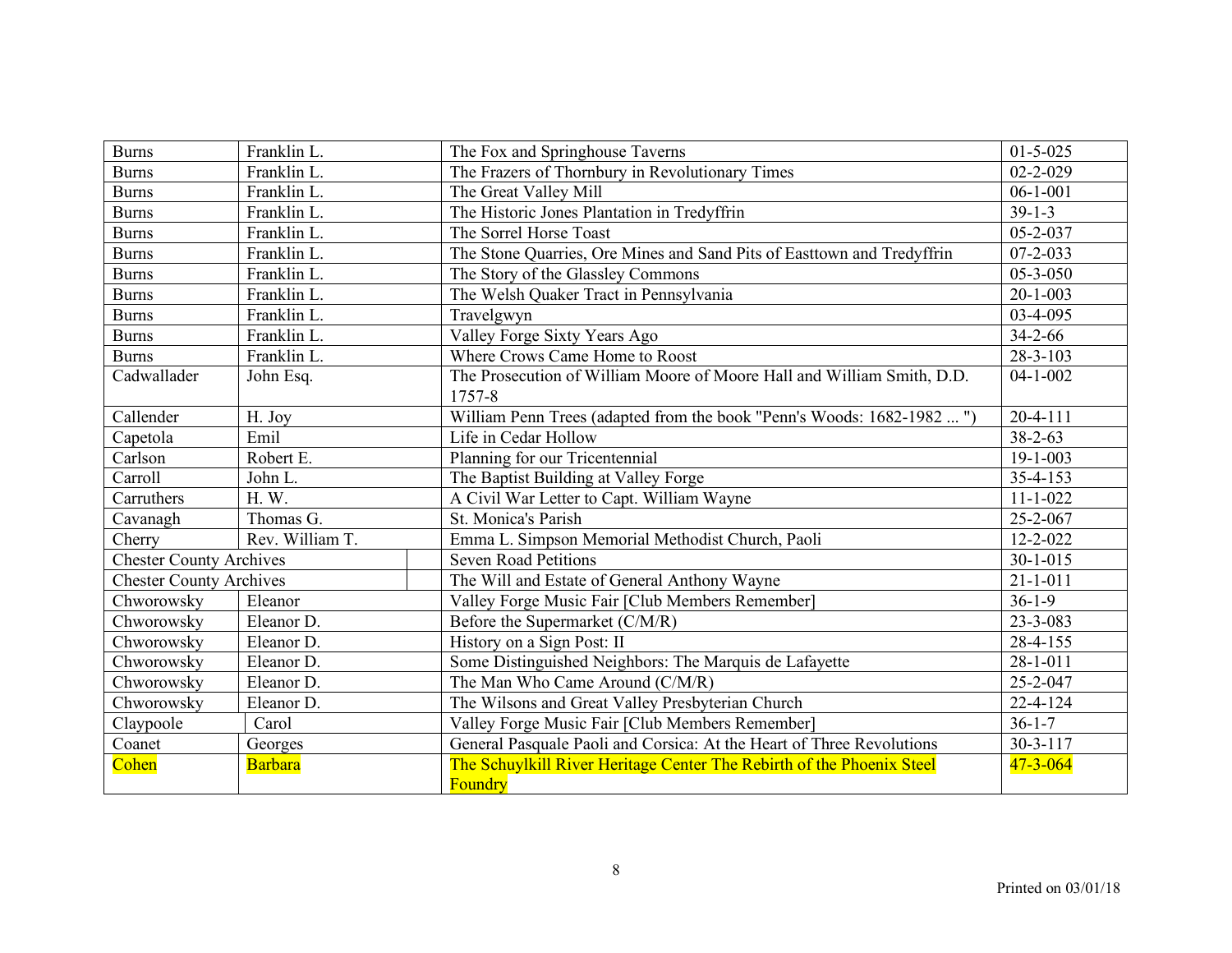| Colgan           | R. A.                    | Some Advice on Poultry Raising from the Manager of Chesterbrook Farm     | 18-2-053       |
|------------------|--------------------------|--------------------------------------------------------------------------|----------------|
| Collins          | Aileen                   | Roses are Red, / Violets are Blue: A "Sampler" from Friendship Albums    | $26 - 2 - 055$ |
|                  |                          | (C/M/R)                                                                  |                |
| Collins          | Aileen                   | The Kitchen Cupboard Pharmacy (C/M/R)                                    | 28-4-125       |
| Cook             | Anne E.                  | A Furness Barn in Tredyffrin                                             | 22-4-147       |
| Cook             | Anne E.                  | A Tory "Memorial"                                                        | 27-4-123       |
| Cook             | Anne E.                  | Diamond Rock School (N/C)                                                | $26 - 2 - 080$ |
| Cook             | Anne E.                  | Lines Composed in Celebration of the 250th Birthday of George Washington | 20-2-072       |
|                  |                          | (Poem)                                                                   |                |
| Cook             | Anne E.                  | The Barn at Roughwood                                                    | 29-1-018       |
| Cook             | Anne E.                  | Tour Tredyffrin (N/C)                                                    | $20 - 3 - 101$ |
| Cook             | Anne E.                  | Tricentennial Morning: Welsh Tract (Poem)                                | 20-3-082       |
| Cook             | Anne H. [ed.]            | Reports on Chesterbrook Farm from the West Chester Daily Local News      | $23 - 1 - 015$ |
| Cooper           | Allen R.                 | Archaeological Investigations at Conway's Brigade, Valley Forge          | $27 - 1 - 029$ |
| Cooper           | Helen                    | The Restoration of Waynesborough                                         | 16-4-067       |
| Cotton           | J. Randall               | A Brief History of Greenwood Farm                                        | 26-2-069       |
| Cowley           | Bobbi, edited by John O. | The Devon Horse Show and Country Fair: An Illustrated Time Line          | 50-3-082       |
|                  | Senior                   |                                                                          |                |
| Croasdale        | Mary G.                  | A Song of the Little Roads (Poem)                                        | 07-3-069       |
| Croasdale        | Mary G.                  | Dogwood at Valley Forge                                                  | $01 - 3 - 020$ |
| Croasdale        | Mary G.                  | Dr. Richardson B. Okie                                                   | 13-2-032       |
| Croasdale        | Mary G.                  | Local Land Titles in Easttown and Tredyffrin: Thomas Aiken Tract         | $01 - 3 - 014$ |
| Croasdale        | Mary G.                  | The Blue Ball Tavern of Daylesford                                       | $02 - 2 - 026$ |
| Cultural         |                          |                                                                          |                |
| Heritage         |                          | An Archaeological Investigation of the Joseph Lewis Site                 | $50 - 2 - 042$ |
| Research         |                          |                                                                          |                |
| Services, Inc.   |                          |                                                                          |                |
| Curtin           | John J.                  | "A Proper Concern": The PQ Corporation                                   | 26-2-071       |
| Curwen           | <b>K.</b> E.             | In Days of the Stage Coach                                               | $04 - 1 - 025$ |
| Daily Local News |                          | Berwyn Gets a Boardwalk [July 28, 1880, et. seq.]                        | 18-4-116       |
| Daily Local News |                          | Quicksand in Easttown Township [April 7, 1885]                           | 19-2-046       |
| Daily Local News |                          | Sixty Minutes in Berwyn [May 14, 1879]                                   | $17 - 1 - 007$ |
| Daily Local News |                          | Sky Rockets at Devon [July 5, 1887]                                      | $22 - 3 - 103$ |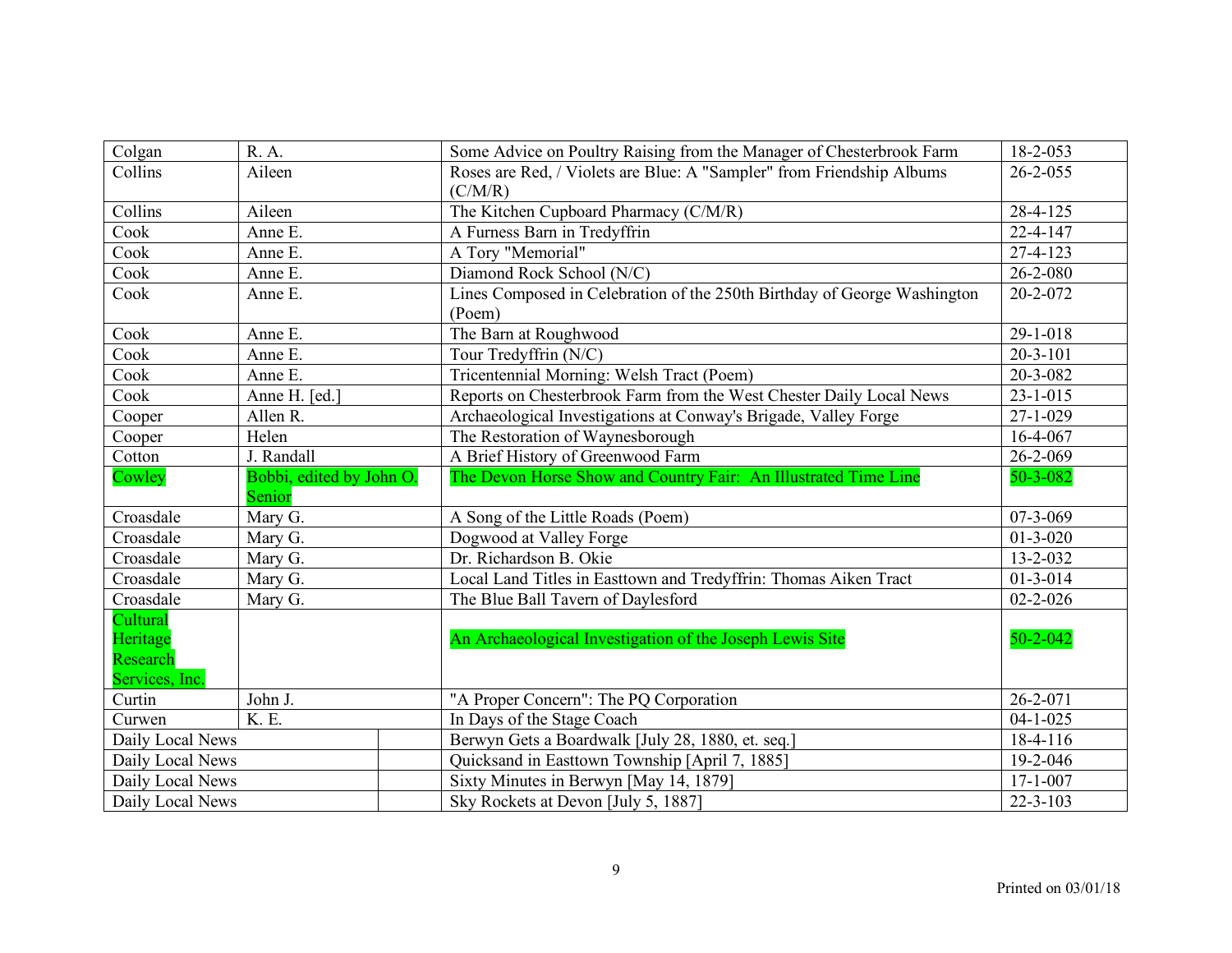| Davidson         | Jane L. S.           | County Certification and the National Register of Historic Places            | 28-4-143        |
|------------------|----------------------|------------------------------------------------------------------------------|-----------------|
| DeCaro           | Grace                | Our County Seat in the 1820s                                                 | $23 - 3 - 109$  |
| Denk             | Bill                 | Piano Lessons  [Club Members Remember]                                       | $33 - 3 - 112$  |
| Denk             | Jane                 | Piano Lessons  [Club Members Remember]                                       | 33-3-109.113    |
| Denk             | Jane                 | Shopping at Woolworth's (C/M/R)                                              | 32-2-045        |
| Denk             | Jane                 | Valley Forge Music Fair [Club Members Remember]                              | $36 - 1 - 13$   |
| Denk             | William              | Shopping at Woolworth's (C/M/R)                                              | 32-2-045        |
| Denk             | William              | Things We Used to Do by Hand (C/M/R)                                         | $31 - 3 - 107$  |
| Detterline       | Elinor Janney        | A Brief Glimpse of East Whiteland                                            | 15-4-074        |
| Detterline       | Elinor Janney        | Letters from Joseph D. Newlin to his Mother                                  | $16 - 2 - 039$  |
| Detterline       | <b>Elinor Janney</b> | Letters of John Craig and Katie Newlin                                       | 18-3-069        |
| Detterline       | Elinor Janney        | The Early Bartholomews                                                       | 15-3-038        |
| Detterline       | Elinor Janney        | The Methodist Church in Chester County (Particularly Grove Church)           | $16 - 3 - 053$  |
| Detterline       | <b>Elinor Janney</b> | The Read Family                                                              | 15-4-054        |
| Devanney         | Joe                  | Pennsylvania German Folk Art                                                 | 39-4-129        |
| <b>DiFilippo</b> | Judy                 | The Creation of a Tricentennial Celebration (co-authored with Pattye Benson) | $45 - 1 - 033$  |
| <b>Dillon</b>    | Clarissa F., Ph.D.   | <b>Eighteenth Century Housewifery</b>                                        | $46 - 2 - 056$  |
| <b>Dillon</b>    | Clarissa F., Ph.D.   | <b>Loyalty in Revolutionary Pennsylvania</b>                                 | $47 - 3 - 080$  |
| <b>Dillon</b>    | Clarissa F., Ph.D.   | From Birth to Breeching Childhood in the World of William Penn               | $45 - 4 - 118$  |
| <b>Dillon</b>    | Clarissa F., Ph.D.   | <b>With Respect to Women</b>                                                 | $51 - 1 -$      |
| <b>Dillon</b>    | Clarissa F., Ph.D.   | Eating Locally I Colonial Tredyffrin and Easttown                            | $52 - 1 -$      |
| Dittmann         | Stephen              | Simple Pleasures (C/M/R)                                                     | $30 - 2 - 071$  |
| Dittmann         | Stephen              | The Episcopal Academy Campus at Devon                                        | $30 - 3 - 101$  |
| Dittmann         | <b>Steve</b>         | Bogle, John                                                                  | $44 - 1/2 - 87$ |
| Dittmann         | <b>Steve</b>         | Brief Look at the History of Waynesborough and the Recent Reconstruction of  | $39 - 2 - 63$   |
|                  |                      | Its Barn, A                                                                  |                 |
| Dittmann         | <b>Steve</b>         | Cassatt Mansion - Then and Now, The                                          | 39-4-111        |
| Dittmann         | <b>Steve</b>         | Cassatt, Alexander                                                           | $44 - 1/2 - 83$ |
| <b>Dittmann</b>  | <b>Steve</b>         | Centennial Celebration of Paoli Library, 2010                                | $47 - 4 - 112$  |
| Dittmann         | <b>Steve</b>         | Train, Traveling by [Club Members Remember]                                  | $39 - 1 - 14$   |
| Dittmann         | <b>Steve</b>         | Valley Forge Music Fair [Club Members Remember]                              | $36-1-10$       |
| Dittmann         | <b>Steve</b>         | Waterloo Mills Update                                                        | 37-2-39         |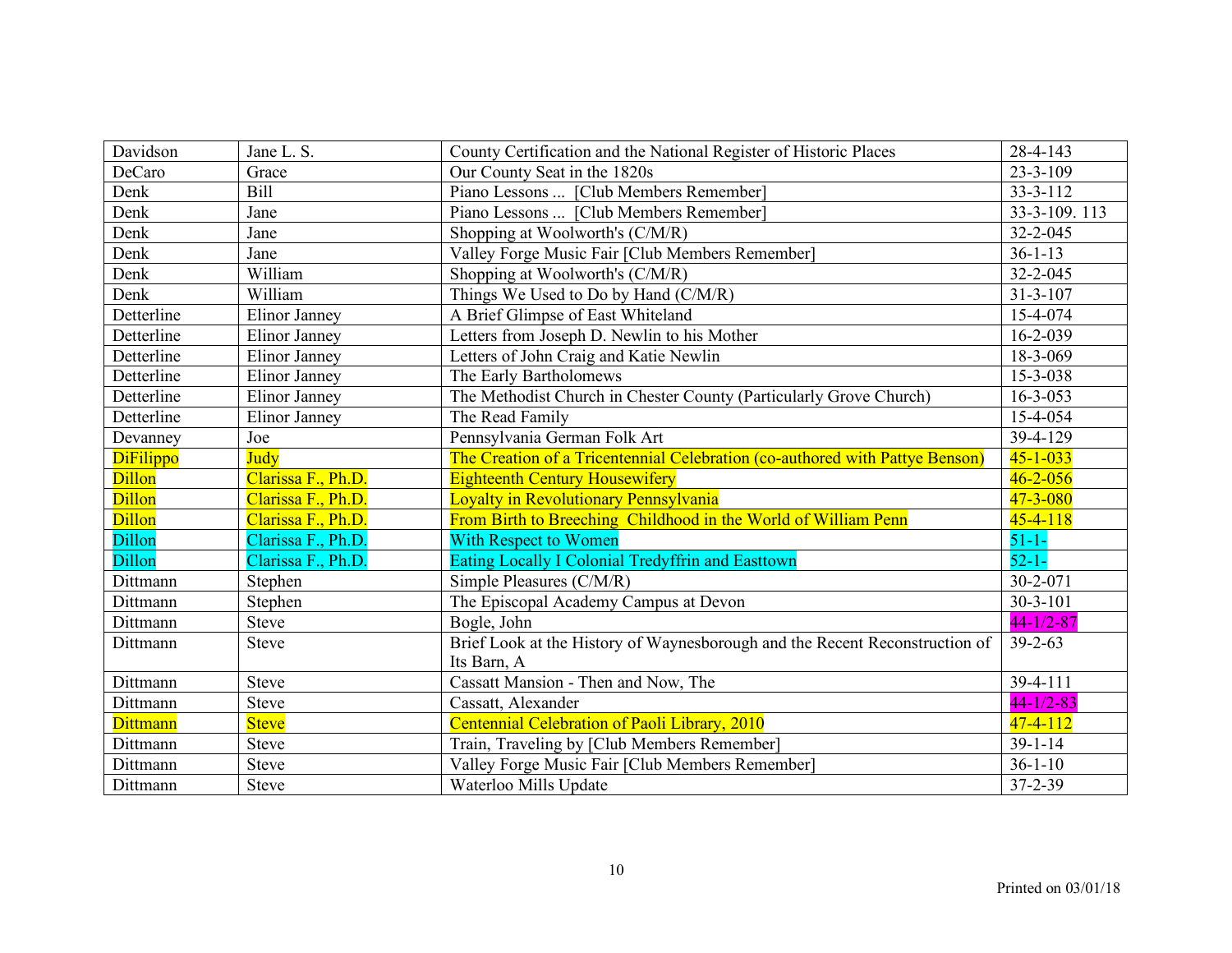| <b>Dittmann</b> | <b>Stephen</b>        | The Chester Valley Trail in Tredyffrin Township                       | $51 - 2 -$      |
|-----------------|-----------------------|-----------------------------------------------------------------------|-----------------|
| Dunwoody        | <b>Eleanor Wilson</b> | Before the Supermarket (C/M/R)                                        | 23-3-083        |
| Dunwoody        | Eleanor Wilson        | Some Games We Used to Play (C/M/R)                                    | $21 - 2 - 069$  |
| Dunwoody        | Eleanor Wilson        | The First Family Car and Early "Motoring" (C/M/R)                     | $20 - 4 - 124$  |
| Dunwoody        | Eleanor Wilson        | The Man Who Came Around (C/M/R)                                       | 25-2-047        |
| Dunwoody        | Eleanor Wilson        | The One Room School                                                   | $24 - 4 - 151$  |
| Dunwoody        | Eleanor Wilson        | Winter's Snow and Ice (C/M/R)                                         | $22 - 1 - 011$  |
| Eachus          | Mary                  | Recollections of Paoli                                                | $24 - 3 - 091$  |
| Eachus          | Mary                  | The Changing Face of Paoli (C/M/R)                                    | 27-3-102        |
| Edwards         | Bonnie                | Mount Pleasant Village and Carr School                                | $12 - 1 - 002$  |
| Egertson        | Peggy                 | Family Folklore (C/M/R)                                               | 29-4-151        |
| Egertson        | Peggy                 | Growing Up In Paoli: an Oral History Visit with Ethel Jones Meagher   | 40-4-123        |
| Egertson        | Peggy                 | New Presbyterian Hymnal (N/C)                                         | $28 - 3 - 120$  |
| Egertson        | Peggy                 | Popular Sheet Music: A Reflection of the Times                        | 28-4-133        |
| Egertson        | Peggy                 | Roses are Red, / Violets are Blue: A "Sampler" from Friendship Albums | $26 - 2 - 055$  |
|                 |                       | (C/M/R)                                                               |                 |
| Egertson        | Peggy                 | The Burns Family                                                      | $26 - 2 - 050$  |
| Egertson        | Peggy                 | They Built Berwyn: William H. Fritz                                   | 31-4-136        |
| Egertson        | Peggy                 | Valley Forge Music Fair [Club Members Remember]                       | $36 - 1 - 11$   |
| Eichner         | Louis G. "Skip"       | Family Folklore (C/M/R)                                               | 29-4-151        |
| Eichner         | Louis G. "Skip"       | Medicine in the Revolutionary War                                     | 26-3-090        |
| Eichner         | Louis G. "Skip"       | Shopping at Woolworth's (C/M/R)                                       | 32-2-045        |
| Eichner         | Louis G. "Skip"       | Simple Pleasures (C/M/R)                                              | 30-2-071        |
| Eichner         | Louis G. "Skip"       | Some Distinguished Neighbors: Louis LeBeque de Presle DuPortail       | $28 - 1 - 007$  |
| Eichner         | Louis G. "Skip"       | The Military Practice of Medicine During the Revolutionary War        | $41 - 1 - 25$   |
| Eichner         | Louis G. "Skip"       | The Practice of Domestic Medicine During the Colonial Period          | $41 - 3 - 100$  |
| Eichner         | Louis G. "Skip"       | They Built Berwyn: John F. Kauffman                                   | $31 - 4 - 137$  |
| Eichner         | Louis G. "Skip"       | Things We Used to Do by Hand (C/M/R)                                  | $31 - 3 - 107$  |
| Eichner         | Louis G. "Skip"       | Toys from Christmases Past (C/M/R)                                    | $27 - 1 - 007$  |
| Eichner         | Louis G. "Skip"       | Valley Forge Music Fair [Club Members Remember]                       | $36-1-$         |
|                 |                       |                                                                       | 7,9,11,12,13    |
| Eichner         | Skip                  | <b>Wharton Esherick</b>                                               | $44 - 1/2 - 85$ |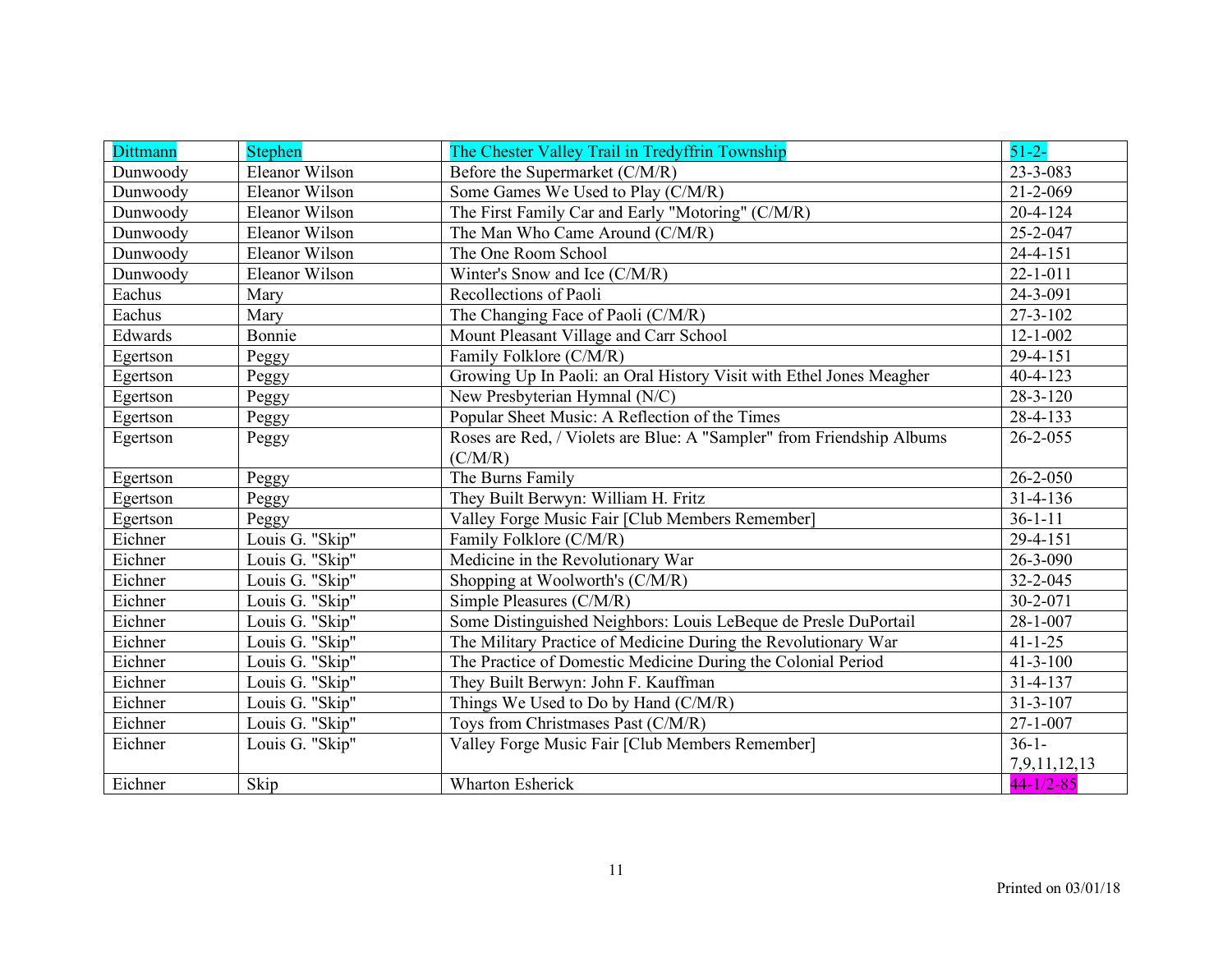| Elmer                | Robert         | The Schuylkill Navigation Company Canal and Lock No. 60               | 29-4-135       |
|----------------------|----------------|-----------------------------------------------------------------------|----------------|
| Epright              | Hannah         | More on Skelp Level (N/C)                                             | 19-3-098       |
| Erdman               | Mildred        | The First Family Car and Early "Motoring" (C/M/R)                     | $20-4-124$     |
| Erickson             | Winona C.      | Before the Supermarket (C/M/R)                                        | 23-3-083       |
| Erickson             | Winona C.      | General Warren Inn                                                    | $14 - 1 - 005$ |
| Erickson             | Winona C.      | Ivins C. Walker, Horse Trader                                         | $15 - 2 - 020$ |
| Erickson             | Winona C.      | Ramblings of the Club                                                 | 06-3-068       |
| Etherton             | Claire         | Roses are Red, / Violets are Blue: A "Sampler" from Friendship Albums | $26 - 2 - 055$ |
|                      |                | (C/M/R)                                                               |                |
| Etherton             | Claire         | The Man Who Came Around (C/M/R)                                       | 25-2-047       |
| Etherton             | Claire         | World War II Revisited: My WAAC/WAC Days                              | 25-3-092       |
| Farra                | Marge Worth    | The Start of My Newspaper Career                                      | 28-2-076       |
| Fisher               | Mildred F.     | B. Anton Hess, Ph. D.                                                 | $08-4-114$     |
| Fisher               | Mildred F.     | Berwyn Nursery School                                                 | 13-3-058       |
| Fisher               | Mildred F.     | David Howard Robbins                                                  | $08-4-110$     |
| Fisher               | Mildred F.     | Edna Hayman Myers                                                     | 08-4-113       |
| Fisher               | Mildred F.     | Julius F. Sachse                                                      | 10-4-084       |
| Fisher               | Mildred F.     | Mary Wingard                                                          | 08-4-113       |
| Fisher               | Mildred F.     | Rev. David Jones                                                      | 10-4-086       |
| Fisher               | Mildred F.     | Revolutionary Times in Tredyffrin                                     | $10-2-043$     |
| Fisher               | Mildred F.     | Richard S. MacNamee                                                   | 08-4-109       |
| Fisher               | Mildred F.     | S. Paul Teamer                                                        | $08-4-111$     |
| Fisher               | Mildred F.     | Secondary Education in Tredyffrin-Easttown: Tredyffrin-Easttown High  | 08-4-080       |
|                      |                | School                                                                |                |
| Fisher               | Mildred F.     | The Leopard                                                           | 10-4-087       |
| Fisher               | Mildred F.     | Two Centuries of Tredyffrin Schools, 1700-1900                        | 07-4-095       |
| Fisher               | Mildred F.     | Wallace S. Brey                                                       | $08-4-114$     |
| Fisher               | Mildred F.     | William Clavius Latch                                                 | 08-4-112       |
| Fritz                | William H. III | Fritz's Lumber Yard                                                   | 32-2-067       |
| From the Minute Book |                | Garbage and Street Lights in Berwyn [Berwyn Citizens' Association]    | $30 - 1 - 027$ |
| From the Minute Book |                | School Rules [Tredyffrin] in 1869                                     | 29-1-034       |
| Fruchter             | Keg            | A Collection of Springhouses Family Folklore (C/M/R)                  | 27-3-093       |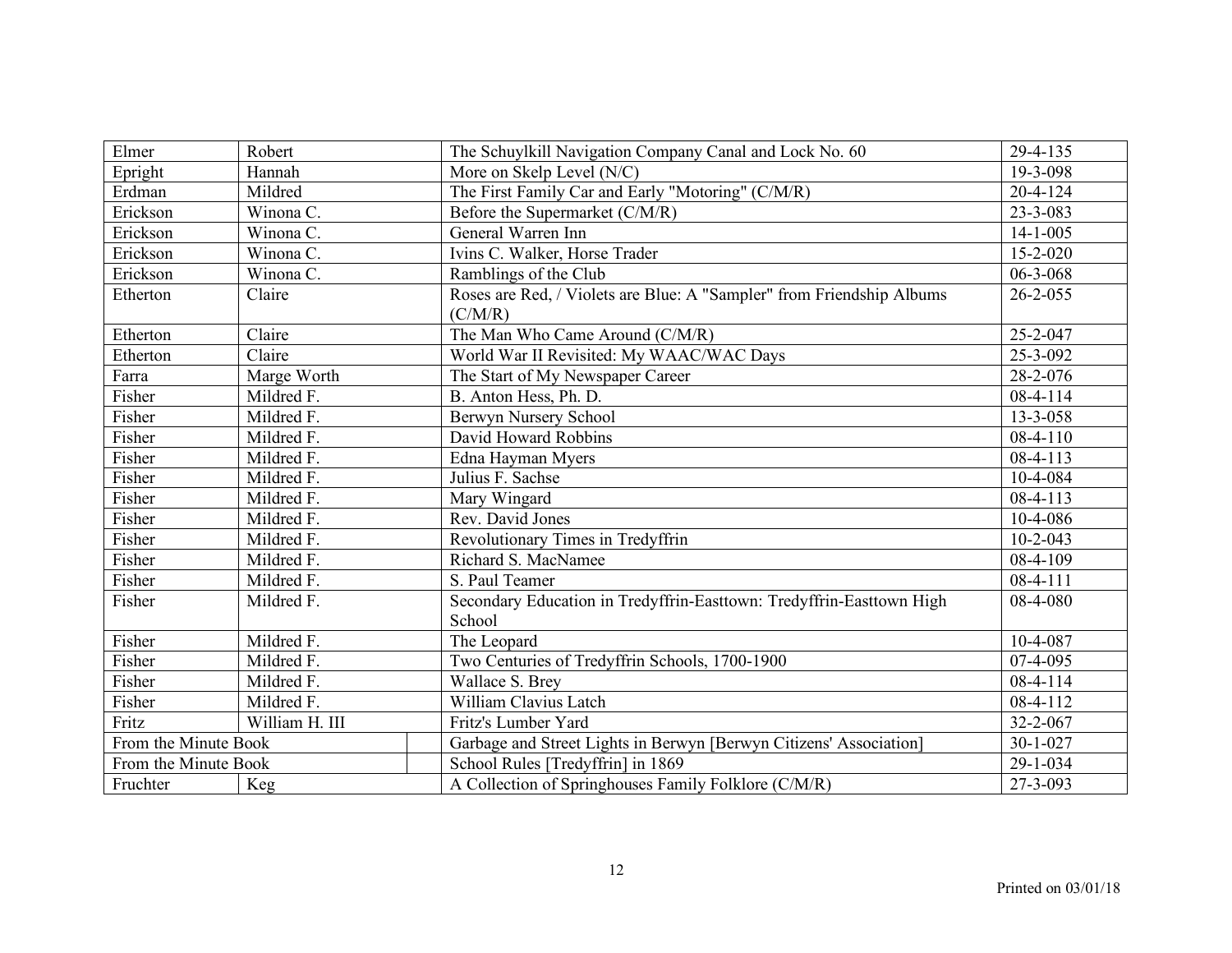| Fruchter | Keg            | A Pictorial Portfolio                                                 | 29-4-151       |
|----------|----------------|-----------------------------------------------------------------------|----------------|
| Fruchter | Megan          | Gingerbread in Berwyn                                                 | $34 - 1 - 20$  |
| Fry      | <b>Barbara</b> | A 1902 Cook Book Represents More Than Recipes                         | $36 - 1 - 15$  |
| Fry      | Barbara        | A New Presbyterian Church in Berwyn in 1892                           | $31 - 1 - 003$ |
| Fry      | <b>Barbara</b> | Alexander Murdoch: The Shepherd of Chesterbrook                       | $34 - 2 - 47$  |
| Fry      | Barbara        | Before the Supermarket (C/M/R)                                        | 23-3-083       |
| Fry      | Barbara        | Cemetery for Berwyn, A                                                | $39 - 2 - 55$  |
| Fry      | Barbara        | Early Presbyterians in Berwyn                                         | $26 - 2 - 041$ |
| Fry      | <b>Barbara</b> | Edward F. Bracken [The Promoters of Paoli]                            | $35 - 1 - 13$  |
| Fry      | Barbara        | Family Folklore (C/M/R)                                               | 29-4-151       |
| Fry      | Barbara        | History on a Sign Post                                                | 28-3-085       |
| Fry      | Barbara        | Lida Larrimore: Tredyffrin Novelist                                   | 36-113         |
| Fry      | Barbara        | Living in Easttown Woods in its Early Years                           | $30-4-161$     |
| Fry      | Barbara        | Piano Lessons  [Club Members Remember]                                | 33-3-104, 110  |
| Fry      | Barbara        | <b>Quilt Patterns in American History</b>                             | 23-3-099       |
| Fry      | Barbara        | Quilting the Past: The Valley Forge Quilters (N/C)                    | $22 - 3 - 111$ |
| Fry      | Barbara        | Shopping at Woolworth's (C/M/R)                                       | 32-2-045       |
| Fry      | Barbara        | Simple Pleasures (C/M/R)                                              | 30-2-071       |
| Fry      | Barbara        | Some Distinguished Neighbors: Casimir Pulaski                         | 28-1-014       |
| Fry      | Barbara        | Some Games We Used to Play (C/M/R)                                    | 21-2-069       |
| Fry      | Barbara        | The Gibb Family: Its Contributions to Berwyn and Trinity Presbyterian | 32-2-075       |
|          |                | Church                                                                |                |
| Fry      | <b>Barbara</b> | The Home Front During the Second World War (C/M/R)                    | 24-4-127       |
| Fry      | <b>Barbara</b> | The Man Who Came Around (C/M/R)                                       | 25-2-047       |
| Fry      | Barbara        | The Paoli Chapel / Library: The Presbyterian Sabbath School and [New] | $28 - 1 - 023$ |
|          |                | Church                                                                |                |
| Fry      | <b>Barbara</b> | The Record Snowfall of 1958 (C/M/R)                                   | $21 - 1 - 020$ |
| Fry      | Barbara        | The Sabbath School at Paoli                                           | 24-2-055       |
| Fry      | <b>Barbara</b> | They Built Berwyn: Frank H. Stauffer                                  | $31 - 4 - 144$ |
| Fry      | Barbara        | Things We Used to Do by Hand (C/M/R)                                  | 31-3-107       |
| Fry      | Barbara        | Toys from Christmases Past (C/M/R)                                    | $27 - 1 - 007$ |
| Fry      | <b>Barbara</b> | Train, Traveling by [Club Members Remember]                           | $39 - 1 - 18$  |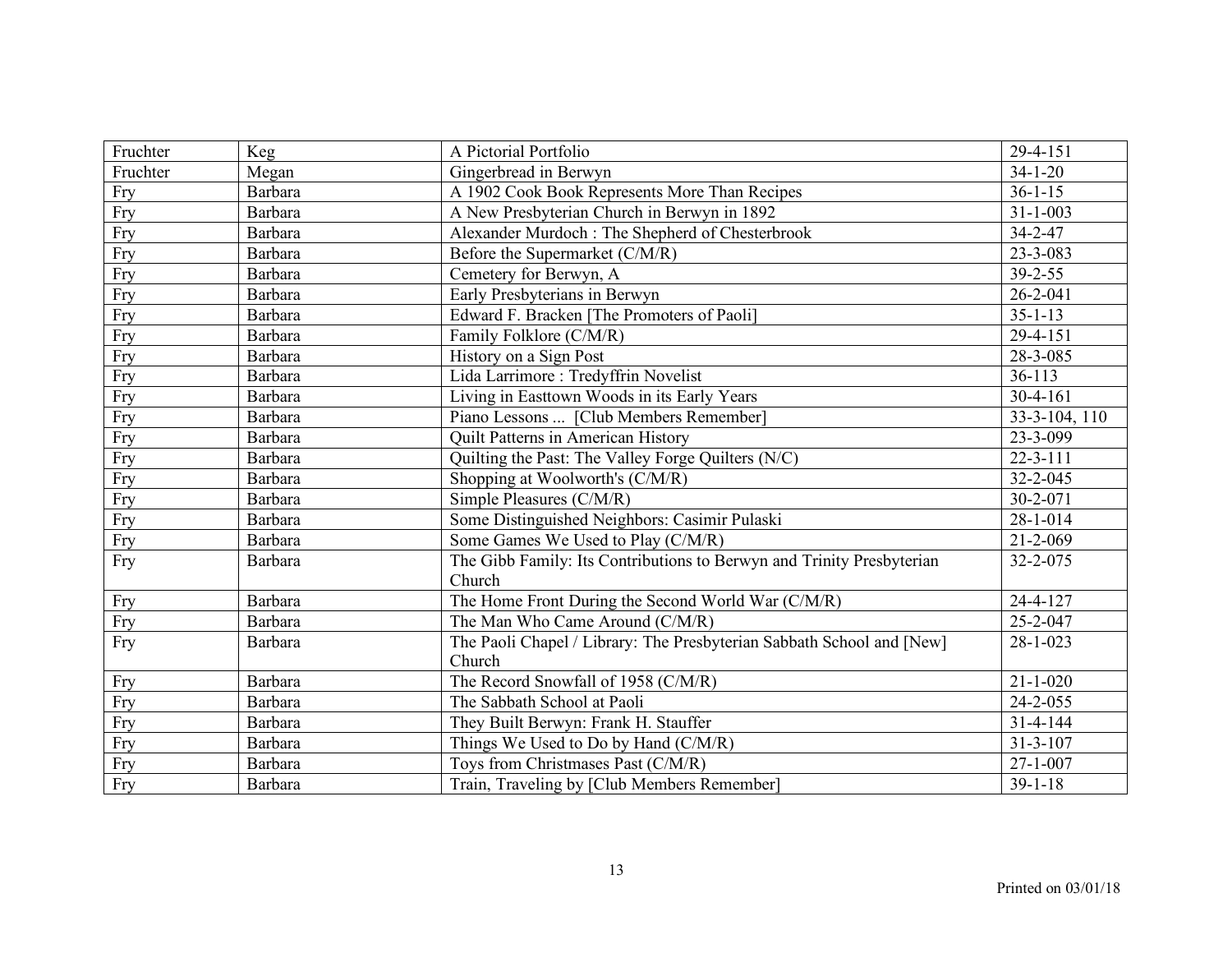| Fry | Barbara            | Tredyffrin and Easttown Soldiers in the Pennsylvania Volunteer Army in 1864 | 27-4-143       |
|-----|--------------------|-----------------------------------------------------------------------------|----------------|
| Fry | Barbara            | Trinity Church Named Presbyterian Historic Site (N/C)                       | 30-1-037       |
| Fry | Barbara            | Twenty-Five Years Ago Last April (N/C)                                      | 31-3-123       |
| Fry | Barbara            | Valley Forge Music Fair [Club Members Remember]                             | $36 - 1 - 11$  |
| Fry | Barbara            | What Do We Have in the Archives?                                            | 35-3-97        |
| Fry | Barbara            | When Bertrand Russell Lived on Malvern R.D. 1                               | 38-3-93        |
| Fry | Barbara            | Where is Our History Hidden?: Finding the History of Trinity Presbyterian   | 29-3-087       |
|     |                    | Church                                                                      |                |
| Fry | Barbara            | Winter's Snow and Ice (C/M/R)                                               | $22 - 1 - 011$ |
| Fry | Barbara [contrib.] | A Sleigh Ride                                                               | $27 - 1 - 028$ |
| Fry | Barbara [contrib.] | Two Property Sales in 1833                                                  | 27-2-076       |
| Fry | C. Herbert         | "The House that Quality Built": A Brief History of the American Stores      | 29-2-043       |
|     |                    | Company                                                                     |                |
| Fry | C. Herbert         | A Gold Star Honor Roll of World War II Heroes                               | $38 - 1 - 35$  |
| Fry | C. Herbert         | A History of Devon                                                          | $41 - 1 - 3$   |
| Fry | C. Herbert         | A New Library for the Tredyffrin Easttown History Club                      | 38-3-99        |
| Fry | C. Herbert         | Acme Update (N/C)                                                           | 29-3-131       |
| Fry | C. Herbert         | Before the Supermarket (C/M/R)                                              | 23-3-083       |
| Fry | C. Herbert         | Berwyn Mural Marches on Side of Building                                    | 42-4-116,139   |
| Fry | C. Herbert         | Berwyn Veterans Memorial Dedicated                                          | 42-4-138       |
| Fry | C. Herbert         | Berwyn Village Walk                                                         | 35-4-123       |
| Fry | C. Herbert         | Berwyn Village Walk - 1999                                                  | 37-4-111       |
| Fry | C. Herbert         | Berwyn's 75th Anniversary                                                   | $34 - 3 - 115$ |
| Fry | C. Herbert         | Comments on 1918 Influenza Epidemic                                         | $37 - 1 - 30$  |
| Fry | C. Herbert         | Devon Drainage Association :  Solution to Sewage Disposal                   | $37 - 3 - 87$  |
| Fry | C. Herbert         | Dime Store Dance Bands (N/C)                                                | 32-4-159       |
| Fry | C. Herbert         | Easttown Woods: Berwyn's First Post-World War II Housing Development        | 30-4-153       |
| Fry | C. Herbert         | Facts Found in an Almanac                                                   | $37 - 2 - 63$  |
| Fry | C. Herbert         | Family Folklore (C/M/R)                                                     | 29-4-151       |
| Fry | C. Herbert         | History on a Sign Post                                                      | 28-3-085       |
| Fry | C. Herbert         | James G. Matthews, Matthews Ford, and the Matthews Family                   | $43 - 2 - 71$  |
| Fry | C. Herbert         | James Hervey Dewees [The Promoters of Paoli]                                | $35 - 1 - 8$   |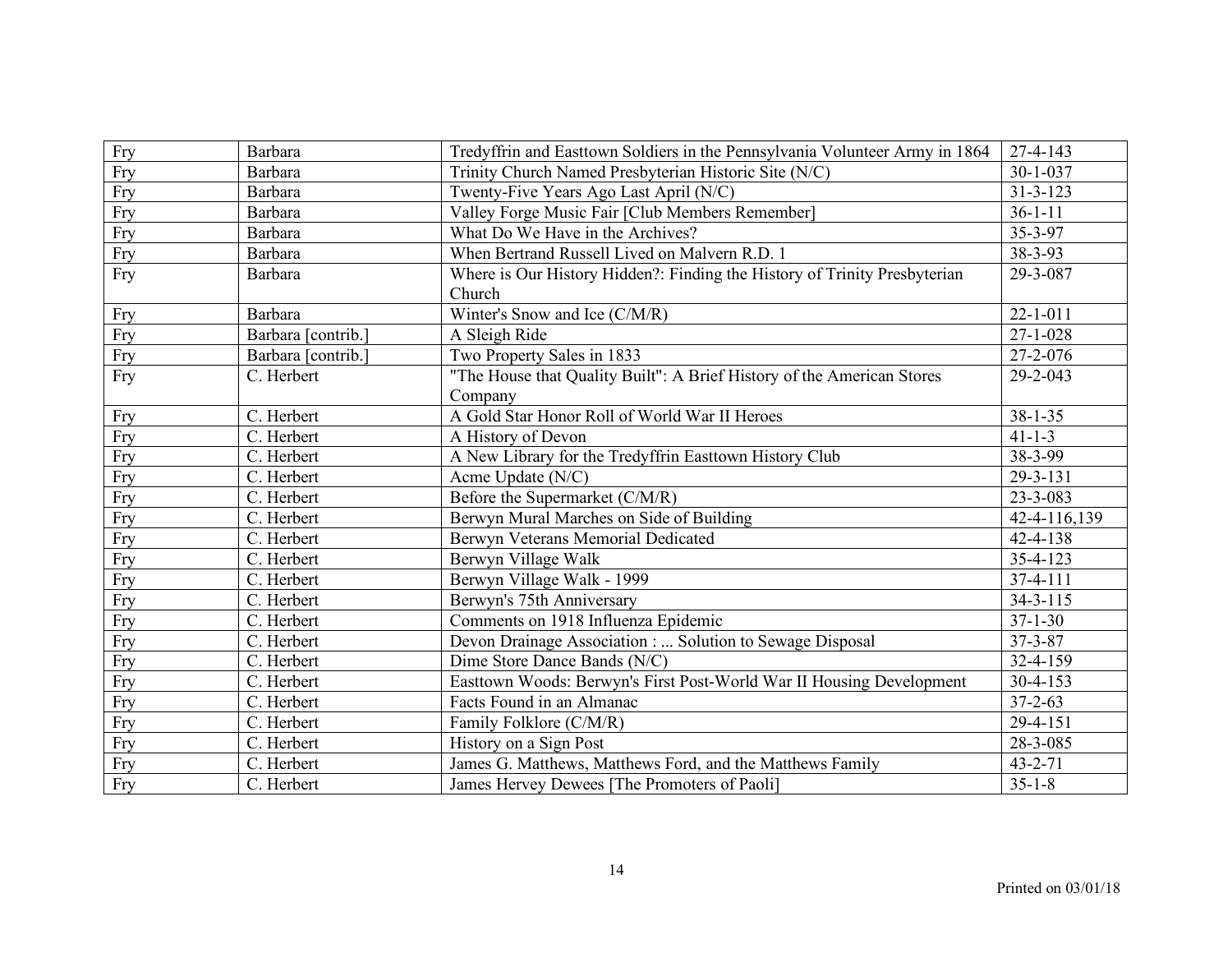| Fry    | C. Herbert     | LeBoutillier Road                                                          | $42 - 3 - 81$  |
|--------|----------------|----------------------------------------------------------------------------|----------------|
| Fry    | C. Herbert     | Looking Back to Our Roots: The Legacy of Franklin L. Burns                 | $34 - 2 - 61$  |
| Fry    | C. Herbert     | More About John Vogler (N/C)                                               | $31 - 1 - 039$ |
| Fry    | C. Herbert     | Other Sources of Information on Local History                              | $35 - 3 - 107$ |
| Fry    | C. Herbert     | Piano Lessons  [Club Members Remember]                                     | $33 - 3 - 114$ |
| Fry    | C. Herbert     | Private Schools in Easttown Township, 1865-1965                            | $43 - 2 - 43$  |
| Fry    | C. Herbert     | Recollections of Sunnybrook                                                | $26 - 1 - 035$ |
| Fry    | C. Herbert     | Shopping at Woolworth's (C/M/R)                                            | 32-2-045       |
| Fry    | C. Herbert     | Simple Pleasures (C/M/R)                                                   | 30-2-071       |
| Fry    | C. Herbert     | Some Distinguished Neighbors: William Maxwell                              | 28-1-012       |
| Fry    | C. Herbert     | Sproxlon, Mannering and Langdale: The Coates Family Estates                | $33 - 3 - 89$  |
| Fry    | C. Herbert     | The Amusement Park on the Trolley Line                                     | 30-3-087       |
| Fry    | C. Herbert     | The Changing Face of Paoli (C/M/R)                                         | $27 - 3 - 102$ |
| Fry    | C. Herbert     | The Electric Transmission Lines through Tredyffrin                         | 33-4-147       |
| Fry    | C. Herbert     | The First Family Car and Early "Motoring" (C/M/R)                          | $20 - 4 - 124$ |
| Fry    | C. Herbert     | The Joseph W. Thomas & Sons Nursery                                        | 32-3-085       |
| Fry    | C. Herbert     | The Kromer Family and the Livery Stables of Berwyn                         | $33 - 2 - 47$  |
| Fry    | C. Herbert     | The Man Who Came Around (C/M/R)                                            | 25-2-047       |
| Fry    | C. Herbert     | The Maurice Lewis House                                                    | 32-1-019       |
| Fry    | C. Herbert     | The Story of the Benjamin C. Betner Company and its Origins and Successors | 31-3-087       |
| Fry    | C. Herbert     | The Tredyffrin Association                                                 | $30 - 2 - 063$ |
| Fry    | C. Herbert     | The Village of Spread Eagle                                                | $36 - 3 - 77$  |
| Fry    | C. Herbert     | The Woods                                                                  | 39-4-139       |
| Fry    | C. Herbert     | They Built Berwyn: Preston W. Lobb                                         | 31-4-139       |
| Fry    | C. Herbert     | Things We Used to Do by Hand (C/M/R)                                       | $31 - 3 - 107$ |
| Fry    | C. Herbert     | Train, Traveling by [Club Members Remember]                                | $39-1-13, 25$  |
| Fry    | C. Herbert     | Tredyffrin Easttown Historical Society, A Short Look at a Long History     | 44-4-121-141   |
| Fry    | C. Herbert     | <b>Tredyffrin's Pioneer Medical Practitioners</b>                          | 44-1/2-37-39   |
| Fry    | C. Herbert     | Valley Forge Music Fair [Club Members Remember]                            | $36-1-3, 14$   |
| Fry    | C. Herbert     | Vassar Show Houses in Tredyffrin and Easttown Townships, 1967-2005         | $42 - 3 - 75$  |
| Fry    | C. Herbert     | Where is Our History Hidden?: Working With Land Records                    | 29-3-093       |
| Fuller | Frank [pseud.] | Henry Pleasants, and Old Eagle School                                      | $36 - 3 - 91$  |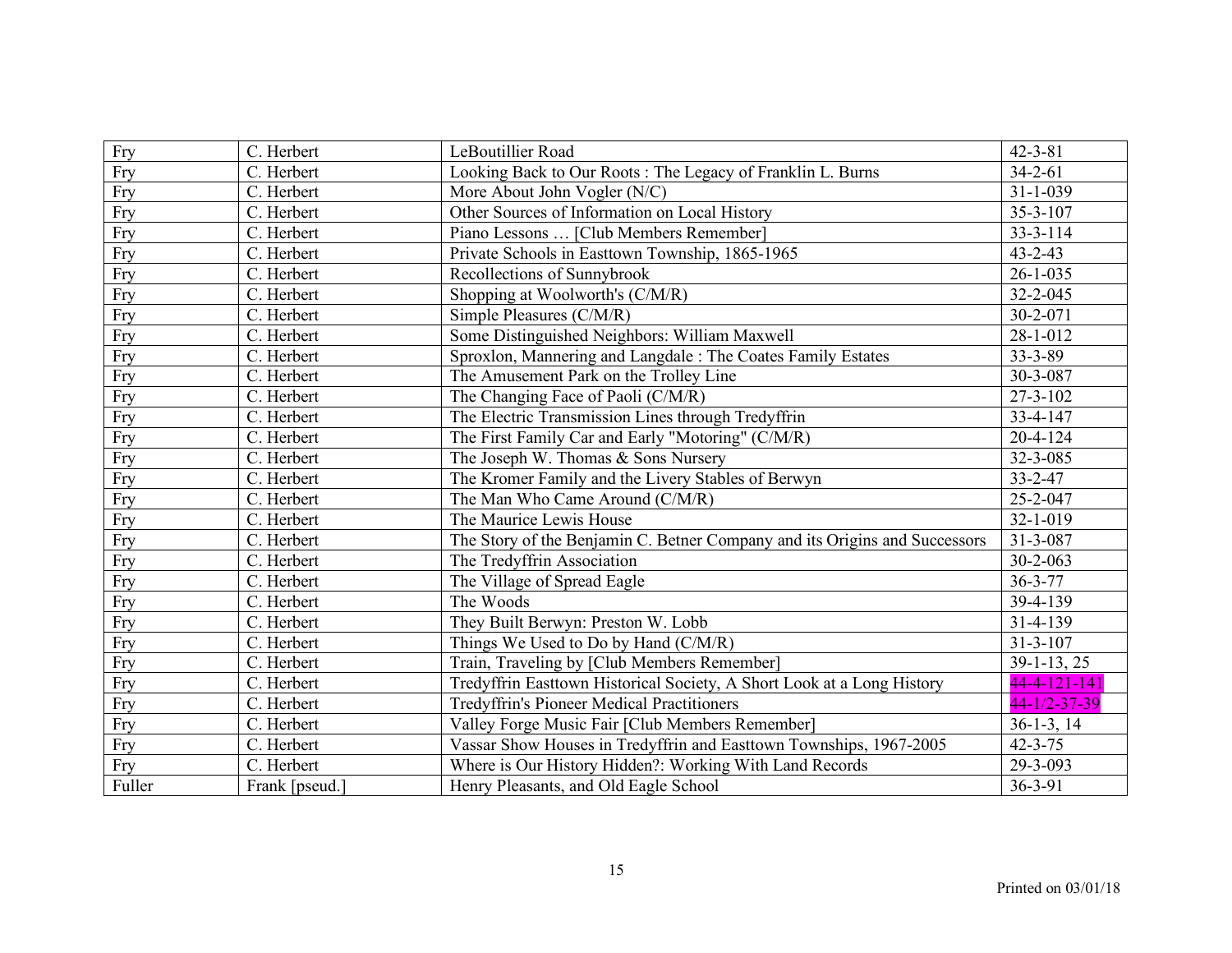| Fuller   | Frank [pseud.] | John Garrett Eachus [The Promoters of Paoli]                               | $35 - 1 - 15$  |
|----------|----------------|----------------------------------------------------------------------------|----------------|
| Fuller   | Frank [pseud.] | Some Observations on the First Three Decades of St. David's Church History | $34 - 2 - 75$  |
| Garrison | James B., AIA  | <b>Big Ideas in Small Buildings</b>                                        | $47 - 2 - 034$ |
| Garrison | James B., AIA  | Strafford Station Neighborhood Walk -- 1999                                | $38 - 1 - 3$   |
| Garrison | James B., AIA  | Stratford North Neighborhood Walk - 2000                                   | $39 - 1 - 27$  |
| Gavin    | Judge Thomas   | Chester County Courts in 1786: The Court of Quarter Sessions               | 25-2-042       |
| Geasey   | Robert E.      | Conowingo: The Source of our Electric Power                                | 33-4-131       |
| Geasey   | Robert E.      | The Chester Valley Railroad                                                | $38 - 3 - 78$  |
| Geasey   | Robert E.      | The Electrification of the Paoli Local                                     | 34-4-127       |
| Gent     | Chris          | <b>History of New Centerville</b>                                          | $13 - 1 - 017$ |
| Gibson   | Philip         | The Importance of the Paoli Massacre                                       | 44-3-93-95     |
| Goodman  | Charlotte      | The Man Who Came Around (C/M/R)                                            | 25-2-047       |
| Goodman  | Charlotte      | World War II Revisited: I Was a WAVE                                       | 25-3-095       |
| Gordon   | Pat.           | Pensilvania, a Part of Terra Canadensis                                    | 07-4-070       |
| Goshorn  | Elizabeth      | A Legacy of John Alden Mason                                               | $26 - 3 - 105$ |
| Goshorn  | Elizabeth      | Before the Supermarket (C/M/R)                                             | 23-3-083       |
| Goshorn  | Elizabeth      | Family Folklore (C/M/R)                                                    | 29-4-151       |
| Goshorn  | Elizabeth      | Firecrackers on the Fourth of July (C/M/R)                                 | $21 - 3 - 085$ |
| Goshorn  | Elizabeth      | How Will We Play "Spin the Bottle"? (N/C)                                  | $23 - 3 - 120$ |
| Goshorn  | Elizabeth      | Shopping at Woolworth's (C/M/R)                                            | 32-2-045       |
| Goshorn  | Elizabeth      | Some Distinguished Neighbors: James Potter                                 | $28 - 1 - 017$ |
| Goshorn  | Elizabeth      | Some Games We Used to Play (C/M/R)                                         | $21 - 2 - 069$ |
| Goshorn  | Elizabeth      | The First Family Car and Early "Motoring" (C/M/R)                          | $20 - 4 - 124$ |
| Goshorn  | Elizabeth      | The Home Front During the Second World War (C/M/R)                         | 24-4-127       |
| Goshorn  | Elizabeth      | The Kitchen Cupboard Pharmacy (C/M/R)                                      | 28-4-125       |
| Goshorn  | Elizabeth      | The Man Who Came Around (C/M/R)                                            | 25-2-047       |
| Goshorn  | Elizabeth      | The Record Snowfall of 1958 (C/M/R                                         | $21 - 1 - 020$ |
| Goshorn  | Elizabeth      | Things We Used to Do by Hand (C/M/R)                                       | $31 - 3 - 107$ |
| Goshorn  | Elizabeth      | Toys from Christmases Past (C/M/R)                                         | $27 - 1 - 007$ |
| Goshorn  | Elizabeth      | When a Balloon Landed in Berwyn                                            | $31 - 4 - 161$ |
| Goshorn  | Elizabeth      | Where is Our History Hidden?: Keeping Your Antennae Up!                    | 29-3-091       |
| Goshorn  | Elizabeth      | Winter's Snow and Ice (C/M/R)                                              | $22 - 1 - 011$ |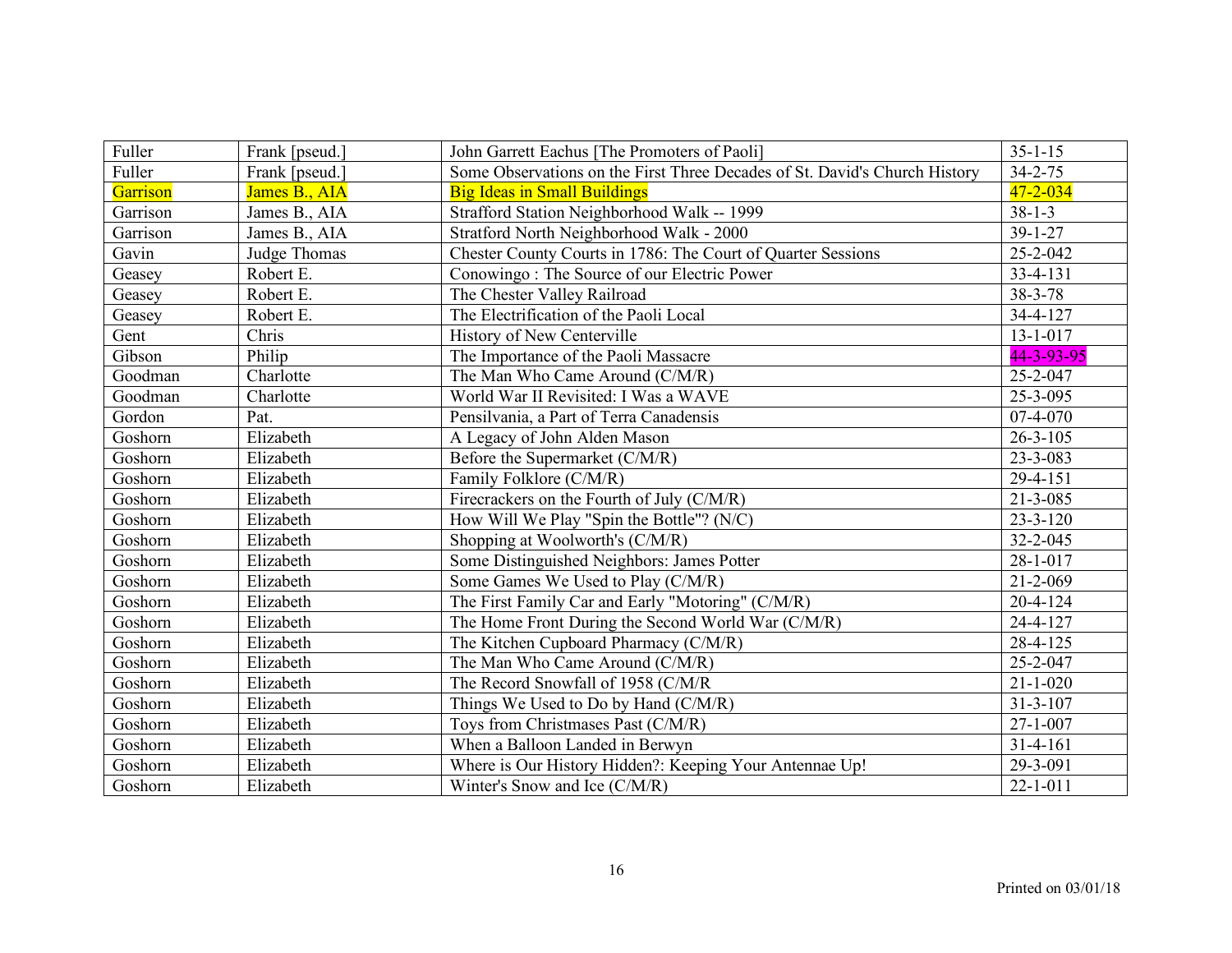| Goshorn | Robert M. | "The Champion Cow of the World"                                             | 22-2-067       |
|---------|-----------|-----------------------------------------------------------------------------|----------------|
| Goshorn | Robert M. | "Vote for My Candidate" -- Election Campaigns and Campaign Buttons          | $11 - 3 - 056$ |
| Goshorn | Robert M. | A Haven of Rest for Elderly Equines                                         | 25-4-141       |
| Goshorn | Robert M. | A. J. Cassatt's Chesterbrook Farm                                           | $19-4-121$     |
| Goshorn | Robert M. | Accidents Will Happen in the Best Regulated [Railroad] Companies            | $16 - 2 - 031$ |
| Goshorn | Robert M. | <b>April Showers</b>                                                        | 26-2-079       |
| Goshorn | Robert M. | Before the Supermarket (C/M/R)                                              | 23-3-083       |
| Goshorn | Robert M. | Chester County and the Civil War                                            | 12-3-046       |
| Goshorn | Robert M. | Christmas 1777                                                              | $29 - 1 - 003$ |
| Goshorn | Robert M. | Come Let Us Sing of the Hero Bold                                           | $30 - 4 - 133$ |
| Goshorn | Robert M. | Conestoga High School                                                       | $34 - 1 - 3$   |
| Goshorn | Robert M. | Congressman Anthony Wayne of Georgia                                        | 24-2-067       |
| Goshorn | Robert M. | Devon Inn                                                                   | $22 - 4 - 125$ |
| Goshorn | Robert M. | Early Radio (C/M/R)                                                         | 24-2-050       |
| Goshorn | Robert M. | Family Folklore (C/M/R)                                                     | $29 - 4 - 151$ |
| Goshorn | Robert M. | Farms in the Great Valley and Southeastern Pennsylvania in the 18th Century | $30 - 2 - 053$ |
| Goshorn | Robert M. | Firecrackers on the Fourth of July (C/M/R)                                  | $21 - 3 - 085$ |
| Goshorn | Robert M. | Five Boys Eat Apple Dumplings                                               | $22 - 1 - 025$ |
| Goshorn | Robert M. | Five Tales for All Hallow's Even                                            | 17-4-099       |
| Goshorn | Robert M. | From T-E to CBS: Elliott Lawrence/ Musical Director and Big Band Leader     | 20-3-087       |
| Goshorn | Robert M. | History on a Sign Post                                                      | 28-3-085       |
| Goshorn | Robert M. | History on a Sign Post: II                                                  | 28-4-155       |
| Goshorn | Robert M. | How "Inn-Genius" Are You? : A Quiz [compiler]                               | 33-4-154       |
| Goshorn | Robert M. | How Will We Play "Spin the Bottle"? (N/C)                                   | $23 - 3 - 120$ |
| Goshorn | Robert M. | Our First Road Map?                                                         | $30 - 1 - 011$ |
| Goshorn | Robert M. | Our Public Schools During the First Half of the Twentieth Century           | 29-2-065       |
| Goshorn | Robert M. | Parson Currie                                                               | $33 - 2 - 61$  |
| Goshorn | Robert M. | Piano Lessons  [Club Members Remember]                                      | 33-3-107, 113  |
| Goshorn | Robert M. | Ponemah: Land of the Hereafter; reprinted again in Fall 2009                | $25 - 1 - 020$ |
|         |           |                                                                             | $46 - 4 - 108$ |
| Goshorn | Robert M. | Public Schooling in the Nineteenth Century                                  | $27 - 4 - 131$ |
| Goshorn | Robert M. | Queen of the Range: Murray's Cake Baking Contests                           | $21 - 2 - 061$ |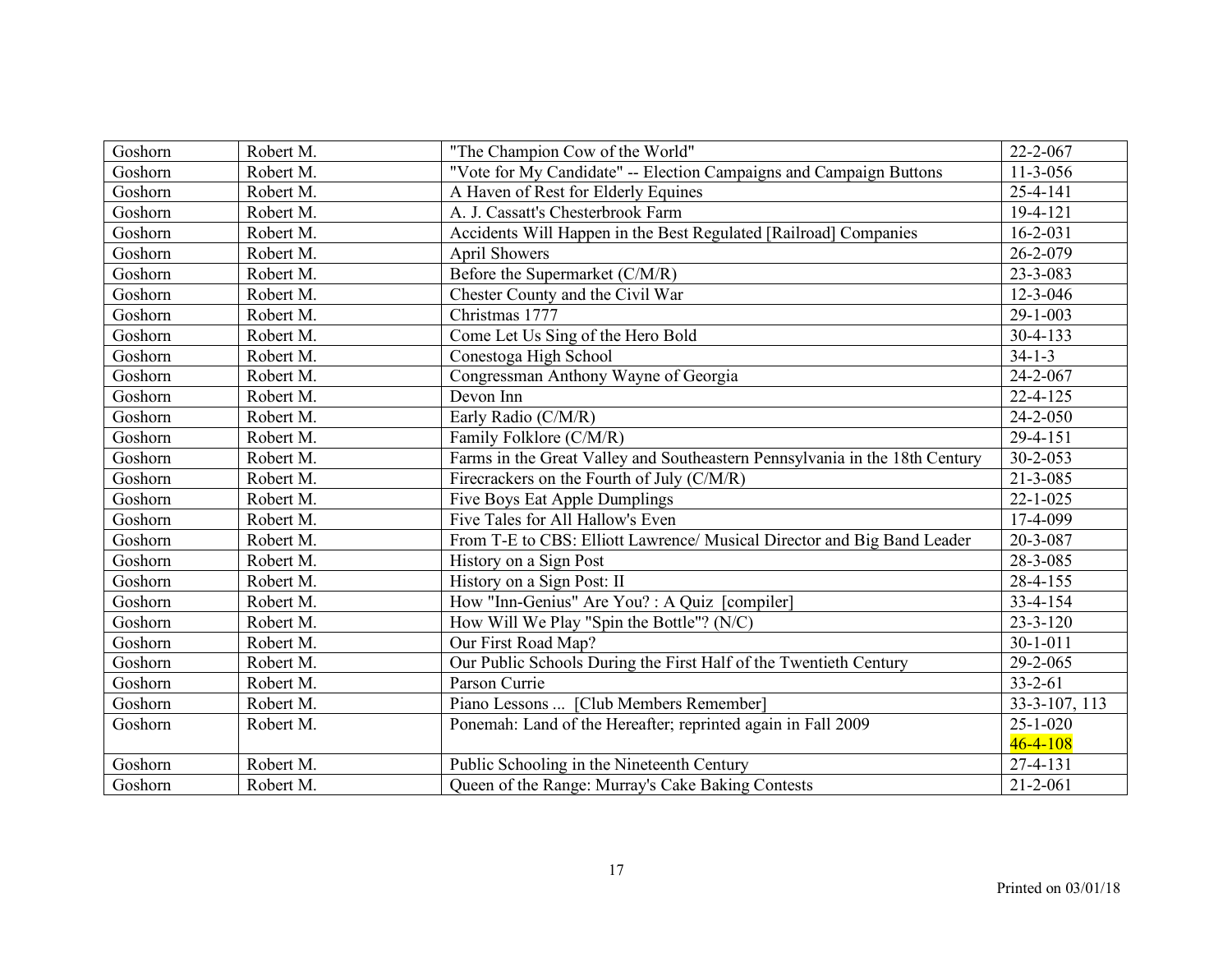| Goshorn | Robert M. | Roses are Red, / Violets are Blue: A "Sampler" from Friendship Albums<br>(C/M/R) | $26 - 2 - 055$         |
|---------|-----------|----------------------------------------------------------------------------------|------------------------|
| Goshorn | Robert M. | Shopping at Woolworth's (C/M/R)                                                  | 32-2-045               |
| Goshorn | Robert M. | Simple Pleasures (C/M/R)                                                         | 30-2-071               |
| Goshorn | Robert M. | Some Distinguished Neighbors: Anthony Wayne                                      | $28 - 1 - 021$         |
| Goshorn | Robert M. | Some Distinguished Neighbors: Charles Lee                                        | $28 - 1 - 007$         |
| Goshorn | Robert M. | Some Distinguished Neighbors: John Sullivan                                      | $28 - 1 - 018$         |
| Goshorn | Robert M. | Some Games We Used to Play (C/M/R)                                               | $21 - 2 - 069$         |
| Goshorn | Robert M. | Some Observations on the Strafford Railroad Station                              | $25 - 3 - 105$         |
| Goshorn | Robert M. | Spiritualism -- and a Contested Will                                             | $20 - 4 - 115$         |
| Goshorn | Robert M. | Sunnybrook Ballroom                                                              | $26 - 1 - 025$         |
| Goshorn | Robert M. | <b>Tavern Stands</b>                                                             | $31 - 1 - 015$         |
| Goshorn | Robert M. | The Berwyn Fire Company & Peacock Rescue Society                                 | $45 - 1 - 050$         |
| Goshorn | Robert M. | The Berwyn Lyceum                                                                | $23 - 2 - 045$         |
| Goshorn | Robert M. | The Berwyn Post                                                                  | $33 - 1 - 3$           |
| Goshorn | Robert M. | The Berwyn Railroad Station                                                      | $27 - 1 - 003$         |
| Goshorn | Robert M. | The Berwyn-West Chester Football Games                                           | $21 - 4 - 113$         |
| Goshorn | Robert M. | The Borough of Great Valley: An Attempt to Secede from Tredyffrin                | $32 - 1 - 003$         |
| Goshorn | Robert M. | The Boundaries of Chester County                                                 | 27-2-067               |
| Goshorn | Robert M. | The Cassatt Brothers' Sister                                                     | $27 - 3 - 113$         |
| Goshorn | Robert M. | The Changing Face of Paoli (C/M/R)                                               | $27 - 3 - 102$         |
| Goshorn | Robert M. | The Early Development of Devon: A Graphic Presentation                           | 29-4-141               |
| Goshorn | Robert M. | The Electrification of the Paoli Local                                           | 34-4-127               |
| Goshorn | Robert M. | The First Family Car and Early "Motoring" (C/M/R)                                | $20 - 4 - 124$         |
| Goshorn | Robert M. | The Great Valley Canal                                                           | 19-2-047               |
| Goshorn | Robert M. | The Home Front During the Second World War (C/M/R)                               | 24-4-127               |
| Goshorn | Robert M. | The Horse-Shoe Trail                                                             | 22-3-095               |
| Goshorn | Robert M. | The Kitchen Cupboard Pharmacy (C/M/R)                                            | 28-4-125               |
| Goshorn | Robert M. | The Man Who Came Around (C/M/R)                                                  | 25-2-047               |
| Goshorn | Robert M. | The National Washington Memorial "Cathedral"                                     | 24-3-083               |
| Goshorn | Robert M. | The Nation's First Power Mower Derby                                             | $23 - 3 - 107$         |
| Goshorn | Robert M. | The Night of September 20, 1777                                                  | $\overline{2}$ 4-4-143 |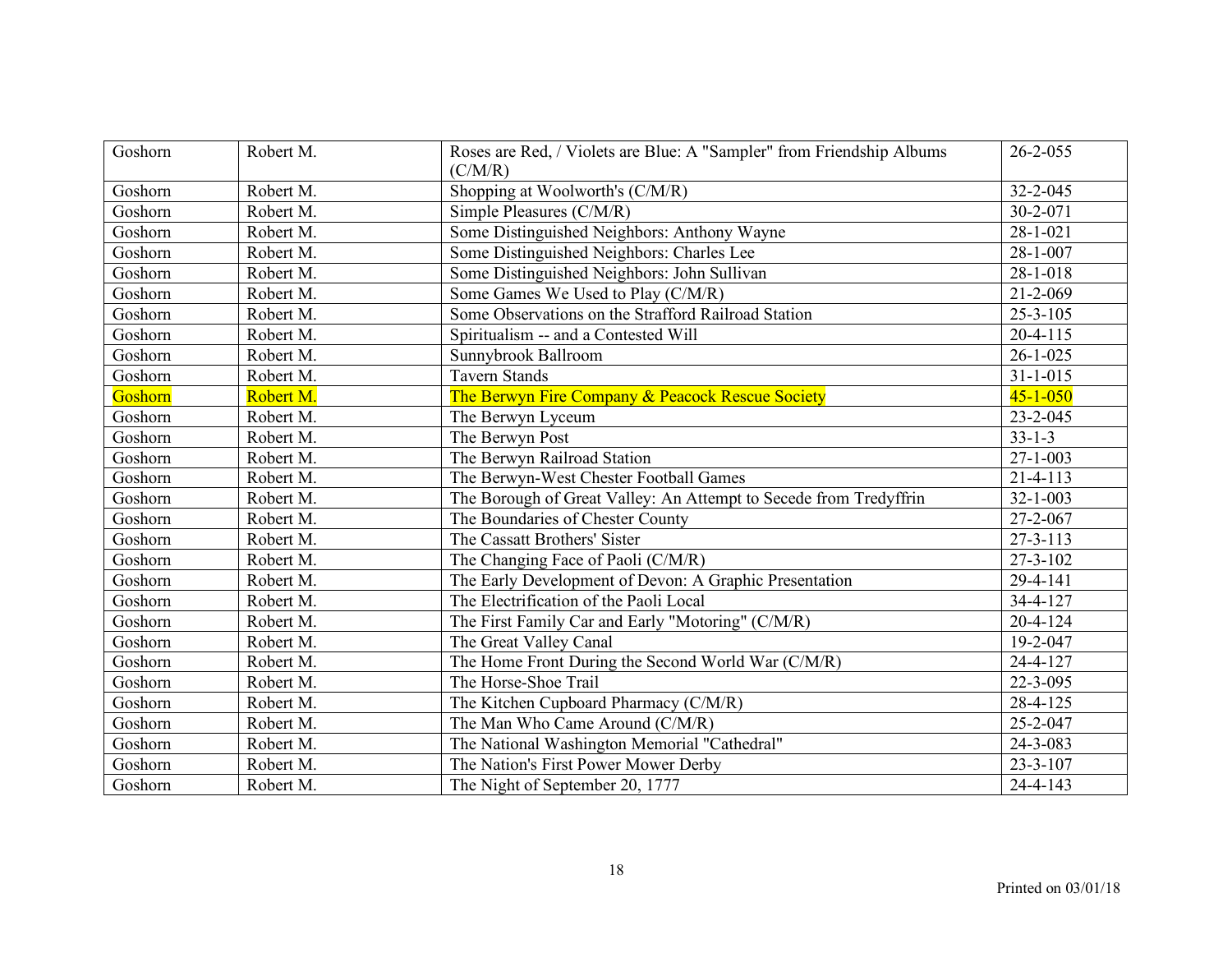| Goshorn | Robert M. | The Philadelphia and Columbia Railroad                            | 23-2-063       |
|---------|-----------|-------------------------------------------------------------------|----------------|
| Goshorn | Robert M. | The Philadelphia and Lancaster Turnpike Road Company              | $23 - 1 - 025$ |
| Goshorn | Robert M. | The Revolutionary War Musket                                      | 32-4-147       |
| Goshorn | Robert M. | The Upper Main Line Area: An Introduction to its History          | $16 - 1 - 002$ |
| Goshorn | Robert M. | The Upper Main Line News                                          | 28-2-063       |
| Goshorn | Robert M. | The Valley Forge Project of the University of Pennsylvania        | $24 - 1 - 017$ |
| Goshorn | Robert M. | They Built Berwyn: Hannah Epright                                 | $31 - 4 - 134$ |
| Goshorn | Robert M. | They Built Berwyn: Isaac A. Cleaver                               | $31 - 4 - 131$ |
| Goshorn | Robert M. | Things We Used to Do by Hand (C/M/R)                              | $31 - 3 - 107$ |
| Goshorn | Robert M. | Toys from Christmases Past (C/M/R)                                | $27 - 1 - 007$ |
| Goshorn | Robert M. | Valley Forge Becomes a State Park                                 | $31 - 2 - 043$ |
| Goshorn | Robert M. | When a Native of Devon was Elected Governor                       | $20 - 4 - 135$ |
| Goshorn | Robert M. | When a Presidential Candidate Campaigned in Paoli                 | 18-4-119       |
| Goshorn | Robert M. | When Berwyn Had an Undefeated and Untied Football Team            | 16-4-083       |
| Goshorn | Robert M. | When Beverly Sills Sang in Berwyn                                 | 19-3-085       |
| Goshorn | Robert M. | When Harry and Abbie James Were Found Murdered near Berwyn        | $21 - 1 - 027$ |
| Goshorn | Robert M. | When One of America's Leading Book Collectors Lived in Daylesford | $17 - 1 - 013$ |
| Goshorn | Robert M. | When the Berwyn Fire Company Rescued Six Peacocks                 | $20 - 1 - 027$ |
| Goshorn | Robert M. | When the Big Apple Line Ran in Easttown Township                  | 18-2-055       |
| Goshorn | Robert M. | When the Fireworks Factory in Devon Blew Up                       | 16-3-057       |
| Goshorn | Robert M. | When the Glidden Tour Went Through Paoli                          | $20 - 2 - 063$ |
| Goshorn | Robert M. | When the Lincoln Highway was Used as an Airstrip                  | $26 - 3 - 117$ |
| Goshorn | Robert M. | When the Marine Corps had a Training Camp in Tredyffrin           | $17 - 2 - 043$ |
| Goshorn | Robert M. | When the Pennsylvania Railroad Promoted Suburban Living           | 19-1-013       |
| Goshorn | Robert M. | When the Philadelphia Folk Festival was Held in Paoli             | 18-3-083       |
| Goshorn | Robert M. | When the Trolley Ran to Strafford                                 | 17-3-059       |
| Goshorn | Robert M. | When the Valley Forge Military Academy Was Located in Devon       | $21 - 3 - 097$ |
|         |           |                                                                   |                |
| Goshorn | Robert M. | When Wharton Esherick Had His Studio in Paoli                     | $18 - 1 - 014$ |
| Goshorn | Robert M. | Where Champions Meet: The Devon Horse Show                        | $32 - 3 - 101$ |
| Goshorn | Robert M. | Where is Our History Hidden?: A Dozen Places to Look              | 29-3-094       |
| Goshorn | Robert M. | Where We Voted in the 18th and 19th Century                       | $26 - 4 - 127$ |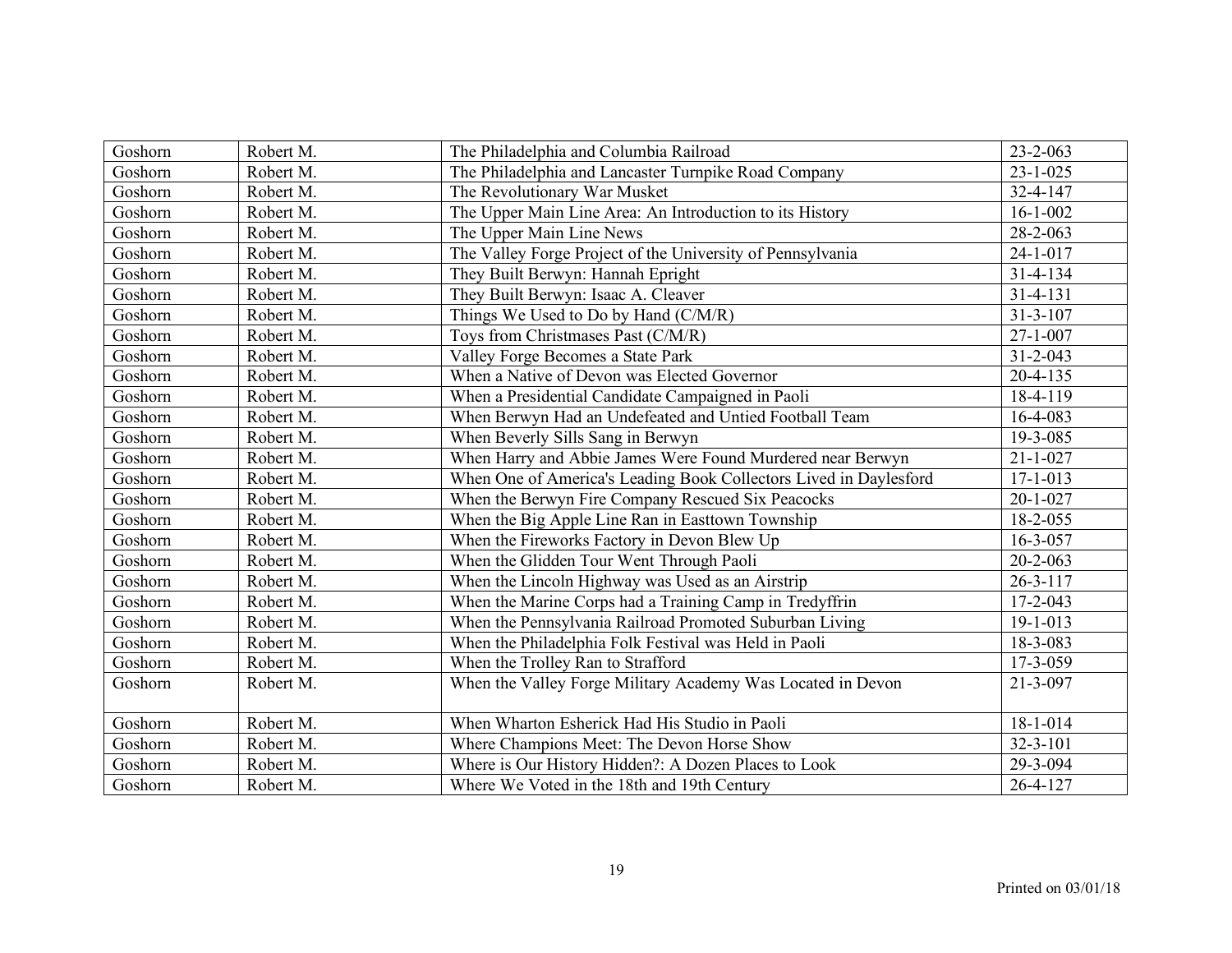| Goshorn          | Robert M.              | Who Was George Groff?                                                    | 25-2-059       |
|------------------|------------------------|--------------------------------------------------------------------------|----------------|
| Goshorn          | Robert M.              | Winter's Snow and Ice (C/M/R)                                            | $22 - 1 - 021$ |
| Goshorn          | Robert M. [ed.]        | Election Campaigns in the Nineteenth Century, as noted in  newspaper     | 22-4-139       |
|                  |                        | accounts                                                                 |                |
| Goshorn          | Robert M. [ed.]        | Letters from the Farm Manager of Chesterbrook Farm [R. A. Colgan]        | 29-1-025       |
| Goshorn          | Robert M. [ed.]        | Remember Paoli!: A Portfolio of Poetry                                   | 23-4-137       |
| Goshorn          | Robert M. [posthumous] | American Non-Gran Bronze Company                                         | $37-4-125$     |
| Goshorn          | Robert M. [posthumous] | The Walam Olum                                                           | $37-1-9$       |
| Goshorn          | Robert M. [posthumous] | Warren Tavern Post Office                                                | $36 - 2 - 47$  |
| Gottliebsen      | Len and Mary           | Curling in Paoli: The Philadelphia Curling Club                          | 32-2-059       |
| Greaves          | Jessie Royer           | The History of Royer-Greaves School for Blind                            | 09-4-084       |
| Greenwood        | A. L.                  | The Clocks in My House                                                   | $08 - 1 - 015$ |
| Greenwood        | A. L.                  | The Railroads of Chester County                                          | 07-4-086       |
| Groff            | John M.                | Country Homes of the Main Line 1870-1930                                 | $33 - 1 - 17$  |
| Groff            | John M. "Jeff"         | St. Peter's Church in the Great Valley                                   | $32 - 1 - 033$ |
| Hagemans         | Paul                   | Devon Dramatic Association: The Belgian Consul General and His Family at | $41 - 1 - 13$  |
|                  |                        | Devon,                                                                   |                |
| Hager            | Caroline               | The Blue Ball Inn of Tredyffrin Township                                 | 43-4-107       |
| Hammond          | Kate                   | Changes at Valley Forge National Historical Park 2013 and Beyond         | $52 - 2 -$     |
| (Edited by       |                        |                                                                          |                |
| Senior & Sproat) |                        |                                                                          |                |
| Haney            | <b>Betty</b>           | Before the Supermarket (C/M/R)                                           | 23-3-083       |
| Haney            | <b>Betty</b>           | Roses are Red, / Violets are Blue: A "Sampler" from Friendship Albums    | $26 - 2 - 055$ |
|                  |                        | (C/M/R)                                                                  |                |
| Haney            | <b>Betty</b>           | Simple Pleasures (C/M/R)                                                 | $30 - 2 - 071$ |
| Haney            | <b>Betty</b>           | Some Distinguished Neighbors: Johann DeKalb                              | $28 - 1 - 020$ |
| Haney            | <b>Betty</b>           | Some Games We Used to Play (C/M/H)                                       | $21 - 2 - 069$ |
| Haney            | <b>Betty</b>           | The Man Who Came Around (C/M/R)                                          | 25-2-047       |
| Haney            | <b>Betty</b>           | Toys from Christmases Past (C/M/E)                                       | $27 - 1 - 007$ |
| Haney            | Leighton               | Before the Supermarket (C/M/R)                                           | 23-3-083       |
| Haney            | Leighton               | Early Radio (C/M/R)                                                      | 24-2-050       |
| Haney            | Leighton               | Firecrackers on the Fourth of July (C/M/R)                               | 21-3-085       |
| Haney            | Leighton               | Recollections of the Early Years of Radio                                | 24-2-043       |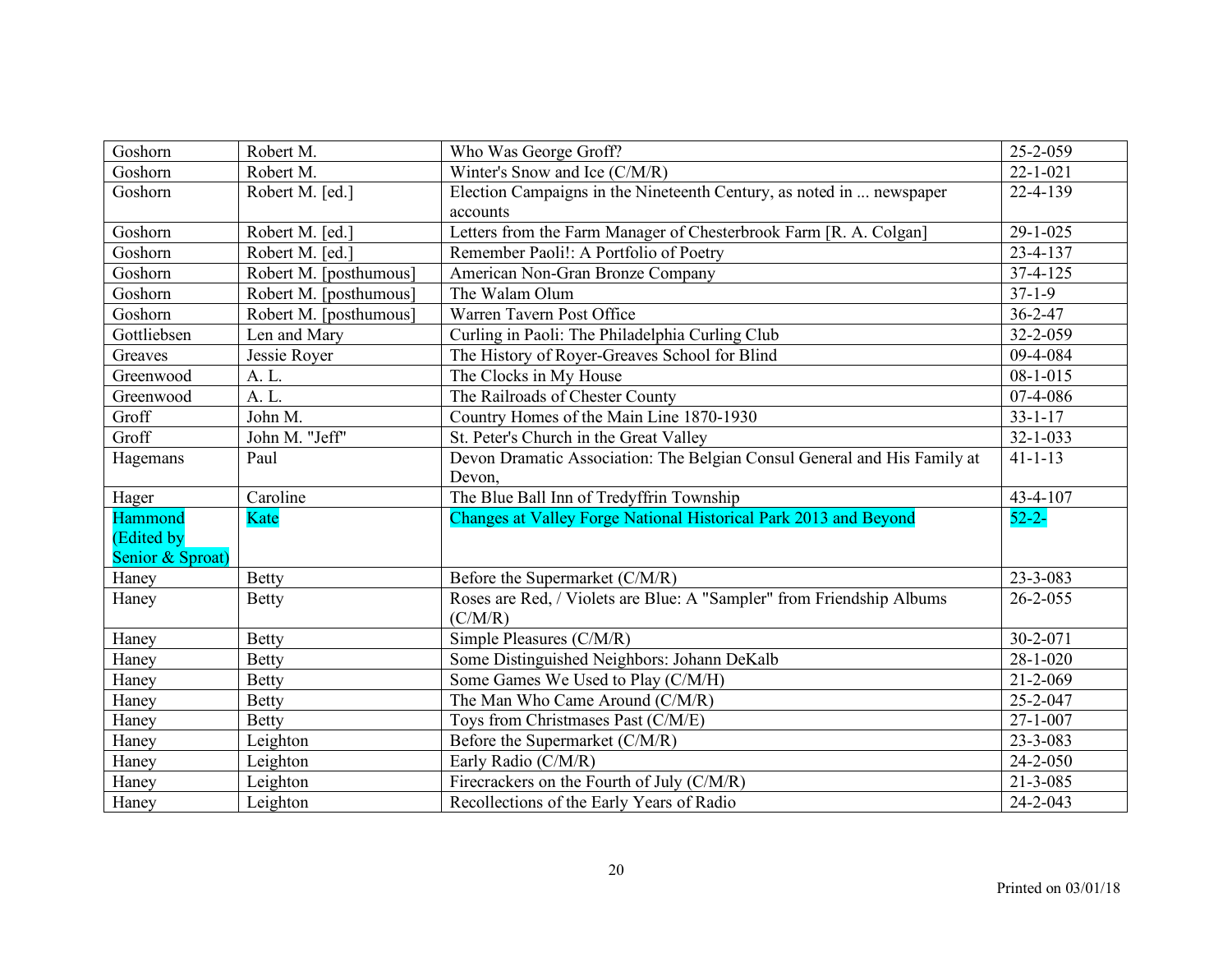| Haney          | Leighton            | Simple Pleasures (C/M/R)                                                                | 30-2-071             |
|----------------|---------------------|-----------------------------------------------------------------------------------------|----------------------|
| Haney          | Leighton            | Some Distinguished Neighbors: Henry Knox                                                | $28 - 1 - 013$       |
| Haney          | Leighton            | Some Games We Used to Play (C/M/R)                                                      | $21 - 2 - 069$       |
| Haney          | Leighton            | The Conestoga Wagon                                                                     | 22-2-043             |
| Haney          | Leighton            | The Home Front During the Second World War (C/M/R)                                      | 24-4-127             |
| Haney          | Leighton            | The Man Who Came Around (C/M/R)                                                         | 25-2-047             |
| Haney          | Leighton            | Things We Used to Do by Hand (C/M/R)                                                    | $31 - 3 - 107$       |
| Haney          | Leighton            | Toys from Christmases Past (C/M/R)                                                      | $27 - 1 - 007$       |
| Hanft          | Ann and John        | History of St. Monica's Church, Berwyn                                                  | 09-4-076             |
| Hanft          | John D.             | The Bishop Platinum Company                                                             | $14 - 3 - 053$       |
| Hanft          | John D.             | The Early Days of Baseball in Berwyn and Vicinity                                       | $11 - 2 - 031$       |
| Hanft          | John D. [ed.]       | Letters from a Civil War Soldier                                                        | 11-4-072             |
| Hardester      | <b>Ida Matthews</b> | Robert Finley Matthews [The Promoters of Paoli]                                         | $35 - 1 - 4$         |
| Hardester      | <b>Ida Matthews</b> | Valley Forge Music Fair [Club Members Remember]                                         | $36 - 1 - 12$        |
| Harlow         | George              | Tredyffrin Volunteers in the Civil War                                                  | $44 - 1/2 - 52 - 53$ |
| Harrington     | Cindy               | Life in the Chester Valley Reminiscences of Edward H. TenBroeck                         | $45 - 4 - 140$       |
| <b>Harlow</b>  | <b>Jean</b>         | <b>Early Girl Scouting in the East District</b>                                         | 49-3-080             |
| Harlow         | Jean                | <b>Tredyffrin Schools</b>                                                               | $44 - 1/2 - 32 - 36$ |
| Haughey        | <b>Bonnie</b>       | In Memoriam: K. Varden Leasa, 1948-2009                                                 | $46 - 3 - 089$       |
| Haughey        | Bonnie              | The Plank Family and Plank Avenue of Paoli                                              | 43-4-112             |
| Hayes          | Helen               | Valley Forge Music Fair [Club Members Remember]                                         | $36 - 1 - 13$        |
| Heagy          | Hilda E.            | Southern Lancaster County Pilgrimage                                                    | $04 - 3 - 075$       |
| Heagy          | Hilda E.            | The Order of the Eastern Star                                                           | $10-1-021$           |
| Heagy          | Hilda E.            | The Order of the Rainbow for Girls                                                      | $10 - 1 - 024$       |
| Heimgartner    | Dorothy             | A School Bus Far from Home (N/C)                                                        | $30 - 3 - 126$       |
| Helms          | Robert              | The Great Valley Association                                                            | 29-3-117             |
| Henkels        | Richard             | The History of Old Forge Crossing                                                       | $37 - 3 - 75$        |
| Henry          | Patricia            | Phillis and Slavery in Tredyffrin Township, Chester County, Pennsylvania                | $50 - 1 - 004$       |
| Henry          | Patricia            | Early African Burials in 19 <sup>th</sup> Century Valley Friends Meeting Burial Grounds | $51 - 1 -$           |
| Highley        | George Norman       | William Penn                                                                            | $16 - 2 - 024$       |
| Hinshaw        | Seth                | <b>Evolution of Chester County Architecture</b>                                         | $43 - 1 - 27$        |
| <b>Hinshaw</b> | Seth                | How Colonial is Colonial Religious Architecture?                                        | $46 - 1 - 014$       |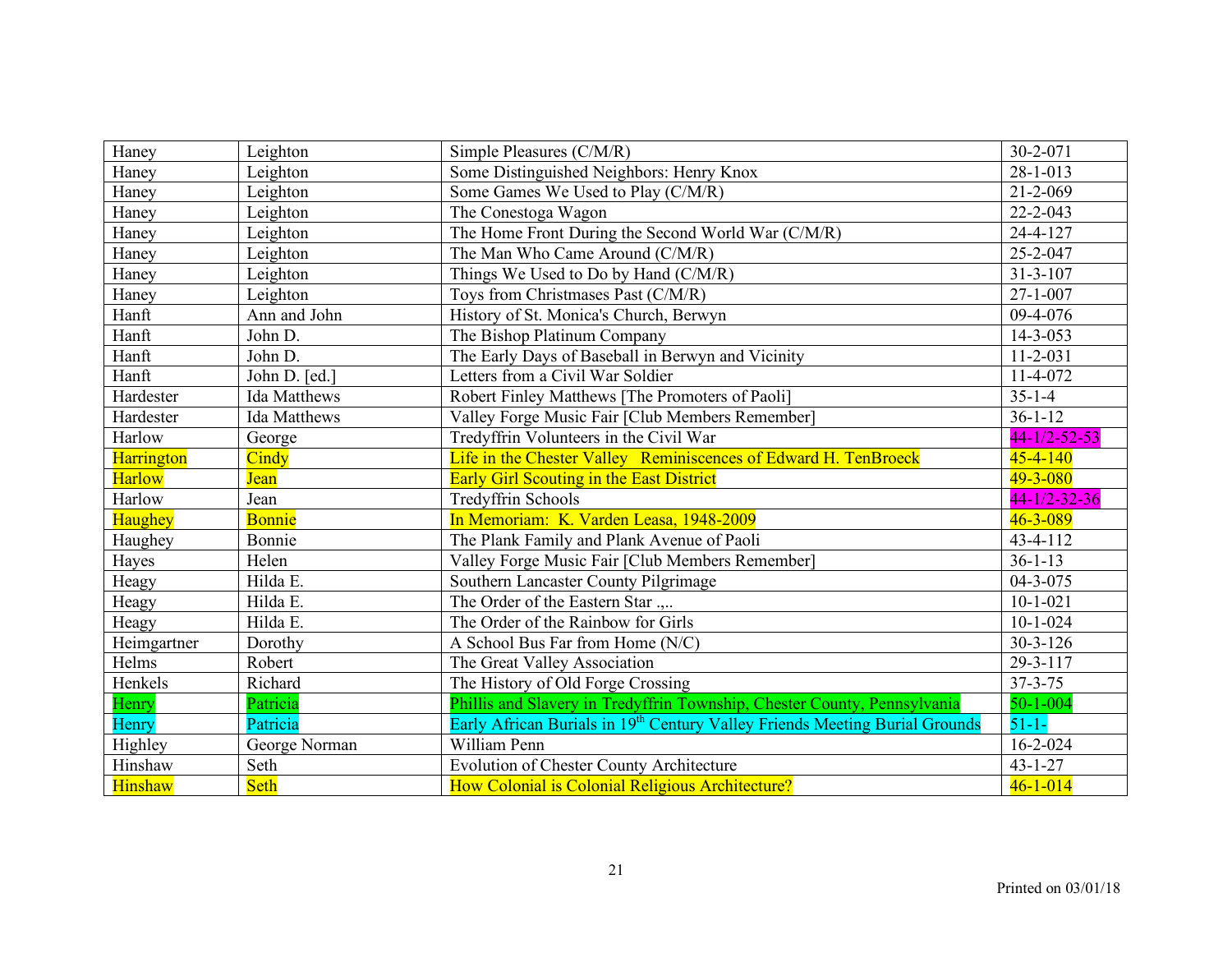| Holdich        | Mrs, L. A.            | Old Friends and Old Stories                                            | $08 - 2 - 051$ |
|----------------|-----------------------|------------------------------------------------------------------------|----------------|
| Hough          | Shirley               | Rev. Horace A. Walton [The Promoters of Paoli]                         | $35 - 1 - 11$  |
| Hough          | Shirley P.            | Milestones in the History of the Berwyn Methodist Church               | $30 - 3 - 107$ |
| Hough          | Shirley P.            | Toys from Christmases Past (C/M/R)                                     | $27 - 1 - 007$ |
| Houston        | Jim                   | Train, Traveling by [Club Members Remember]                            | $39 - 1 - 18$  |
| Houston        | Shirley               | Train, Traveling by [Club Members Remember]                            | $39 - 1 - 23$  |
| Housworth      | Edythe                | Piano Lessons  [Club Members Remember]                                 | $33 - 3 - 113$ |
| Housworth      | Edythe                | Shopping at Woolworth's (C/M/R)                                        | 32-2-045       |
| Housworth      | Edythe                | Valley Forge Music Fair [Club Members Remember]                        | $36 - 1 - 14$  |
| Housworth      | Howard R. jr.         | Piano Lessons  [Club Members Remember]                                 | $33 - 3 - 112$ |
| Housworth      | Howard R. jr.         | The Company House at Devault                                           | 38-2-59        |
| Housworth      | Howard R. jr.         | Train, Traveling by [Club Members Remember]                            | $39 - 1 - 21$  |
| Houting        | Scott                 | The Evans Family of Valley Forge: The U.S. Model 1816 Flintlock Musket | $40 - 4 - 115$ |
| <b>Houting</b> | <b>Scott</b>          | Washington's Great Challenge: Arming the Continental Army in 1777      | $46 - 2 - 045$ |
| Hummer         | Anne W.               | First Church of Christ, Scientist, Berwyn, Pennsylvania                | 25-4-149       |
| Hummer         | Dr. Chris             | American Indians of the Delaware Valley                                | $34 - 3 - 105$ |
| Ingram         | Jane                  | Shopping at Woolworth's (C/M/R)                                        | 32-2-045       |
| Innes          | Mrs. Frank T.         | The Old Lancaster or Conestoga Road (between Upper Gulph Road and      | $11 - 2 - 041$ |
|                |                       | Warren Tavern)                                                         |                |
| Innes          | Mrs. Frank T.         | The Swedesford Road                                                    | $13 - 1 - 002$ |
| Irwin          | Boyle                 | The Old Lancaster or Conestoga Road                                    | 02-4-090       |
| Irwin          | Boyle                 | The Old Lancaster or Conestoga Road                                    | $03 - 1 - 013$ |
| Irwin          | Boyle                 | The Old Lancaster or Conestoga Road                                    | $05 - 2 - 026$ |
| Ives           | Mary Robertson        | Berwyn Chapel in Argentina                                             | $35 - 2 - 76$  |
| Ives           | Mary Robertson        | Early Radio (C/M/R)                                                    | $24 - 2 - 050$ |
| Ives           | Mary Robertson        | Great Valley Presbyterian Church                                       | $22 - 4 - 119$ |
| Ives           | Mary Robertson        | History on a Sign Post: II                                             | 28-4-155       |
| Ives           | Mary Robertson        | Prissy Robinson's Grave                                                | 29-1-011       |
| Ives           | Mary Robertson        | Shopping at Woolworth's (C/M/R)                                        | 32-2-045       |
| <b>Ives</b>    | <b>Mary Robertson</b> | <b>The Cilley Shop</b>                                                 | $46 - 3 - 084$ |
| Ives           | Mary Robertson        | The Great Valley Presbyterian Church                                   | $32 - 1 - 028$ |
| Ives           | Mary Robertson        | The Man Who Came Around (C/M/R)                                        | 25-2-047       |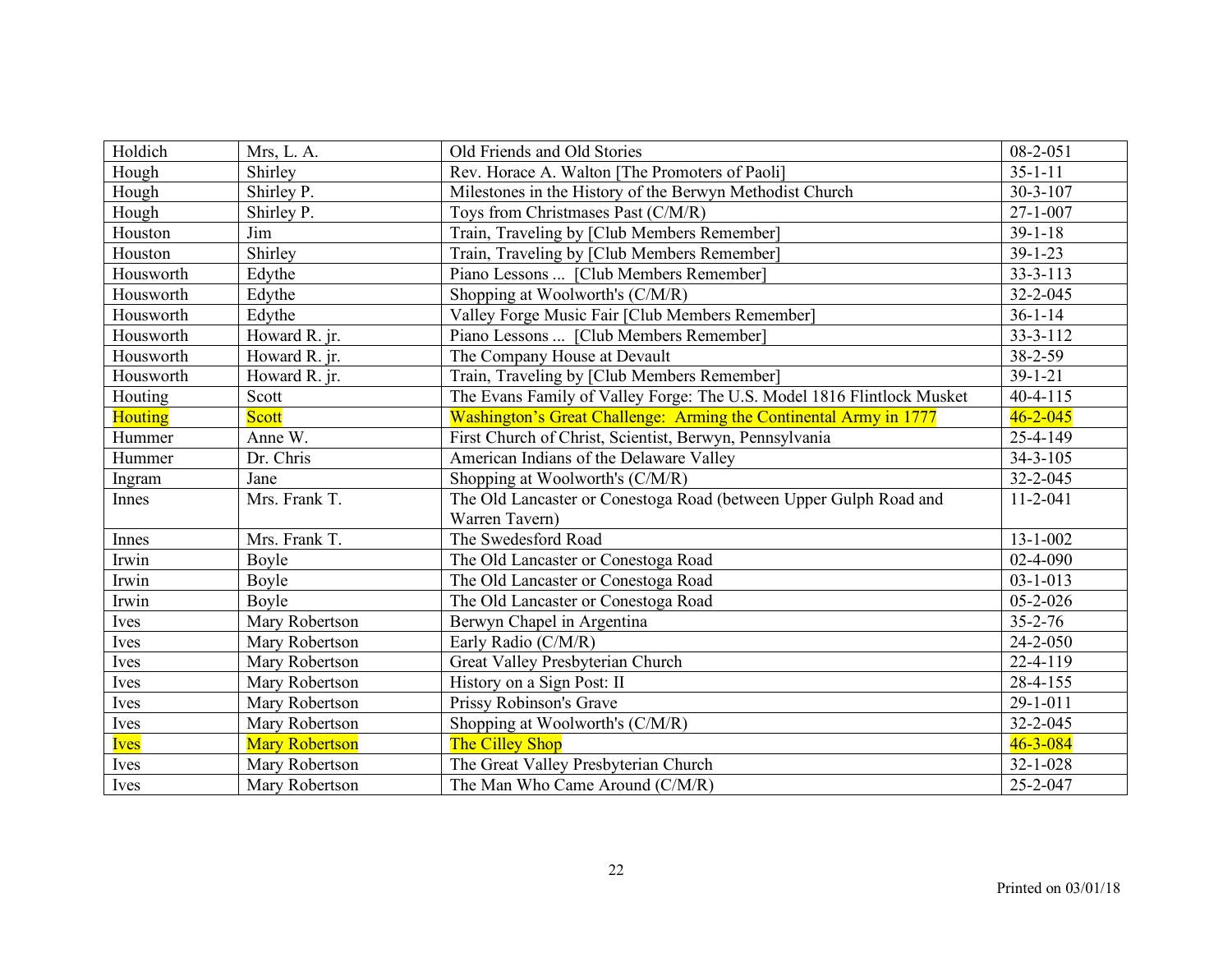| Ives                 | Mary Robertson      | Train, Traveling by [Club Members Remember]                                           | $39 - 1 - 15$   |
|----------------------|---------------------|---------------------------------------------------------------------------------------|-----------------|
| Ives                 | Mary Robertson      | Valley Forge Music Fair [Club Members Remember]                                       | $36-1-8$ , 10   |
| Ives                 | Mary Robertson      | Winter's Snow and Ice (C/M/R)                                                         | $22 - 1 - 011$  |
| Jackmon              | Rev. Thomas A.      | Mount Zion A. M. E. Church                                                            | $32 - 1 - 030$  |
| James                | Arthur E.           | The Clintonville-Tredyffrin Paper Mill 1834-1848                                      | $34 - 2 - 53$   |
| Jones                | Mildred Walker      | Growing Up at the Berwyn Drug Store                                                   | $32 - 4 - 131$  |
| Kadyk                | Jean E.             | Historic Churches of the Great Valley: A Symposium Sponsored by Valley<br>Friends     | $32 - 1 - 025$  |
| Kadyk                | Jean E.             | Valley Friends Monthly Meeting                                                        | $32 - 1 - 035$  |
| Kauffman             | <b>Frances Pane</b> | The Berwyn Ice Plant                                                                  | $50 - 4 - 128$  |
| Keeling              | Priscilla           | Chesterbrook                                                                          | $44 - 1/2 - 73$ |
| Kehler               | Ronald              | Before the Supermarket (C/M/R)                                                        | 23-3-083        |
| Kiernan              | Gretchen            | Photographs of Tredyffrin and Easttown Estates from William Morrison                  | $51 - 2 -$      |
| Keller               | Joyce               | St. Matthew's Methodist Church, Valley Forge                                          | $12 - 1 - 017$  |
| <b>Kimmons</b> (with | <b>Barbara</b>      | History of St. John's Presbyterian Church, Devon, Pennsylvania                        | $51 - 2 -$      |
| Noll, McConnell      |                     |                                                                                       |                 |
| & Senior)            |                     |                                                                                       |                 |
|                      |                     |                                                                                       |                 |
| King                 | <b>Kathy</b>        | Coming Out of the Closet: The TEHS Archive Relocation (co-authored with               | $47 - 2 - 054$  |
|                      |                     | <b>Mike Bertram</b> )                                                                 |                 |
| King                 | Kathy               | Real Colonial Women Don't Weave Cloth                                                 | $43 - 2 - 62$   |
| Kipling              | Rudyard             | "Philadelphia", from Rewards and Fairies (Poem)                                       | $26 - 1 - 012$  |
| Kirkner              | Atlee               | Christmas of Years Ago                                                                | $23 - 1 - 013$  |
| Kirkner              | Mildred             | Before the Supermarket (C/M/R)                                                        | 23-3-083        |
| Kirkner              |                     |                                                                                       |                 |
| Kirkner              | Mildred             | Early Radio (C/M/R)                                                                   | $24 - 2 - 050$  |
|                      | Mildred             | Piano Lessons  [Club Members Remember]                                                | $33 - 3 - 103$  |
| Kirkner              | Mildred             | Shopping at Woolworth's (C/M/R)                                                       | 32-2-045        |
| Kirkner              | Mildred             | Simple Pleasures (C/M/R)                                                              | 30-2-071        |
| Kirkner              | Mildred             | Some Games We Used to Play (C/M/R)                                                    | $21 - 2 - 069$  |
| Kirkner              | Mildred             |                                                                                       | 24-4-127        |
| Kirkner              | Mildred             | The Home Front During the Second World War (C/M/R)<br>The Man Who Came Around (C/M/R) | 25-2-047        |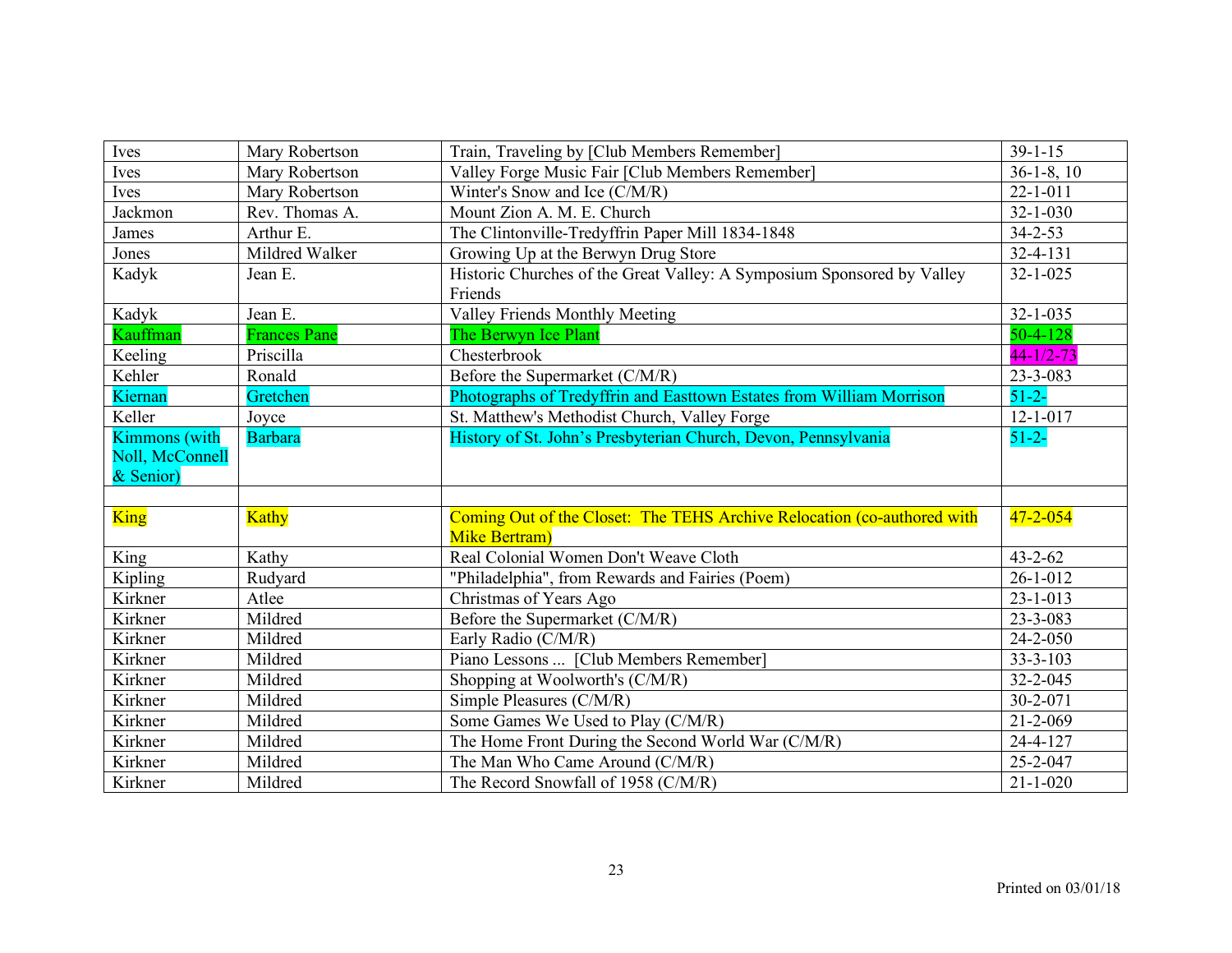| Kirkpatrick    | Anne                          | A Personal History of Strafford                                     | $35 - 2 - 67$    |
|----------------|-------------------------------|---------------------------------------------------------------------|------------------|
| Klingelhoeffer | Karl                          | <b>Covered Bridges</b>                                              | $36 - 2 - 51$    |
| Klose          | Nelson                        | Some Distinguished Neighbors: Charles Scott                         | $28 - 1 - 005$   |
| Kneass         | Louise H.                     | Notes on Daylesford                                                 | 08-3-071         |
| Kneass         | Louise H.                     | The Fourth of July at Daylesford                                    | 29-3-098         |
| Kohn           | Alan                          | The Neilley Family & Their Log Cabin                                | $34 - 3 - 85$    |
| Kolb           | Nancy                         | Making Sure our Past Has a Future                                   | $25 - 1 - 003$   |
| Kolderup       | Leroy                         | Family Folklore (C/M/R)                                             | 29-4-151         |
| Kolderup       | Virginia                      | Tu Du ("Freedom"): The Story of the Vietnamese Resettlement Project | 19-3-077         |
| Krumm          | John J.                       | Music and Dance of the 18th Century                                 | 40-4-139         |
| Kurtz          | Richard E.                    | Battle of Paoli, a review of the book                               | $40 - 1 - 19$    |
| Kurtz          | Richard E. Kurtz; Thorne,     | <b>Book Review: Trinity Remembers</b>                               | $50 - 2 - 061$   |
|                | <b>Roger D., introduction</b> |                                                                     |                  |
| <b>Kurtz</b>   | Richard                       | <b>Crum Creek Valley</b>                                            | $48 - 3 - 064$   |
| <b>Kurtz</b>   | Richard                       | <b>Devon Ladies Accused of Smuggling</b>                            | 49-3-084         |
| <b>Kurtz</b>   | Richard                       | Secret Government Research on the Upper Main Line                   | $46 - 1 - 010$   |
| Kurtz          | Richard                       | The First 117 Years of the Devon Horse Show and Country Fair        | 50-3-078         |
| Kurtz          | Richard E.                    | The Upper Main Line                                                 | $35 - 4 - 143$   |
| <b>Kurtz</b>   | Richard                       | Thomson Lodge No. 340 Celebrates Sesquicentennial Anniversary       | $47 - 4 - 114$   |
| <b>Kurtz</b>   | Richard                       | Utley Wedge - Paoli's Prolific Inventor                             | $46 - 1 - 004$   |
| Kurtz          | Richard E.                    | Valley Forge Music Fair [Club Members Remember]                     | $36 - 1 - 7$     |
| Kurtz          | Richard E.                    | <b>George Washington Fished Here</b>                                | $52 - 3 & 4 -$   |
| Lamborn        | Mary Stevenson                | Berwyn's 75th Anniversary                                           | $34 - 3 - 115$   |
| Lamborn        | Mary Stevenson                | Robert Coffman Hughes, M. D. [The Promoters of Paoli]               | $35 - 1 - 17$    |
| Lamborn        | Mary Stevenson                | Things We Used to Do by Hand (C/M/R)                                | $31 - 3 - 107$   |
| Lamborn        | Mary Stevenson                | Train, Traveling by [Club Members Remember]                         | $39 - 1 - 15$    |
| Lamborn        | Mary Stevenson                | Valley Forge Music Fair [Club Members Remember]                     | $36 - 1 - 10$    |
| Lamborn        | Ted ["Barney"]                | Celebrating the End of World War II                                 | 33-4-152         |
| Landeck        | Carl                          | The Pennsylvania Railroad During World War II                       | $42 - 2 - 35$    |
| Lander         | Tim                           | A Tour of the Generals' Quarters (co-authored with Mike Bertram)    | $49 - 1/2 - 004$ |
| Lander         | Tim                           | A New Roof for an Old Barn                                          | 48-4-094         |
| Lander         | Tim                           | Lucy Sampson: Berwyn Photographer (with co-author Mike Bertram)     | $48 - 2 - 050$   |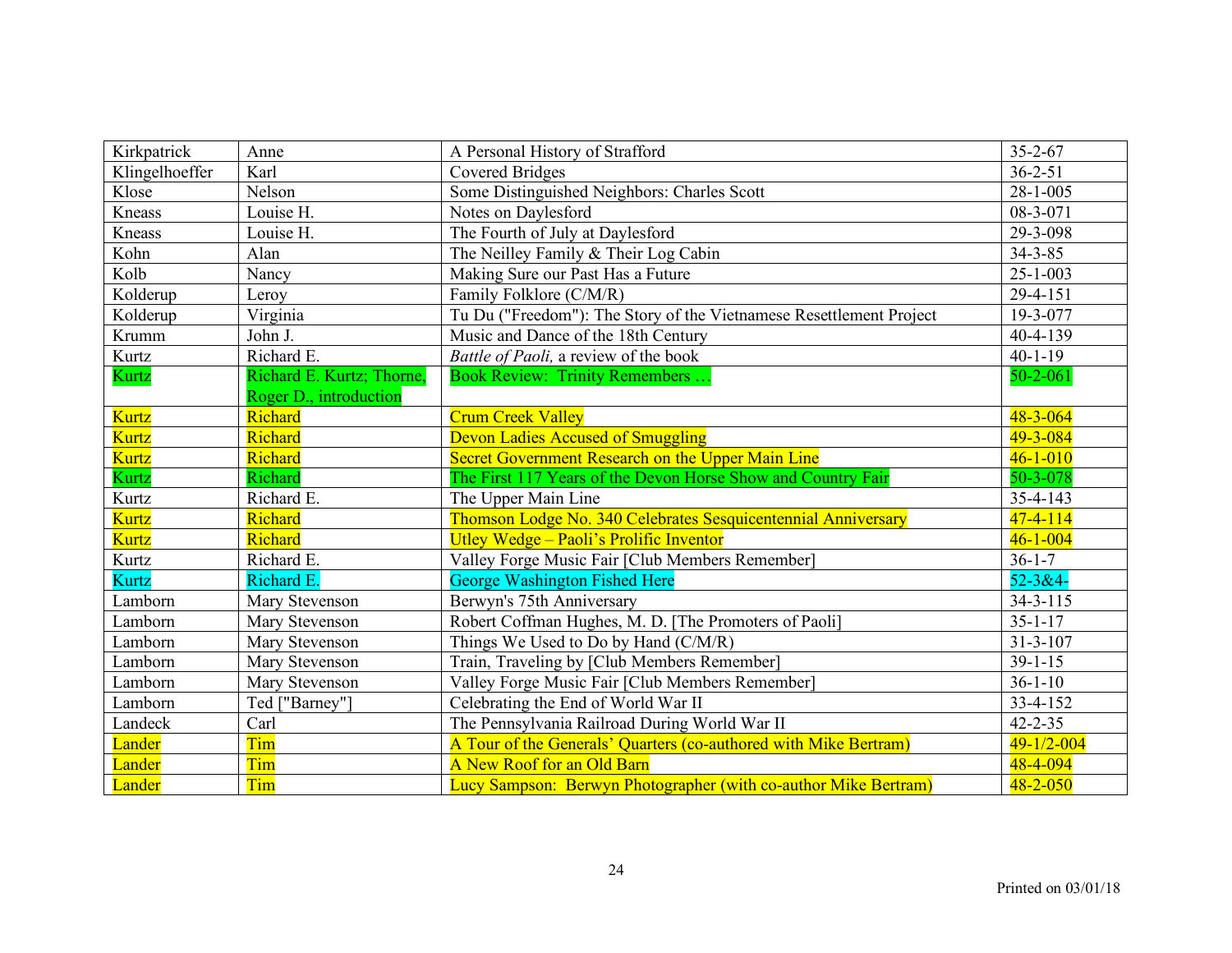| Lander  | Tim                              | The Chester Valley Trail: From Rail to Trail                                  | $52 - 3 & 4 -$ |
|---------|----------------------------------|-------------------------------------------------------------------------------|----------------|
| Landis  | Stanley K.                       | The One Room School                                                           | $24 - 4 - 155$ |
| Lang    | Mimi                             | The Paoli Chapel / Library: The Paoli Library 1910-1986                       | $28 - 1 - 023$ |
| Lansing | Dr. Dorothy I.                   | Thomas Lacey Smith 1805-1875                                                  | 18-4-123       |
| Lapp    | Etta N.                          | First Baptist Church, Malvern                                                 | $10 - 2 - 026$ |
| LaRue   | Bertha D.                        | Malvern Club of Little Gardens                                                | $10 - 3 - 054$ |
| Latch   | Josephine                        | William Clavius Latch                                                         | $11 - 2 - 024$ |
| Leasa   | K. Varden                        | 21 M to P A Milestone Event                                                   | $45 - 4 - 128$ |
| Leasa   | K. Varden                        | <b>A Great Valley Legend Examined</b>                                         | $45 - 2 - 054$ |
| Leasa   | K. Varden                        | <b>Brackbill Farm Markets</b>                                                 | $45 - 3 - 106$ |
| Leasa   | K. Varden                        | <b>Burying Grounds of East Whiteland's Malin Family</b>                       | $46 - 2 - 054$ |
| Lee     | Charles                          | The Home Front During the Second World War (C/M/R)                            | 24-4-127       |
| Lee     | Charles                          | The Man Who Came Around (C/M/R)                                               | 25-2-047       |
| Lee     | Merle Walker                     | Growing Up at the Berwyn Drug Store                                           | 32-4-131       |
| Lee     | Merle Walker                     | The Man Who Came Around (C/M/R)                                               | 25-2-047       |
| Legg    | John E.                          | The Experiences of a World War II Prisoner of War                             | $38 - 1 - 15$  |
| Leibold | Cheryl                           | Promoting Chesterbrook Farm in the Early Twentieth-Century                    | $50 - 3 - 101$ |
| Leibold | Cheryl; with Michael<br>Morrison | TEHS Archives and Special Collections: A Look at the Gifts received in 2012   | $50 - 4 - 130$ |
| Leibold | Cheryl                           | <b>The Three Cassatts</b>                                                     | $49 - 3 - 060$ |
| Leibold | Cheryl                           | TEHS Archives and Special Collections: A Look at the Gifts Received in 2013   | $51-2$         |
| Leibold | Cheryl                           | J. Alden Mason: Our Link with Ancient Panama Gold                             | $52 - 1 -$     |
| Leibold | Cheryl                           | Notes and Comments: New Chesterbrook Farm Photographs Published               | $52 - 1$       |
| Leidy   | Carter R., Ill                   | <b>Waterloo Mills Preserve</b>                                                | 37-2-44        |
| Ligget  | Frances H.                       | A Luncheon at "Chesterbrook"                                                  | $22 - 1 - 035$ |
| Ligget  | Frances H.                       | Before the Supermarket (C/M/R)                                                | 23-3-083       |
| Ligget  | Frances H.                       | Discovered — The Deep Country                                                 | $31 - 1 - 027$ |
| Ligget  | Frances H. (compiled by)         | Down Memory Lane with Bertha Golder Kirkner                                   | $46 - 2 - 052$ |
| Ligget  | Frances H.                       | History of Gen, Lord Stirling's Quarters, aka Echo Valley Farms, Valley Forge | $10 - 2 - 039$ |
| Ligget  | Frances H.                       | Reminiscences of the Great Valley                                             | 25-4-135       |
| Ligget  | Frances H.                       | The First Family Car and Early "Motoring" (C/M/R)                             | $20 - 4 - 124$ |
| Ligget  | Frances H.                       | The Home Front During the Second World War (C/M/R)                            | 24-4-127       |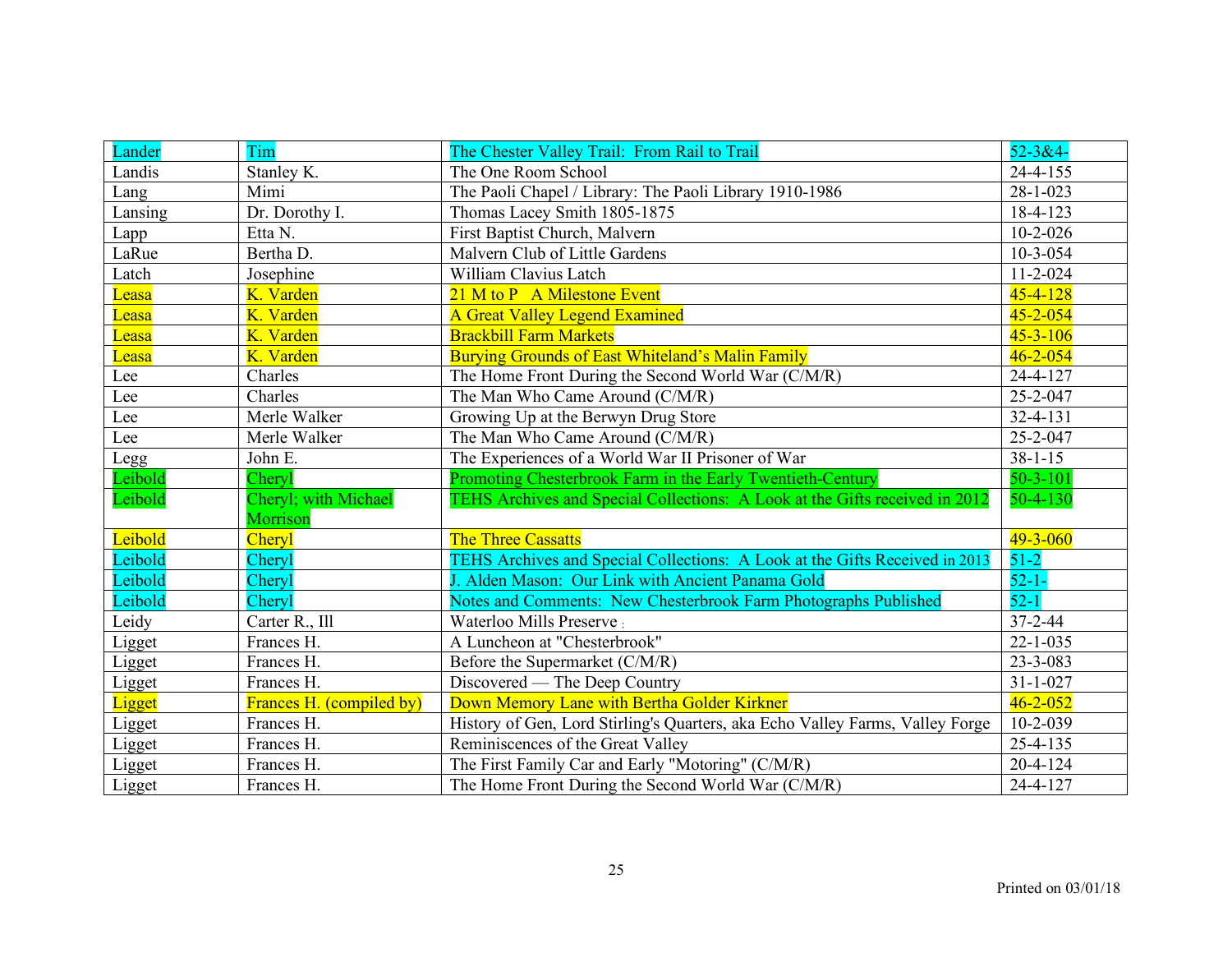| Ligget            | Frances H.              | The Man Who Came Around (C/M/R)                                       | 25-2-047       |
|-------------------|-------------------------|-----------------------------------------------------------------------|----------------|
| Ligget            | Frances H.              | Volunteers at the Freedoms Foundation (N/C)                           | 17-3-084       |
| Ligget            | Frances H.              | Winter's Snow and Ice (C/M/R)                                         | $22 - 1 - 011$ |
| Ligget            | Frances H.[ed.]         | Oath Taken by the Officers at Valley Forge Camp                       | $10 - 2 - 042$ |
| Ligget            | Frances H.[ed.]         | William Currie                                                        | $10-2-041$     |
| Lighton-          | Leslie                  | The Schuylkill Navigation Company Canal and Lock No, 60               | 29-4-135       |
| Humphreys         |                         |                                                                       |                |
| Lightwood         | Martha                  | <b>Valley Friends Meeting</b>                                         | 27-2-043       |
| Lloyd             | Mark Frazier            | Remarks on the Paoli Battlefield                                      | $40 - 1 - 25$  |
| Loane             | Nancy K.                | Mrs. Elizabeth Thompson, General Washington's Housekeeper             | $43 - 3 - 84$  |
| Loesch            | <b>Bernadette Daily</b> | The First Family Car and Early "Motoring" (C/M/R)                     | $20 - 4 - 124$ |
| Lucas             | Hilda Shadel            | The Thomas Massey House in Marple Township, Delaware                  | $34 - 4 - 151$ |
|                   |                         | County, Pennsylvania                                                  |                |
| Lutz              | Walter J.               | Diamond Rock School                                                   | 18-1-003       |
| Magill            | Lloyd                   | Some Distinguished Neighbors: William Woodford                        | 28-1-006       |
| Magill            | Lloyd                   | The Kitchen Cupboard Pharmacy (C/M/R)                                 | 28-4-125       |
| Main Line Limited |                         | An Early Plea for Traffic Laws in Paoli [August 15, 1901]             | 18-3-082       |
| Malin             | Janet Irwin             | Before the Supermarket (C/M/R)                                        | 23-3-083       |
| Malin             | Janet Irwin             | Boyle Irwin: A Memoir                                                 | 28-4-149       |
| Malin             | Janet Irwin             | Early Radio (C/M/R)                                                   | 24-2-050       |
| Malin             | Janet Irwin             | Firecrackers on the Fourth of July (C/M/R)                            | $21 - 3 - 085$ |
| Malin             | Janet Irwin             | Lilac Farm                                                            | 28-2-079       |
| Malin             | Janet Irwin             | Some Distinguished Neighbors: William Lord Stirling                   | 28-1-009       |
| Malin             | Janet Irwin             | Some Games We Used to Play (C/M/R)                                    | 21-2-069       |
| Malin             | Janet Irwin             | The First Family Car and Early "Motoring" (C/M/R)                     | $20 - 4 - 124$ |
| Malin             | Janet Irwin             | The Kitchen Cupboard Pharmacy (C/M/R)                                 | $28 - 4 - 125$ |
| Malin             | Janet Irwin             | The Man Who Came Around (C/M/R)                                       | 25-2-047       |
| Malin             | Janet Irwin             | The Record Snowfall of 1958 (C/M/R)                                   | $21 - 1 - 020$ |
| Malin             | Janet Irwin             | The Rome Front During the Second World War (C/M/R)                    | 24-4-127       |
| Malin             | Janet Irwin             | Toys from Christmases Past (C/M/R)                                    | $27 - 1 - 007$ |
| Malin             | Janet Irwin             | Winter's Snow and Ice (C/M/R)                                         | $22 - 1 - 011$ |
| Malm              | Duane                   | Record-breaking winter storm of February 2014: A first-person account | $52 - 3 &4 -$  |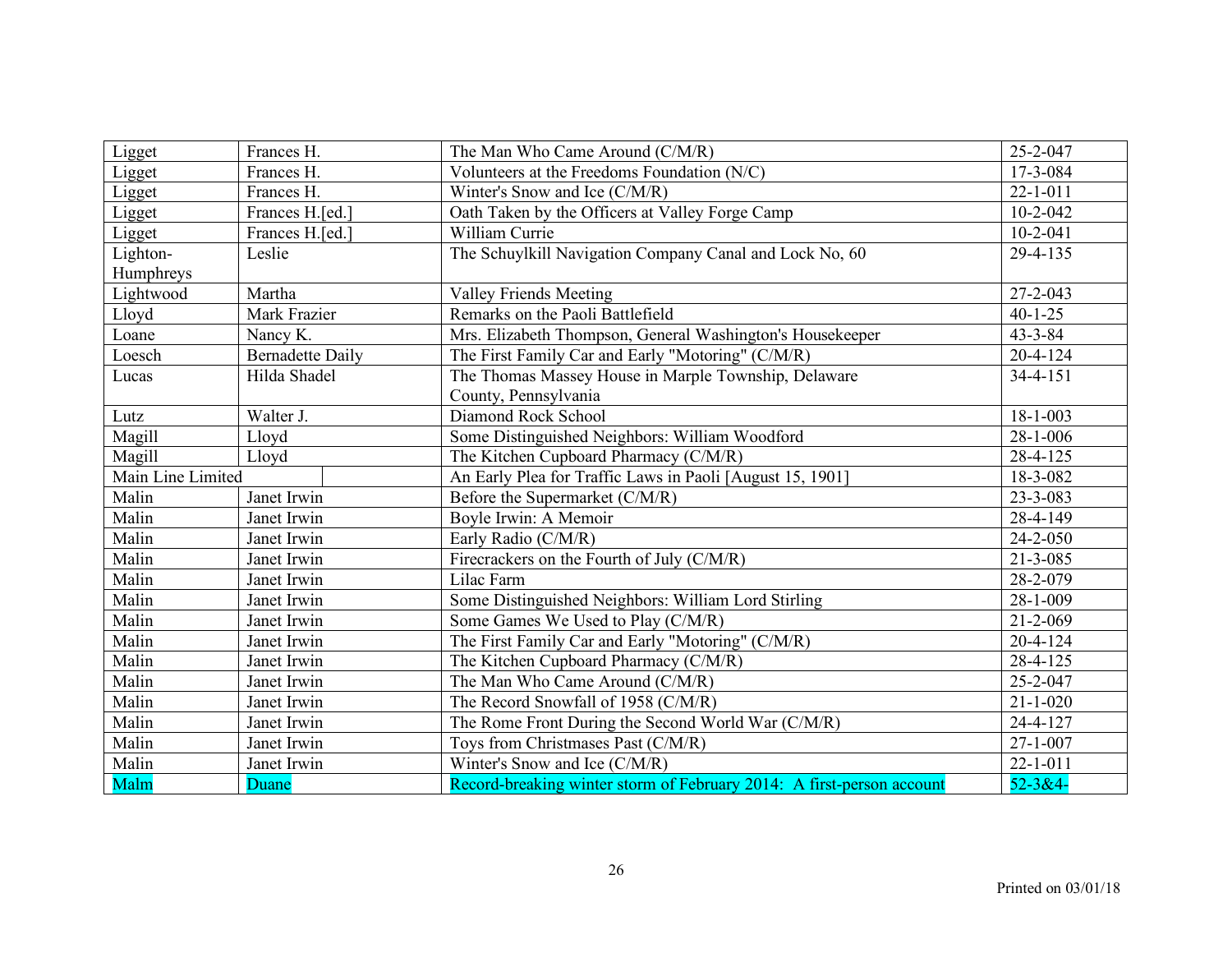| Malloy          | Annamarie       | History of the Paoli Red Cross 1917-1967                               | 15-2-032       |
|-----------------|-----------------|------------------------------------------------------------------------|----------------|
| Mansley         | Ruth D. L.      | From the Pen of the Secretary                                          | 05-3-060       |
| Mansley         | Ruth D. L.      | Summary of the Activities of the Paoli Branch, American Red Cross      | $05 - 3 - 070$ |
| Mansley         | Ruth D. L.      | The Berwyn Garden Club                                                 | 09-3-050       |
| Mansley         | Ruth D. L.      | The Paoli Branch of the American Red Cross                             | $05 - 1 - 007$ |
| Mansley         | William T.      | One Sunday Afternoon [Waynesborough House]                             | $03 - 1 - 025$ |
| Mansley         | William T.      | Thomas Buchanan Reed                                                   | $04 - 2 - 020$ |
| <b>Mapes</b>    | <b>Bruce E.</b> | Paoli Fire Company: The First 101 Years                                | $47 - 4 - 116$ |
| <b>Marshall</b> | <b>Bill</b>     | The Winter of 2013-2014                                                | $52 - 3 & 4 -$ |
| Maryott         | Douglas         | Sawmills During the American Revolution                                | $18 - 2 - 061$ |
| Mason           | J. Alden        | A Local Indian Camp Site                                               | $06 - 2 - 039$ |
| Mason           | J. Alden        | A New Cache of Jasper Blades                                           | $07 - 2 - 026$ |
| Mason           | J. Alden        | Aboriginal Archaeological Sites in Chester County                      | $03 - 1 - 002$ |
| Mason           | J. Alden        | Brigadier General Norman Randolph                                      | 08-3-055       |
| Mason           | J. Alden        | <b>Editorial: Local Biographies</b>                                    | $06 - 1 - 007$ |
| Mason           | J. Alden        | Editorial: Local History and Historians                                | $04 - 2 - 002$ |
| Mason           | J. Alden        | Editorial: Tredyffrin Township Historical Sites Committee              | $13 - 1 - 001$ |
|                 |                 |                                                                        |                |
| Mason           | J. Alden        | Franklin Lorenzo Burns (In Memoriam)                                   | 06-3-046       |
| Mason           | J. Alden        | Franklin Wiseman Landless (In Memoriam)                                | $11-3-048$     |
| Mason           | J. Alden        | Mildred F. Fisher                                                      | 08-4-079       |
| Mason           | J. Alden        | The Aboriginal Inhabitants of Chester County                           | $02 - 2 - 041$ |
| Mason           | J. Alden        | The Archaeological Expedition of the University Museum to Panama, 1940 | $03 - 3 - 053$ |
| Mason           | J. Alden        | The Archaeological Expedition of the University Museum to Panama, 1940 | 03-4-087       |
| Mason           | J. Alden        | The Broomall Rock Shelters                                             | $06 - 4 - 081$ |
| Mason           | J. Alden        | The Folklore of Chester County                                         | 04-4-086       |
| Mason           | J. Alden        | The Main Line Unitarian Church                                         | 14-2-026       |
| Mason           | J. Alden        | The Men's Garden Club of Berwyn                                        | $09-1-018$     |
| Mason           | J. Alden        | Tredyffrin Easttown History Club (Poem)                                | $01 - 4 - 037$ |
| Mathias         | George          | The Early Years of the Paoli Fire Company                              | 16-4-076       |
| Matthews        | James G.        | Reminiscing About the Matthews Ford Agency                             | $31 - 2 - 065$ |
| McBee           | Rev. Crosswell  | An Impression                                                          | $01-4-036$     |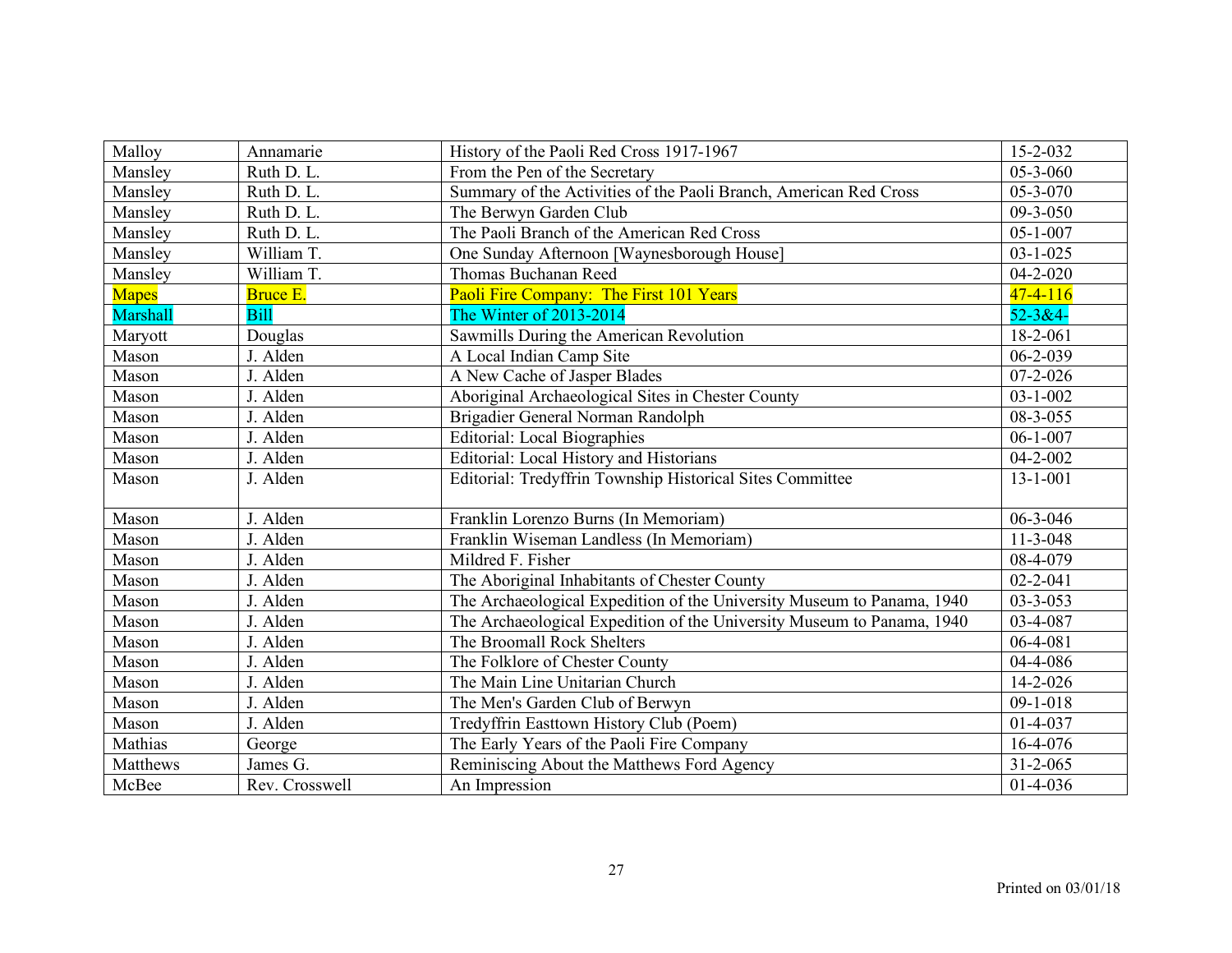| McBee                 | Rev. Crosswell | Appendix to The Burial of Gen. Anthony Wayne at St. David's               | $06-1-024$     |
|-----------------------|----------------|---------------------------------------------------------------------------|----------------|
| McBee                 | Rev. Crosswell | Valley Forge Road                                                         | $02 - 1 - 002$ |
| McCann                | Horace         | History of the First Presbyterian Church of Paoli                         | $07 - 2 - 021$ |
| McCarthy              | <b>Jack</b>    | The Chester County Archives                                               | $21 - 1 - 003$ |
| McConnell (with       | <b>Barbara</b> | History of St. John's Presbyterian Church, Devon, Pennsylvania            | $51 - 2 -$     |
| <b>Noll</b> , Kimmons |                |                                                                           |                |
| & Senior)             |                |                                                                           |                |
| McCorry               | Herbert        | Some Random Recollections of the Mack Oil Company                         | $30 - 1 - 003$ |
| McGuire               | Thomas J.      | The British Encampment in Tredyffrin, September 1777: New Light on an Old | $41 - 2 - 43$  |
|                       |                | Story,                                                                    |                |
| McNeil                | Linda          | Diamond Rock School: A Pictorial Portfolio                                | $21 - 2 - 051$ |
| McNeil                | Linda          | The Record Snowfall of 1958 (C/M/R)                                       | $21 - 1 - 020$ |
| McNeil                | Linda          | True Lover's Knot                                                         | 19-1-008       |
| Melchiorre            | Peter jr.      | Notes from a Visit With Pete Melchiorre jr                                | $38 - 2 - 71$  |
| Mentzer               | Clyde          | Things We Used to Do by Hand (C/M/R)                                      | $31 - 3 - 107$ |
| Mentzer               | Clyde          | Toys from Christmases Past (C/M/R)                                        | $27 - 1 - 007$ |
| Mentzer               | Virginia       | Family Folklore (C/M/R)                                                   | 29-4-151       |
| Mentzer               | Virginia       | Piano Lessons  [Club Members Remember]                                    | 33-3-104, 112  |
| Mentzer               | Virginia       | Simple Pleasures (C/M/R)                                                  | 30-2-071       |
| Mentzer               | Virginia       | Things We Used to Do by Hand (C/M/R)                                      | $31 - 3 - 107$ |
| Mentzer               | Virginia       | Toys from Christmases Past (C/M/R)                                        | $27 - 1 - 007$ |
| Miller                | <b>Betty</b>   | Family Folklore (C/M/R)                                                   | 29-4-151       |
| Miller                | Joseph         | Simple Pleasures (C/M/R)                                                  | 30-2-071       |
| Mohr                  | Charles E.     | Franklin Burns the Ornithologist                                          | 06-3-049       |
| Moir                  | Sean           | <b>George Washington's GIS System</b>                                     | 49-3-074       |
| Moir                  | Sean           | The Last Days of William Wolfe                                            | $45 - 1 - 003$ |
|                       |                | Commemoration for the Fallen, September 7, 2007                           |                |
| Momyer                | Sandra T.      | <b>Yellow Springs</b>                                                     | 27-3-083       |
| Moore                 | Anne H. Thomas | Memories of the Thomas Nursery                                            | 32-3-098       |
| Moore                 | Ruth J.        | Berwyn Methodist Episcopal Church 1881-1939                               | 13-2-036       |
| Moore                 | Ruth J.        | Club Events, Accomplished and Contemplated                                | $01 - 2 - 030$ |
| Moore                 | Ruth J.        | Mt. Zion A. M. E. Church                                                  | $04 - 1 - 014$ |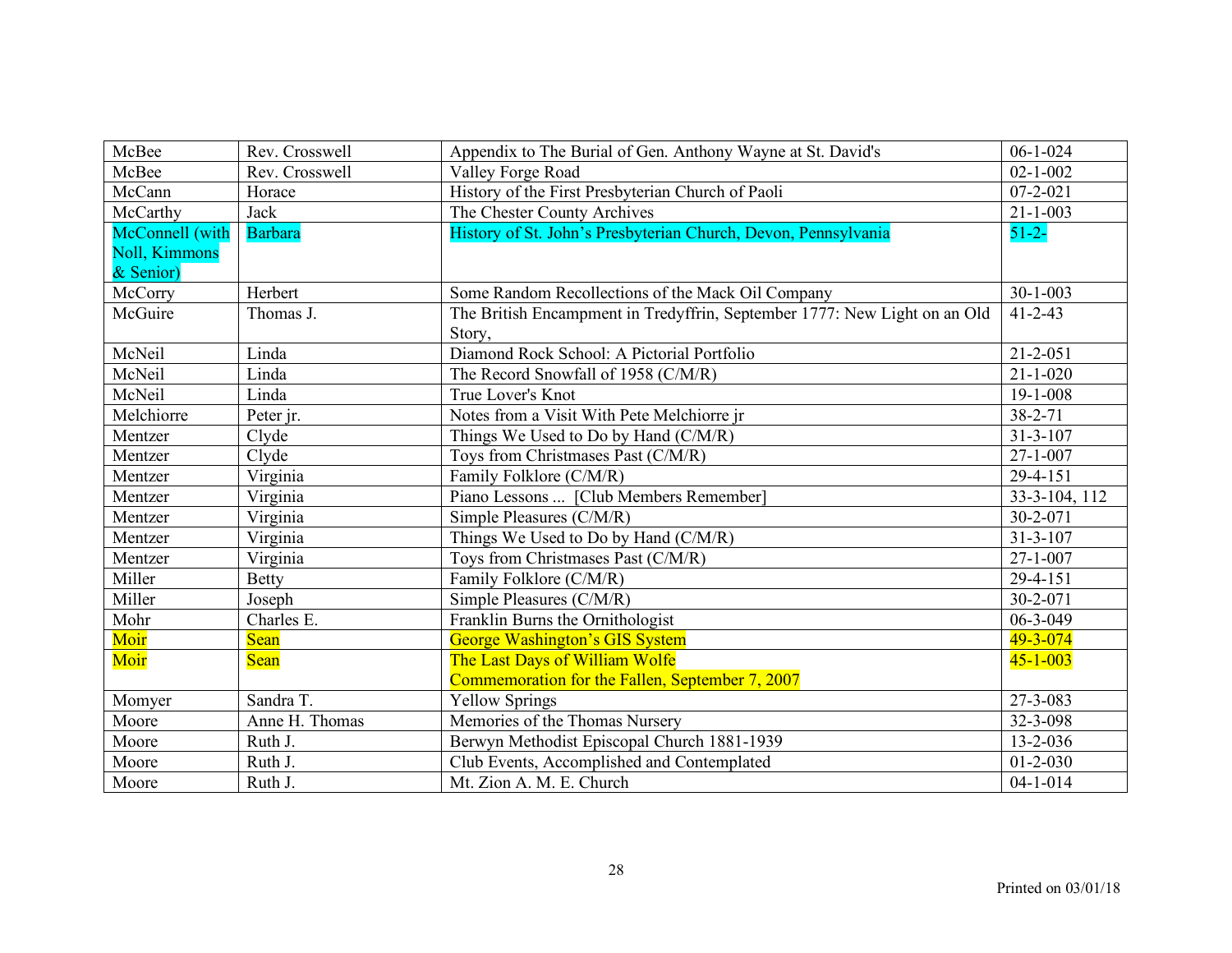| Moore           | Ruth J.              | On to the Grand Canyon! [of Pennsylvania]                                   | $01 - 5 - 029$ |
|-----------------|----------------------|-----------------------------------------------------------------------------|----------------|
| Moore           | Ruth J.              | Samuel Paul Teamer (In Memoriam)                                            | $03 - 3 - 050$ |
| Moore           | Ruth J.              | The Berwyn Methodist Episcopal Church                                       | $02 - 1 - 009$ |
| Moore           | Ruth J.              | The First Baptist Church of Berwyn                                          | 05-4-081       |
| Moore           | Ruth J.              | The Trinity Presbyterian Church of Berwyn                                   | $01 - 4 - 030$ |
| Moore           | Ruth J.              | We Take a Bow                                                               | $01 - 2 - 029$ |
| Moore           | Ruth J.              | We Thank You                                                                | $01 - 3 - 028$ |
| Moorshead       | Frank                | History on a Sign Post                                                      | 28-3-085       |
| Moorshead       | Frank                | They Built Berwyn: Joseph W. Sharp                                          | $31 - 4 - 142$ |
| Moran           | George F.            | Remembering Berwyn in the Late 1920s                                        | 26-3-083       |
| Morelli         | Mary A.              | History of St. Mary's of the Immaculate Conception, Ship Road, Pa.          | 13-1-014       |
| Morelli         | Mary A.              | Sarah Ellen McClain (In Memoriam)                                           | 12-4-086       |
| Morrison        | Harlan               | Some Thoughts on Limestone and Lime Kilns in Chester Valley                 | $37 - 1 - 3$   |
| Morrison        | Michael; with Cheryl | TEHS Archives and Special Collections: A Look at the Gifts received in 2012 | $50 - 4 - 130$ |
|                 | Leibold              |                                                                             |                |
| <b>Morrison</b> | J. Michael           | The New TEHS Logo Has Early Origins                                         | $48 - 4 - 117$ |
| Motley          | Annabelle B.         | The Berwyn Ice Plant                                                        | $16 - 1 - 018$ |
| Mowday          | Bruce E.             | September 11, 1777: Washington's Defeat at Brandywine Dooms Philadelphia    | $40 - 4 - 131$ |
| Murdock         | Anne E.              | A Brief History of the Toroni Family                                        | 37-4-131       |
| Nagle           | Ronald C.            | The Constitution: A Lawyer's Perspective                                    | $26 - 1 - 003$ |
| <b>Nagy</b>     | John C.              | History of Hibernia Iron Works                                              | 32-4-139       |
| Nassau          | Emily Wilson         | Early Memories and an Historical Sketch of Great Valley Presbyterian Church | 14-4-087       |
| Nassau          | Emily Wilson         | John Wilson's Mansion                                                       | 13-2-026       |
| Nassau          | Emily Wilson         | The Philadelphia and Chester Valley Railroad                                | $14 - 1 - 017$ |
| Nassau          | William L., III      | Paoli Then and Now: A Social Transition, 1900 to 2000                       | $40 - 2 - 63$  |
| Nassau          | William L., III      | Tally Ho: A Tale of a Thanksgiving Day Chester Valley Hunt                  | $41 - 2 - 63$  |
| Neiman          | Bertha M.            | Neiman on Neiman: An Autobiography                                          | 38-4-131       |
| <b>Nissley</b>  | D. Lowell            | 21 M to P A Milestone Event                                                 | $45 - 4 - 128$ |
| <b>Noll</b>     | <b>Eva Davies</b>    | A Chapel for Devon: The Beginnings of St. John's Presbyterian Church        | $31 - 4 - 157$ |
| Noll            | <b>Eva Davies</b>    | Before the Supermarket (C/M/R)                                              | 23-3-083       |
| Noll            | Eva Davies           | History of St. John's Presbyterian Church, Devon, Pennsylvania              | 21-3-079       |
| Noll            | Eva Davies           | History of St. John's Presbyterian Church, to 1903, Devon, Pennsylvania     | $40 - 3 - 107$ |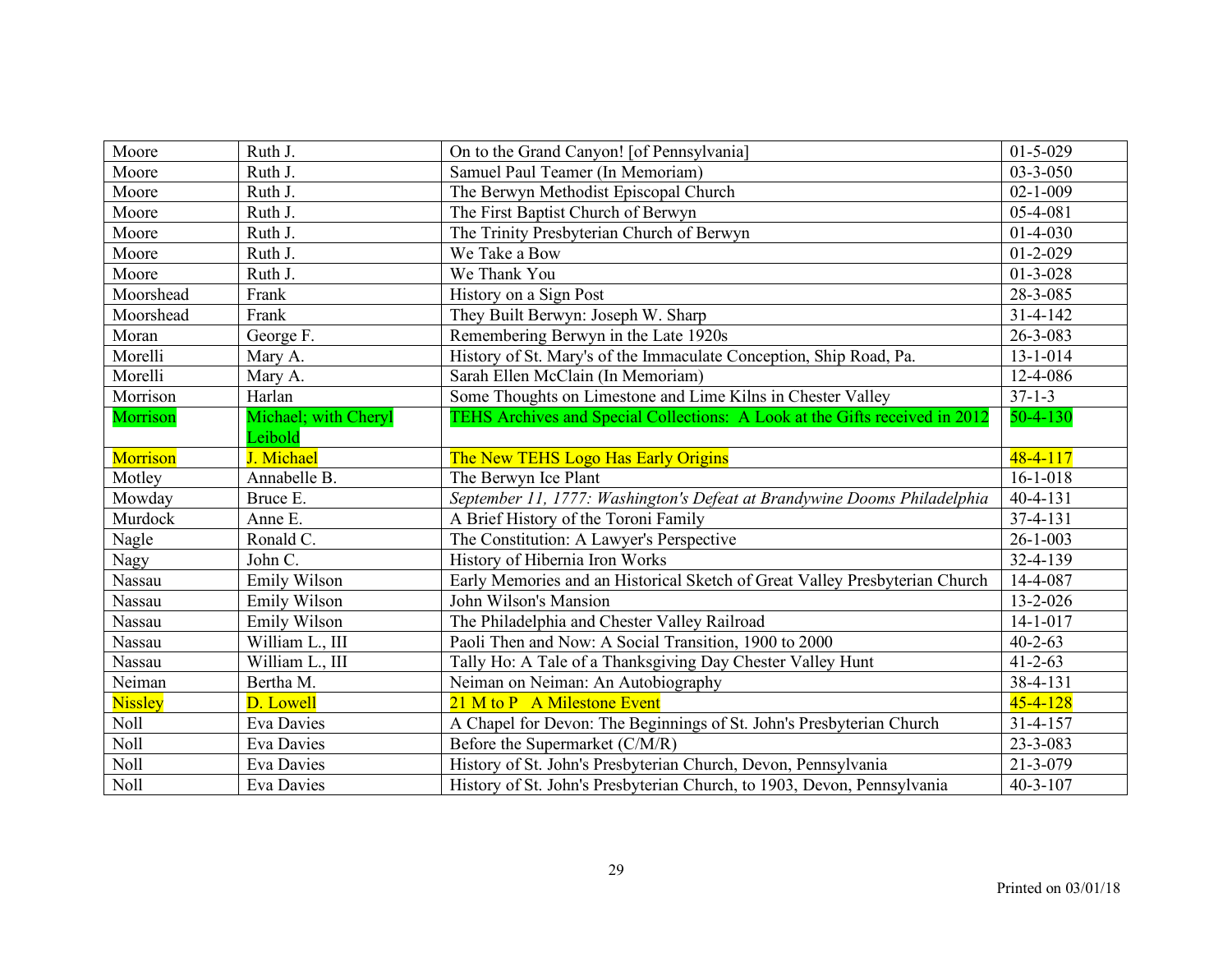| Noll                      | <b>Eva Davies</b> | The Home Front During the Second World War (C/M/R)                       | 24-4-127       |
|---------------------------|-------------------|--------------------------------------------------------------------------|----------------|
| <b>Noll</b>               | <b>Eva Davies</b> | The Three Worlds of William Penn                                         | $19-4-103$     |
| Noll                      | Ray               | Train, Traveling by [Club Members Remember]                              | $39 - 1 - 24$  |
| Noll (with                | <b>Eva Davies</b> | History of St. John's Presybterian Church, Devon, Pennsylvania           | $51 - 2 -$     |
| McConnell,                |                   |                                                                          |                |
| Kimmons &                 |                   |                                                                          |                |
| Senior)                   |                   |                                                                          |                |
| <b>Notes and Comments</b> |                   | 100 Years of Paoli                                                       | $48 - 2 - 061$ |
| <b>Notes and Comments</b> |                   | 18 <sup>th</sup> Century Tredyffrin website                              | $50 - 1 - 029$ |
| <b>Notes and Comments</b> |                   | 2013 S. Paul Teamer Awards                                               | $50 - 1 - 029$ |
| <b>Notes and Comments</b> |                   | 2013 Paoli Blues Fest                                                    | $50 - 3 - 104$ |
| <b>Notes and Comments</b> |                   | <b>AGC Groundbreaking and Moratorium</b>                                 | $46 - 1 - 032$ |
| <b>Notes and Comments</b> |                   | <b>ARC</b> – On the Move Again                                           | $46 - 4 - 119$ |
| <b>Notes and Comments</b> |                   | A very special dinner event at General Warren Inne                       | $50 - 2 - 064$ |
| <b>Notes and Comments</b> |                   | A Loss to the Preservation Community                                     | $46 - 1 - 030$ |
| <b>Notes and Comments</b> |                   | A Paver for the Tredyffrin Public Library                                | $50 - 3 - 104$ |
| <b>Notes and Comments</b> |                   | <b>April Meeting of the Tredyffrin Easttown Historical Society</b>       | $45 - 1 - 032$ |
| <b>Notes and Comments</b> |                   | <b>Announcing a "Milestone" Event</b>                                    | $45 - 2 - 082$ |
| <b>Notes and Comments</b> |                   | <b>A Visit with Abigail Adams</b>                                        | $45 - 2 - 082$ |
| Notes and Comments        |                   | "Beautiful Berwyn" [Illinois]                                            | $24 - 1 - 039$ |
| Notes and Comments        |                   | "Berwyn Walk" Slide Show                                                 | $36 - 2 - 64$  |
| Notes and Comments        |                   | "Berwyn Walk" Slide Show -- Take II                                      | $36 - 3 - 102$ |
| <b>Notes and Comments</b> |                   | <b>Easttown Historical Commission</b>                                    | $46 - 4 - 120$ |
| Notes and Comments        |                   | "Glenwyth," Century-Old Structures Razed                                 | 39-3-107       |
| <b>Notes and Comments</b> |                   | <b>Historic Re-enactments</b>                                            | $46 - 4 - 120$ |
| Notes and Comments        |                   | "Oaklands," Century-Old Structures Razed                                 | 39-3-107       |
| Notes and Comments        |                   | "On Location" at Stirling's Quarters                                     | $22 - 1 - 038$ |
| Notes and Comments        |                   | "Operation Rescue" Protest at Daylesford                                 | 26-4-158       |
| Notes and Comments        |                   | "Pictures from Memory's Walls", by Richard S. MacNamee (Poem, reprinted) | $21 - 3 - 108$ |
| <b>Notes and Comments</b> |                   | <b>Rediscovery Devon</b>                                                 | 50-4-139       |
| Notes and Comments        |                   | "River of Gold" Exhibit to Visit Eight Cities                            | $31 - 2 - 084$ |
| <b>Notes and Comments</b> |                   | <b>Society Archives</b>                                                  | $46 - 4 - 120$ |
| Notes and Comments        |                   | "Summer Boarding," from the Chester County Democrat, April 25,           | $39 - 2 - 71$  |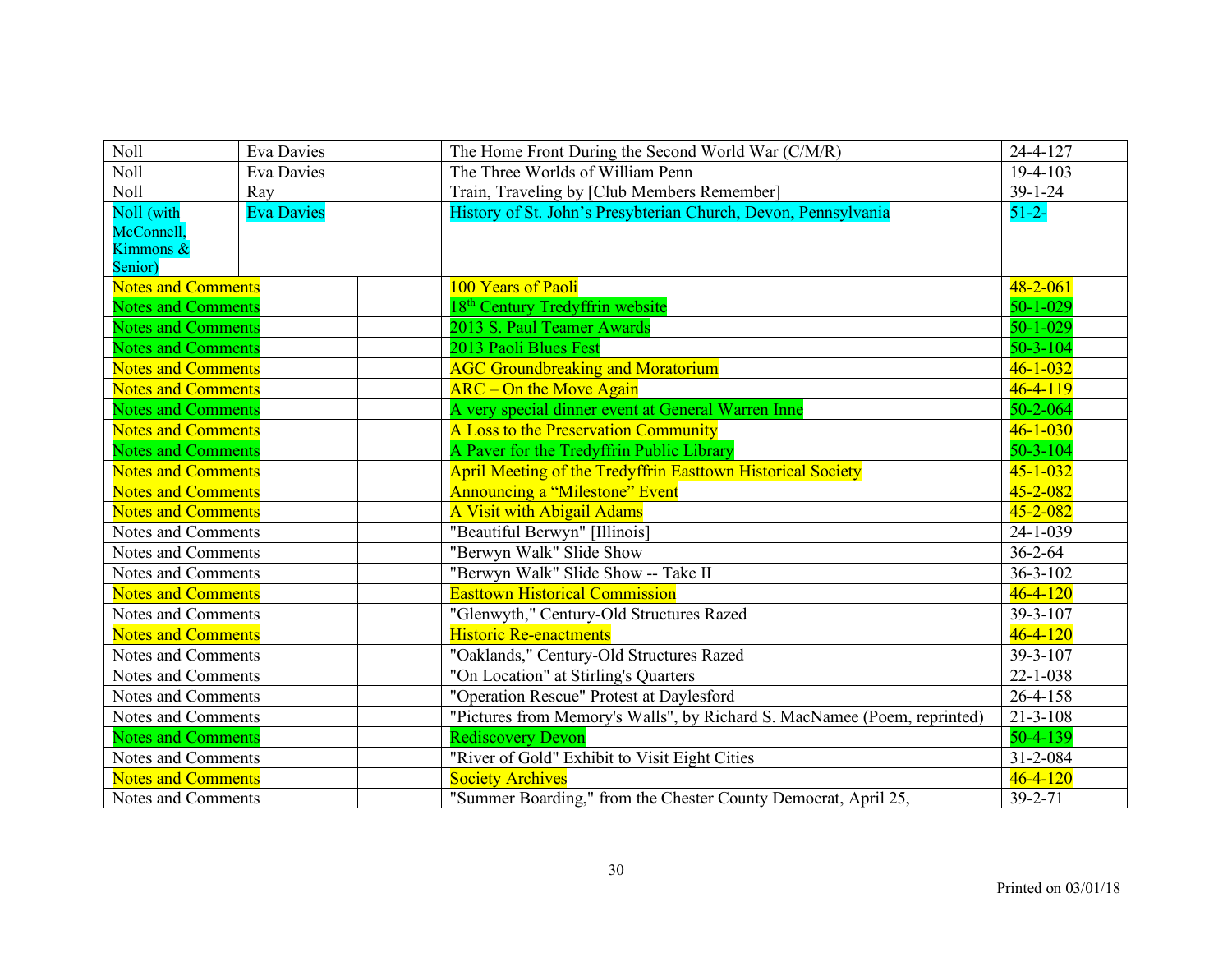|                    | 1895                                                              |                |
|--------------------|-------------------------------------------------------------------|----------------|
| Notes and Comments | "The" History Club                                                | $20 - 4 - 142$ |
| Notes and Comments | "You've Got a Ghost in Pennsylvania"                              | $20 - 4 - 141$ |
| Notes and Comments | and the Tradition Continues                                       | 28-3-122       |
| Notes and Comments | [Ansley] Local Family Receives Awards                             | $36 - 3 - 101$ |
| Notes and Comments | [Civil War] Lincoln Scholar Honored                               | 38-2-74        |
| Notes and Comments | [Club Passes] 60th Anniversary                                    | $35 - 1 - 37$  |
| Notes and Comments | [Club] Annual Banquet [October 23,1996]                           | $35 - 1 - 38$  |
| Notes and Comments | [Delaware Valley] Friends School Opens in Paoli                   | 35-4-160       |
| Notes and Comments | [Dr. Anthony Wayne] Baugh Notebooks                               | 16-4-088       |
| Notes and Comments | [Eugene] DiOrio is Club Banquet Speaker                           | $20 - 1 - 036$ |
| Notes and Comments | [Fry, Joel T.] Annual Banquet [Speaker]                           | $35 - 1 - 38$  |
| Notes and Comments | [Goodman, Benny] Where Were You?                                  | 38-3-114       |
| Notes and Comments | [Goshorn, Robert M.] Memorial Flag Pole Dedicated                 | $35 - 1 - 35$  |
| Notes and Comments | [Guelzo, Allen C.] Lincoln Scholar Honored                        | 38-2-74        |
| Notes and Comments | [Kohn, Joseph] in Close Race for Attorney General                 | $35 - 1 - 36$  |
| Notes and Comments | [Lindbergh, Charles A.] A  Connection                             | 38-2-75        |
| Notes and Comments | [Mason, John Alden] A  Connection                                 | 38-2-75        |
| Notes and Comments | [Mile Post Inn] Local Landmark Demolished                         | $35 - 2 - 78$  |
| Notes and Comments | [Neilley's] Our Cover                                             | 34-3-124       |
| Notes and Comments | [Nelson, Bill, Speaker at] Annual Banquet                         | $34 - 1 - 42$  |
| Notes and Comments | [Old Forge Crossing Condominium] A  Connection                    | 38-2-75        |
| Notes and Comments | [Sigel, Jay] Wins Major Golf Title                                | $35 - 1 - 37$  |
| Notes and Comments | [Traveler's Rest] Historic Berwyn Tree Falls                      | $34 - 2 - 82$  |
| Notes and Comments | [Tredyffrin Township] Open Space Acquired                         | 38-2-74        |
| Notes and Comments | [Vaillant, George Clapp] A  Connection                            | 38-2-75        |
| Notes and Comments | [Waynesborough] Country Club Hosts National Golf Event            | 38-4-148       |
| Notes and Comments | [Wells, Kenneth Dale] Freedoms Foundation Founder Dies            | $36 - 3 - 101$ |
| Notes and Comments | 50 Years, Conestoga Celebrates                                    | $42 - 1 - 30$  |
| Notes and Comments | 50th Graduating Class, Conestoga High Celebrates                  | 42-3-94        |
| Notes and Comments | A Bit of Nostalgia                                                | 27-2-079       |
| Notes and Comments | A Further Note on Recreation in the Last Half of the 19th Century | $20 - 3 - 106$ |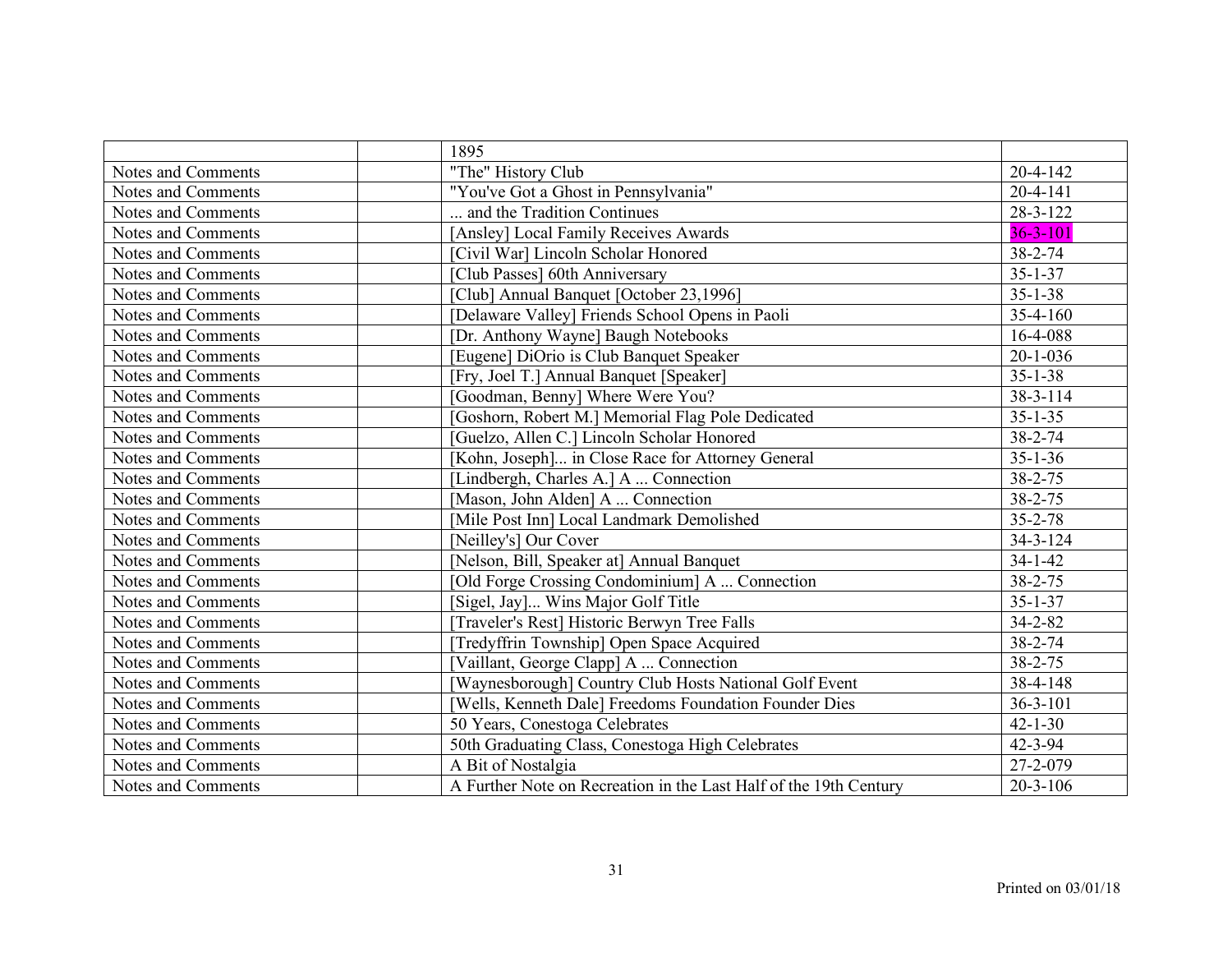| Notes and Comments        | A Letter from Beverly Sills                                                     | $20 - 1 - 036$ |
|---------------------------|---------------------------------------------------------------------------------|----------------|
| Notes and Comments        | A Letter from Charleston [SC]                                                   | $28 - 1 - 041$ |
| Notes and Comments        | A Letter from Minnesota                                                         | 28-3-122       |
| Notes and Comments        | A Letter from Ryerss' Infirmary                                                 | $26 - 1 - 038$ |
| Notes and Comments        | A Postscript on Postcards                                                       | 17-3-083       |
| Notes and Comments        | A Reader Writes                                                                 | $40 - 2 - 73$  |
| Notes and Comments        | A Winter to Remember                                                            | 32-2-078       |
| Notes and Comments        | About the Cover                                                                 | 32-4-158       |
| Notes and Comments        | Additions to the Collections at the Jenkins Arboretum                           | 30-2-084       |
| Notes and Comments        | Ahmad, Abdul, Artwork Depicts History                                           | $41 - 1 - 39$  |
| <b>Notes and Comments</b> | <b>American Revolution Center</b>                                               | $49-1/2-056$   |
| Notes and Comments        | Amtrak Improves Track Between Philadelphia and Harrisburg                       | 43-4-133       |
| Notes and Comments        | An Invitation to a Pic-Nic                                                      | 32-2-082       |
| Notes and Comments        | Anna Bartram (In Memoriam)                                                      | $25 - 3 - 118$ |
| Notes and Comments        | Annual Banquet [1988]                                                           | $27 - 1 - 038$ |
| Notes and Comments        | Another "Man Who Came Around"                                                   | $25 - 3 - 115$ |
| Notes and Comments        | <b>Another Comment on Memory Devices</b>                                        | $22 - 3 - 115$ |
| Notes and Comments        | Another Paoli [Wisconsin]                                                       | 32-2-081       |
| Notes and Comments        | Another View of the Devon Fireworks Disaster                                    | 16-4-089       |
| Notes and Comments        | Arch at Valley Forge Dedicated 75 Years Ago                                     | $30-4-167$     |
| Notes and Comments        | Area to Have New Area Code                                                      | 31-2-084       |
| Notes and Comments        | Baptist Church in the Great Valley, Historic Valley Forge Road Meeting<br>House | $42 - 1 - 31$  |
| Notes and Comments        | <b>Berwyn Acme Closes</b>                                                       | $40 - 4 - 144$ |
| Notes and Comments        | Berwyn Banking Office Closes                                                    | $36 - 2 - 63$  |
| Notes and Comments        | Berwyn Bridge [Cassatt Avenue] Reconstruction Underway                          | $36 - 1 - 29$  |
| Notes and Comments        | Berwyn Doctor [Jay S. Cooperman, M. D.] Moves Offices to Paoli                  | $35 - 4 - 160$ |
| Notes and Comments        | Berwyn Drug Store Closes                                                        | $36 - 3 - 102$ |
| Notes and Comments        | Berwyn Fire Company Honors 50-Year Member                                       | $34 - 1 - 44$  |
| Notes and Comments        | Berwyn Girt Celebrates 102nd Birthday                                           | $38 - 1 - 40$  |
| Notes and Comments        | Berwyn Golfer [Jay Sigel] Wins U.S. Amateur Championship                        | $21 - 4 - 148$ |
| Notes and Comments        | Berwyn Methodist Church Marks Centennial                                        | $23 - 1 - 037$ |
|                           |                                                                                 |                |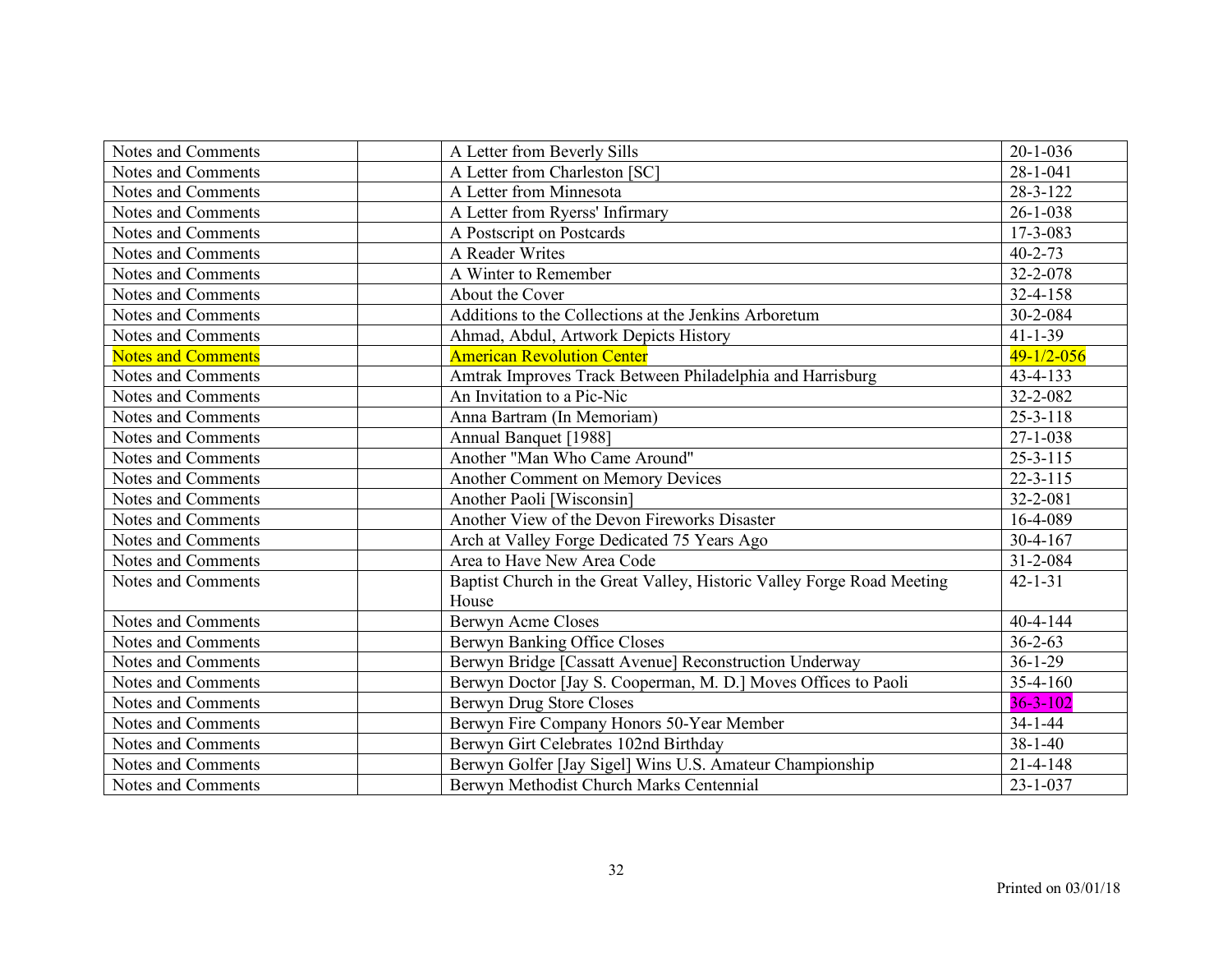| Notes and Comments | Berwyn Village Shops Open                                    | $36 - 1 - 30$  |
|--------------------|--------------------------------------------------------------|----------------|
| Notes and Comments | Berwyn Walk III [June 29, 2000]                              | 38-3-113       |
| Notes and Comments | <b>Best Wishes</b>                                           | 27-4-159       |
| Notes and Comments | Bill Haley and the Comets, They Changed the Music of America | $41 - 3 - 107$ |
| Notes and Comments | Black History Month, February [2000]                         | $38 - 2 - 75$  |
| Notes and Comments | Blackburn Farm to be Developed                               | $40 - 2 - 75$  |
| Notes and Comments | Blizzard of 1983                                             | 21-2-075       |
| Notes and Comments | <b>Blue Route Opens</b>                                      | 30-2-082       |
| Notes and Comments | Bolster, Richard Hawkes, Medical Doctor Remembered           | $42 - 4 - 140$ |
| Notes and Comments | Book on Conestoga Turnpike Reprinted                         | $32 - 1 - 042$ |
| Notes and Comments | Brandywine, Battle of                                        | $40 - 2 - 74$  |
| Notes and Comments | Brigadier General Samuel K. Zook                             | 32-3-127       |
| Notes and Comments | <b>Buildings Demolished</b>                                  | $40 - 3 - 111$ |
| Notes and Comments | Caldwell, Michael, New Superintendent Chosen for Park        | $42 - 1 - 31$  |
| Notes and Comments | CertainTeed. Century-Old Company Celebrates                  | $41 - 3 - 107$ |
| Notes and Comments | Changes at "Oak Knoll"                                       | $18 - 1 - 031$ |
| Notes and Comments | Changing of the Guard in Tredyffrin                          | $43 - 1 - 39$  |
| Notes and Comments | Checker, Chubby, Rock and Roll Hall of Fame                  | $41 - 2 - 71$  |
| Notes and Comments | <b>Chester County Day</b>                                    | 24-1-039       |
| Notes and Comments | <b>Chester County Flag Introduced</b>                        | $21 - 1 - 039$ |
| Notes and Comments | <b>Chester County Historic Preservation Network (CCHPN)</b>  | $44 - 3 - 111$ |
| Notes and Comments | <b>Chester County Historical Society Re-Opens</b>            | $17-4-114$     |
| Notes and Comments | <b>Chester Valley Lyceum</b>                                 | $24 - 3 - 123$ |
| Notes and Comments | <b>Chester Valley Railroad Schedule</b>                      | 29-1-039       |
| Notes and Comments | Church Avenue in Berwyn                                      | 19-1-032       |
| Notes and Comments | Church Building Destroyed by Fire                            | 28-2-081       |
| Notes and Comments | Ciarrocchi, Guy, Paoli Man Named HUD Director                | 42-4-141       |
| Notes and Comments | Citizens Bank, New Bank Branch                               | 43-4-103       |
| Notes and Comments | Clark's Tavern, Berwyn, Two Landmark Buildings Demolished    | $42 - 1 - 30$  |
| Notes and Comments | Clearing the Record                                          | 38-3-114       |
| Notes and Comments | Club Again Marks Site of Stone Chimney Picket Post           | 18-3-096       |
| Notes and Comments | Club Banquet [October 27, 1999]                              | 38-1-39        |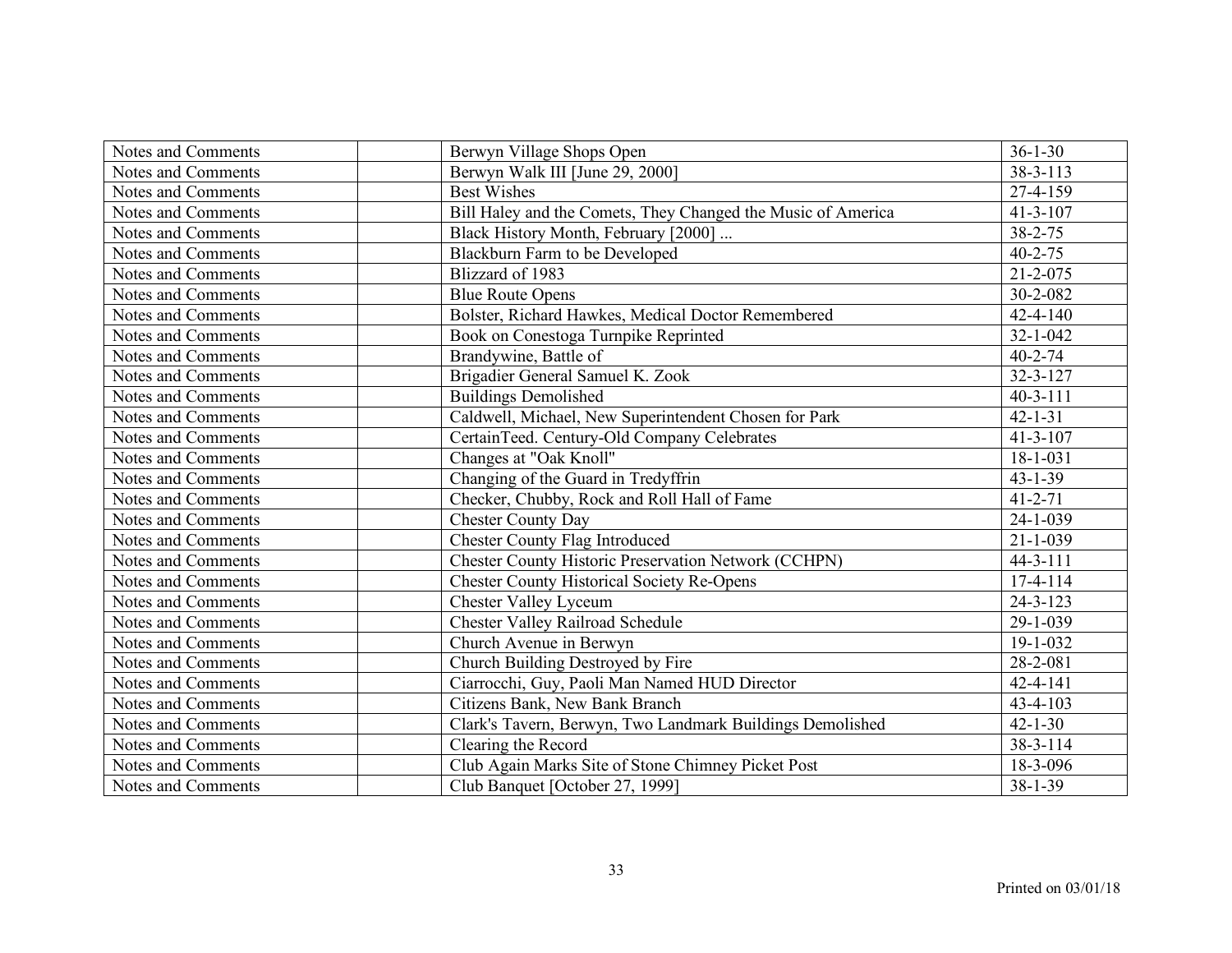| Notes and Comments | Club Coordinates School Night Course                                          | $25 - 1 - 038$ |
|--------------------|-------------------------------------------------------------------------------|----------------|
| Notes and Comments | Club Ends One Tradition, Begins Another                                       | $39 - 2 - 70$  |
| Notes and Comments | Club Marks 50th Anniversary                                                   | $25 - 1 - 036$ |
| Notes and Comments | Club Member Designs ARC Christmas Card                                        | $26 - 1 - 038$ |
| Notes and Comments | Club Member Honored                                                           | 23-2-080       |
| Notes and Comments | Club Member Honored                                                           | $31 - 1 - 040$ |
| Notes and Comments | Club Member Honored by Girl Scouts                                            | $25 - 3 - 115$ |
| Notes and Comments | Club Members Honored                                                          | 29-4-170       |
| Notes and Comments | Club Officers                                                                 | $30 - 1 - 036$ |
| Notes and Comments | Club Officers                                                                 | $32 - 1 - 042$ |
| Notes and Comments | Club Officers                                                                 | 39-3-108       |
| Notes and Comments | Club Officers [Elected]                                                       | $34 - 1 - 44$  |
| Notes and Comments | Club Officers [Elected]                                                       | $36 - 2 - 64$  |
| Notes and Comments | Club Officers [Elected]                                                       | $38 - 2 - 76$  |
| Notes and Comments | Club Officers and Meetings                                                    | $40 - 3 - 110$ |
| Notes and Comments | Club Officers Re-Elected                                                      | 18-2-066       |
| Notes and Comments | Club Participates in Tricentennial "Roundup"                                  | $22 - 1 - 036$ |
| Notes and Comments | Club Picnic                                                                   | $26 - 4 - 160$ |
| Notes and Comments | Club Presents Map and Quarterlies                                             | $41 - 2 - 71$  |
| Notes and Comments | Club Receives Two Old Atlases                                                 | 23-2-080       |
| Notes and Comments | Club Tea, Second Annual History                                               | 39-3-108       |
| Notes and Comments | Club Visits Pottsgrove Mansion                                                | $31 - 4 - 164$ |
| Notes and Comments | Club Visits St. Peter's Church                                                | $22 - 3 - 114$ |
| Notes and Comments | Club, Annual  Banquet [October 22, 1997]                                      | $36 - 1 - 30$  |
| Notes and Comments | Co-Founder of Vanguard School Retires                                         | $27 - 1 - 038$ |
| Notes and Comments | Community Institutions Expand: Church of the Good Samaritan, Malvern          | $43 - 3 - 102$ |
|                    | Preparatory School, Paoli Hospital, St. Peter's Episcopal Church in the Great |                |
|                    | Valley, Tredyffrin Easttown School District, Tredyffrin Public Library        |                |
| Notes and Comments | Conestoga Again Wins County Academic Competition                              | 29-2-083       |
| Notes and Comments | Conestoga Again Wins County Academic Competition                              | 30-2-084       |
| Notes and Comments | Conestoga Band Continues its Role as Ambassadors                              | 30-2-084       |
| Notes and Comments | Conestoga High Principal to Retire                                            | $36 - 3 - 102$ |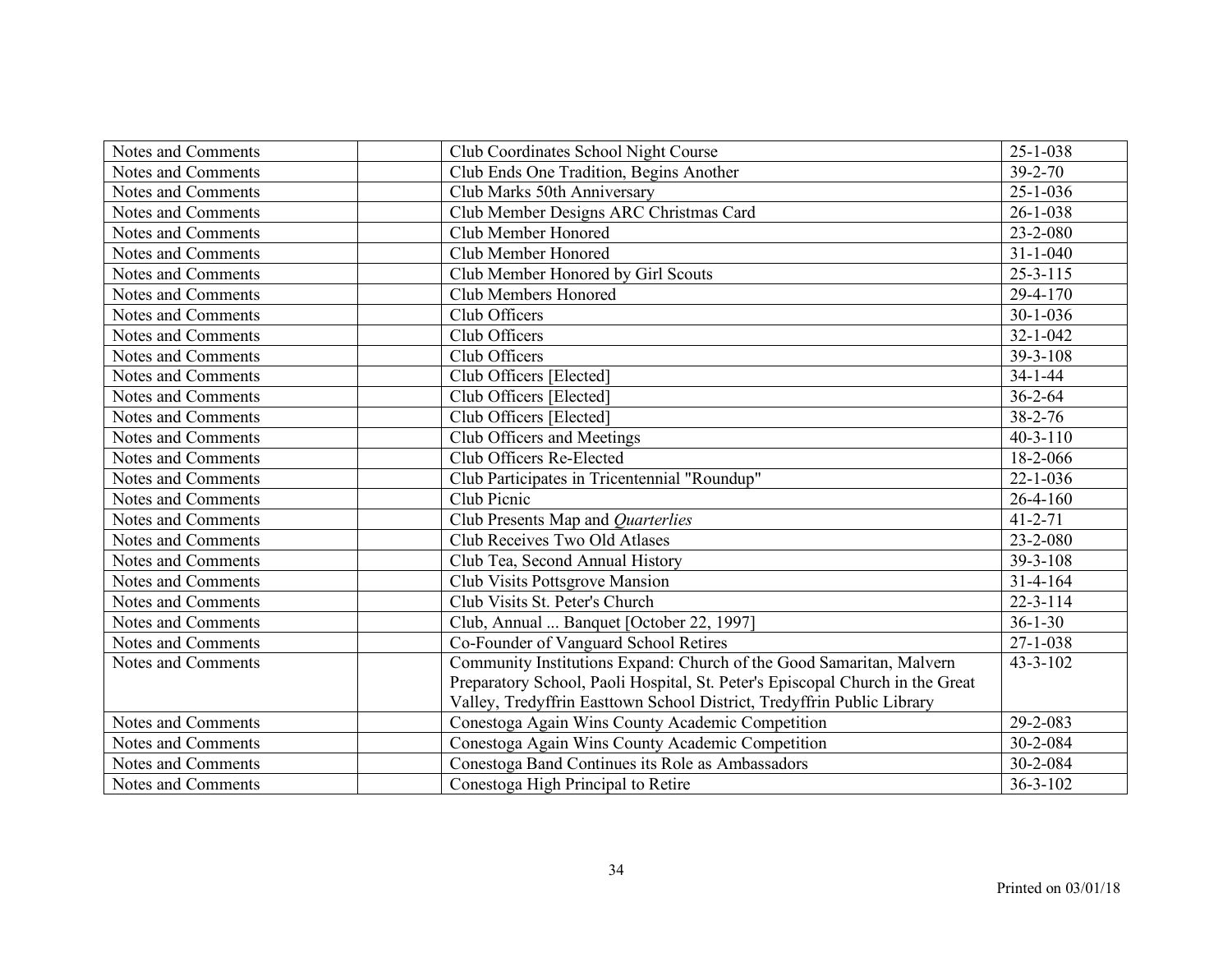| Notes and Comments        | Conestoga High School Athletic Hall of Fame Inductees                      | 42-4-141       |
|---------------------------|----------------------------------------------------------------------------|----------------|
| Notes and Comments        | Conestoga High School Cited for "Overall Excellence"                       | $32 - 3 - 128$ |
| Notes and Comments        | Conestoga High School Dedicates Plaque to Veterans                         | $41 - 4 - 135$ |
| Notes and Comments        | Conestoga High School Graduate Wins Olympic Gold                           | $41 - 4 - 136$ |
| Notes and Comments        | Conestoga High School Homecoming, A Special                                | 42-4-141       |
| Notes and Comments        | Conestoga High School Hosts Visitors from China                            | $43 - 2 - 73$  |
| Notes and Comments        | Conestoga High School, Chinese Exchange Students                           | $41 - 2 - 71$  |
| Notes and Comments        | Conestoga Recognized as One of Nation's Best High Schools                  | $22 - 4 - 154$ |
| Notes and Comments        | Conestoga's Golf Team; Esherick Museum Recognized                          | 22-2-078       |
| <b>Notes and Comments</b> | <b>Contractor Uncovers Historic Cistern at Valley Forge</b>                | $45 - 4 - 136$ |
| Notes and Comments        | Cooper, Helen Tyson, Journalist Helped Preserve Our Local History          | $41 - 4 - 136$ |
| Notes and Comments        | Correction                                                                 | 18-2-066       |
| Notes and Comments        | County Begins Planning for Tricentennial                                   | 17-4-113       |
| Notes and Comments        | County-Wide Inventory of Historical Sites Underway                         | $17 - 1 - 024$ |
| Notes and Comments        | <b>Cumulative Index Nearing Completion</b>                                 | 19-2-034       |
| <b>Notes and Comments</b> | Daniel N. Ehart (In Memoriam)                                              | $50 - 2 - 064$ |
| Notes and Comments        | Delaware Valley Friends School, Students Paint Mural on Railroad Bridge in | $43 - 2 - 73$  |
|                           | Paoli                                                                      |                |
| Notes and Comments        | Devon Building Supply Co. Closes                                           | $35 - 1 - 36$  |
| Notes and Comments        | Devon Man Heads Aviation Museum Project                                    | $24 - 4 - 170$ |
| Notes and Comments        | Devon Manor Senior Living Community Celebrates 50th Anniversary            | 43-4-133       |
| Notes and Comments        | Devon Prep Celebrates 30th - Anniversary                                   | $25 - 3 - 118$ |
| Notes and Comments        | Devon Resident Fills Supreme Court Vacancy                                 | $40 - 2 - 73$  |
| Notes and Comments        | Devon Station to Become a Restaurant?                                      | $22 - 3 - 115$ |
| Notes and Comments        | Devon Train Station, Baggage Building, Two Landmark Buildings              | $42 - 1 - 30$  |
|                           | Demolished                                                                 |                |
| Notes and Comments        | Devon Wawa Closes                                                          | $41 - 2 - 70$  |
| Notes and Comments        | Diamond Rock School Featured in I. U. "Logo"                               | 19-1-034       |
| Notes and Comments        | DiAntonio, Fred, County Honors Paoli Fireman                               | $39 - 1 - 34$  |
| <b>Notes and Comments</b> | Dinner event at General Warren Inne                                        | $50 - 1 - 029$ |
| <b>Notes and Comments</b> | <b>Discovery at Duffy's Cut</b>                                            | $46 - 1 - 030$ |
| Notes and Comments        | Donovan, Timothy, A New Principal at Conestoga High School                 | $41 - 4 - 135$ |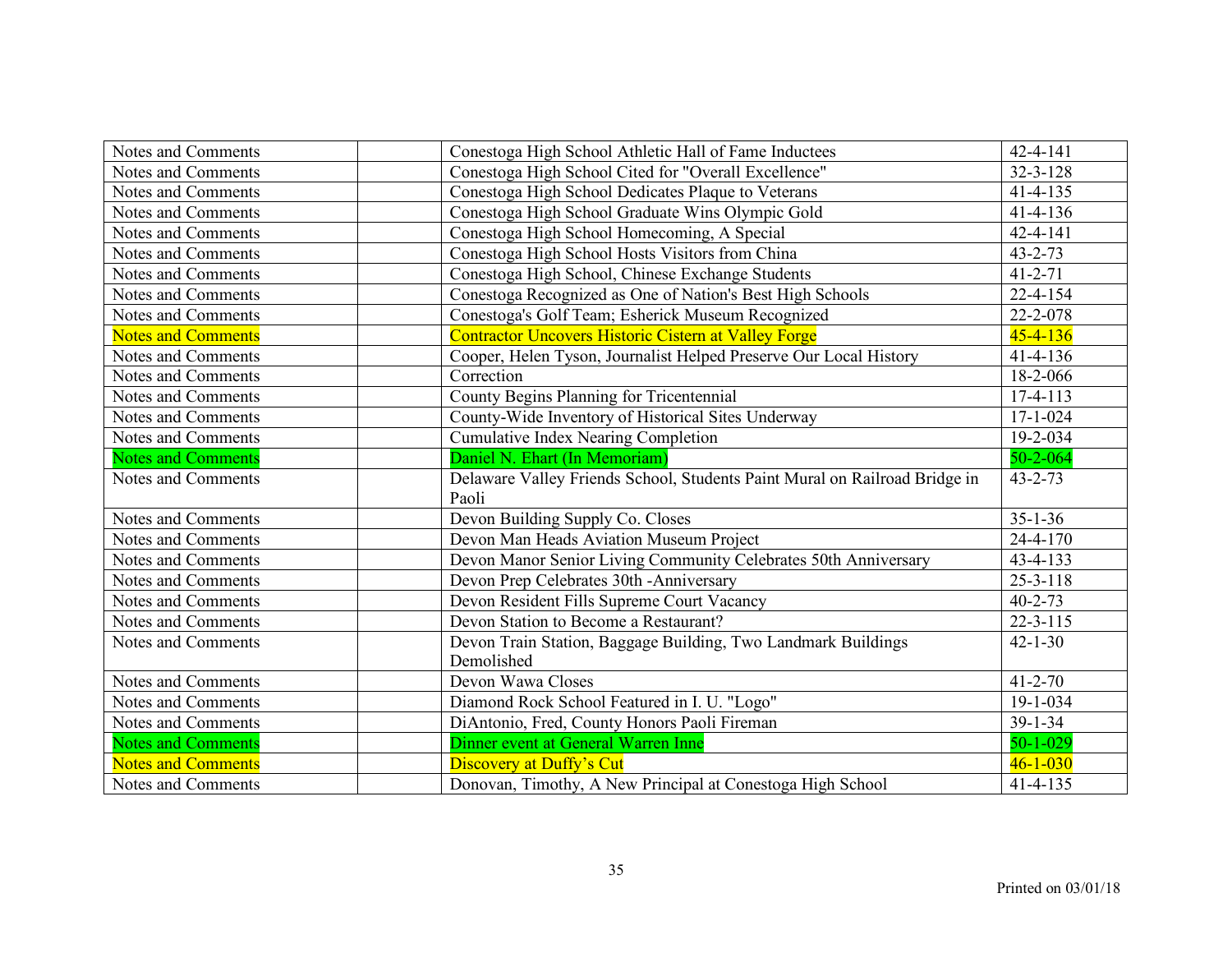| Notes and Comments        | DuPortail Barn Demolition Stay Extended                            | $17-4-114$            |
|---------------------------|--------------------------------------------------------------------|-----------------------|
| <b>Notes and Comments</b> | Earl Baker Speaks at Author's Lunch                                | $47 - 4 - 124$        |
| Notes and Comments        | Easttown [Township] Gets New Police Chief                          | $34 - 2 - 82$         |
| Notes and Comments        | Easttown [Township] Hilltop Complex, Groundbreaking at             | $36 - 3 - 100$        |
| Notes and Comments        | Easttown [Township], Gift of Land Offered to                       | $34 - 3 - 124$        |
| Notes and Comments        | Easttown and Tredyffrin Recognized in Tricentennial Ceremonies     | 20-2-069              |
| Notes and Comments        | Easttown Field, Police Shootout in                                 | $41 - 4 - 136$        |
| Notes and Comments        | <b>Easttown Historical Commission</b>                              | $44 - 3 - 111$        |
| Notes and Comments        | <b>Easttown Identifies Special Capital Projects</b>                | $43 - 1 - 39$         |
| Notes and Comments        | Easttown Library and Club Cooperate on Program                     | $25 - 3 - 118$        |
| Notes and Comments        | Easttown Library and Information Center, Easttown Library          | $42 - 1 - 31$         |
| Notes and Comments        | <b>Easttown Library Director Retires</b>                           | 43-4-126              |
| Notes and Comments        | <b>Easttown Library News</b>                                       | $44 - 3 - 117$        |
| Notes and Comments        | <b>Easttown Resident Authors Book</b>                              | $41 - 4 - 136$        |
| Notes and Comments        | Easttown to Celebrate July Fourth                                  | 22-3-078              |
| Notes and Comments        | Easttown Township [Hillside] Farm to be Developed                  | $36 - 3 - 101$        |
| Notes and Comments        | Easttown Township Accepts Gift of O'Dell Estate                    | $35 - 1 - 35$         |
| Notes and Comments        | <b>Easttown Township Dedicates Park</b>                            | 39-4-144              |
| Notes and Comments        | Easttown Township Library and Information Center Opens             | $40 - 2 - 74$         |
| Notes and Comments        | Easttown Township Takes Title to Waynesborough                     | 18-4-128              |
| Notes and Comments        | <b>Easttown Township Tricentennial</b>                             | $41 - 1 - 38$ ; 41-2- |
|                           |                                                                    | $70; 41-4-135$        |
| Notes and Comments        | Electrification of the Main Line                                   | 24-4-169              |
| <b>Notes and Comments</b> | <b>Ernest Eadeh</b>                                                | $47 - 3 - 092$        |
| Notes and Comments        | Errata [Additional], Volume XXXV - 1997 [St Monica's Fire]         | $36 - 1 - 32$         |
| <b>Notes and Comments</b> | Errata, Volume 45 Number 2 Spring 2008, p. 59 – corrected map $\&$ | $45 - 3 - 116$        |
|                           | substitution                                                       |                       |
| Notes and Comments        | Esherick Museum Marks 20th Anniversary                             | $31 - 2 - 083$        |
| Notes and Comments        | Esherick Woodwork to be Saved                                      | $26 - 4 - 160$        |
| <b>Notes and Comments</b> | <b>Facsimile Map Book Published</b>                                | $45 - 1 - 032$        |
| Notes and Comments        | Fillipo, Thomas, Distinguished Citizen Award                       | $42 - 1 - 29$         |
| Notes and Comments        | Fire Damages Historic Log House                                    | $31 - 3 - 124$        |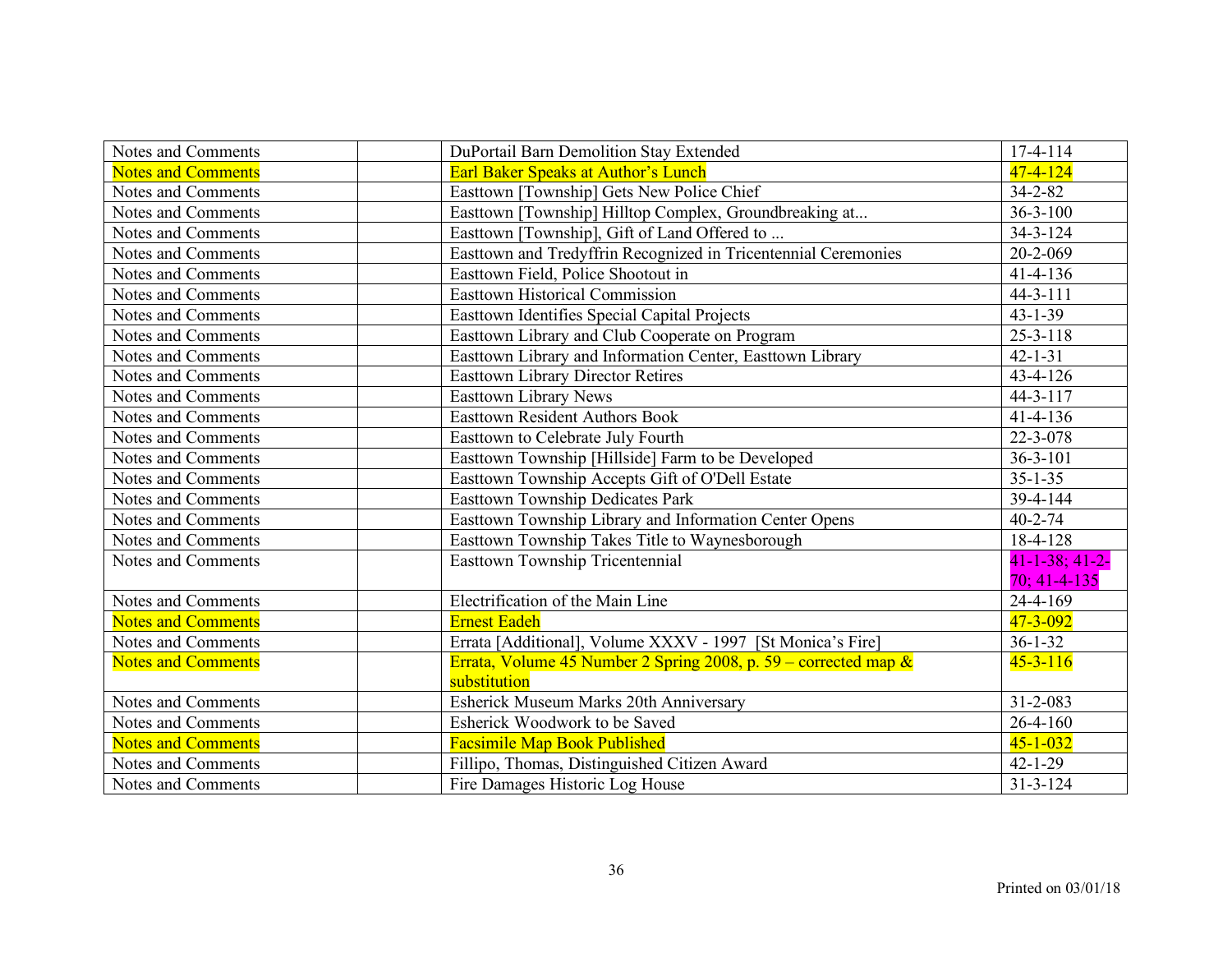| Notes and Comments        | Five-Mile Run in Valley Forge National Historical Park                | $43 - 2 - 75$  |
|---------------------------|-----------------------------------------------------------------------|----------------|
| Notes and Comments        | Flick, Robert J., Bids Farewell to State Legislature                  | $43 - 2 - 73$  |
| Notes and Comments        | Former Conestoga Band Master Honored [Dr. Anton Kiehner]              | $28 - 3 - 121$ |
| Notes and Comments        | Former Conestoga Coach Honored                                        | 27-4-158       |
| Notes and Comments        | Former Conestoga Coach in State Sports Hall of Fame                   | $22 - 3 - 115$ |
| Notes and Comments        | Four Generations of Volunteer Fire-Fighters                           | $20 - 4 - 142$ |
| Notes and Comments        | Frank J. L. Johnson Memorial Park, Easttown Township Dedicates Park   | 39-4-144       |
| Notes and Comments        | Freedoms Foundation Honors Tricentennial Program                      | $21 - 3 - 109$ |
| <b>Notes and Comments</b> | <b>Freedoms Foundation Medal of Honor Grove</b>                       | 47-3-092       |
| Notes and Comments        | Fritz Lumber Company, Berwyn Business Marks 140 Years                 | $41 - 1 - 39$  |
| Notes and Comments        | From the "Local" Fifty Years Ago [May 16, 1933] Wells Supplee Marbles | $21 - 3 - 110$ |
|                           | Champion                                                              |                |
| Notes and Comments        | Fund Drive Launched for Purchase of Waynesborough                     | 18-1-032       |
| Notes and Comments        | General Stirling's Weapons                                            | 19-3-099       |
| <b>Notes and Comments</b> | <b>Girl Scout Cookies - Clarification</b>                             | $49 - 4 - 128$ |
| Notes and Comments        | Grant for Waynesborough                                               | 25-4-156       |
| Notes and Comments        | Ground Broken for New Mount Zion Church                               | 27-4-157       |
| Notes and Comments        | Growing Tobacco at Chesterbrook Farm                                  | $20 - 1 - 035$ |
| Notes and Comments        | Handel's Homemade Ice Cream                                           | $42 - 4 - 140$ |
| <b>Notes and Comments</b> | Historic Homes Threatened by Turnpike Expansion - or Not              | $46 - 1 - 032$ |
| Notes and Comments        | Historic Sugartown, Inc.                                              | $21 - 1 - 040$ |
| Notes and Comments        | History of Newtown Township Published                                 | 23-2-080       |
| Notes and Comments        | History of the Water Company                                          | $38 - 1 - 39$  |
| Notes and Comments        | Horse-Shoe Trail Endangered                                           | 29-1-039       |
| <b>Notes and Comments</b> | <b>History Quarterly Index Update</b>                                 | $50 - 2 - 064$ |
| Notes and Comments        | Howellville, Recollections of                                         | $40 - 1 - 36$  |
| Notes and Comments        | Index Prepared, New Cumulative                                        | $34 - 1 - 42$  |
| <b>Notes and Comments</b> | Index to Volume 45 - 2008                                             | $45 - 4 - 146$ |
| <b>Notes and Comments</b> | <b>Index to Volume <math>47 - 2010</math></b>                         | $48 - 4 - 119$ |
| <b>Notes and Comments</b> | Index to Volume $48 - 2011$                                           | 49-3-086       |
| <b>Notes and Comments</b> | In Memoriam: Lambert G. "Skip" Eichner                                | $47 - 4 - 111$ |
| Notes and Comments        | Janasik, Joseph, Tredyffrin Township Manager Retires                  | $42 - 4 - 141$ |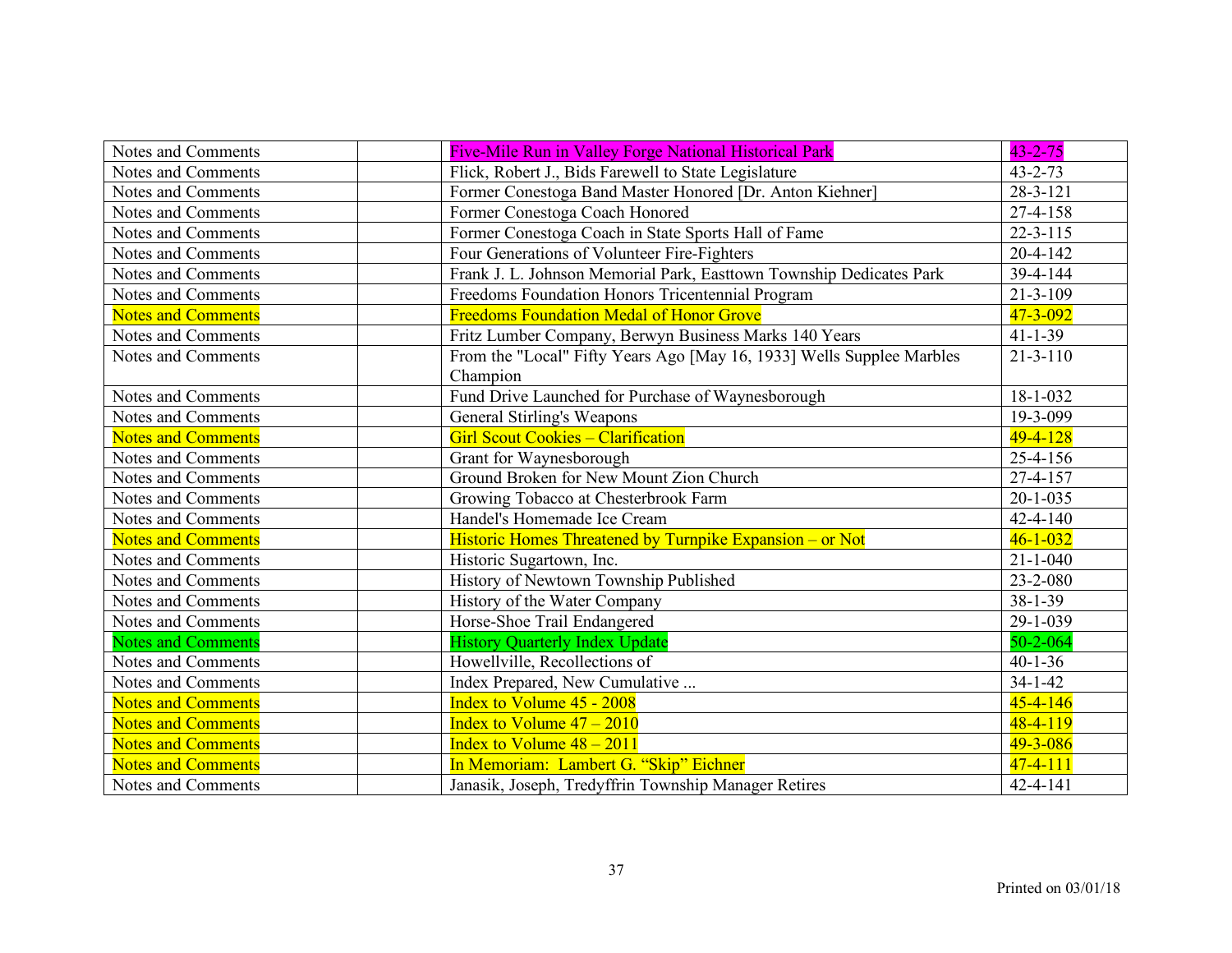| Notes and Comments        | Jenkins Arboretum, 30th Anniversary                                         | $43 - 3 - 103$            |
|---------------------------|-----------------------------------------------------------------------------|---------------------------|
| Notes and Comments        | Journalist Helped Preserve Our Local History                                | $41 - 4 - 136$            |
| Notes and Comments        | King of Prussia Inn Moves Out                                               | $\overline{38} - 4 - 146$ |
| Notes and Comments        | King of Prussia Inn to be Moved                                             | $35 - 1 - 37$             |
| Notes and Comments        | Krasner, William, Local Author                                              | $41 - 1 - 39$             |
| Notes and Comments        | Kudos from the State Historical and Museum Commission                       | 18-1-032                  |
| Notes and Comments        | Lamb, William H., Devon Resident Fills Supreme Court Vacancy                | $40 - 2 - 73$             |
| Notes and Comments        | Lamb, William H., State Supreme Court Justice Returns to Private Practice   | $41 - 2 - 70$             |
| Notes and Comments        | Last Direct Descendant of Lewis Walker in Area Dies [Zillah Frances Walker] | $31 - 4 - 165$            |
| Notes and Comments        | LeBoutillier, Zelinda, Local Businesswoman Honored                          | $44 - 3 - 117$            |
| Notes and Comments        | Lisa Drive and Maude Circle                                                 | 29-1-038                  |
| Notes and Comments        | Local Fiddlers [Turnburke and Huhn] Win National Twin-Fiddle Contest        | 18-4-130                  |
| Notes and Comments        | <b>Local Resident Receives State Recognition</b>                            | $30 - 1 - 037$            |
| Notes and Comments        | Local Student Sings With Pavarotti                                          | $20 - 3 - 107$            |
| <b>Notes and Comments</b> | <b>Local updates</b>                                                        | $49 - 4 - 128$            |
| Notes and Comments        | Long Range Plans for Valley Forge Park                                      | 18-4-129                  |
| Notes and Comments        | Loose Change - Literally                                                    | 27-2-080                  |
| Notes and Comments        | Luckenbill, Kristin, Conestoga High Graduate Wins Olympic Gold              | $41 - 4 - 136$            |
| Notes and Comments        | Matthews Ford, New Owner for Ford Dealership in Paoli                       | 39-4-144                  |
| Notes and Comments        | Matthews, Robert Finley, Paoli Landmark Vanishes                            | $41 - 1 - 38$             |
| <b>Notes and Comments</b> | <b>Medal of Honor Grove</b>                                                 | $48 - 2 - 061$            |
| Notes and Comments        | Minisi, Anthony S. "Skip," Easttown Township Marks Passing of Supervisor    | $42 - 3 - 94$             |
| Notes and Comments        | Miss Pennsylvania Junior America 1990 [Tamlyn Shusterman of Berwyn]         | $28 - 3 - 121$            |
| Notes and Comments        | Mocking the Militia Laws                                                    | $23 - 4 - 160$            |
| <b>Notes and Comments</b> | <b>Montford Point Marines</b>                                               | $49 - 1/2 - 056$          |
| Notes and Comments        | Moore Hall Protected                                                        | $36 - 4 - 131$            |
| Notes and Comments        | More about Henry Clay Burn                                                  | 16-4-090                  |
| Notes and Comments        | More Learning Aids                                                          | 25-2-076                  |
| Notes and Comments        | More Mnemonic Devices                                                       | 22-2-077                  |
| Notes and Comments        | More on Early Devon                                                         | $30 - 3 - 124$            |
| Notes and Comments        | More on Road Names                                                          | 28-4-162                  |
| Notes and Comments        | More Place Names No Longer on the Map                                       | 18-2-065                  |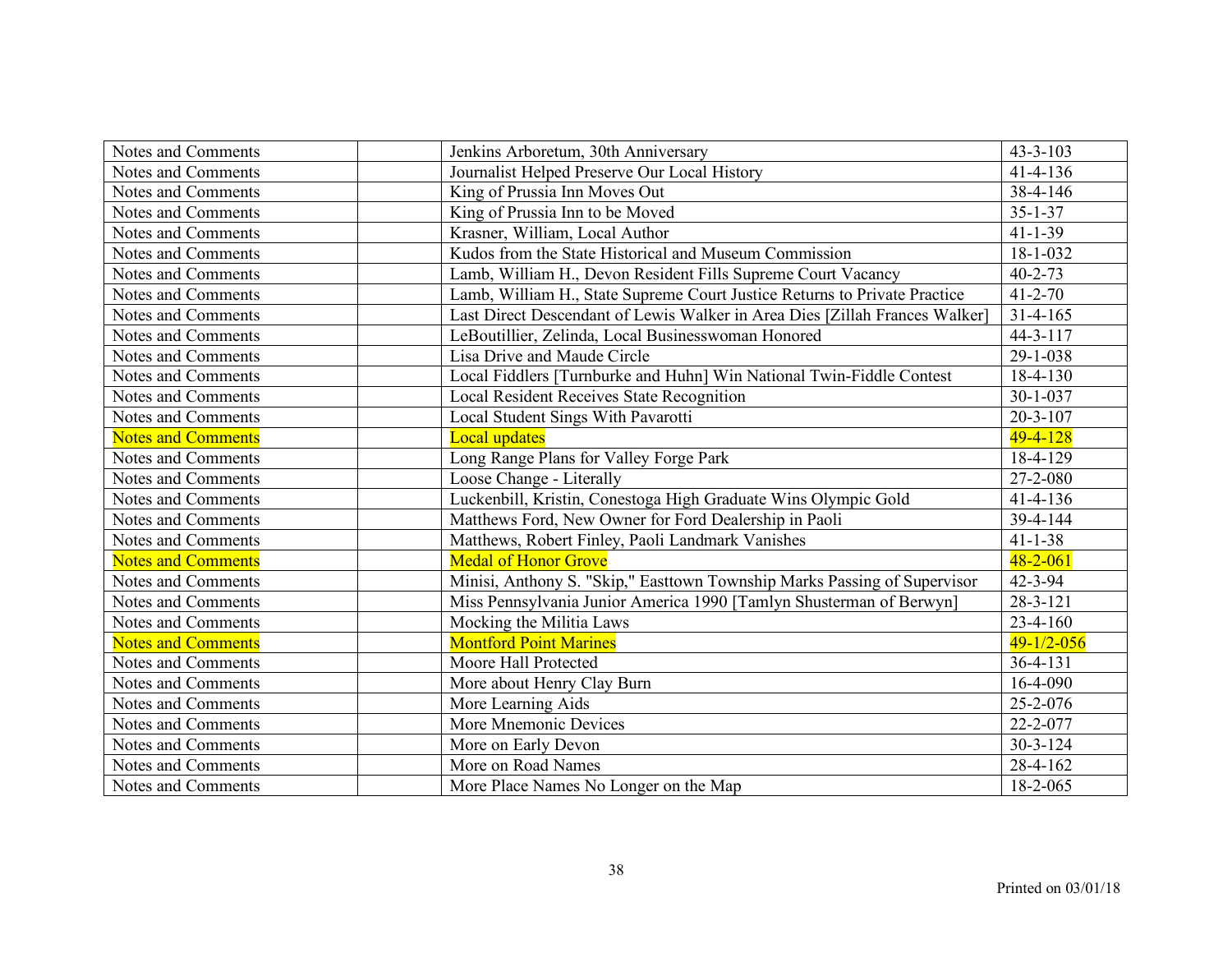| Notes and Comments        | Music Fair Marks 30th Anniversary                           | 23-4-159       |
|---------------------------|-------------------------------------------------------------|----------------|
| Notes and Comments        | Naming Daylesford                                           | 17-2-056       |
| Notes and Comments        | National Constitution Center Dedicated                      | $40 - 4 - 144$ |
|                           |                                                             | $26 - 1 - 037$ |
| Notes and Comments        | Navy Cruiser Named for Devon Man [Thomas S. Gates]          |                |
| Notes and Comments        | New Book on Dr. Lavin                                       | 26-4-159       |
| Notes and Comments        | New Books by Local Authors                                  | $25 - 1 - 038$ |
| Notes and Comments        | New Chester County Coverlet                                 | 30-1-038       |
| Notes and Comments        | New Club Officers                                           | 28-2-082       |
| Notes and Comments        | New Club Officers Elected                                   | 22-2-078       |
| <b>Notes and Comments</b> | New Developments with the American Revolution Center        | $45 - 4 - 136$ |
| Notes and Comments        | New Eagle School Flies High                                 | 24-4-169       |
| Notes and Comments        | New Eagle School Marks 25th Birthday                        | $28 - 3 - 120$ |
| Notes and Comments        | New Interchange on Turnpike Studied                         | $27 - 1 - 039$ |
| Notes and Comments        | New Land Use Plan Proposed for Tredyffrin                   | $25 - 3 - 116$ |
| Notes and Comments        | New Mt. Zion Church Dedicated                               | 29-3-131       |
| Notes and Comments        | New Officers Elected                                        | $26 - 1 - 037$ |
| Notes and Comments        | New Officers Elected                                        | $41 - 1 - 39$  |
| Notes and Comments        | New Paoli Presbyterian Church Dedicated                     | $24 - 3 - 123$ |
| Notes and Comments        | New Principal at Conestoga High School                      | $41 - 5 - 135$ |
| Notes and Comments        | New Principal Named at Conestoga High School                | $26 - 3 - 119$ |
| Notes and Comments        | New School Superintendent Named                             | 27-4-158       |
| Notes and Comments        | New Superintendent at Valley Forge Park                     | $19 - 3 - 100$ |
| Notes and Comments        | New Superintendent at Valley Forge Park                     | 28-2-082       |
| Notes and Comments        | New Superintendent of Schools Assumes Post                  | $30 - 1 - 036$ |
| Notes and Comments        | New Tredyffrin Township Municipal Building Faces Opposition | $28-4-163$     |
| Notes and Comments        | New Unitarian Church Building                               | 29-1-039       |
| Notes and Comments        | Newton, A. Edward, Remembering                              | $43 - 2 - 75$  |
| Notes and Comments        | Old Barn [DuPortail] Gets Reprieve                          | 17-3-084       |
| Notes and Comments        | Old Berwyn Fire Company Banner Restored                     | 32-2-080       |
| Notes and Comments        | Old Carriage House [at Roughwood] Spared                    | 24-2-080       |
| Notes and Comments        | Old Eagle School Open Sunday for Visitors                   | $35 - 3 - 120$ |
| Notes and Comments        | Old Lobb House Razed                                        | $26 - 3 - 119$ |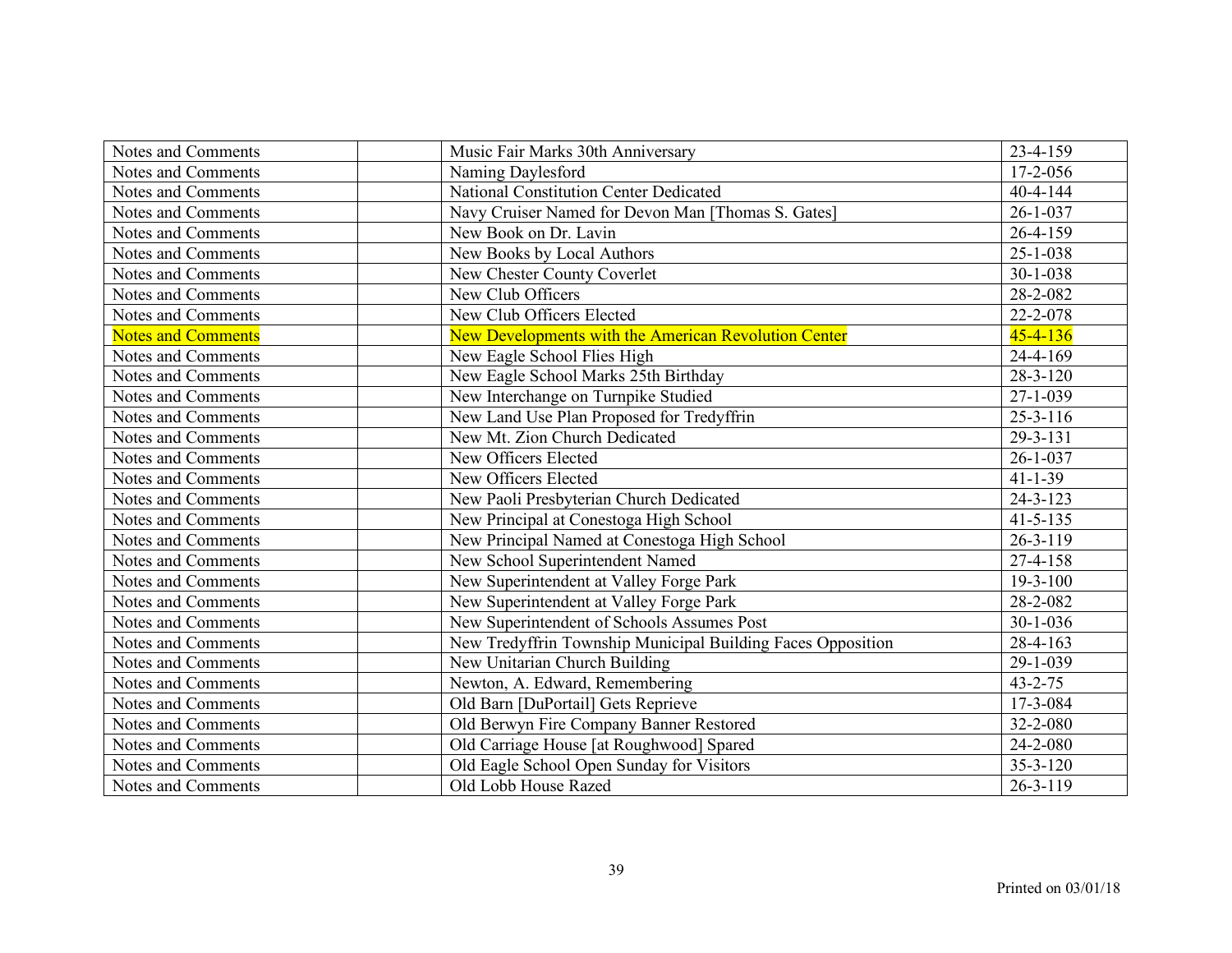| Notes and Comments        | Old Tredyffrin Mill Placed on National Historic Register   | $22 - 1 - 037$   |
|---------------------------|------------------------------------------------------------|------------------|
| Notes and Comments        | Open Land Conservancy                                      | $36 - 2 - 64$    |
| Notes and Comments        | Open Land Conservancy Fifty Years Old                      | $27 - 3 - 118$   |
| Notes and Comments        | Oral History Transcripts Available in County Library       | 19-4-136         |
| Notes and Comments        | Original Altar Window Installed in Berwyn Methodist Church | 27-3-119         |
| Notes and Comments        | Our Lady of the Assumption Marks 75th Anniversary          | $21 - 4 - 147$   |
| Notes and Comments        | Paoli Announces Plans for 250th Anniversary Celebration    | $40 - 4 - 145$   |
| Notes and Comments        | Paoli Attorney Heads State Bar Association                 | $22 - 3 - 116$   |
| Notes and Comments        | Paoli Attorney in Football Hall of Fame                    | 25-4-157         |
| <b>Notes and Comments</b> | Paoli Battlefield Grant                                    | $47 - 2 - 062$   |
| Notes and Comments        | Paoli Battlefield Park, Groundbreaking Ceremony for        | 39-3-106         |
| Notes and Comments        | Paoli Battlefield Site Listed on National Register         | $36 - 1 - 32$    |
| Notes and Comments        | Paoli Boutique Closes [The Cocked Hat]                     | 34-4-164         |
| Notes and Comments        | Paoli Celebrates                                           | $42 - 2 - 70$    |
| Notes and Comments        | Paoli Coast Guard Flotilla Wins Award                      | 29-3-130         |
| Notes and Comments        | Paoli Community Master Plan                                | 43-4-118         |
| Notes and Comments        | Paoli Fire Company Marks Diamond Anniversary               | $22 - 4 - 153$   |
| Notes and Comments        | Paoli Firm Helped Locate Challenger Debris                 | $24 - 3 - 122$   |
| Notes and Comments        | Paoli Hardware Center, Anniversary                         | 39-3-108         |
| Notes and Comments        | Paoli Hospital Parking Garage                              | 44-3-117         |
| Notes and Comments        | Paoli Hospital Recognized                                  | $42 - 2 - 71$    |
| Notes and Comments        | Paoli Landmark Disappears                                  | $35 - 3 - 120$   |
| Notes and Comments        | Paoli Landmark Vanishes                                    | $41 - 1 - 38$    |
| Notes and Comments        | Paoli Library Holds Open House                             | 25-2-075         |
| Notes and Comments        | Paoli Man's Uniform in British Imperial War Museum         | 19-1-032         |
| Notes and Comments        | Paoli Service Station Closes, Landmark                     | $36 - 3 - 101$   |
| Notes and Comments        | Paoli Then and Now Photograph Project                      | 43-4-118         |
| Notes and Comments        | Paoli, Friends School Opens in                             | $35 - 4 - 160$   |
| <b>Notes and Comments</b> | <b>Paoli Transportation Center</b>                         | $49 - 1/2 - 056$ |
| Notes and Comments        | Papal Altar Now in Strafford                               | $18 - 1 - 031$   |
| Notes and Comments        | Paper Mill, The Clintonville-Tredyrfrin  Revisited         | $34 - 3 - 123$   |
| Notes and Comments        | Parks, Recreation and Open Space Plan OK'd                 | $42 - 3 - 94$    |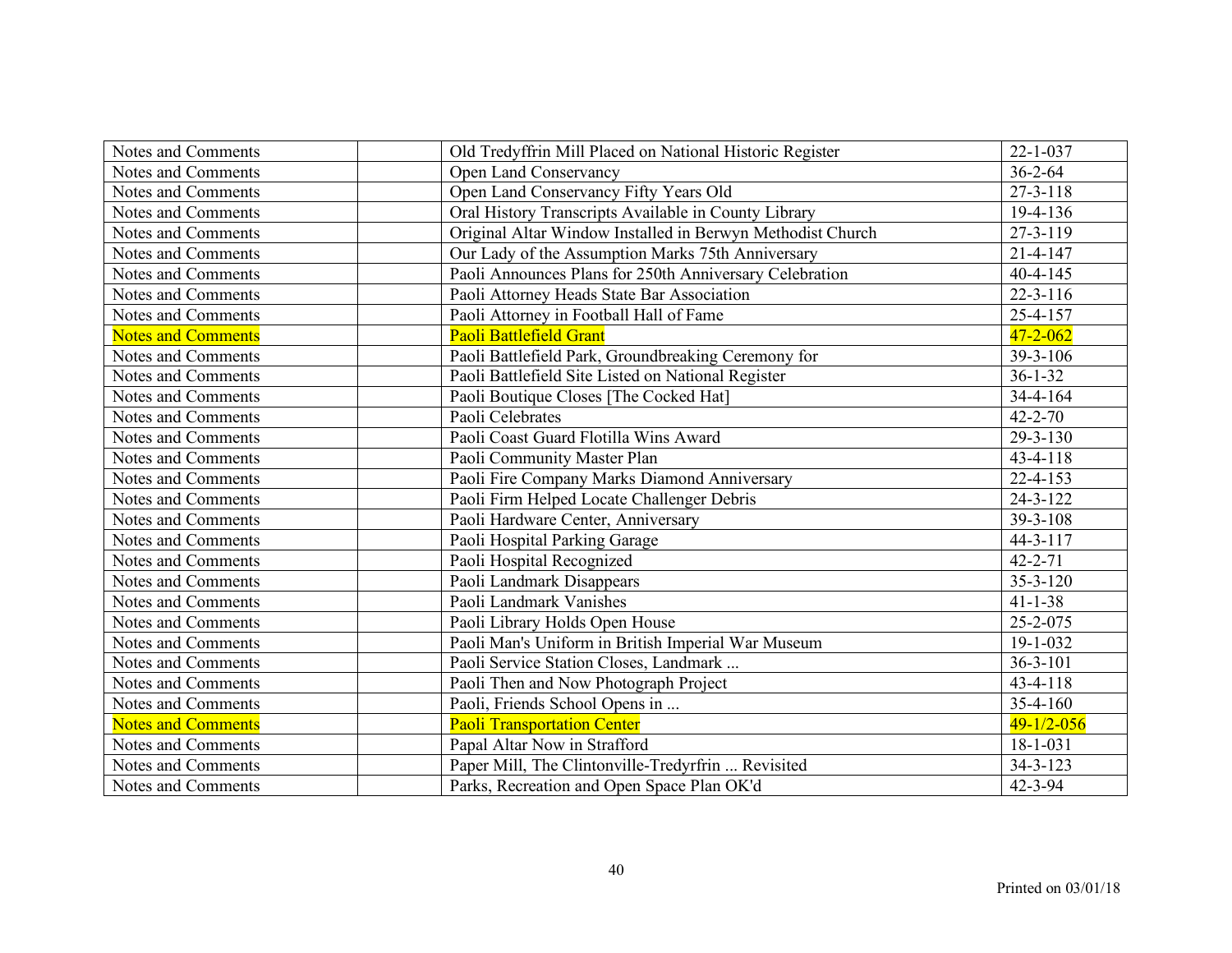| Notes and Comments        | Partners in Good Health for 25 Years                                    | $32 - 1 - 040$ |
|---------------------------|-------------------------------------------------------------------------|----------------|
| <b>Notes and Comments</b> | <b>Patriots Path Walk</b>                                               | $46 - 2 - 062$ |
| Notes and Comments        | PBM Lions Mark 50th Anniversary                                         | 29-3-130       |
| Notes and Comments        | Pennsylvania Historians to Meet in West Chester                         | 19-2-066       |
| <b>Notes and Comments</b> | Pennsylvania Turnpike                                                   | $49 - 3 - 088$ |
| Notes and Comments        | Peter Zimmerman Architects, Architecture Award                          | $43 - 3 - 103$ |
| Notes and Comments        | Platt, Rhienwalt Supplee, Passing of Two Long-Lived Local Figures Noted | $39 - 2 - 71$  |
| Notes and Comments        | Police Shootout in Easttown Field                                       | $41 - 4 - 136$ |
| Notes and Comments        | Population Changes in Tredyffrin and Easttown Townships                 | 19-3-099       |
| Notes and Comments        | Postscript No. 1 [re: The Philadelphia and Columbia Railroad]           | 24-2-078       |
| Notes and Comments        | Postscript No. 2 [re: May Rilma, "The Champion Cow of the World"]       | 24-2-078       |
| Notes and Comments        | PQ Corporation Opens Plant in China                                     | $42 - 2 - 71$  |
| <b>Notes and Comments</b> | <b>Preserve America Designation</b>                                     | $45 - 1 - 032$ |
| Notes and Comments        | Progress in Registration of Strafford Station                           | $20 - 3 - 106$ |
| Notes and Comments        | Quarterly Has a New Look                                                | $34 - 2 - 81$  |
| Notes and Comments        | Quarterly Included in Pennsylvania Historical Bibliography              | 25-2-075       |
| Notes and Comments        | <b>Quarterly Resumes Publication</b>                                    | 39-3-106       |
| <b>Notes and Comments</b> | In Memoriam $- R$ . Leighton Haney, Jr.                                 | $47 - 1 - 032$ |
| Notes and Comments        | <b>Railroad Stations</b>                                                | $26 - 3 - 120$ |
| Notes and Comments        | Rail-Yard Superfund Site Cleanup Complete                               | $43 - 2 - 74$  |
| Notes and Comments        | Recollections of the American Store and Acme                            | 29-4-169       |
| Notes and Comments        | Red Cross Building in Berwyn Closed                                     | $23 - 1 - 038$ |
| Notes and Comments        | Repairs to the Bartram Bridge                                           | $21 - 4 - 147$ |
| Notes and Comments        | Restoration Expert Speaks at Annual Banquet                             | $22 - 1 - 036$ |
| Notes and Comments        | Ribbon Cutting at Conestoga High School                                 | $41 - 2 - 69$  |
| Notes and Comments        | Richard-Jones Log Barn, Tredyffrin Log Barn                             | $42 - 1 - 30$  |
| Notes and Comments        | Rock and Roll Hall of Fame                                              | $41 - 2 - 71$  |
| Notes and Comments        | Route 202 Project Gets Accolades                                        | $42 - 2 - 71$  |
| Notes and Comments        | Route 30 Road Work                                                      | 38-3-114       |
| <b>Notes and Comments</b> | <b>Salem Church Cemetery Cleanup</b>                                    | $45 - 3 - 105$ |
| Notes and Comments        | School Superintendent to Retire                                         | 27-2-078       |
| <b>Notes and Comments</b> | Sheila B. Kellogg, Artist                                               | $45 - 1 - 031$ |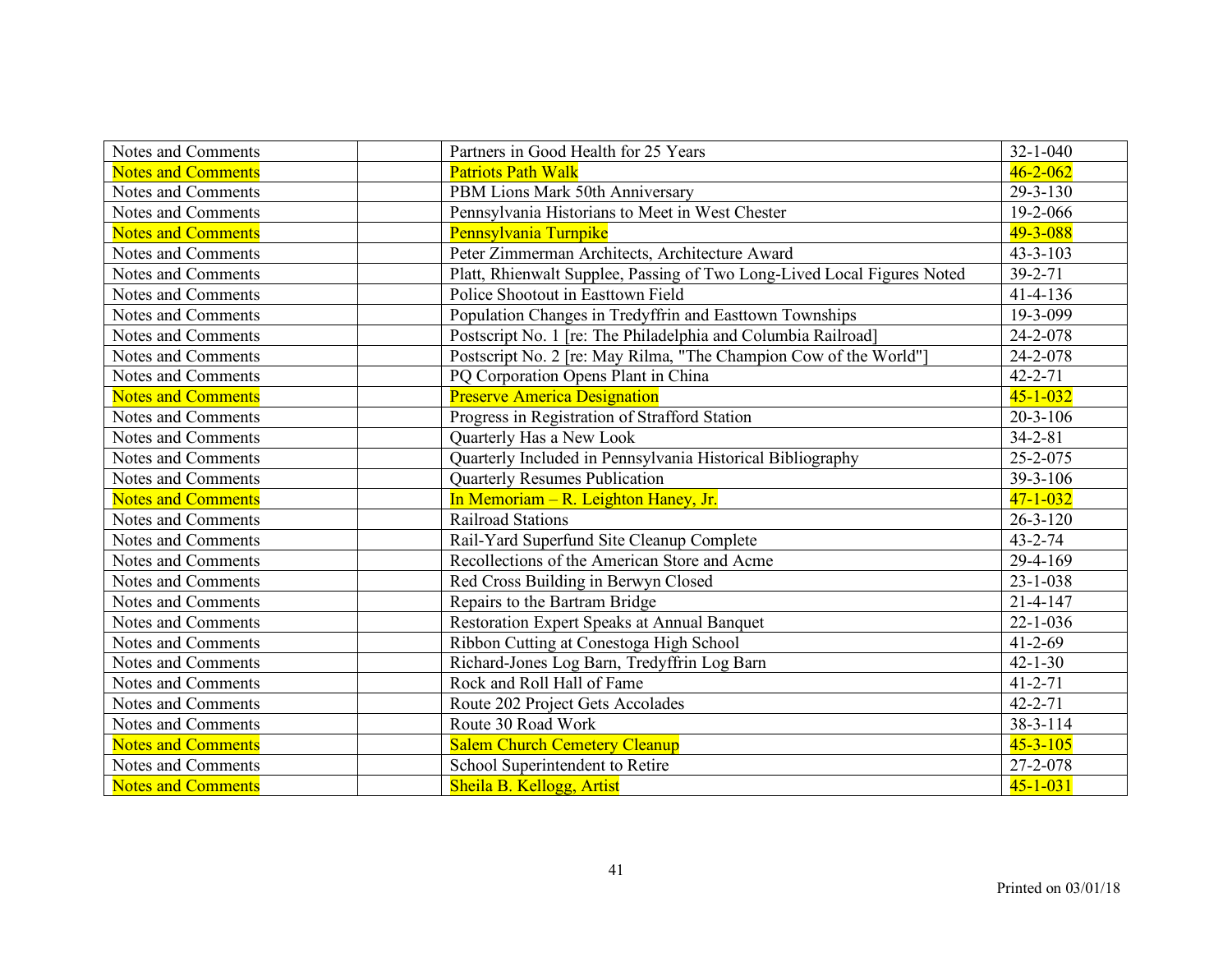| Notes and Comments        | Sills, Beverly, Opera Diva                                                 | $44 - 3 - 111$ |
|---------------------------|----------------------------------------------------------------------------|----------------|
| <b>Notes and Comments</b> | Society Presents the Inaugural S. Paul Team Awards                         | $48 - 4 - 121$ |
| Notes and Comments        | St. Luke's Lutheran Church                                                 | $41 - 2 - 70$  |
| Notes and Comments        | St. Matthew's is 100 Years Old                                             | $27 - 1 - 039$ |
| Notes and Comments        | Staats, Jr., Clarence Stevenson, Passing of Long-Time Local Resident Noted | $39 - 1 - 34$  |
| Notes and Comments        | Stabilization Work Started at DuPortail [Quarters] Barn                    | 20-2-069       |
| Notes and Comments        | State Supreme Court Justice Returns to Private Practice                    | $41 - 2 - 70$  |
| Notes and Comments        | Steeple Erected at St. Monica's Church                                     | $31 - 2 - 083$ |
| <b>Notes and Comments</b> | <b>Stimulus Funding for Valley Forge</b>                                   | $46 - 2 - 058$ |
| Notes and Comments        | Stone Arch Bridges Preservation Plan                                       | $40 - 4 - 145$ |
| <b>Notes and Comments</b> | <b>Storm Water Ordinance</b>                                               | $49 - 3 - 088$ |
| Notes and Comments        | <b>Strafford Man Receives Patent</b>                                       | $24 - 3 - 123$ |
| Notes and Comments        | Strafford Resident First Woman Party Chairman in Pennsylvania              | 18-4-130       |
| Notes and Comments        | Strafford Station Nominated for National Register                          | 20-2-067       |
| Notes and Comments        | <b>Strafford Station Now on National Register</b>                          | 22-4-154       |
| Notes and Comments        | Streeter, Richard, Long-Time Paoli Pastor Retires                          | $40 - 3 - 111$ |
| Notes and Comments        | Surrey Services for Seniors, A Move for Surrey                             | 39-3-108       |
| Notes and Comments        | T/E [School] Administrators Tour China's Schools                           | $36 - 1 - 31$  |
| Notes and Comments        | <b>Vassar Show House and Gardens</b> Takes a Break                         | 43-4-126       |
| Notes and Comments        | Taylor, Anson W. H., Jr., Respected Public Servant                         | $43 - 2 - 74$  |
| Notes and Comments        | T-E [Schools] Bicentennial Booklet Wins Freedoms Foundation Award          | 17-2-056       |
| Notes and Comments        | T-E Bus Driver Places 10th in National Contest                             | $20 - 4 - 141$ |
| Notes and Comments        | T-E Bus Driver State Champion                                              | $24 - 4 - 170$ |
| <b>Notes and Comments</b> | TEHS 75 <sup>th</sup> Anniversary at Waynesborough                         | $48 - 2 - 060$ |
| <b>Notes and Comments</b> | <b>TEHS Archives and Special Collections News</b>                          | $47 - 4 - 111$ |
| Notes and Comments        | T-E High School Graduate Named First Black Woman General                   | 17-4-113       |
| Notes and Comments        | T-E Junior High School Receives National Recognition                       | 25-4-157       |
| Notes and Comments        | T-E Junior High School Recognized                                          | 25-2-076       |
| Notes and Comments        | T-E School District Recognized by Tricentennial                            | $21 - 3 - 109$ |
| Notes and Comments        | T-E Schools, Thank You                                                     | $34 - 2 - 81$  |
| Notes and Comments        | T-E Teacher [Sid Hostetter] Finds Nest of Dinosaur Eggs                    | 29-2-084       |
| Notes and Comments        | Thank You [to Herb McCorry, of Mack Oil Company]                           | $27 - 1 - 040$ |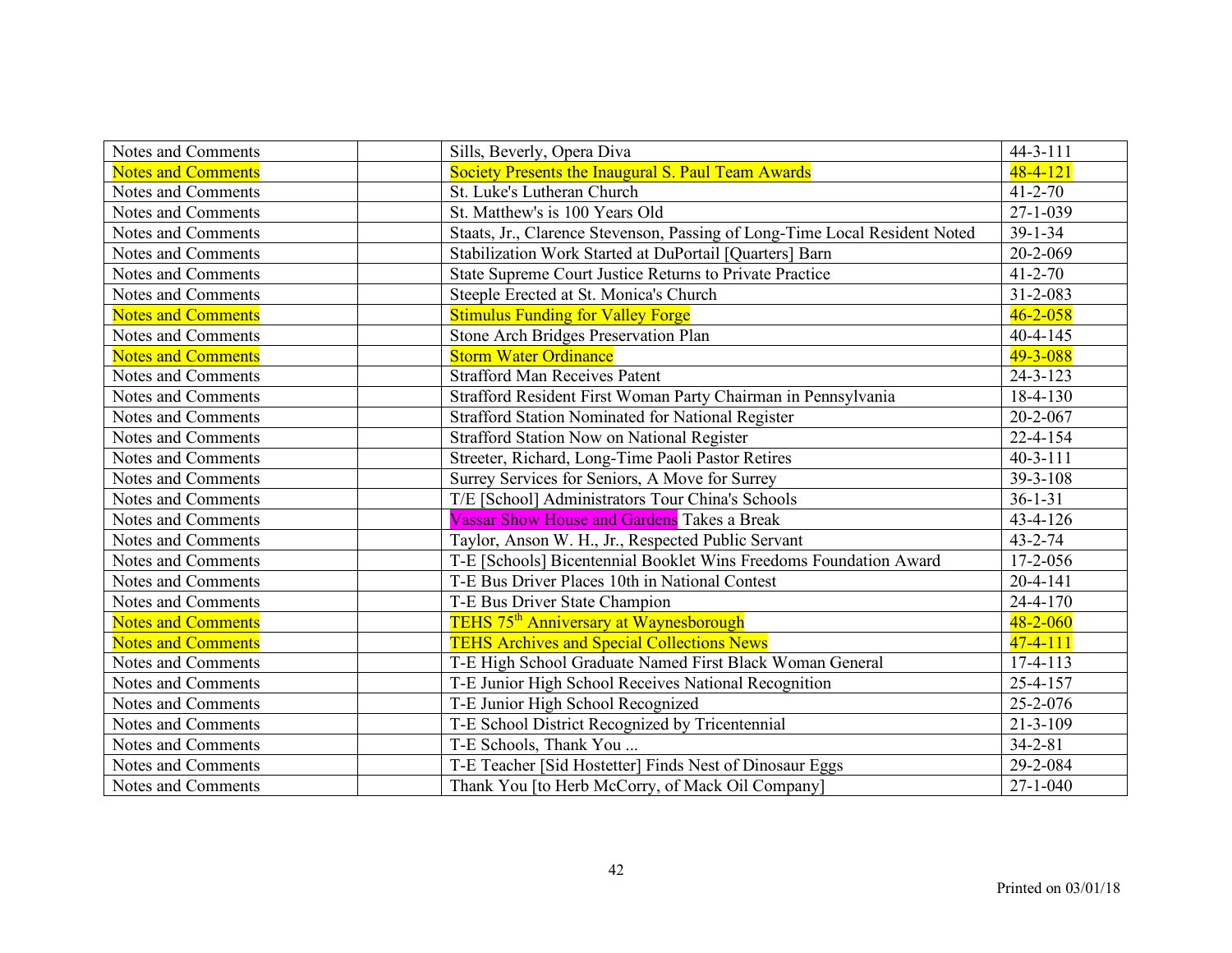| Notes and Comments                       | Thank You [to Tredyffrin Township]                                                         | 25-4-157                         |
|------------------------------------------|--------------------------------------------------------------------------------------------|----------------------------------|
| Notes and Comments                       | Thank You, Molly [Ten Broeck]                                                              | $20 - 3 - 107$                   |
| <b>Notes and Comments</b>                | <b>The American Revolution Center</b>                                                      | $45 - 1 - 031$                   |
| <b>Notes and Comments</b>                | The Way We Were Oral Histories from Our Community                                          | $45 - 2 - 066$                   |
| Notes and Comments                       | The Berwyn Post                                                                            | 27-2-079                         |
| Notes and Comments                       | Thompson, Robert J., Requiem for a State Senator                                           | $43 - 1 - 39$                    |
| Notes and Comments                       | Timothy School Locates Here                                                                | $36 - 4 - 130$                   |
| Notes and Comments                       | Tredyffrin [Township] Condemns 90 Acres [for] Open Space                                   | $34 - 4 - 163$                   |
| Notes and Comments                       | Tredyffrin and Easttown Show Population Increases                                          | 29-1-038                         |
| Notes and Comments                       | Tredyffrin Easttown Historical Society, Most Recent Meetings                               | $44 - 3 - 117$                   |
| Notes and Comments                       | <b>Tredyffrin Gains Corporate Headquarters</b>                                             | $44 - 3 - 117$                   |
| Notes and Comments                       | Tredyffrin Has New Township Manager                                                        | 25-4-156                         |
| Notes and Comments                       | Tredyffrin Historic Preservation Trust, 2003 Calendar                                      | $40 - 2 - 74$                    |
| Notes and Comments                       | Tredyffrin Historic Preservation Trust, 2 <sup>nd</sup> Annual Historic House Tour         | 43-4-133                         |
| Notes and Comments                       | Tredyffrin Historic Preservation Trust, Fall 2003 Architectural History                    | $41 - 1 - 39$                    |
|                                          | Lectures                                                                                   |                                  |
|                                          |                                                                                            |                                  |
| <b>Notes and Comments</b>                | Tredyffrin Historic Preservation Trust 2010 Historic House Tour - September                | $47 - 2 - 062$                   |
|                                          | 25                                                                                         |                                  |
| <b>Notes and Comments</b>                | Tredyffrin Historic Preservation Trust Welcomes Architectural Historian                    | $45 - 4 - 137$                   |
|                                          | James B. Garrison for Lecture and Book Signing                                             |                                  |
| <b>Notes and Comments</b>                | <b>Tredyffrin Historic Preservation Trust Fundraiser</b>                                   | $45 - 1 - 032$                   |
| Notes and Comments                       | Tredyffrin Historic Preservation Trust, Historic Houses Tour                               | $42 - 4 - 140$                   |
| Notes and Comments                       | Tredyffrin Library to Mark 20th Anniversary                                                | 24-2-079                         |
| Notes and Comments                       | Tredyffrin Library Undergoing Renovation                                                   | $27 - 3 - 120$                   |
| Notes and Comments                       | Tredyffrin Police Officer Honored                                                          | 28-4-162                         |
| Notes and Comments                       | <b>Tredyffrin Recycling Center</b>                                                         | 27-2-080                         |
| Notes and Comments                       | Tredyffrin Resident [Marian Allen] to Receive Freedoms Foundation Award                    | 20-2-068                         |
| Notes and Comments                       | Tredyffrin' Sites Included in New Chester County Film                                      | $21 - 1 - 039$<br>$23 - 1 - 038$ |
| Notes and Comments                       | Tredyffrin Town Watch Volunteers Receive Governor's Award                                  |                                  |
| Notes and Comments<br>Notes and Comments | Tredyffrin Township Business Parks Change Ownership<br>Tredyffrin Township Officers Change | 43-2-74<br>$39 - 2 - 71$         |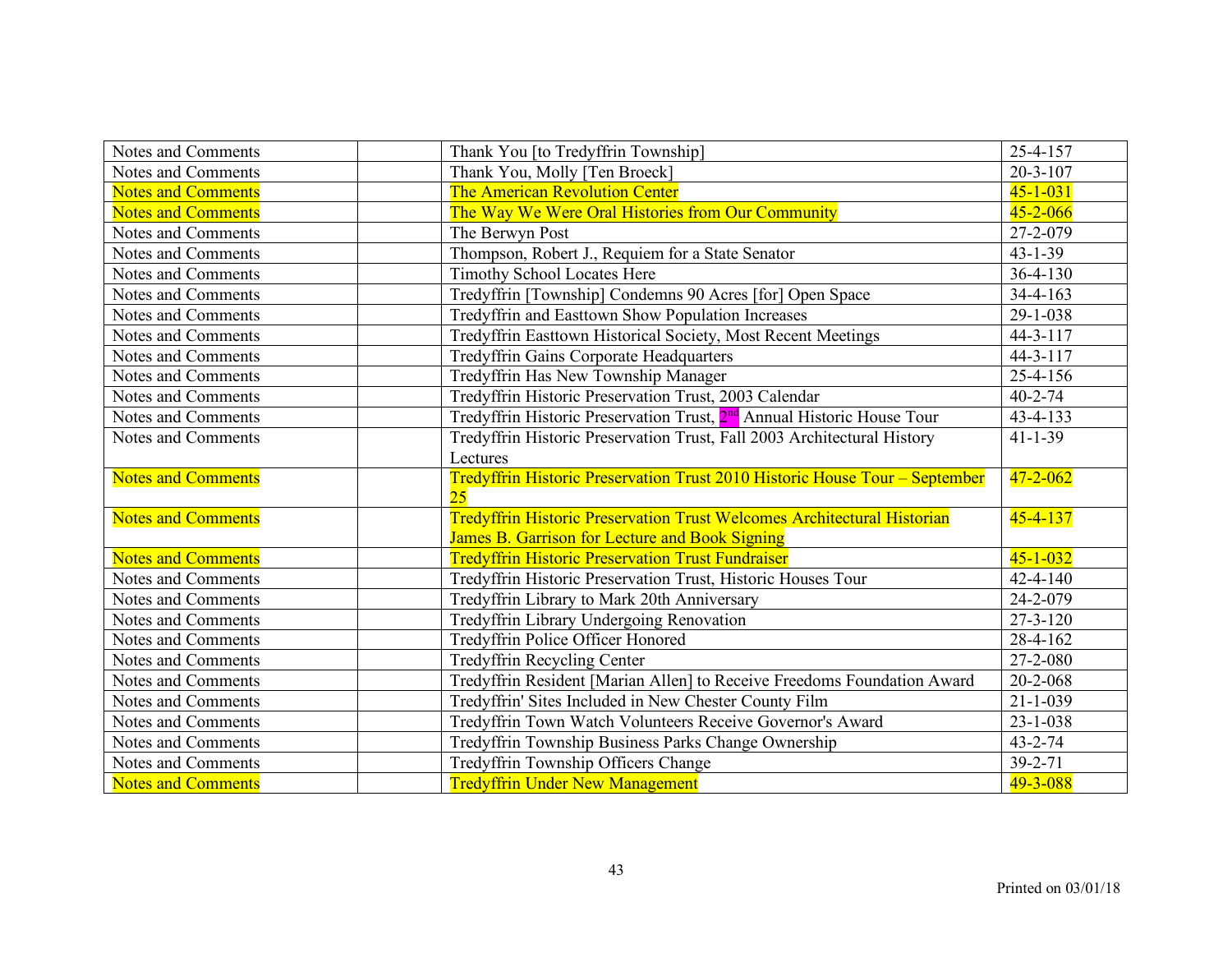| Notes and Comments        | Tredyffrin, Site for New Township Park Acquired by                           | $40 - 2 - 76$  |
|---------------------------|------------------------------------------------------------------------------|----------------|
| Notes and Comments        | Tredyffrin, Watercolor Painting of, 1777 Scene                               | $40 - 3 - 110$ |
| Notes and Comments        | Tredyffrin's Police Chief [Honored]                                          | 27-4-159       |
| <b>Notes and Comments</b> | Twenty Years of Active Politics on the Upper Main Line: Experiences,         | $45 - 3 - 105$ |
|                           | <b>Observations, and Trends</b>                                              |                |
| Notes and Comments        | <b>Tricentennial Committee Meets</b>                                         | 18-1-032       |
| Notes and Comments        | Two Bridges in Tredyffrin Nominated [for National Register]                  | $26 - 4 - 158$ |
| Notes and Comments        | Two Top Persian Gulf Commanders VFMA Graduates                               | 29-2-083       |
| Notes and Comments        | Two Tredyffrin Homes Contest Finalists                                       | $21 - 3 - 108$ |
| Notes and Comments        | Tyco Electronics Corp, Tredyffrin Gains Corporate Headquarters               | $44 - 3 - 117$ |
| Notes and Comments        | United Church of Christ [Valley Forge], Church Dedicates New Sanctuary       | $43 - 1 - 39$  |
| Notes and Comments        | Upper Main Line YMCA, Community Institutions Expand                          | $43 - 3 - 102$ |
| Notes and Comments        | Valley Forge Covered Bridge Rehabilitated                                    | $34 - 4 - 164$ |
| Notes and Comments        | Valley Forge Elementary School Marks 25th Anniversary                        | $21 - 2 - 076$ |
| Notes and Comments        | Valley Forge Elementary School Receives Freedom Medal                        | 28-2-082       |
| Notes and Comments        | Valley Forge Middle School, Artwork Depicts History                          | $41 - 1 - 39$  |
| Notes and Comments        | Valley Forge National Historical Park Construction Projects and related news | 43-4-118, 126  |
| Notes and Comments        | Valley Forge Park "Welcome Center," A New Exhibit at                         | $40 - 1 - 37$  |
| Notes and Comments        | Valley Forge Park Announces Management Plan                                  | $19 - 1 - 033$ |
| <b>Notes and Comments</b> | <b>Valley Forge Park Expands</b>                                             | $47 - 3 - 092$ |
| Notes and Comments        | Valley Forge Park, New Superintendent at                                     | $34 - 2 - 82$  |
| Notes and Comments        | Valley Forge Research Report Completed                                       | 19-2-066       |
| Notes and Comments        | Valley Forge, National Memorial Arch at Rededicated after Repairs            | 35-4-159       |
| Notes and Comments        | Van Leer Cabin Consultant Honored                                            | $20 - 3 - 107$ |
| Notes and Comments        | Vanguard Group Development Moving Ahead                                      | $43 - 4 - 133$ |
| Notes and Comments        | Vassar Show House and Gardens 2006                                           | $43 - 2 - 75$  |
| <b>Notes and Comments</b> | <b>Washington's Headquarters Renovation</b>                                  | $46 - 3 - 090$ |
| Notes and Comments        | Water Main Upgrade                                                           | $43 - 3 - 103$ |
| Notes and Comments        | Waterloo Mills Preserve                                                      | $35 - 2 - 78$  |
| Notes and Comments        | Waters, Daniel E., School Board Appoints Superintendent                      | $39 - 2 - 70$  |
| Notes and Comments        | Wayne, Gen. Anthony, Ceremonies Planned                                      | $34 - 2 - 81$  |
| Notes and Comments        | Waynesborough Archaeological Survey Sought                                   | $17 - 1 - 023$ |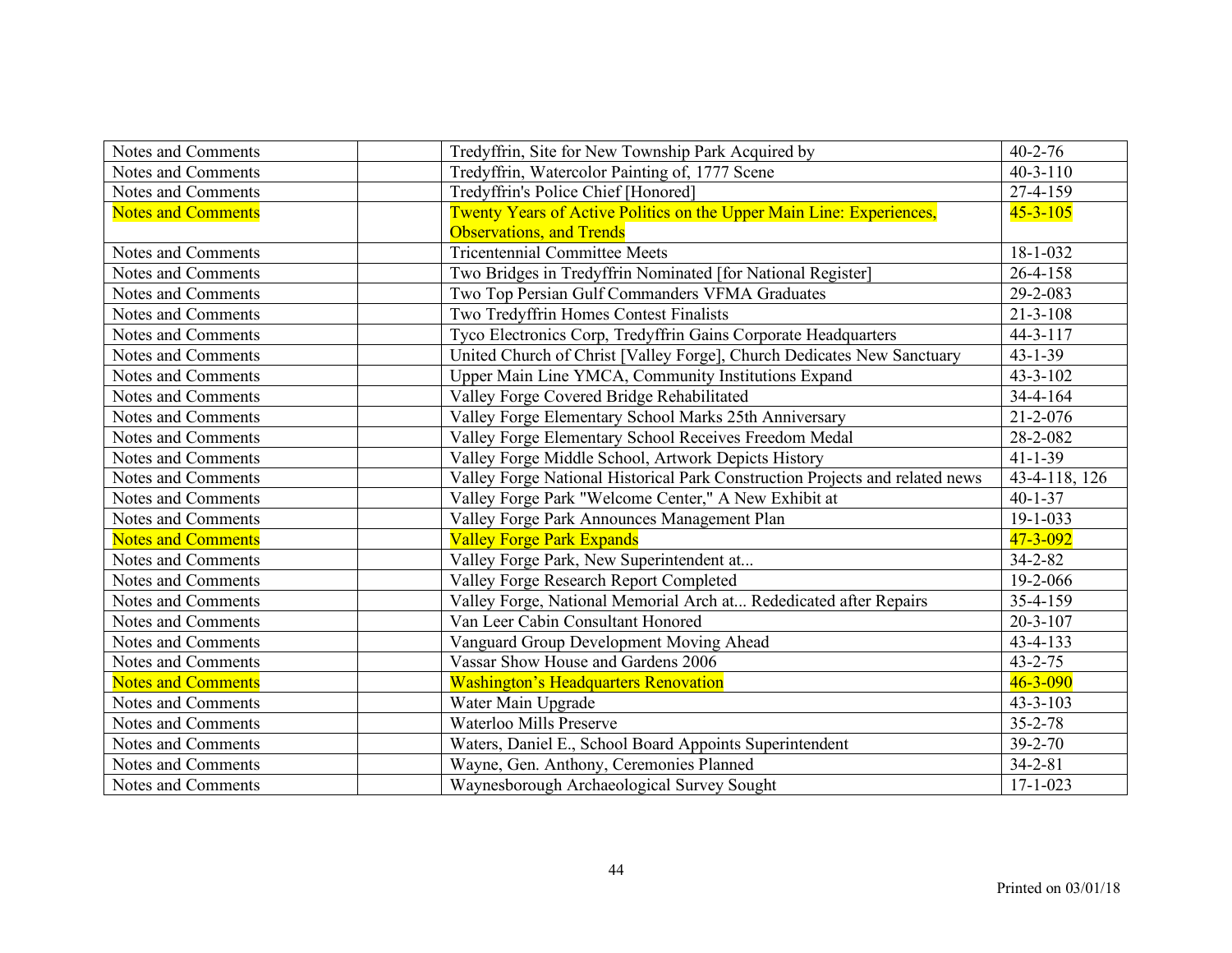| Notes and Comments        |           | <b>WCAU Becomes WOGL</b>                                                  | 28-4-163       |
|---------------------------|-----------|---------------------------------------------------------------------------|----------------|
| Notes and Comments        |           | Welburn, Ed., Jr., New General Motors Design Chief Has Berwyn Roots       | $41 - 3 - 107$ |
| Notes and Comments        |           | <b>Welsh Cookies</b>                                                      | 28-4-164       |
| Notes and Comments        |           | West Portraits Donated to Chester County Historical Society               | 22-4-154       |
| Notes and Comments        |           | West Valley Road                                                          | $31 - 1 - 040$ |
| Notes and Comments        |           | Wharton Esherick Museum Appoints Director                                 | 28-2-081       |
| Notes and Comments        |           | Wilson Farm Park, Tredyffrin Township Park Opens                          | $41 - 4 - 137$ |
| Notes and Comments        |           | World War II, A  Letter from Overseas                                     | $38 - 1 - 40$  |
| Notes and Comments        |           | <b>YMCA Dedicates Plaque</b>                                              | $42 - 1 - 29$  |
| Notes and Comments        |           | Zucchino, David, Easttown Resident Authors Book                           | $41 - 4 - 136$ |
| <b>Notes and Comments</b> |           |                                                                           | $51 - 1 -$     |
| <b>Notes and Comments</b> |           |                                                                           | $51 - 2$       |
| <b>Notes and Comments</b> |           |                                                                           | $51 - 384 -$   |
| <b>Notes and Comments</b> |           |                                                                           | $52 - 1 -$     |
| <b>Notes and Comments</b> |           |                                                                           | $52 - 2 -$     |
| <b>Notes and Comments</b> |           |                                                                           | $52 - 3 &4$    |
| Nuzum                     | Sara B.   | Cabbagetown                                                               | $12 - 2 - 042$ |
| Nuzum                     | Sara B.   | Cook's Corner Store (Good's Store)                                        | $15 - 2 - 031$ |
| Nuzum                     | Sara B.   | Historic Bethlehem                                                        | 15-4-058       |
| Nuzum                     | Sara B.   | Isaac A. Cleaver and the Bee Hive Store                                   | 13-3-069       |
| Nuzum                     | Sara B.   | Kiss Margaretta Atkinson (In Memorial)                                    | $10-3-061$     |
| Nuzum                     | Sara B.   | The Berwyn National Bank                                                  | $15 - 1 - 010$ |
| Nuzum                     | Sara B.   | The Easttown Grammar School Alumni Association                            | $10-3-046$     |
| Nuzum                     | Sara B.   | The Oldest Place of Business in Berwyn -- "Fritz's"                       | $14 - 3 - 050$ |
| Nuzum                     | Sara B.   | The Story of the Old Hall                                                 | $11 - 3 - 065$ |
| Okie                      | Howard S. | <b>Confusing Road Names</b>                                               | 09-2-046       |
| Okie                      | Howard S. | <b>Editorial: Recording Past History</b>                                  | $02 - 2 - 025$ |
| Okie                      | Howard S. | Extension of the University of Pennsylvania into Tredyffrin               | $05 - 1 - 011$ |
| Okie                      | Howard S. | Local Titles in Easttown and Tredyffrin:                                  | $01-4-025$     |
|                           |           | Jos. Williams Tract; John McLeod Tract                                    |                |
| Okie                      | Howard S. | Local Titles in Easttown and Tredyffrin: Jos. Williams Tract; John McLeod | $01 - 5 - 019$ |
|                           |           | Tract                                                                     |                |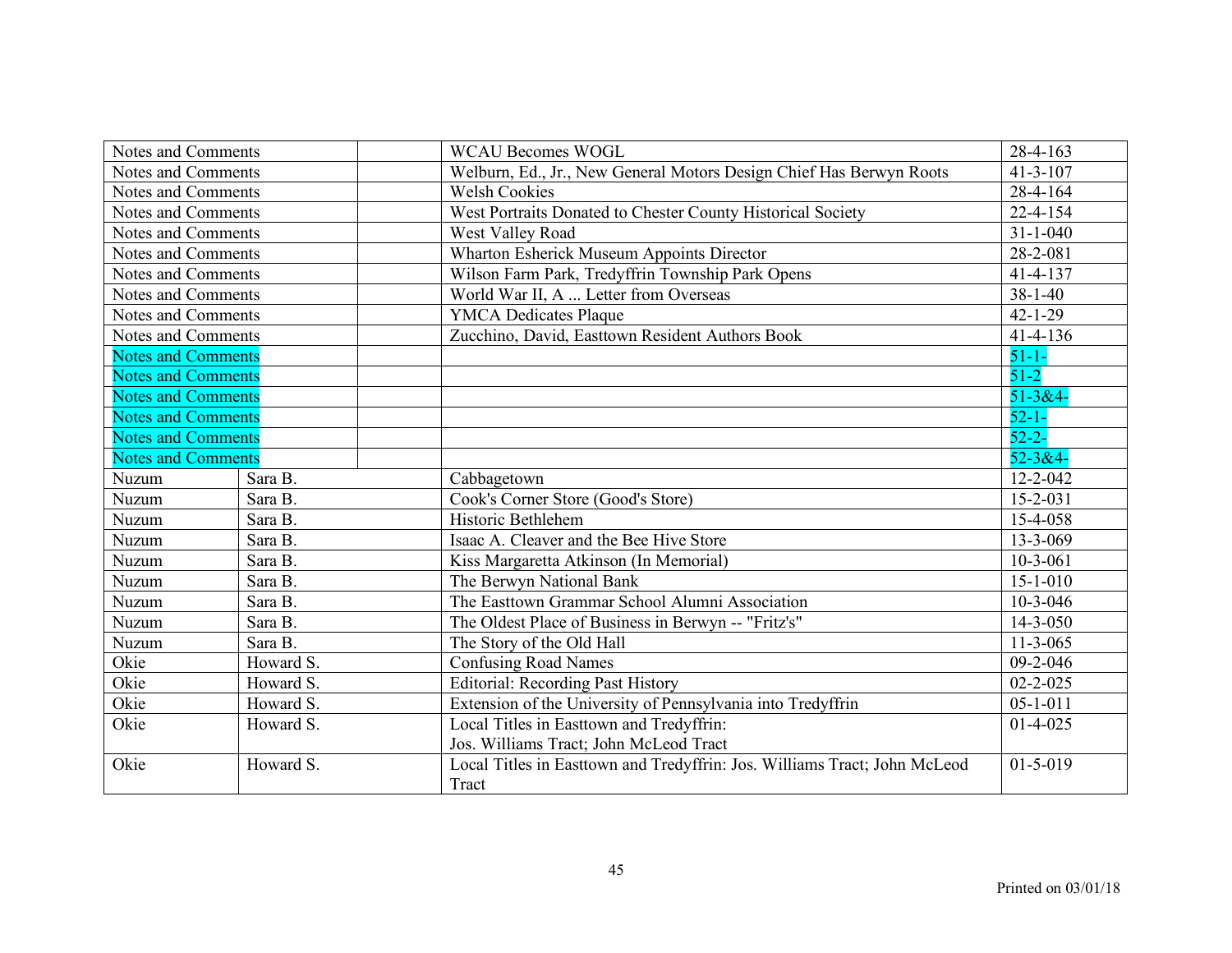| Okie      | Howard S.             | Local Titles in Easttown and Tredyffrin: Joseph C. Smith Tract            | $02 - 2 - 038$ |
|-----------|-----------------------|---------------------------------------------------------------------------|----------------|
| Okie      | Howard S.             | Local Titles in Easttown and Tredyffrin: Mary A. Lewis Tract              | $01 - 2 - 011$ |
| Okie      | Howard S.             | Local Titles in Easttown and Tredyffrin: Mary A. Lewis Tract              | 01-3-009       |
| Okie      | Howard S.             | Local Titles in Easttown and Tredyffrin: Reeseville Station Tract         | $04 - 1 - 012$ |
| Okie      | Howard S.             | Local Titles in Easttown and Tredyffrin: Stephen D. Hunter Tract          | $03 - 2 - 045$ |
| Okie      | Howard S.             | Local Titles in Easttown and Tredyffrin: Thomas Aiken Tract               | $01 - 3 - 014$ |
| Okie      | Howard S.             | Revolutionary Soldiers in the Old Eagle School Graveyard                  | $09-1-002$     |
| Okie      | Howard S.             | Richardson Brognard Okie (In Memoriam)                                    | 06-3-052       |
| Okie      | Howard S.             | The Early History of Berwyn                                               | 07-3-047       |
| Okie      | Howard S.             | The Old Lancaster or Conestoga Road                                       | $02 - 4 - 090$ |
| Okie      | Howard S.             | The Old Lancaster or Conestoga Road                                       | $03 - 1 - 013$ |
| Okie      | Howard S.             | The Old Lancaster or Conestoga Road                                       | 05-2-026       |
| Okie      | Howard S.             | The Old Lancaster or Conestoga Road (between Upper Gulph Road and         | $11 - 2 - 041$ |
|           |                       | Warren Tavern)                                                            |                |
| Okie      | Howard S.             | The Swedesford Road                                                       | $13 - 1 - 002$ |
| Okie      | Howard S.             | The Thomas Jarman's Mill Road                                             | $06-1-010$     |
| Okie      | R. Brognard           | The Re-Creation of Penn's Manor                                           | $04 - 2 - 003$ |
| Okie      | R. Brognard           | The Re-Creation of Penn's Manor                                           | $04 - 3 - 053$ |
| Onderdonk | Carol R.              | Henry Antes                                                               | 31-2-077       |
| Onderdonk | Richardson L.         | Benjamin Henry Latrobe                                                    | $25 - 1 - 009$ |
| Onderdonk | Richardson L.         | Some Distinguished Neighbors: Enoch Poor                                  | 28-1-016       |
| Onderdonk | Richardson L.         | The Home Front During the Second World War (C/M/R)                        | 24-4-127       |
| Onderdonk | Richardson L.         | The Man Who Came Around (C/M/R)                                           | $25 - 3 - 115$ |
| Orr       | George P.             | Editorial: Appreciation of Our Heritage                                   | 06-4-069       |
| Orr       | George P.             | The Christiana Riot                                                       | 05-4-083       |
| Orr       | George P.             | The First Use of Photography as Evidence in a Chester County Murder Trial | $07 - 2 - 030$ |
| Orr       | George P.             | The Wilberforce Anti-Slavery Society                                      | 05-3-062       |
| Patton    | F. Alfred             | History of Berwyn Observation Post                                        | $06 - 2 - 057$ |
| Pearson   | <b>Steve</b>          | Blacksmithing and How it Helped us Win the Revolutionary War              | 18-2-063       |
| Pennell   | Wayne J.              | Recollections of Berwyn                                                   | $06 - 2 - 025$ |
| Penny     | <b>Wilson Stanger</b> | In Memoriam: David Wilson                                                 | 39-3-104       |
| Perry     | Janet                 | Reading 'Ritin', and 'Rithmetic: Schools before the Public School Law     | 27-2-058       |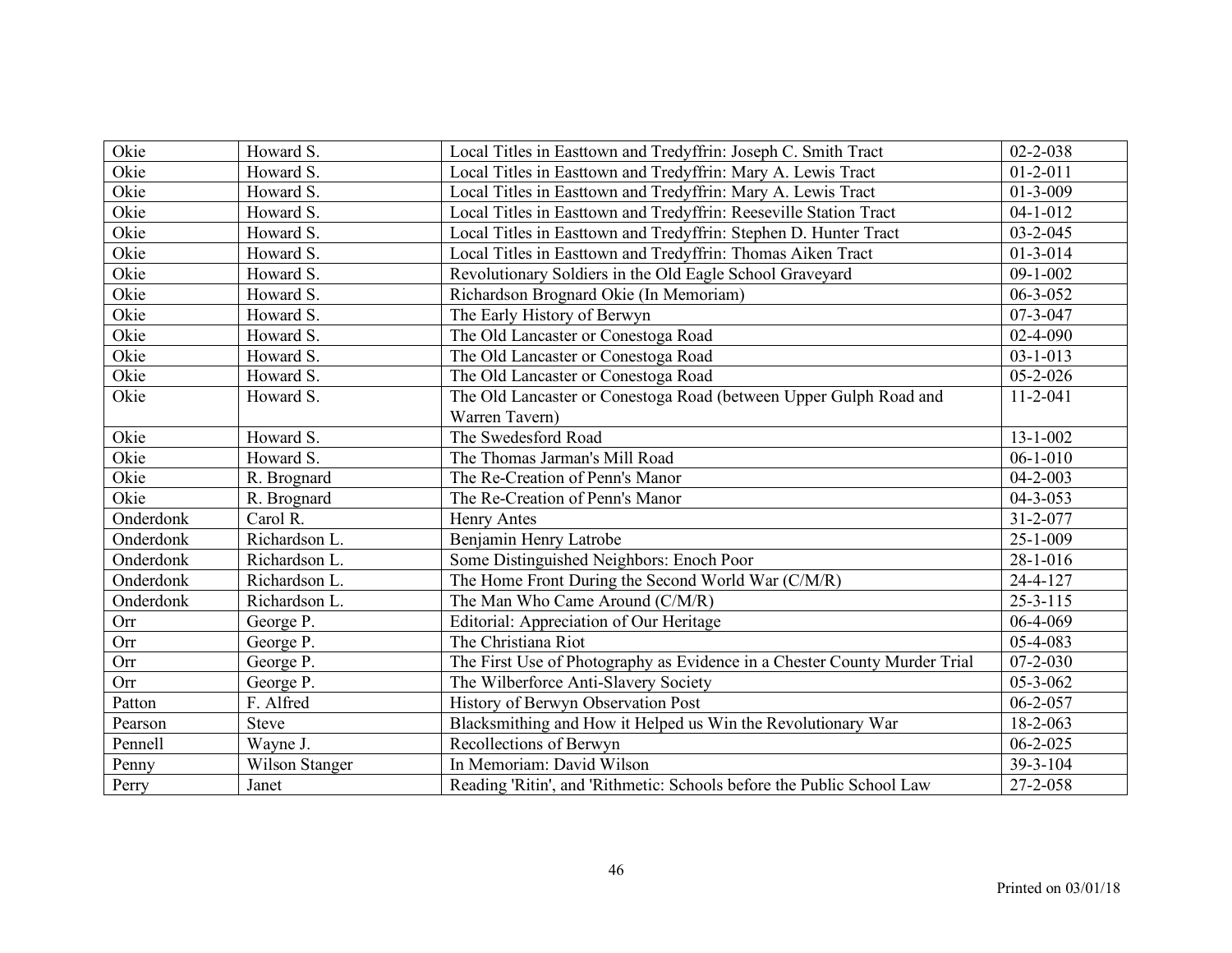| Philadelphia Bulletin |                   | St. Luke's School                                                            | $14 - 1 - 016$  |
|-----------------------|-------------------|------------------------------------------------------------------------------|-----------------|
| Pleasants             | Henry             | A Prefatory Setting to the History of Old St. David's Church at Radnor,      | $34 - 2 - 71$   |
|                       |                   | Pennsylvania                                                                 |                 |
| Pleasants             | Henry             | <b>Aboriginal Conditions</b>                                                 | $37 - 1 - 22$   |
| Pleasants             | Henry             | Old Eagle School Graveyard: Brief of Evidence Relating to Burial of Soldiers | $09-1-006$      |
| Plummer               | Thomas            | When the Marine Corps had a Training Camp in Tredyffrin                      | $17 - 2 - 043$  |
| Porter                | Catherine Rose T. | Christian Workiser's Steed (Poem)                                            | $13 - 3 - 054$  |
| Post                  | J. B.             | A. Edward Newton and Oak Knoll                                               | $42 - 1 - 27$   |
| Post                  | J. B.             | Devereux in Easttown and Tredyffrin Townships                                | $41 - 4 - 131$  |
| Post                  | J. B., Compiler   | "Club Members Remember," A List of Features                                  | $44 - 4 - 142$  |
| Post                  | J. B., Compiler   | 7 Decades of Maps, 1937-2007                                                 | 44-4-180-184    |
| Post                  | J. B., Compiler   | Burials in Local Cemeteries, Interment Listings                              | 44-4-144-145    |
| Post                  | Joyce A.          | 70 Years of Publishing the Quarterly                                         | $44 - 4 - 143$  |
| Post                  | Joyce A.          | Book Review: Eyewitness to the Settlement of the West: Jacob Wright          | $45 - 2 - 081$  |
|                       |                   | Harlan's California 1846-1888                                                |                 |
| Post                  | Joyce A.          | Book Review: Following the Drum: Women at the Valley Forge Encampment        | $46 - 2 - 060$  |
| Post                  | Joyce A.          | Book Review: Philadelphia's Main Line as it Really Was!, We Scrapples        | $44 - 3 - 106$  |
| Post                  | Joyce A.          | Book Review: D. Lowell Nissley. Lincoln Highway: The Road My Father          | $45 - 4 - 138$  |
|                       |                   | <b>Traveled.</b>                                                             |                 |
| Post                  | Joyce A.          | Book Review: D. Lowell Nissley. Where Do All the Memories Go? My Life        | $45 - 4 - 138$  |
|                       |                   | Story and Extended Family Influences, 1921-1997.                             |                 |
| Post                  | Joyce A.          | Burroughs Research Center in Paoli, The                                      | $44 - 1/2 - 74$ |
| Post                  | Joyce A.          | Early Photographs of Valley Forge                                            | $41 - 3 - 87$   |
| Post                  | Joyce A.          | Great Valley Area Limestone Quarries, Part 1, Howellville Quarries           | $42 - 3 - 95$   |
| Post                  | Joyce A.          | Great Valley Area Limestone Quarries, Part 2, Cedar Hollow Quarries          | 42-4-117        |
| Post                  | Joyce A.          | Great Valley Area Limestone Quarries, Part 3, Valley Forge Quarries and Port | $43 - 1 - 10$   |
|                       |                   | Kennedy                                                                      |                 |
| Post                  | Joyce A.          | James G. Matthews, Matthews Ford, and the Matthews Family                    | $43 - 3 - 71$   |
| Post                  | Joyce A.          | <b>Limestone Quarrying</b>                                                   | $44 - 1/2 - 43$ |
| Post                  | Joyce A.          | Old Road and a Dig, An: Discovering the History of a House in the Valley     | 43-3-89         |
| Post                  | Joyce A.          | Teamer Field Renovation, Conestoga High School                               | 42-4-134        |
| Post                  | Joyce A.          | The Burroughs Research Center in Paoli                                       | $40 - 1 - 3$    |
| Post                  | Joyce A.          | The Plank Family and Plank Avenue of Paoli                                   | 43-4-112        |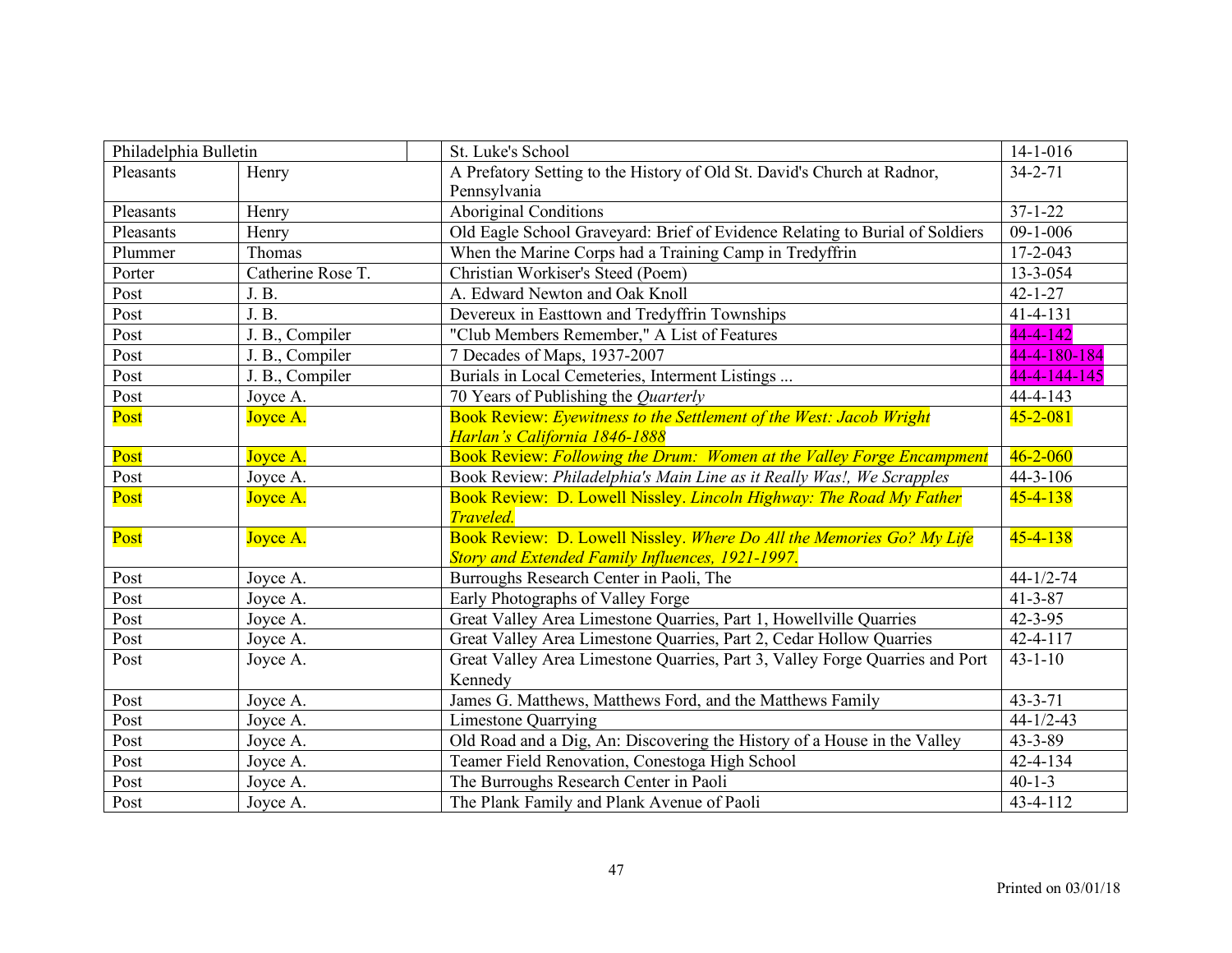| Post      | Joyce A.       | Valley Forge Music Fair                                                 | $43 - 3 - 79$  |
|-----------|----------------|-------------------------------------------------------------------------|----------------|
| Post      | Joyce A.       | What's in a Picture? Looking at the Details                             | $41 - 3 - 90$  |
| Poulson   | Charles A.     | In Days of the Stage Coach                                              | 04-3-074       |
| Povey     | <b>Betty</b>   | History of the Paper Mill House and Mills on the Darby Creek            | $36 - 4 - 126$ |
| Powell    | Doris          | Spring Mill: Spring Mill Today                                          | $23 - 4 - 124$ |
| Powell    | Edith Wood     | The Tarleton Oak (Poem)                                                 | 03-3-073       |
| Prichard  | Greg           | <b>Strafford Station at the Centennial: Fact or Fiction?</b>            | $50 - 1 -$     |
| Prichard  | Greg           | The Architecture of Culver & Rogers in Tredyffrin and Easttown          | $52 - 1 -$     |
| Prime     | Phoebe P.      | "Old Philadelphia Days and Doings"                                      | 03-4-074       |
| Prime     | Phoebe P.      | "Spoons and a Little Spooning"                                          | $03 - 1 - 022$ |
| Prime     | Phoebe P.      | Editorial: Links Between Past and Future                                | $04 - 1 - 001$ |
| Prime     | Phoebe P.      | History of the Church of the Good Samaritan, Paoli                      | 09-3-064       |
| Prime     | Phoebe P.      | Memoirs of Mr. Phillips of Philadelphia                                 | 04-4-092       |
| Prime     | Phoebe P.      | Philadelphia Celebration of Adoption of Constitution, July 4, 1788      | $01 - 4 - 002$ |
| Prime     | Phoebe P.      | Philadelphia Directories                                                | 06-3-054       |
| Prime     | Phoebe P.      | School Forty Years Ago                                                  | $01 - 5 - 028$ |
| Prime     | Phoebe P.      | Soliloquy in an Antique Shop (Poem)                                     | $03 - 1 - 024$ |
| Pugh      | Martha Rowland | D-Day Remembered (N/C)                                                  | 32-4-159       |
| Pugh      | Thomas         | The Kitchen Cupboard Pharmacy (C/M/R)                                   | 28-4-125       |
| Pusey     | Nancy          | Things We Used to Do by Hand (C/M/R)                                    | $31 - 3 - 107$ |
| Pusey     | Nancy          | Three Pre-Revolutionary War Houses with a Family Connection: The Tenure | $41 - 3 - 92$  |
|           |                | of the Havard Family in Tredyffrin Valley                               |                |
| Pyle      | Henry          | Things We Used to Do by Hand (C/M/R)                                    | $31 - 3 - 107$ |
| Pyle      | Henry "Zeke"   | Remembering My Grandfather and Career's Store in Berwyn                 | $33 - 3 - 115$ |
| Pyott     | Sarah M.       | Twenty More Years of The First Baptist Church, Berwyn                   | $13 - 1 - 011$ |
| Quann     | Cherri         | The History of Malvern                                                  | 11-4-088       |
| Quarterly | April 1956     | Men's Garden Club of Berwyn, The,                                       | $44 - 3 - 114$ |
| Rafner    | Marlene        | Valley Forge Music Fair [Club Members Remember]                         | $36 - 1 - 12$  |
| Randolph  | Gen. Norman    | The Epic of Valley Forge                                                | 08-3-056       |
| Reed      | Dorothy        | Before the Supermarket (C/M/R)                                          | 23-3-083       |
| Reed      | Dorothy        | Early Radio (C/M/R)                                                     | $24 - 2 - 050$ |
| Reed      | Dorothy        | The Highway Mission (Pentecostal Church)                                | $11 - 1 - 020$ |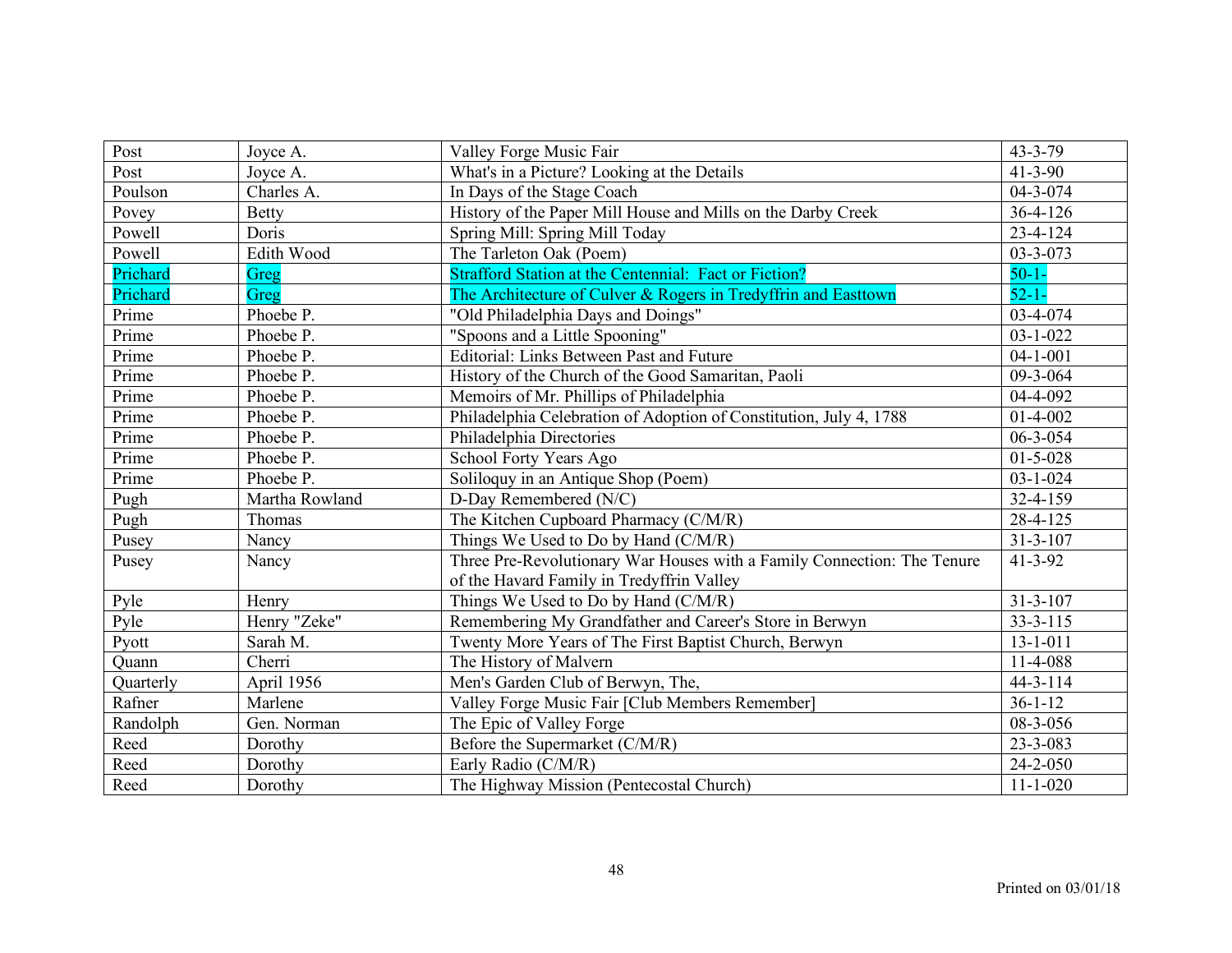| Reed         | Dorothy      | Winter's Snow and Ice (C/M/R)                                           | $22 - 1 - 011$ |
|--------------|--------------|-------------------------------------------------------------------------|----------------|
| Reed         | J.E.         | The Burial of Gen. Anthony Wayne at St. David's                         | $06 - 1 - 023$ |
| Reilly       | Eleanor      | Valley Forge Music Fair [Club Members Remember]                         | $36 - 1 - 11$  |
| <b>Riggs</b> | William E.   | The Paoli Chapel / Library: Restoring the Building                      | $28 - 1 - 023$ |
| Ripka        | <b>Betty</b> | Valley Forge Music Fair [Club Members Remember]                         | $36 - 1 - 13$  |
| Ripka        | Elizabeth    | They Built Berwyn: Williams H. Burns                                    | 31-4-129       |
| Robb         | Dale         | The Man Who Came Around (C/M/R)                                         | 25-2-047       |
| Roberts      | George B.    | Another Letter from "Doc" Roberts [re: Murder of Harry and Abbie James] | $21 - 2 - 075$ |
|              |              | (N/C)                                                                   |                |
| Roberts      | George B.    | Another Recollection of the First Family Car (N/C)                      | $21 - 1 - 038$ |
| Roberts      | George B.    | Charles Joseph Roberts, M. D.                                           | $07 - 1 - 009$ |
| Roberts      | George B.    | Jacob Rickabaugh, M. D.                                                 | $06 - 1 - 008$ |
| Roberts      | George B.    | Some Recollections of Paoli and Berwyn - Seventy-Five Years Ago         | $17 - 4 - 103$ |
| Roberts      | George B.    | Tredyffrin Easttown High School During the First World War Years        | $18-4-103$     |
|              |              |                                                                         |                |
| Rofini       | Laurie A.    | Planning a Museum Exhibit: Women and Reform in Chester County           | $33 - 2 - 71$  |
| Rumrill      | Elizabeth    | A Memory of Sound                                                       | 23-2-062       |
| Rumrill      | Elizabeth    | Alden W. Quimby, Amateur Astronomer                                     | $24 - 1 - 035$ |
| Rumrill      | Elizabeth    | Eighteenth Century Burials in St. Peter's Churchyard                    | $18-4-111$     |
| Rumrill      | Elizabeth    | Firecrackers on the Fourth of July (C/M/R)                              | $21 - 3 - 085$ |
| Rumrill      | Elizabeth    | Glimpses of the History of St. Peter's Church                           | $22 - 1 - 003$ |
| Rumrill      | Elizabeth    | Nineteenth Century Burials in St. Peter's Churchyard                    | $19 - 1 - 023$ |
| Rumrill      | Elizabeth    | Nineteenth Century Burials in St. Peter's Churchyard                    | 19-2-057       |
| Rumrill      | Elizabeth    | Nineteenth Century Burials in St. Peter's Churchyard                    | 19-3-091       |
| Rumrill      | Elizabeth    | Nineteenth Century Burials in St. Peter's Churchyard                    | 19-4-129       |
| Rumrill      | Elizabeth    | Nineteenth Century Burials in St. Peter's Churchyard                    | $20 - 1 - 029$ |
| Rumrill      | Elizabeth    | Some Games We Used to Play (C/M/R)                                      | $21 - 2 - 069$ |
| Rumrill      | Elizabeth    | St. Peter's Church in the Great Valley, A National Shrine               | $17 - 2 - 027$ |
| Rumrill      | Elizabeth    | The Record Snowfall of 1958 (C/M/R)                                     | $21 - 1 - 020$ |
| Rumrill      | Elizabeth    | <b>Tredyffrin Observatory</b>                                           | 17-4-095       |
| Rumrill      | Henry B.     | Journal of Trip by Rail to Natural Bridge and Return on Foot            | 24-4-159       |
| Sachse       | Julius F.    | "Who But a Fool Ever Threatened to Burn a Stone House?"                 | $17 - 1 - 003$ |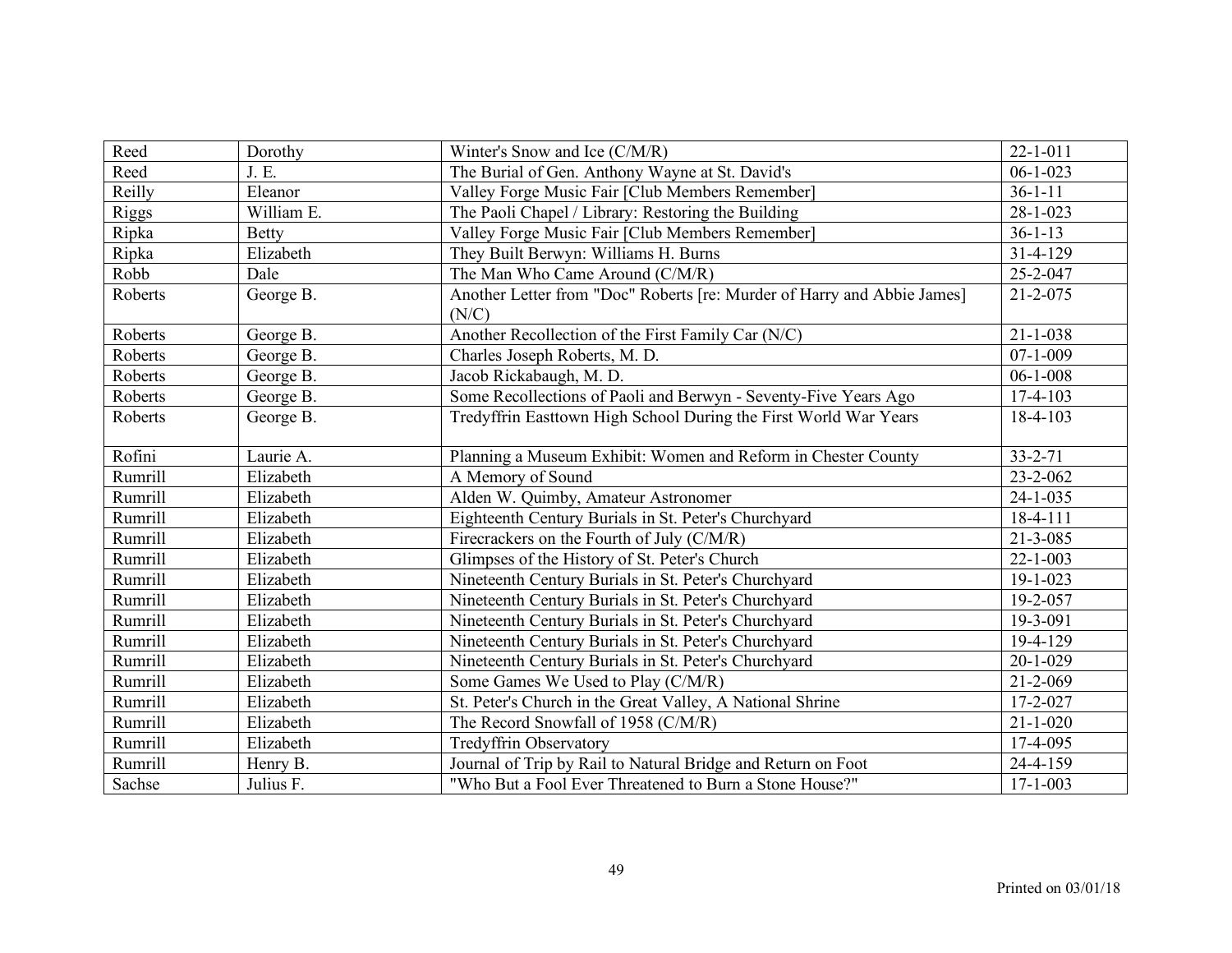| Sachse                            | Julius F.           | Reminiscences of a Shady Road and Quiet Nook in Easttown                   | 10-4-066       |
|-----------------------------------|---------------------|----------------------------------------------------------------------------|----------------|
| Schifter                          | Stephan C.          | <b>Strafford Village</b>                                                   | $41 - 1 - 33$  |
| Schlack                           | Rev. Theodore C.    | St. Luke's Evangelical Lutheran Church, Devon                              | $09 - 2 - 035$ |
| Schlack                           | Rev. Theodore C.    | St. Luke's Evangelical Lutheran Church, Devon                              | 12-4-078       |
| Schneider                         | Gerald              | The Plank Family and Plank Avenue of Paoli                                 | 43-4-112       |
| Schraitt                          | Nancy B. [ed.]      | Teaching School in the Early 1840s [David Evans]                           | $27 - 1 - 013$ |
| <b>Segal</b>                      | Peter               | The Valley Forge Asbestos Insulation Works (co-authored with Mike Bertram) | $48 - 3 - 080$ |
| Senior                            | John O. [ed]; Bobbi | The Devon Horse Show and Country Fair: An Illustrated Time Line            | 50-3-082       |
|                                   | Cowley              |                                                                            |                |
| Senior                            | John O.             | Then and Now: Northwestern Tredyffrin Township                             | $50 - 2 - 040$ |
| Senior                            | John O.             | Then and Now: The Devon Horse Show and Country Fair                        | $50 - 3 - 076$ |
| Senior                            | John O.             | Working Together: Recent Collaborative Activities with DHSCF               | 50-3-099       |
| Senior (with Noll,                | John                | History of St. John's Presbyterian Church, Devon, Pennsylvania             | $51 - 2 -$     |
| McConnell, &                      |                     |                                                                            |                |
| <b>Kimmons</b> )                  |                     |                                                                            |                |
| Senior, Ed.                       | John O.             | 2015 S. Paul Teamer Award Recipients                                       | $52 - 1 -$     |
| Senior, Editor                    | John O.             | Changes at Valley Forge National Historical Park 2013 and Beyond           | $52 - 2 -$     |
| $(X$ Sproat);                     |                     |                                                                            |                |
| author                            |                     |                                                                            |                |
| Hammond                           |                     |                                                                            |                |
| Senior (with                      | John O.             | Recent Additions to the Image Collection Database                          | $52 - 2 -$     |
| Sproat)                           |                     |                                                                            |                |
| Senior                            | John O.             | Notes and Comments: 2015 Historic House Tour                               | $52 - 2 -$     |
| Senior                            | John O.             | Notes and Comments: Mummers visit the Devon Horse Show                     | $52 - 2 -$     |
| Senior                            | John O.             | Notes and Comments: 2015 Members Excursion to St. David's Church           | $52 - 2 -$     |
| Senior                            | John O.             | Notes and Comments: Society Activity at Tredyffrin Public Library          | $52 - 2 -$     |
| Senior (with<br>Bertram & Sproat) | John O.             | Perspectives on the Old Covered Wagon Inn                                  | $52 - 3 & 4 -$ |
| Senior                            | John O.             | Notes and Comments: Big Changes in Chesterbrook                            | $52 - 3 &4 -$  |
| Senior                            | John O.             | Notes and Comments: 50 Years at Tredyffrin Public Library                  | $52 - 3 & 4 -$ |
| Senior                            | John O.             | Notes and Comments: Dedication of Historic Marker for the Devon Horse      | $52 - 3 & 4 -$ |
|                                   |                     | <b>Show</b>                                                                |                |
| Senior                            | John O.             | Notes and Comments: An Old White Oak                                       | $52 - 3 &4 -$  |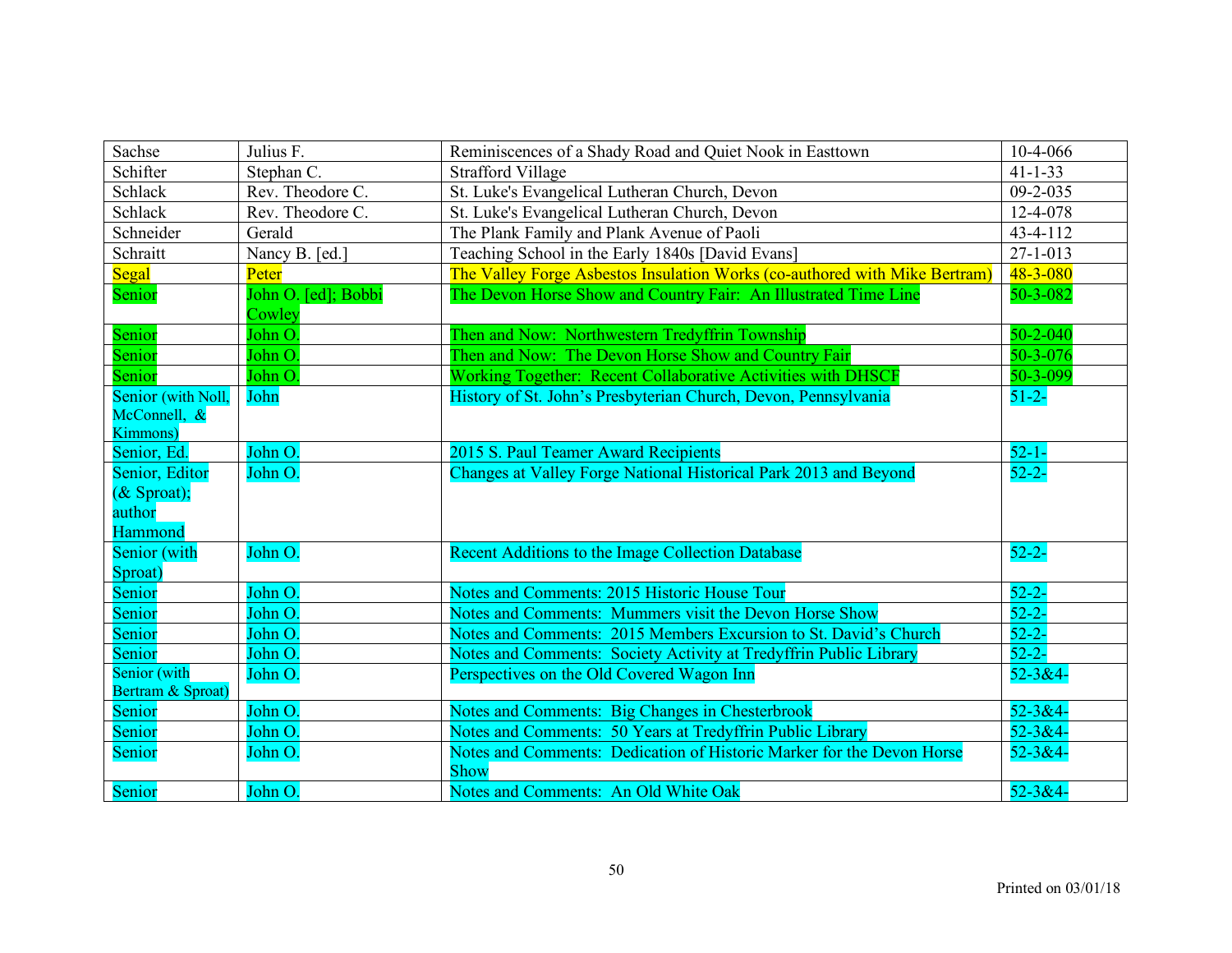| Sensenig                | Douglas Craig        | An Interview With a Red Cross Volunteer                            | $36 - 2 - 60$  |
|-------------------------|----------------------|--------------------------------------------------------------------|----------------|
| Sensenig                | Elinor C. J.         | Emmor Kimber                                                       | 12-4-082       |
| Sensenig                | Elinor C. J.         | Kromer Avenue                                                      | $11-3-068$     |
| Sensenig                | Elinor C. J.         | Quaker Participation in the Underground Railroad in Chester County | $12 - 2 - 037$ |
| Sensenig                | Elinor C. J.         | The Devon Horse Show Association                                   | 12-3-059       |
| Sensenig                | Elinor C. J.         | Warner's Dairy                                                     | $12 - 1 - 019$ |
| Sheppard                | Beverly              | <b>Teachable Moments</b>                                           | 28-2-045       |
| Slaymaker               | Anne Comins          | Before the Supermarket (C/M/R)                                     | 23-3-083       |
| Slavmaker               | Anne Comins          | Simple Pleasures (C/M/R)                                           | 30-2-071       |
| Slaymaker               | Anne Comins          | The Home Front During the Second World War (C/M/R)                 | 24-4-127       |
| Slaymaker               | Anne Comins          | The Kitchen Cupboard Pharmacy (C/M/R)                              | 28-4-125       |
| Slaymaker               | Anne Comins          | The Man Who Came Around (C/M/R)                                    | 25-2-047       |
| Slaymaker               | Anne Comins          | Things We Used to Do by Hand (C/M/R)                               | $31 - 3 - 107$ |
| Slaymaker               | Anne Comins          | Toys from Christmases Past (C/M/R)                                 | $27 - 1 - 007$ |
| <b>Sloto</b>            | Ronald A.            | Limestone Quarries and Iron Mines of the Eastern Great Valley      | $48 - 2 - 034$ |
| Smith                   | <b>Judge Charles</b> | Chester County Courts in 1786: The Court of Common Pleas           | $25 - 2 - 043$ |
| Smyth                   | Kelly                | Blacksmiths: Images Through the Ages                               | $41 - 2 - 56$  |
| Snider                  | Ann                  | Dating Old Barns                                                   | 18-3-089       |
| Snively                 | Donald L.            | Early American and Colonial Furniture                              | $04 - 1 - 018$ |
| Snively                 | Donald L.            | The Pious Schoolmaster [Christopher Dock]                          | $04 - 3 - 062$ |
| Snively                 | Donald L.            | The Washington's Crossing Trip                                     | 03-4-093       |
| Snyder                  | <b>Miss</b>          | The Class of 1900 at Malvern Public School                         | 17-3-067       |
| Southwell               | Priscilla L.         | Dating the Van Leer Cabin                                          | 21-3-091       |
| Sproat                  | Heidi                | Index to Volume $49 - 2012$                                        | $50 - 2 - 063$ |
| Sproat                  | Heidi                | Index to Volume $50 - 2013$                                        | $50 - 4 - 140$ |
| Sproat (with<br>Thorne) | Heidi                | 2015 S. Paul Teamer Award Recipients (edited by John O. Senior)    | $52 - 1 -$     |
| Sproat                  | Heidi                | First Pennsylvania Ballet Performance in a Paoli Horse Pasture     | $52 - 1 -$     |
| Sproat, Co-             | Heidi                | Changes at Valley Forge National Historical Park 2013 and Beyond   | $52 - 2 -$     |
| Editor $(\&$            |                      |                                                                    |                |
| Senior); author         |                      |                                                                    |                |
| Hammond                 |                      |                                                                    |                |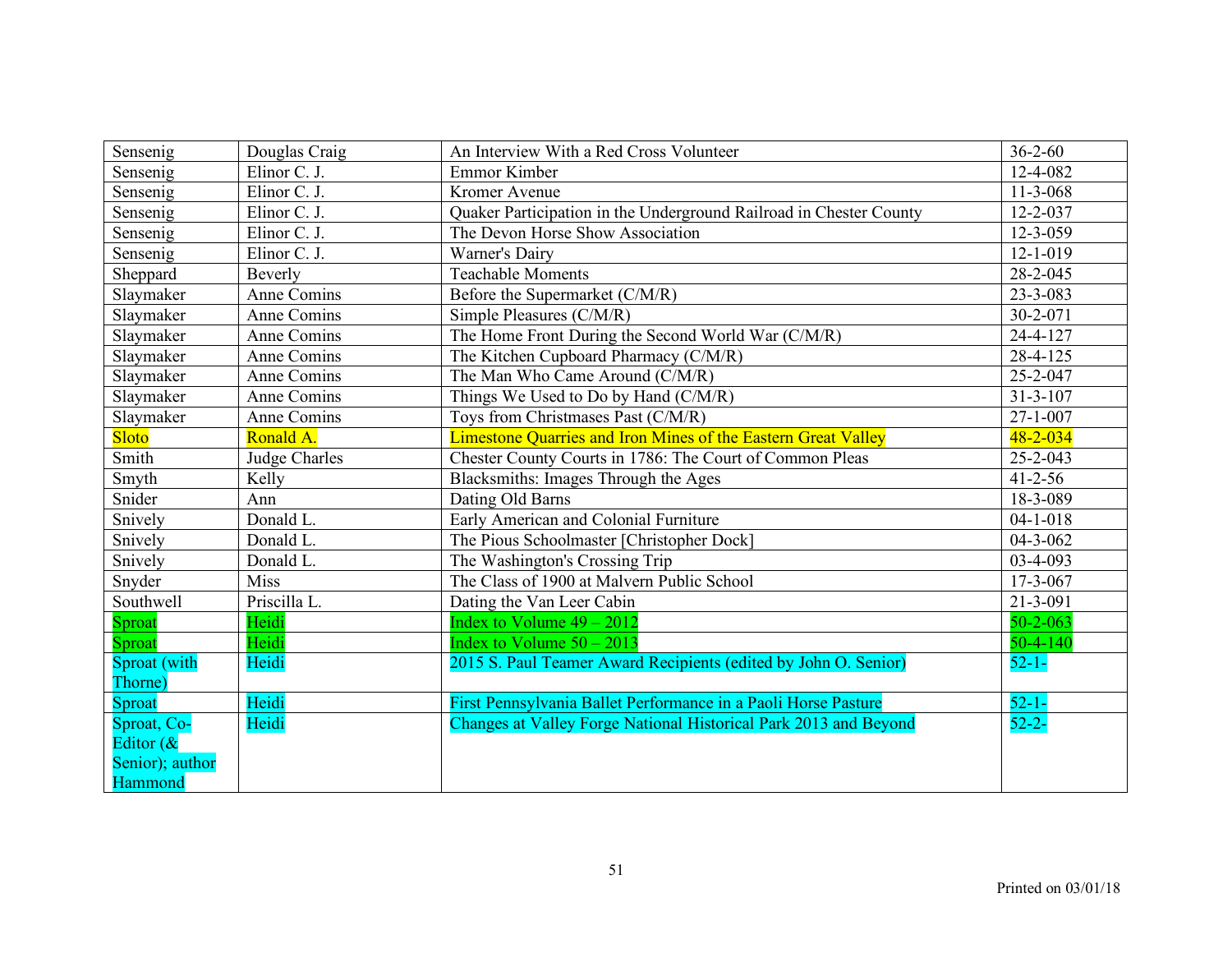| Sproat (with<br>Senior)           | Heidi             | Recent Additions to the Image Collection Database                                                  | $52 - 2 -$     |
|-----------------------------------|-------------------|----------------------------------------------------------------------------------------------------|----------------|
| Sproat (with<br>Bertram & Senior) | Heidi             | Perspectives on the Old Covered Wagon Inn                                                          | $52 - 3 & 4 -$ |
| Sproat                            | Heidi             | Notes and Comments: Update on Westover Park, Scene of the 1930 Devon<br><b>Fireworks Explosion</b> | $52 - 3 & 4 -$ |
| Sprowl                            | Bud and Bella     | Firecrackers on the Fourth of July (C/M/R)                                                         | $21 - 3 - 085$ |
| Steele                            | George            | Reminiscences of the Christiana Riot                                                               | $11 - 1 - 014$ |
| Stevens                           | William           | Family Folklore (C/M/R)                                                                            | 29-4-151       |
| Stewart                           | Frank H.          | Foraging for Valley Forge by General Anthony Wayne                                                 | 33-2-77        |
| <b>Stirling</b>                   | Gen. Lord         | A Letter from Valley Forge                                                                         | 19-2-037       |
| Stray                             | Alice Gilbert     | Spring Mill: Grist Mill Operation                                                                  | 23-4-125       |
| Stroh                             | Katharine B.      | Myrtle Wandless (In Memoriam)                                                                      | 15-1-008       |
| Stroh                             | Katharine B.      | Post Offices in Easttown: Reeseville and Berwyn                                                    | $01 - 3 - 022$ |
| Stroh                             | Katharine B.      | Post Offices in Easttown: Waterloo Mills, Leopard and Devon                                        | $03 - 2 - 042$ |
| Stroh                             | Katharine B.      | Robert F. Goebel and The Berwyn Post                                                               | 14-3-057       |
| Stroh                             | Katharine B.      | The Paoli Post Office                                                                              | $09 - 2 - 040$ |
| Stroh                             | Katharine B.      | Thomas Gerald Aiken, M. D.                                                                         | $10-1-016$     |
| Stroud                            | William           | Civil War Veterans Buried at St. David's (Radnor) Church                                           | 38-4-117       |
| Styer                             | Ruth Moore        | James Aiken, M. D.                                                                                 | 06-4-070       |
| Styer                             | <b>Ruth Moore</b> | John Franklin Heagy (In Memoriam)                                                                  | 12-4-077       |
| Styer                             | <b>Ruth Moore</b> | The Great Valley Presbyterian Church                                                               | $08 - 1 - 002$ |
| Styer                             | <b>Ruth Moore</b> | The Recollections of a Village Shoemaker                                                           | 06-3-064       |
| Sugerman                          | Judge Leonard     | Chester County Courts in 1786: The Courts in 1786                                                  | 25-2-041       |
| <b>Support Recognition</b>        |                   |                                                                                                    | $52 - 1 -$     |
| <b>Support Recognition</b>        |                   |                                                                                                    | $52 - 2 -$     |
| <b>Support Recognition</b>        |                   |                                                                                                    | $52 - 3 &4 -$  |
| Sutcliffe                         | Marie             | Old Eagle School                                                                                   | 26-4-141       |
| Sweetman                          | Harold            | The Jenkins Arboretum                                                                              | $25 - 4 - 121$ |
| <b>Teachers' Hand Book</b>        |                   | The Last Year of Separate High Schools in Tredyffrin and Easttown<br>Townships                     | $21 - 3 - 105$ |
| Teamer                            | S. Paul           | <b>Battle of the Clouds</b>                                                                        | 03-4-084       |
| Teamer                            | S. Paul           | Editorial: Research -- Fundamental and Important Function                                          | $03 - 1 - 001$ |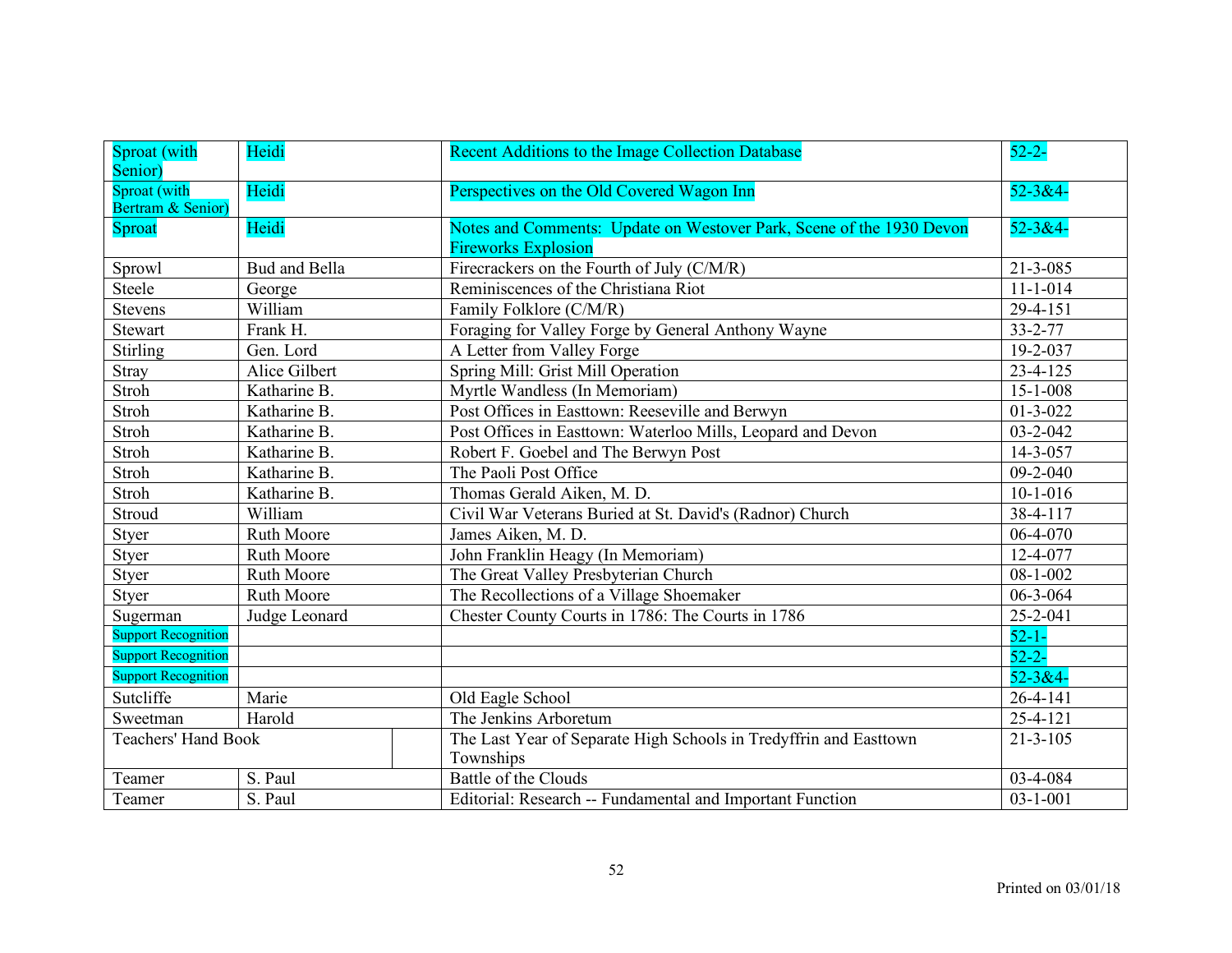| Teamer                 | S. Paul   | <b>Editorial: Value of Historical Studies</b>                                  | $02 - 4 - 081$ |
|------------------------|-----------|--------------------------------------------------------------------------------|----------------|
| Teamer                 | S. Paul   | One Hundred Sixtieth Anniversary of the Paoli Massacre                         | $01 - 1 - 002$ |
| Teamer                 | S. Paul   | The General Jackson Inn                                                        | $01 - 4 - 024$ |
| Teamer                 | S. Paul   | The Military Achievements of General Anthony Wayne                             | $23 - 2 - 055$ |
| Teamer                 | S. Paul   | The Stone Chimney Picket                                                       | $02 - 4 - 104$ |
| Teamer                 | S. Paul   | The Welsh Tract                                                                | $02 - 1 - 019$ |
| Teamer                 | S. Paul   | Valley Forge Field Trip Itinerary: An Interpretation                           | $01 - 2 - 002$ |
| Teamer                 | S. Paul   | Wayne's Last Great Service for His Country                                     | $02 - 2 - 044$ |
| Teamer                 | S. Paul   | When Orion Strides Across the Conestoga (Poem)                                 | $01 - 3 - 012$ |
| Ten Broeck             | Craig A.  | Growing Up on Yellow Springs Road: Reminiscences                               | $42 - 4 - 110$ |
| <b>Ten Broeck</b>      | Craig A.  | "We Scrapples" From the Memoirs of Molly TenBroeck                             | $45 - 1 - 015$ |
| Ten Broeck             | Edward H. | Some Memories of the Valley Forge Area                                         | 17-3-071       |
| Ten Broeck             | Edward H. | Winter's Snow and Ice (C/M/R)                                                  | $22 - 1 - 011$ |
| Ten Broeck             | Molly A.  | A Bold Stride Forward in Pennsylvania (Tredyffrin Twp, Ordinance Creating      | $15 - 1 - 002$ |
|                        |           | HARB)                                                                          |                |
| Ten Broeck             | Molly A.  | Some Games We Used to Play (C/M/R)                                             | $21 - 2 - 069$ |
| Ten Broeck             | Molly A.  | The First Family Car and Early "Motoring" (C/M/R)                              | $20 - 4 - 124$ |
| Ten Broeck             | Molly A.  | The Mailman's Party                                                            | $42 - 2 - 69$  |
| Ten Broeck             | Molly A.  | The Thirty-eight Star American Flag                                            | 14-2-032       |
| Ten Broeck             | Molly A.  | The Walker School: Sixty Years of Neighborly Learning                          | 19-3-069       |
| The Jeffersonian       |           | A Race After Cattle Thieves [August 24, 1872]                                  | $20 - 4 - 133$ |
| The Jeffersonian       |           | The Paoli Inn [May 13, 1882]                                                   | 13-3-056       |
| The Morning Republican |           | Advertisement of New York Store, West Chester, Pa. [November 22, 1895]         | 15-2-036       |
| Then .and Now          |           | Berwyn aka Easttown Grammar School, Surrey Services for Seniors                | $43 - 3 - 104$ |
| Then .and Now          |           | Berwyn Fire Company Fair                                                       | $42 - 3 - 104$ |
| Then .and Now          |           | Berwyn Ice Plant and Yang's Farmers Market,                                    | $40 - 3 - 112$ |
| Then .and Now          |           | <b>Berwyn Train Station</b>                                                    | $46 - 2 - 061$ |
| Then .and Now          |           | Blue Ball Inn and Locomobile                                                   | $41 - 1 - 40$  |
| Then .and Now          |           | Camp Fuller                                                                    | $42 - 1 - 32$  |
| Then .and Now          |           | <b>Colonial Spring Company</b>                                                 | $47 - 4 - 123$ |
| Then .and Now          |           | Curry's Store, Cedar Hollow                                                    | 42-4-144       |
| Then and Now           |           | Department of Amplification (additional detail on Clarissa Dillon's Eighteenth | $46 - 3 - 092$ |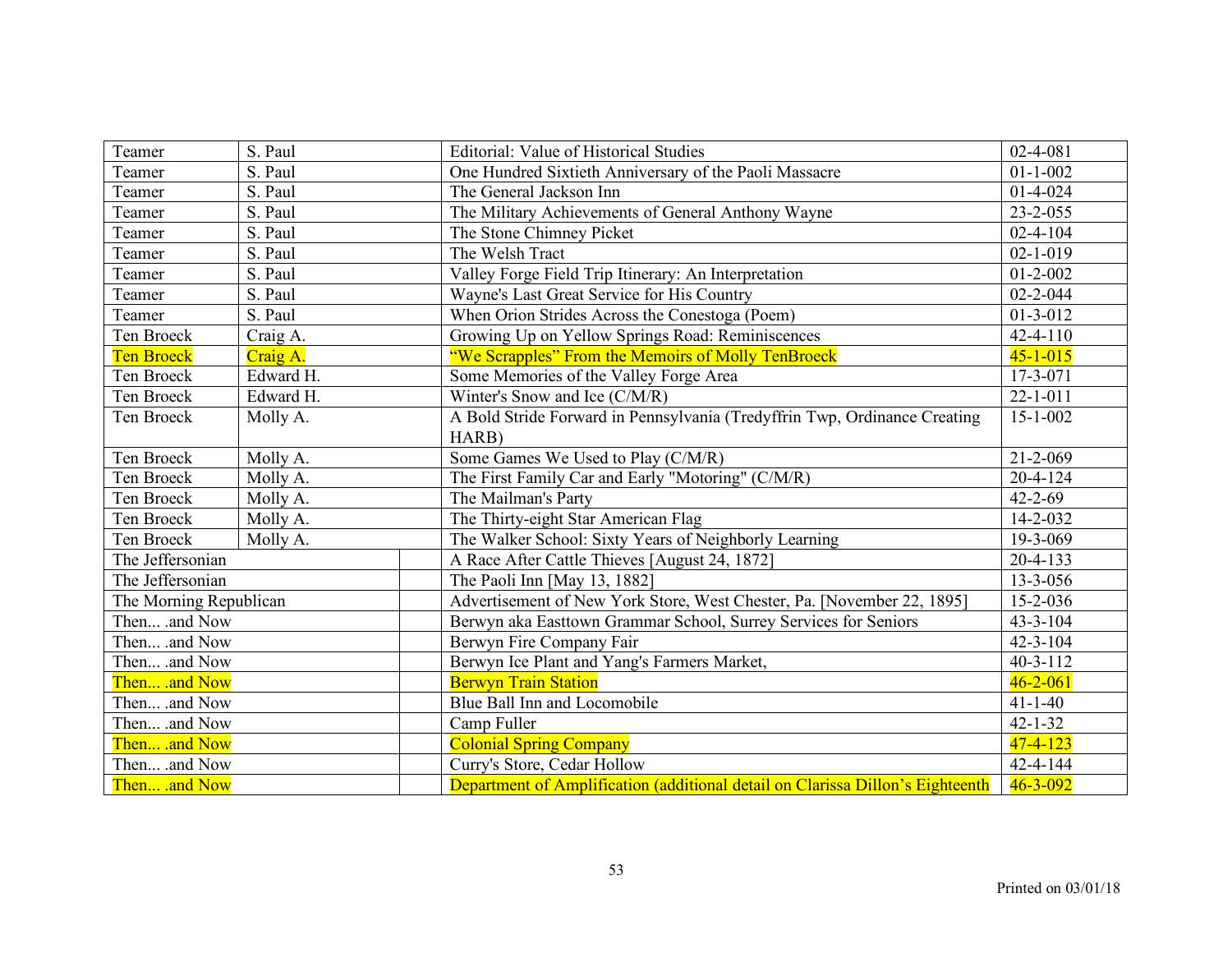|               |                                       | Century Housewifery article in 46-2-056)                          |                 |
|---------------|---------------------------------------|-------------------------------------------------------------------|-----------------|
| Then .and Now |                                       | Devon Boulevard                                                   | $44 - 3 - 118$  |
| Then .and Now |                                       | Diamond Rock Schoolhouse                                          | $48 - 4 - 118$  |
| Then .and Now |                                       | General Jackson Inn and Windmill Tea Room                         | $41 - 4 - 140$  |
| Then .and Now |                                       | General Warren Inn, Warren Shops, Malvern                         | $43 - 2 - 76$   |
| Then .and Now |                                       | Howellville Road                                                  | $42 - 2 - 72$   |
| Then .and Now |                                       | Howellville Road, Lancaster Turnpike and, Berwyn                  | $43 - 1 - 40$   |
| Then .and Now |                                       | Main Line Airport/Great Valley Corporate Center                   | 47-3-090        |
| Then .and Now |                                       | North Berwyn School                                               | $41 - 2 - 72$   |
| Then .and Now |                                       | North Valley Road, Paoli                                          | $40 - 4 - 148$  |
| Then .and Now |                                       | Our Lady of the Assumption                                        | 45-4-145        |
| Then .and Now |                                       | <b>Paoli Bank Expansion</b>                                       | $46 - 1 - 031$  |
| Then .and Now |                                       | Paoli Chapel                                                      | $46 - 3 - 091$  |
| Then .and Now |                                       | Paoli Railroad Station                                            | $41 - 3 - 108$  |
| Then .and Now |                                       | St. Peter's Church in the Great Valley and the Warner Quarry      | $47 - 2 - 060$  |
| Then .and Now |                                       | The Great Valley Presbyterian Church Carriage Sheds               | $45 - 1 - 051$  |
| Then .and Now |                                       | <b>Valley Forge Road and Mount Joy</b>                            | $45 - 3 - 115$  |
| Then .and Now |                                       | The Mount Joy Observation Tower                                   | $45 - 2 - 083$  |
| Then .and Now |                                       | Wynburne Inn                                                      | 43-4-136        |
| Thenand Now   |                                       | Canal Collector's Office at Paoli – Roger Thorne and Herb Fry     | $50 - 1 -$      |
|               | Thenand Now (Roger Thorne & Herb Fry) | <b>Cassatt Avenue in Berwyn</b>                                   | $51 - 2 -$      |
| Thibault      | Jacqueline                            | Valley Forge in Perspective                                       | $18 - 1 - 021$  |
| Thomas        | Henry B.                              | The Many William Penns                                            | 29-2-077        |
| Thorne        | Roger D.                              | From the Brink: Recovering a Photo Collection                     | $50 - 3 - 096$  |
| Thorne        | Roger D.                              | A History of the Main Line Airport, Paoli, Pennsylvania           | $40 - 2 - 41$   |
| Thorne        | Roger D., Ed.                         | A Pictorial Record of Great Valley Presbyterian Church            | 47-4-096        |
| Thorne        | Roger D.                              | Main Line Airport, The                                            | $44 - 1/2 - 62$ |
| Thorne        | Roger D.                              | Pennsylvania Railroad During World War II, The                    | $42 - 2 - 35$   |
| Thorne        | Roger D.                              | Pursuing a Local Automotive Mystery, Edward's Garage              | $44 - 3 - 115$  |
| Thorne        | Roger D.                              | Ryan Connection, The                                              | 44-3-96         |
| Thorne        | Roger D.                              | School Segregation Fight, The                                     | $44 - 1/2 - 65$ |
| Thorne        | Roger D.                              | Segregation on the Upper Main Line: The "School Fight" of 1932-34 | $42 - 1 - 3$    |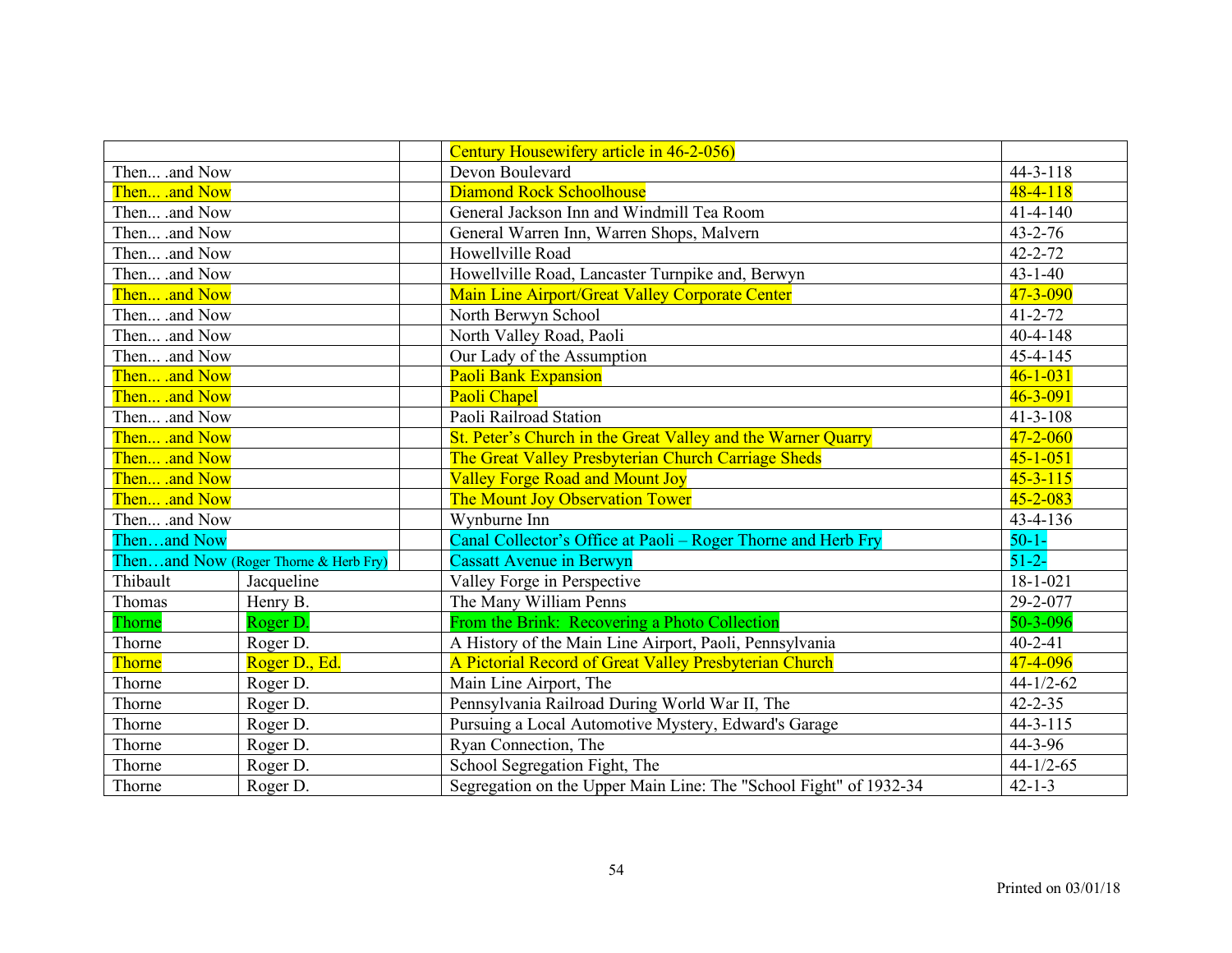| Thorne         | Roger D.     | Story of Two Main Line Aviators, The: Matthew Corbin and Charles<br>Anderson, | $42 - 1 - 21$  |
|----------------|--------------|-------------------------------------------------------------------------------|----------------|
| Thorne         | Roger D.     | The Homegoing of Miss Mazie Hall                                              | $43 - 1 - 9$   |
| Thorne         | Roger D.     | The Church Road Cabin of Tredyffrin Township                                  | 46-4-096       |
| Thorne         | Roger D.     | The Commemoration of the "School Fight" (co-author Dr. Rich Brake)            | 47-2-049       |
| Thorne         | Roger D.     | <b>The Montgomery Enigma</b>                                                  | $46 - 2 - 034$ |
| Thorne         | Roger D.     | When German Prisoners of War Passed Through Paoli                             | $48 - 1 - 004$ |
| Thorne         | Roger D.     | When the Cold War Cast Its Shadow upon the Great Valley The Paoli / Valley    | 49-4-092       |
|                |              | Forge Nike Missile Base, 1954-1964                                            |                |
| Thorne         | Roger D.     | When the Legendary Burlington Zephyr Passed Through Paoli                     | $47 - 1 - 024$ |
| Thorne         | Roger D.     | Tredyffrin Easttown Historical Society Website                                | $43 - 2 - 52$  |
| Thorne         | Roger D.     | The Changing Face of Berwyn – Special Editiono Full-Color Double Issue        | $51 - 384 -$   |
| Thorne (with   | Roger        | 2015 S. Paul Teamer Award Recipients (edited by John O. Senior)               | $52 - 1 -$     |
| Sproat)        |              |                                                                               |                |
| Thorne         | Roger D.     | Notes and Comments: Historic Knox Covered Bridge is damaged                   | $52 - 2 -$     |
| Thorne (with   | Roger D.     | New Images of the Chester Valley Railroad: The Reading Railroad's Chester     | $52 - 3 & 4 -$ |
| Brazel)        |              | Valley Branch in Tredyffrin and Environs                                      |                |
| Toland         | Mitsie       | The Open Land Conservancy                                                     | 29-3-123       |
| Toland         | Robert Jr.   | "Citizens to Save Valley Forge"                                               | $43 - 1 - 3$   |
| Tubbs          | William E.   | The History of Cathcart Home                                                  | $10 - 3 - 051$ |
| Tunnell        | Mark L.      | Spiritualise -- and a Contested Will                                          | $20 - 4 - 115$ |
| Tunnell        | Mark L.      | The Story of a House: A History of the "Batton House" on Old Lancaster Road   | $20 - 2 - 051$ |
| Turner         | John J., Jr. | The Pennsylvania Provincial Conference: Why We Should Remember                | $25 - 1 - 032$ |
| Twaddell       | Meg Daly     | <b>Tales of Local Taverns</b>                                                 | 23-2-041       |
| Van Tries      | Daisy Aiken  | James Aiken, M. D.                                                            | 06-4-070       |
| Van Tries      | Daisy Aiken  | The New Easttown Library                                                      | $10 - 3 - 059$ |
| Van Tries      | Daisy Aiken  | Thomas Gerald Aiken, M. D.                                                    | $10-1-016$     |
| Vandling       | Alice        | Another Observation on the Strafford Station (N/C)                            | 26-4-159       |
| Vandling       | Alice        | Toys from Christmases Past (C/M/R)                                            | $27 - 1 - 007$ |
| Village Record |              | An Altercation in the 1850s [March 18, 1851]                                  | 17-3-082       |
| Walker         | Annie Potts  | Day-to-Day Life on a Family Farm at the Turn of the Century                   | 21-4-137       |
| Walker         | Annie Potts  | Day-to-Day Life on a Family Farm at the Turn of the Century                   | $22 - 1 - 029$ |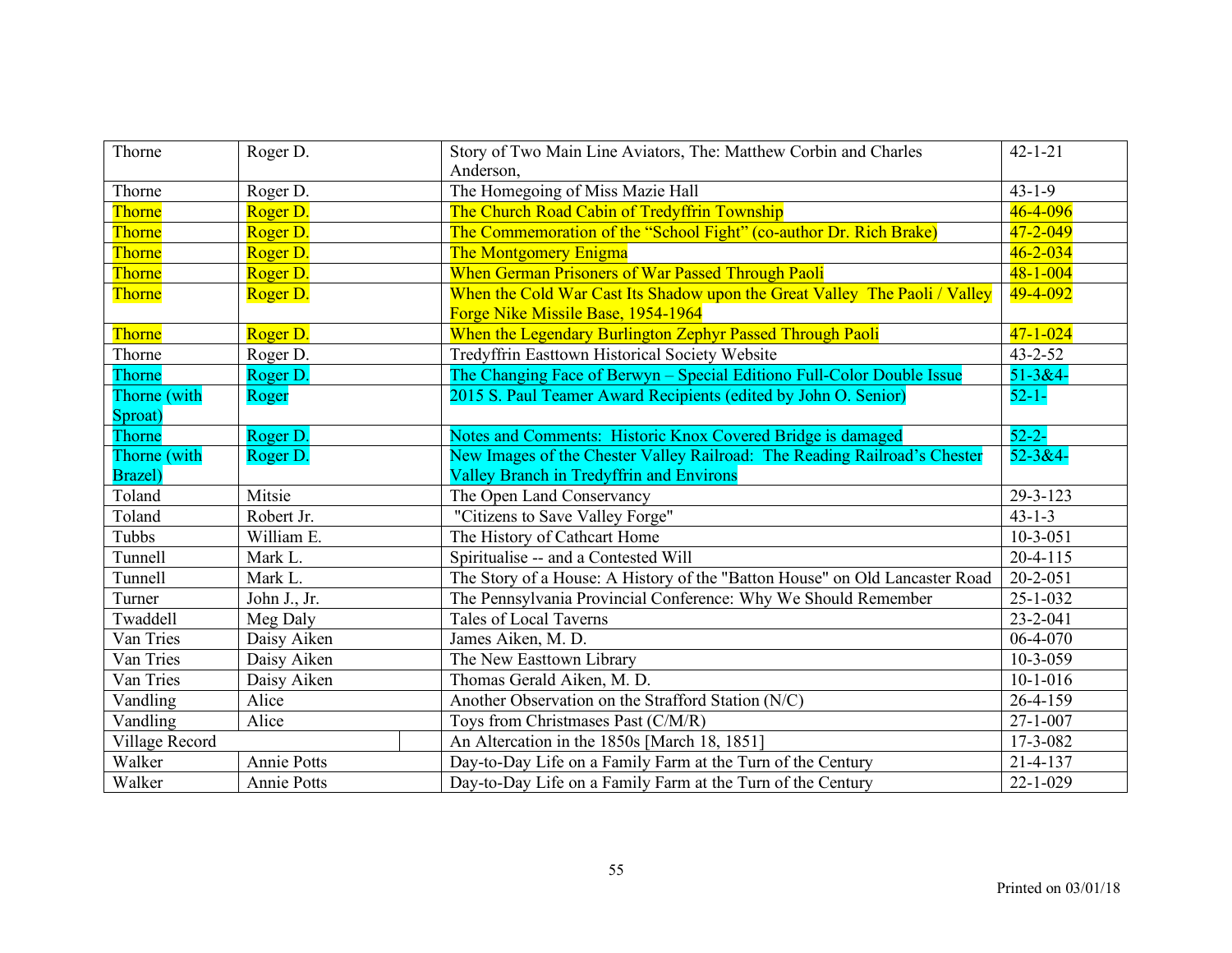| Walker     | <b>Annie Potts</b> | Day-to-Day Life on a Family Farm at the Turn of the Century              | 22-2-073               |
|------------|--------------------|--------------------------------------------------------------------------|------------------------|
| Walker     | <b>Annie Potts</b> | Day-to-Day Life on a Family Farm at the Turn of the Century              | $22 - 3 - 105$         |
| Walker     | Ivins C.           | Paper read September 12, 1931 at the 200th Anniversary of Valley Friends | $15 - 2 - 023$         |
|            |                    | Meeting                                                                  |                        |
| Wandless   | Fannie R.          | A Few Lines to "Far Country" (Visited May 25, 1947) (Poem)               | $15 - 1 - 016$         |
|            |                    |                                                                          |                        |
| Wandless   | Fannie R.          | Berwyn Methodist Church 1940-1964                                        | 13-2-044               |
| Wandless   | Fannie R.          | Old Salem [M. E.] Church 1833-1930                                       | $07 - 1 - 001$         |
| Wandless   | Fannie R.          | Recent History of the First Presbyterian Church of Paoli                 | $\overline{1}$ 1-3-050 |
| Wandless   | Fannie R.          | Van Leer Log Cabin                                                       | 15-3-050               |
| Wandless   | Franklin W.        | History of Boy Scout Troop No.11 of Berwyn                               | $11 - 1 - 002$         |
| Wandless   | Myrtle             | Clockmakers of Tredyffrin and Easttown Townships                         | 09-3-059               |
| Wandless   | Myrtle             | History of Easttown Township                                             | $12 - 2 - 029$         |
| Wandless   | Myrtle             | History of the Tredyffrin-Easttown History Club 1936-1965                | 13-4-078               |
| Wandless   | Myrtle             | Old Philadelphia                                                         | $04 - 2 - 024$         |
| Wandless   | Myrtle             | Paoli-Malvern-Berwyn Rotary Club                                         | 14-4-076               |
| Wandless   | Myrtle             | Weavers and Weaving in Tredyffrin-Easttown                               | 05-4-073               |
| Ward       | Robert L.          | "An Act of Humanity and a Kindness"                                      | $25 - 3 - 112$         |
| Ward       | Robert L.          | Public Schools of Easttown and Tredyffrin Townships                      | $35 - 2 - 55$          |
| Ward       | Robert L.          | Public Schools of Easttown and Tredyffrin Townships                      | $35 - 3 - 81$          |
| Ward       | Robert L.          | Some Distinguished Neighbors: John Sullivan                              | $28 - 1 - 018$         |
| Ward       | Robert L.          | Some Early Landowners in Tredyffrin                                      | $22 - 1 - 017$         |
| Ward       | Robert L.          | Sources for Genealogical Research and Study                              | $23 - 4 - 146$         |
| Ward       | Robert L.          | The Early Settling of Tredyffrin                                         | 20-2-039               |
| Warner     | Clara              | Berwyn, Around 1920                                                      | 15-4-066               |
| Warner     | Iva B.             | Subsequent History of the Monday Afternoon Club, Malvern                 | $11 - 1 - 018$         |
| Warner     | Iva B.             | The Monday Afternoon Club, Malvern                                       | $10 - 1 - 002$         |
| Warner     | Robert             | As We Were: An "Outsider's View"                                         | $26 - 1 - 010$         |
| Warner     | Robert             | The Baptist Church in the Great Valley                                   | 07-4-071               |
| Washington | Penny L.           | Music and Memories: The Story of the Maple Grove Inn                     | $52 - 2 -$             |
| Washington | Penny L            | A Beautiful Journey: The Life of the Main Line's Mildred Miller Burruss  | $52 - 2 -$             |
| Way        | Dorothy            | St. Monica's Parish                                                      | 25-2-067               |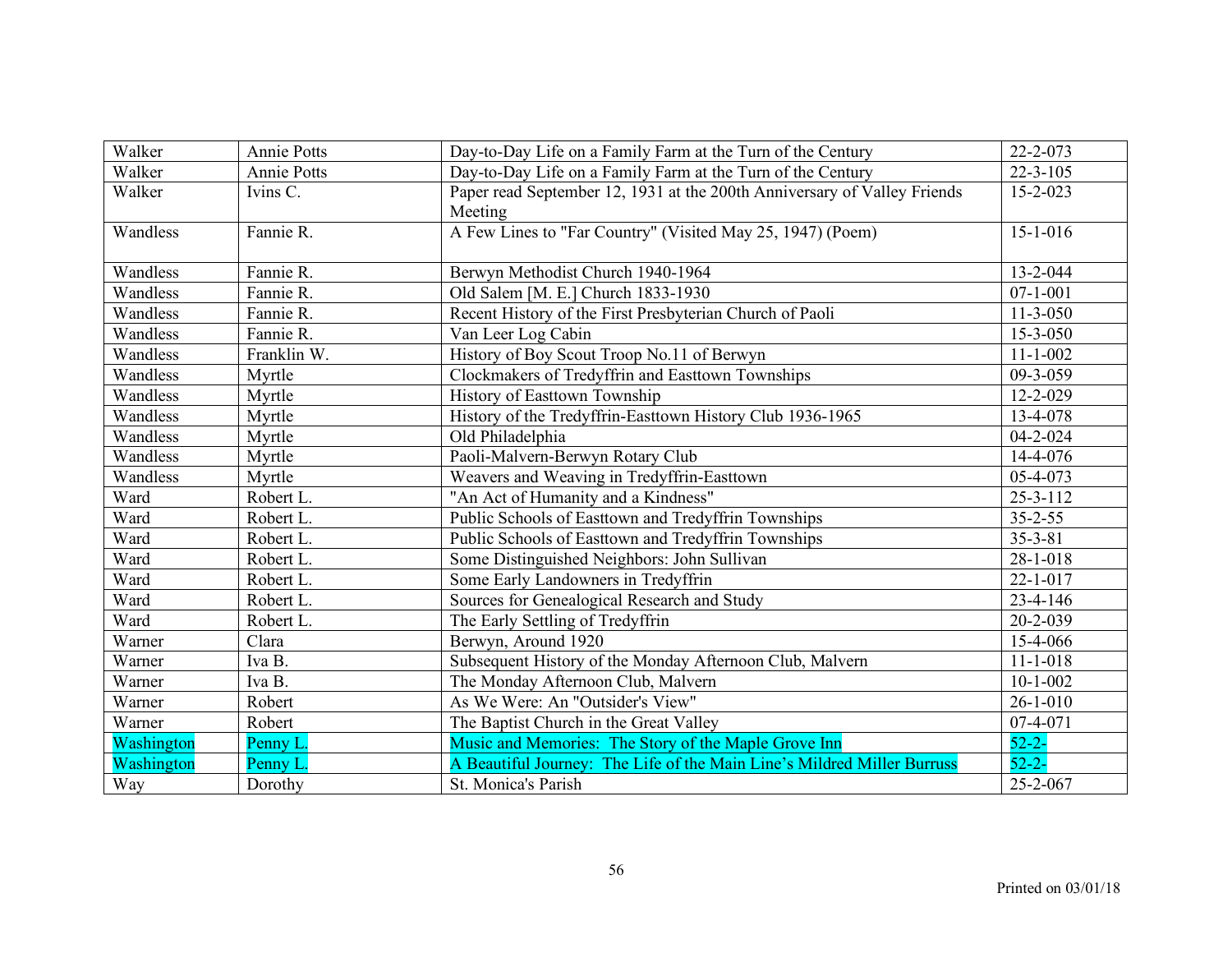| Wayne   | Anthony           | Anthony Wayne's Report of the Capture of Stony Point                   | 17-4-087       |
|---------|-------------------|------------------------------------------------------------------------|----------------|
| Wayne   | Isaac             | Isaac Wayne, Esq., on Timber at Valley Forge                           | $01 - 3 - 021$ |
| Weaver  | Elizabeth Kirkner | Molly Ten Broeck (In Memorial)                                         | 25-2-074       |
| Weaver  | Elizabeth Kirkner | Roses are Red, / Violets are Blue: A "Sampler" from Friendship Albums  | $26 - 2 - 055$ |
|         |                   | (C/M/R)                                                                |                |
| Weaver  | Elizabeth Kirkner | Shopping at Woolworth's (C/K/R)                                        | 32-2-045       |
| Weaver  | Elizabeth Kirkner | Teachers at the Walker School (N/C)                                    | 19-4-136       |
| Weaver  | Elizabeth Kirkner | The First Family Car and Early "Motoring" (C/M/R)                      | $20 - 4 - 124$ |
| Weaver  | Elizabeth Kirkner | The Man Who Came Around (C/M/R)                                        | 25-2-047       |
| Weaver  | Elizabeth Kirkner | The Record Snowfall of 1958 (C/M/R)                                    | $21 - 1 - 020$ |
| Weaver  | Elizabeth Kirkner | The Walker School: Sixty Years of Neighborly Learning                  | 19-3-069       |
| Weaver  | Elizabeth Kirkner | They Built Berwyn: James Aiken, M. D.                                  | $31 - 4 - 128$ |
| Weaver  | Elizabeth Kirkner | Toys from Christmases Past (C/M/R)                                     | $27 - 1 - 007$ |
| Weaver  | Elizabeth Kirkner | William Frederick (singer jr [The Promoters of Paoli]                  | $35 - 1 - 19$  |
| Weaver  | Elizabeth Kirkner | Winter's Snow and Ice (C/M/R)                                          | $22 - 1 - 011$ |
| Weaver  | Libby             | Piano Lessons  [Club Members Remember]                                 | $33 - 3 - 106$ |
| Weaver  | Libby             | Train, Traveling by [Club Members Remember]                            | $39 - 1 - 24$  |
| Weaver  | Walter T.         | Early Radio (C/M/R)                                                    | 24-2-050       |
| Weaver  | Walter T.         | The First Family Car and Early "Motoring" (C/M/R)                      | $20 - 4 - 124$ |
| Weaver  | Walter T.         | The Man Who Came Around (C/M/R)                                        | 25-2-047       |
| Weaver  | Walter T.         | Toys from Christmases Past (C/M/R)                                     | $27 - 1 - 007$ |
| Weaver  | William Woys      | Roughwood                                                              | 29-1-013       |
| Weaver, | Elizabeth Kirkner | Valley Forge Music Fair [Club Members Remember]                        | $36 - 1 - 13$  |
| Weller  | Cordelia          | Henry James Weller (In Memoriam)                                       | 15-3-049       |
| Weller  | Cordelia          | The Strafford Railroad Station                                         | $14 - 1 - 002$ |
| Weller  | Henry J.          | History of Trinity Presbyterian Church of Berwyn 1938 to 1963          | 12-4-068       |
| Weller  | Henry J.          | The General Woodford House                                             | $14 - 1 - 012$ |
| Weller  | Henry J.          | The Paoli Library                                                      | 14-4-072       |
| Weller  | Henry J.          | The Weller's House - 638 Conestoga Road, Berwyn (a/k/a "The John Reese | $12 - 3 - 062$ |
|         |                   | House")                                                                |                |
| Wells   | Enoch             | Time (Poem)                                                            | $08 - 1 - 021$ |
| West    | Ruth Gold         | Recreating Lenape Indian Crafts                                        | 28-3-097       |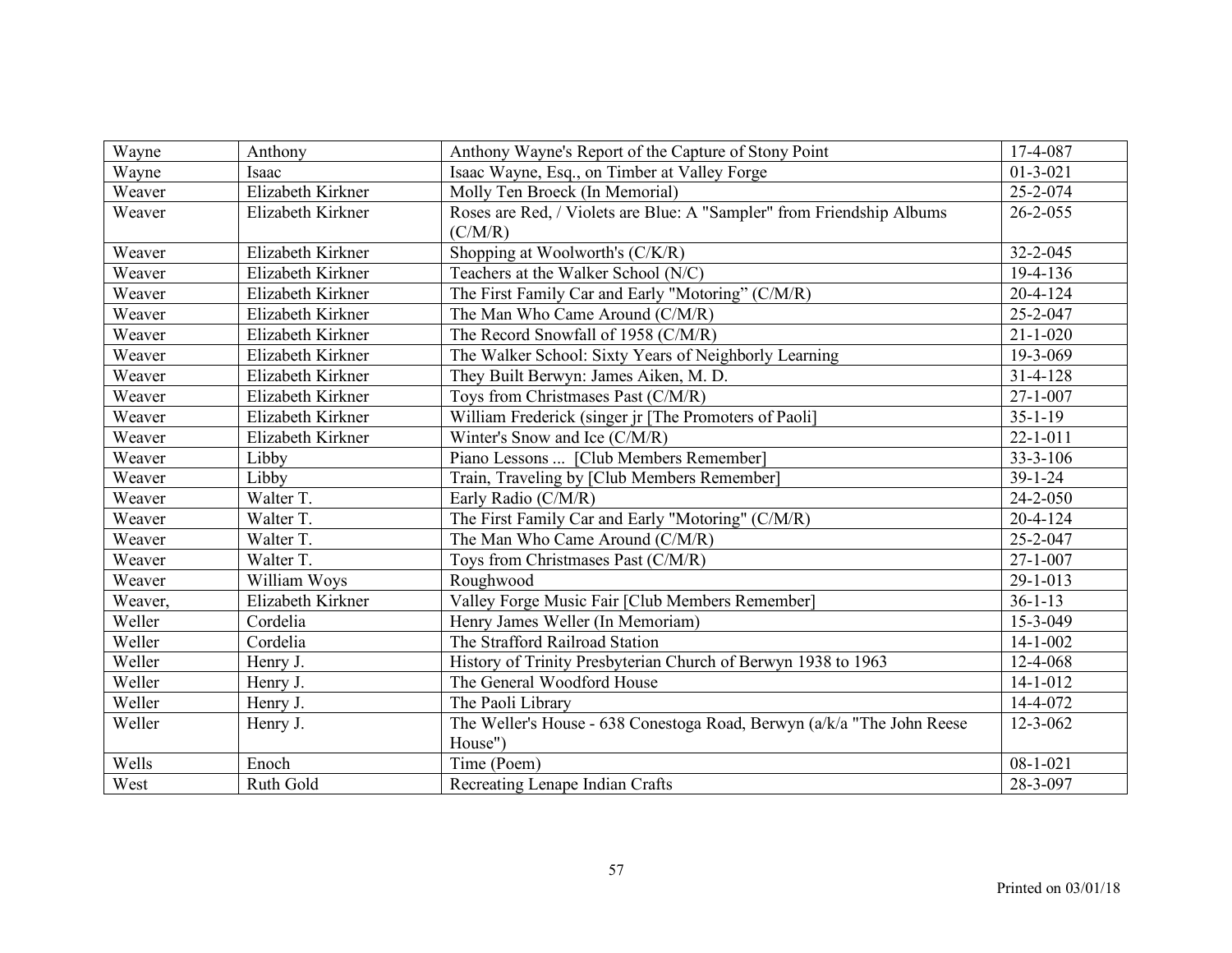| <b>Westminster Abbey</b><br>London |                 | Pasquale Paoli                                                        | 13-3-057       |
|------------------------------------|-----------------|-----------------------------------------------------------------------|----------------|
| Wheeler                            | Irene           | Before the Supermarket (C/M/R)                                        | $23 - 3 - 083$ |
| Wheeler                            | Irene           | Gwynedd Meeting                                                       | 24-3-099       |
| Wheeler                            | William         | <b>Gwynedd Meeting</b>                                                | 24-3-099       |
| Wheeler                            | William         | Roses are Red, / Violets are Blue: A "Sampler" from Friendship Albums | $26 - 2 - 055$ |
|                                    |                 | (C/M/R)                                                               |                |
| Wheeler                            | William         | The Man Who Came Around (C/M/R)                                       | 25-2-047       |
| Whitehead                          | William M.      | Historical Sketch of the Baptist Church at Great Valley               | $34 - 1 - 29$  |
| Williams                           | Thomas R.       | <b>Berwyn's Amateur Astronomers</b>                                   | $35 - 3 - 109$ |
| Wilson                             | Conrad          | An 18th Century Quaker Marriage Certificate                           | 08-3-077       |
| Wilson                             | Conrad          | Elda Farm: History and Recollections                                  | $41 - 4 - 111$ |
| Wilson                             | Conrad          | Newtown Square Friends Meeting                                        | 22-3-081       |
| Wilson                             | Conrad          | Recollections of a Conscientious Objector Second World War            | $37 - 2 - 49$  |
| Wilson                             | Conrad          | The "Original" Wilson Home [John Wilson]                              | $21 - 4 - 127$ |
| Wilson                             | Conrad          | <b>Tory Hollow</b>                                                    | 13-3-050       |
| Wilson                             | Dave            | Getting Around by Horse and Wagon                                     | $33 - 1 - 32$  |
| Wilson                             | Virginia        | Edward H. Ten Broeck (In Memoriam)                                    | 25-4-154       |
| Wilson                             | William Currie  | Tally Ho: A Tale of a Thanksgiving Day Chester Valley Hunt            | $41 - 2 - 63$  |
| Wilson                             | William F.      | Memories of Elda Farm                                                 | $41 - 4 - 118$ |
| Winters                            | Rev. Chester T. | All in the Family                                                     | 25-3-099       |
| Winters                            | Rev. Chester T. | Stories from under the Stones                                         | 18-2-035       |
| Winters                            | Rev. Chester T. | The Saga of Andrew Garden                                             | $19 - 2 - 041$ |
| Winthrop                           | George          | The Home Front During the Second World War (C/M/R)                    | 24-4-127       |
| Winthrop                           | Grace           | Early Inns and Taverns                                                | 25-3-079       |
| Winthrop                           | Grace           | Early Radio (C/M/R)                                                   | $24 - 2 - 050$ |
| Winthrop                           | Grace           | Early Roads in Chester County                                         | 24-2-059       |
| Winthrop                           | Grace           | Green Tree Hotel Razed (N/C)                                          | 19-2-065       |
| Winthrop                           | Grace           | Politics; Politics, What Fun (and reprinted in Summer 2009)           | 18-4-117       |
|                                    |                 |                                                                       | $46 - 3 - 076$ |
| Winthrop                           | Grace           | Reading 'Ritin', and 'Rithmetic: Schools before the Public School Law | 27-2-058       |
| Winthrop                           | Grace           | Spring Mill: Gunkle's Mill                                            | 23-4-123       |
| Winthrop                           | Grace           | The Battle of Valley Forge - a fishy tale                             | 20-3-084       |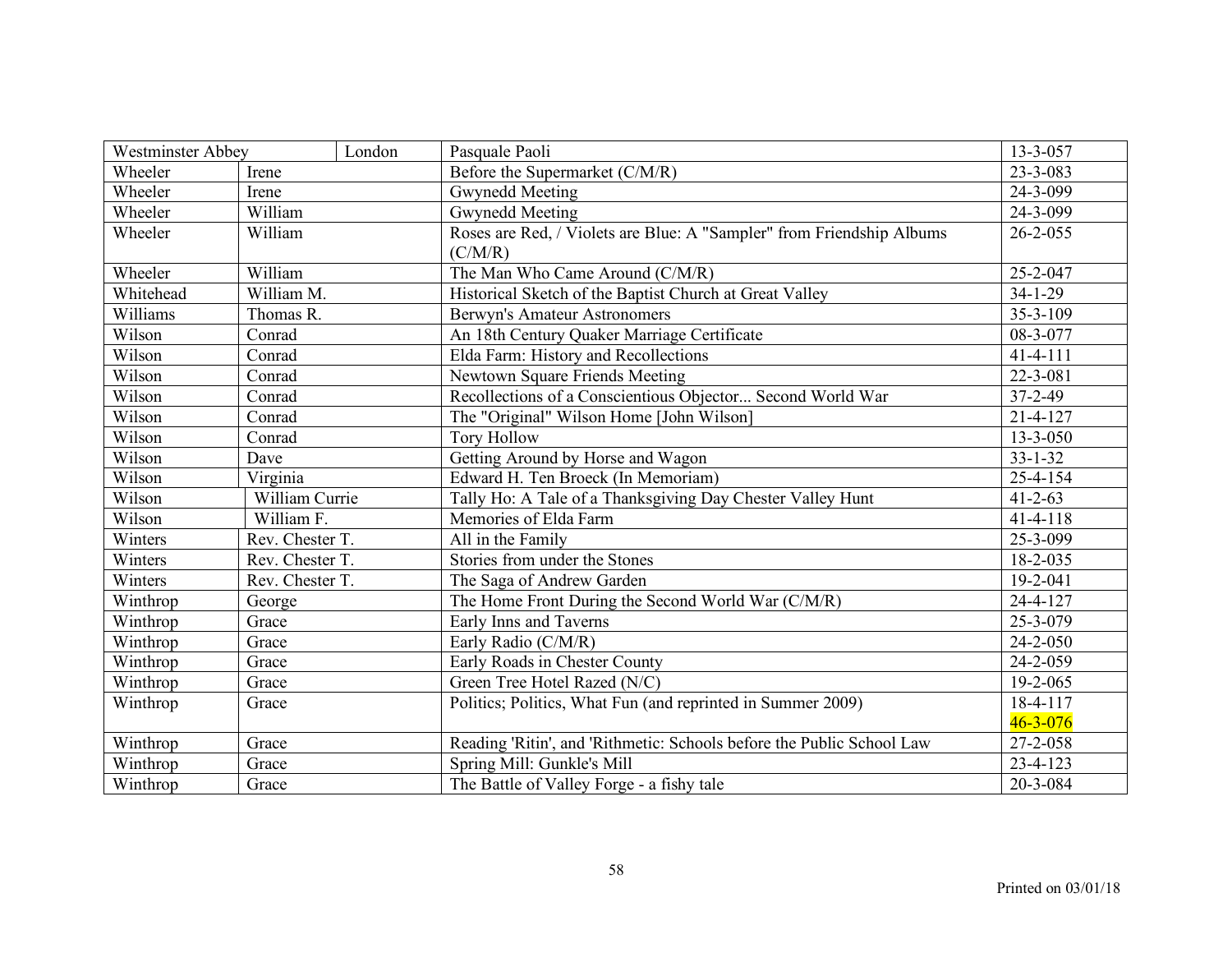| Winthrop                      | Grace           | The DuPortail House                                          | $25 - 1 - 017$ |
|-------------------------------|-----------------|--------------------------------------------------------------|----------------|
| Winthrop                      | Grace           | The Home Front During the Second World War (C/M/R)           | 24-4-127       |
| $\overline{\text{W}}$ inthrop | Grace           | The Man Who Came Around (C/M/R)                              | 25-2-047       |
| Winthrop                      | Grace           | The Peter Latch House                                        | 23-3-097       |
| Winthrop                      | Grace           | The Record Snowfall of 1958 (C/M/R)                          | $21 - 1 - 020$ |
| Winthrop                      | Grace           | The Stage Coach                                              | 22-3-089       |
| Winthrop                      | Grace           | Theodore Plumley, Newsboy Extraordinaire                     | 20-2-049       |
| Winthrop                      | Grace           | Toys from Christmases Past (C/M/R)                           | $27 - 1 - 007$ |
| Winthrop                      | Grace           | Winter's Snow and Ice (C/M/R)                                | $22 - 1 - 011$ |
| Wood                          | Judge Lawrence  | Chester County Courts in 1786: Orphan's Court                | 25-2-044       |
| Yerkes                        | Rev. Carroll H. | Reminiscences of Berwyn                                      | $13 - 3 - 063$ |
| Zagol                         | <b>Brian</b>    | On Ratifying the Constitution                                | 25-3-097       |
| <b>Author Not Named</b>       |                 | 1941 Banquet                                                 | $04 - 2 - 024$ |
| <b>Author Not Named</b>       |                 | A Note on Welsh Names                                        | $20 - 1 - 012$ |
| <b>Author Not Named</b>       |                 | A Portfolio of Old Bill Forms: I                             | $26 - 1 - 019$ |
| <b>Author Not Named</b>       |                 | A Portfolio of Old Bill Forms: II                            | $26 - 4 - 145$ |
| <b>Author Not Named</b>       |                 | A Portfolio of Old Bill Forms: III                           | $28 - 1 - 035$ |
| <b>Author Not Named</b>       |                 | A Portfolio of Old Picture Postcards                         | 17-2-035       |
| <b>Author Not Named</b>       |                 | American Officers' Quarters at Valley Forge                  | 08-2-028       |
| <b>Author Not Named</b>       |                 | An Account Book of a Tredyffrin Shoemaker                    | 20-3-095       |
| <b>Author Not Named</b>       |                 | Anne Comins Slaymaker (In Memoriam)                          | $31 - 3 - 122$ |
| <b>Author Not Named</b>       |                 | Banquet [March 7, 1939]                                      | $02 - 2 - 037$ |
| <b>Author Not Named</b>       |                 | Bella M. Sprowls (In Memoriam)                               | $24 - 1 - 030$ |
| <b>Author Not Named</b>       |                 | Bernadette Loesch (In Memoriam)                              | 32-1-039       |
| <b>Author Not Named</b>       |                 | Betty Jane Wieder Haney (In Memoriam)                        | $43 - 2 - 73$  |
| <b>Author Not Named</b>       |                 | Books in the Library of the Tredyffrin Easttown History Club | $08 - 1 - 023$ |
| <b>Author Not Named</b>       |                 | British Officers' Quarters in Tredyffrin                     | 08-2-049       |
| <b>Author Not Named</b>       |                 | C. Colket Wilson, Jr. (In Memoriam)                          | $17 - 1 - 022$ |
| <b>Author Not Named</b>       |                 | Charles E. Lee (In Memoriam)                                 | $27 - 4 - 155$ |
| <b>Author Not Named</b>       |                 | Charles J. Erickson (In Memoriam)                            | $22 - 1 - 039$ |
| <b>Author Not Named</b>       |                 | Clarence F, "Jerry" Slaymaker (In Memoriam)                  | $30 - 3 - 123$ |
| <b>Author Not Named</b>       |                 | Copy of Civil War Poster                                     | 02-4-088       |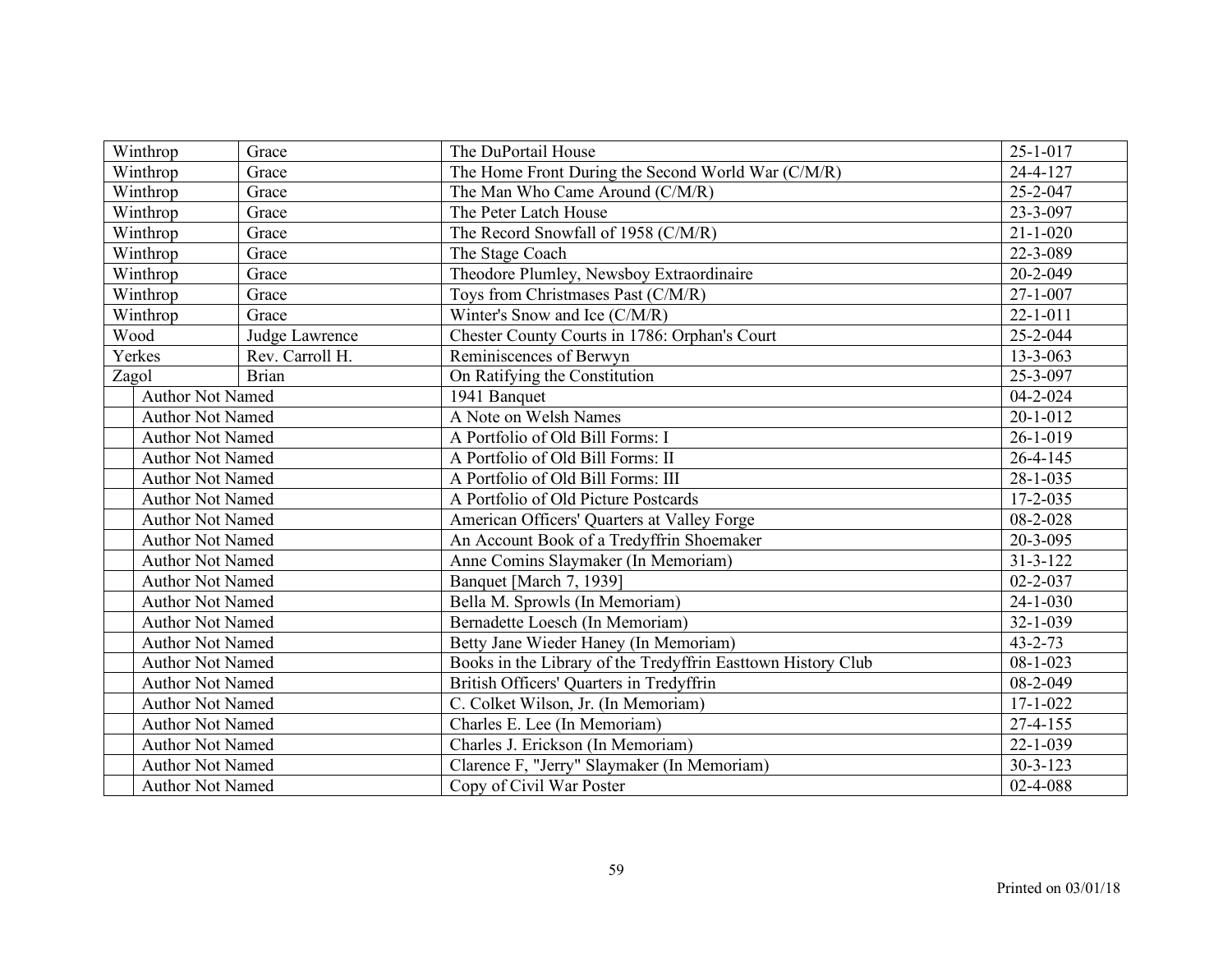| <b>Author Not Named</b> | Daisy Aiken Van Tries (In Memoriam)                                         | $16 - 1 - 017$ |
|-------------------------|-----------------------------------------------------------------------------|----------------|
| <b>Author Not Named</b> | Daniel Smith Newhall (1849-1913) (In Memoriam)                              | $50 - 4 - 136$ |
| Author Not Named        | Dr. Anthony Wayne Baugh (In Memoriam)                                       | $02 - 1 - 018$ |
| <b>Author Not Named</b> | Drover Wayne: A Different Perspective on Easttown's Famous General          | $22 - 2 - 051$ |
| <b>Author Not Named</b> | Editorial: Gift of "Airdrie", Paoli, to Agricultural Society                | $03 - 3 - 048$ |
| <b>Author Not Named</b> | Editorial: Local History During Wartime                                     | $05 - 3 - 049$ |
| <b>Author Not Named</b> | <b>Editorial: T-E Proximity to National Shrines</b>                         | 03-4-073       |
| <b>Author Not Named</b> | Elizabeth Rumrill (In Memoriam)                                             | $24 - 3 - 121$ |
| <b>Author Not Named</b> | Emily Johnson Pierce (In Memoriam)                                          | $31 - 1 - 038$ |
| <b>Author Not Named</b> | Emily Wilson Nassau (In Memoriam)                                           | $19 - 1 - 031$ |
| <b>Author Not Named</b> | Emma-Belle Beale (In Memoriam)                                              | $17 - 1 - 021$ |
| <b>Author Not Named</b> | Evelyn Bloomer (In Memoriam)                                                | $32 - 1 - 038$ |
| <b>Author Not Named</b> | <b>Extracts from Early Newspapers</b>                                       | $05 - 3 - 067$ |
| <b>Author Not Named</b> | Fiddle Faddles and Crying Necessities: 5 Advertisements for I.A.Cleaver's   | 19-4-113       |
|                         | Store                                                                       |                |
| <b>Author Not Named</b> | Field Trips -- Past and Future                                              | 03-4-086       |
| <b>Author Not Named</b> | Five Big League Ball Players Who Played for Berwyn                          | $24 - 3 - 111$ |
| <b>Author Not Named</b> | Florence Roberts Mason (In Memoriam)                                        | $15-4-080$     |
| <b>Author Not Named</b> | Florence Wolf Barnes (In Memoriam)                                          | $22 - 1 - 040$ |
| <b>Author Not Named</b> | Folk Names and Other Places No Longer on the Map of Tredyffrin and          | 17-2-047       |
|                         | Easttown                                                                    |                |
| <b>Author Not Named</b> | Folk Names and Other Places No Longer on the Map of Tredyffrin and          | 17-3-073       |
|                         | Easttown                                                                    |                |
| <b>Author Not Named</b> | Folk Names and Other Places No Longer on the Map of Tredyffrin and          | $17-4-105$     |
|                         | Easttown                                                                    |                |
| <b>Author Not Named</b> | Frances H. Ligget (In Memoriam)                                             | $31 - 1 - 037$ |
| <b>Author Not Named</b> | Frederick J. Roye (In Memoriam)                                             | 28-4-161       |
| <b>Author Not Named</b> | Fry, C. Herbert, Easttown: Old in History, Young in Spirit, 1704-2004, book | $41 - 2 - 62$  |
|                         | review                                                                      |                |
| <b>Author Not Named</b> | Gabriel Church Randolph (In Memoriam)                                       | $18 - 1 - 030$ |
| <b>Author Not Named</b> | General Pasquale de Paoli (from James Boswell's "Memoirs Of Pascal Paoli")  | $21 - 2 - 043$ |
| <b>Author Not Named</b> | General Pasquale Paoli Mutual Aid Society Italian Club, Can You Identify    | $42 - 2 - 66$  |
|                         | This?                                                                       |                |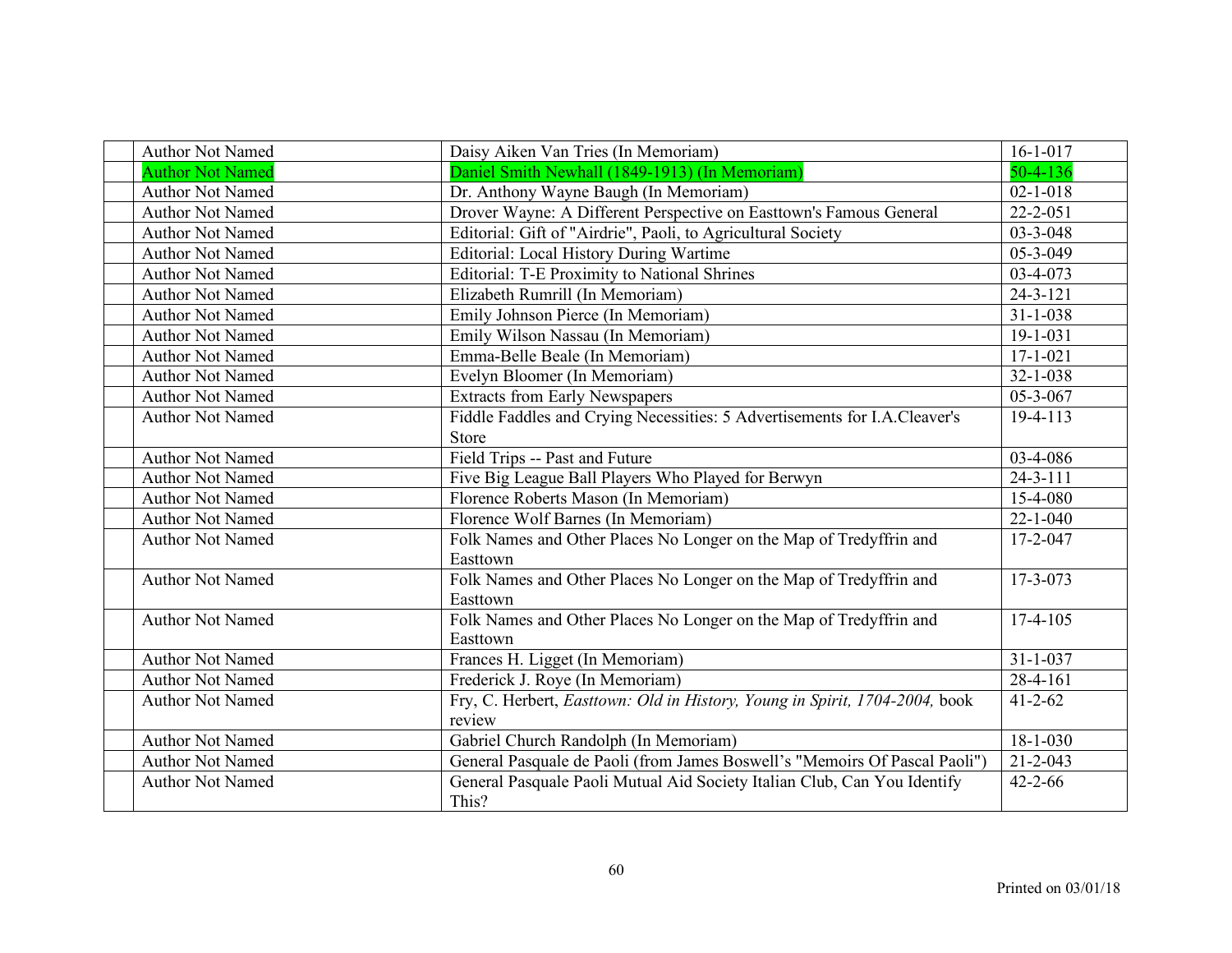| <b>Author Not Named</b> | George W. Clemmans (In Memoriam)                                           | $32 - 3 - 126$ |
|-------------------------|----------------------------------------------------------------------------|----------------|
| <b>Author Not Named</b> | George W. Winthrop (In Memoriam)                                           | $28-4-160$     |
| <b>Author Not Named</b> | George Washington Lewis                                                    | $05 - 3 - 068$ |
| <b>Author Not Named</b> | Historic Paoli Landmark Saved                                              | $24 - 3 - 105$ |
| <b>Author Not Named</b> | Historic Sites Within a Few Miles of Berwyn                                | $07 - 3 - 067$ |
| <b>Author Not Named</b> | Historical Writings of Franklin L. Burns                                   | $06 - 3 - 051$ |
| <b>Author Not Named</b> | History of the Easttown Library & Information Center, Centennial 1905-2005 | $42 - 2 - 48$  |
|                         | (Book review)                                                              |                |
| <b>Author Not Named</b> | In Memoriam: Barbara McGuire Fry                                           | $40 - 2 - 71$  |
| <b>Author Not Named</b> | In Memoriam: Carol Reynolds Onderdonk                                      | $40 - 1 - 35$  |
| <b>Author Not Named</b> | In Memoriam: Claire Coles Etherton                                         | $40 - 4 - 143$ |
| <b>Author Not Named</b> | In Memoriam: Conrad Wilson                                                 | $42 - 2 - 67$  |
| <b>Author Not Named</b> | In Memoriam: Dorothy Burns Pusey                                           | $42 - 3 - 94$  |
| <b>Author Not Named</b> | In Memoriam: Eleanor E. Reilly                                             | $41 - 2 - 69$  |
| <b>Author Not Named</b> | In Memoriam: Elinor Janney Thurlow                                         | $42 - 2 - 67$  |
| <b>Author Not Named</b> | In Memoriam: Elizabeth Kirkner Weaver                                      | $39 - 2 - 69$  |
| <b>Author Not Named</b> | In Memoriam: Kent Packard, Jr.                                             | $40 - 2 - 72$  |
| <b>Author Not Named</b> | In Memoriam: Madeline Blackadore Dahlberg                                  | $40 - 1 - 34$  |
| <b>Author Not Named</b> | In Memoriam: Mary Stevenson Lamborn                                        | $40 - 4 - 143$ |
| <b>Author Not Named</b> | In Memoriam: Mary Whitworth Barbee                                         | 39-3-105       |
| <b>Author Not Named</b> | In Memoriam: Mildred Elizabeth Kirkner                                     | $42 - 2 - 67$  |
| <b>Author Not Named</b> | In Memoriam: Ruth Dorothy Reed                                             | $40 - 1 - 33$  |
| <b>Author Not Named</b> | In Memoriam: Virginia "Jinks " Sisk Kolderup                               | $42 - 1 - 29$  |
| <b>Author Not Named</b> | In Memoriam: William G. McDowell                                           | $39 - 1 - 33$  |
| <b>Author Not Named</b> | In September                                                               | $03-4-100$     |
| <b>Author Not Named</b> | In the Welsh Tradition: Welsh Folk Beliefs and Superstitions               | $22 - 2 - 055$ |
| <b>Author Not Named</b> | Indenture for Five Years' Personal Service                                 | 05-4-091       |
| <b>Author Not Named</b> | Itinerary of Revolutionary War Sites in N.Y. and N.E.                      | $01-4-021$     |
| <b>Author Not Named</b> | Janet Irwin Malin (In Memoriam)                                            | 29-4-168       |
| <b>Author Not Named</b> | John Alden Mason                                                           | 15-3-052       |
| <b>Author Not Named</b> | John Alden Mason (In Memoriam)                                             | $15 - 1 - 017$ |
| <b>Author Not Named</b> | Joseph Janney Read (In Memoriam)                                           | $22 - 4 - 152$ |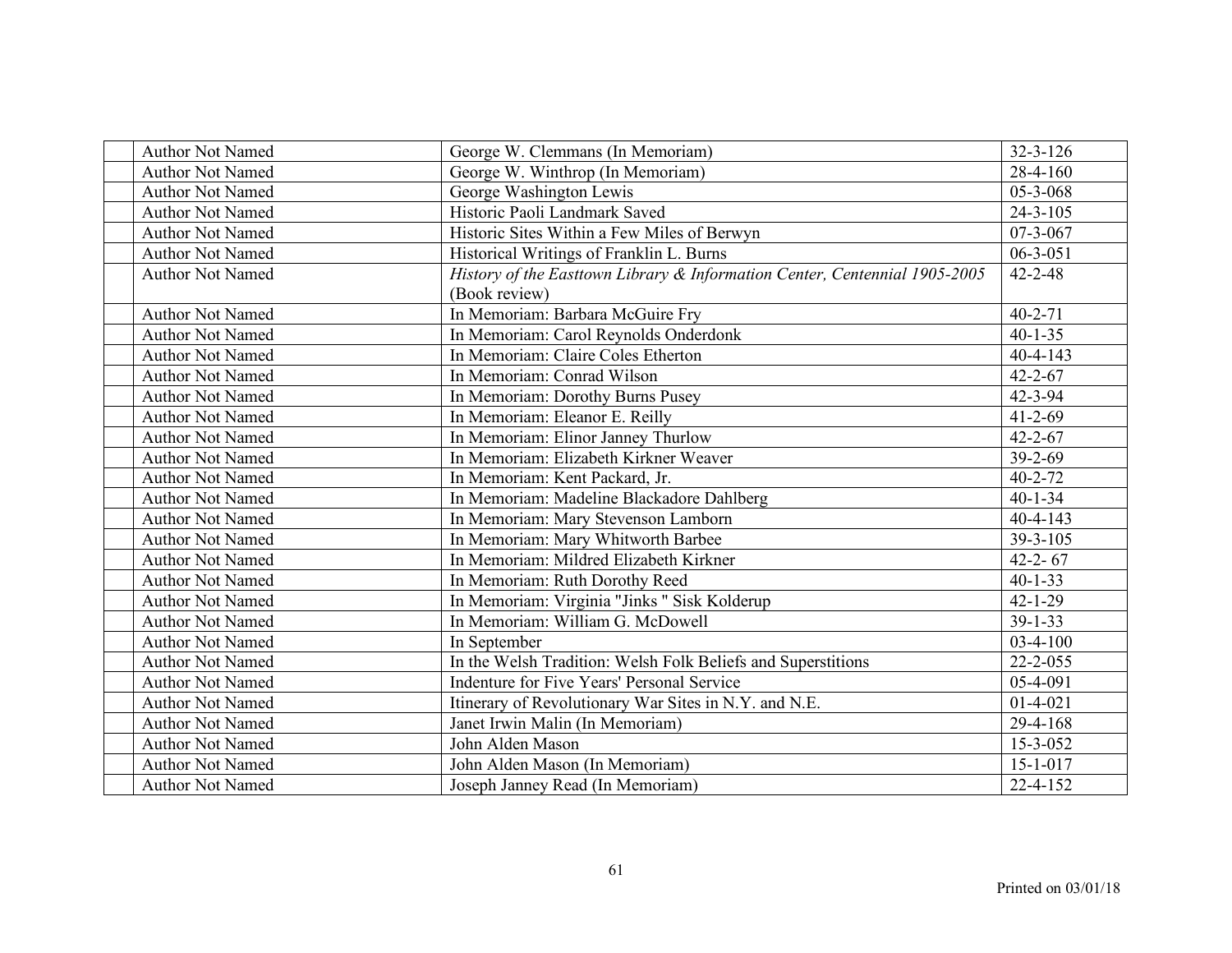| <b>Author Not Named</b> | Kennett Square, Greetings from: A Sesquicentennial Tribute, 1855-2005<br>(Book review) | $42 - 2 - 48$  |
|-------------------------|----------------------------------------------------------------------------------------|----------------|
| <b>Author Not Named</b> | <b>Local War Gardens</b>                                                               | $05 - 1 - 006$ |
| <b>Author Not Named</b> | Map of Easttown and Tredyffrin Townships for Sale by Club                              | $07 - 1 - 015$ |
| <b>Author Not Named</b> | Mary Elizabeth Moorshead (In Memoriam)                                                 | 29-1-037       |
| <b>Author Not Named</b> | Mildred F. Fisher (In Memoriam)                                                        | $14 - 1 - 024$ |
| <b>Author Not Named</b> | Mildred Huber (In Memoriam)                                                            | $20 - 3 - 108$ |
| <b>Author Not Named</b> | Mildred T. Erdman (In Memoriam)                                                        | $30 - 3 - 122$ |
| <b>Author Not Named</b> | October Trip [Marshallton, Chester County]                                             | $02 - 4 - 103$ |
| <b>Author Not Named</b> | Our Citizen Air Raid Defense Wardens                                                   | $05 - 1 - 005$ |
| <b>Author Not Named</b> | Phoebe Phillips Prime (In Memoriam)                                                    | $13 - 3 - 062$ |
| <b>Author Not Named</b> | Public Lecture [April 27, 1939]                                                        | $02 - 2 - 050$ |
| <b>Author Not Named</b> | Recreation in the Last Half of the Nineteenth Century, as illustrated by               | $20 - 1 - 013$ |
| <b>Author Not Named</b> | Rev. Leonard Fletcher                                                                  | 05-3-069       |
| <b>Author Not Named</b> | Rules Adopted by T-E History Club for use of Materials in Club Library                 | $08 - 1 - 022$ |
| <b>Author Not Named</b> | Sara B. Nuzum (In Memoriam)                                                            | $24 - 3 - 120$ |
| <b>Author Not Named</b> | Some Distinguished Neighbors                                                           | $28 - 1 - 003$ |
| <b>Author Not Named</b> | The 1823 Agricultural Fair in Paoli                                                    | $21 - 4 - 133$ |
| <b>Author Not Named</b> | The Berwyn Knitting Class                                                              | $05 - 1 - 010$ |
| <b>Author Not Named</b> | The Berwyn Lookout or Observation Post                                                 | $05 - 1 - 004$ |
| <b>Author Not Named</b> | The Great Valley Baptist Cemetery                                                      | $05 - 1 - 013$ |
| <b>Author Not Named</b> | The Great Valley Baptist Cemetery                                                      | $05 - 2 - 038$ |
| <b>Author Not Named</b> | The Great Valley Baptist Cemetery                                                      | 05-4-092       |
| <b>Author Not Named</b> | The Great Valley Baptist Cemetery                                                      | $06 - 2 - 042$ |
| <b>Author Not Named</b> | The Great Valley Baptist Cemetery                                                      | $14 - 2 - 040$ |
| <b>Author Not Named</b> | The Great Valley Baptist Cemetery                                                      | $14 - 3 - 061$ |
| <b>Author Not Named</b> | The Knox Covered Bridge: A Pictorial Portfolio                                         | 28-3-107       |
| <b>Author Not Named</b> | The Tredyffrin Easttown History Club                                                   | $24 - 1 - 003$ |
| <b>Author Not Named</b> | The Tredyffrin Public Library: Its First Two Decades                                   | 24-4-139       |
| <b>Author Not Named</b> | The Valley Friends Cemetery in Tredyffrin                                              | $04 - 3 - 067$ |
| <b>Author Not Named</b> | The Valley Friends Cemetery in Tredyffrin                                              | 04-4-094       |
| <b>Author Not Named</b> | The Van Leer Log Cabin                                                                 | $11 - 2 - 030$ |